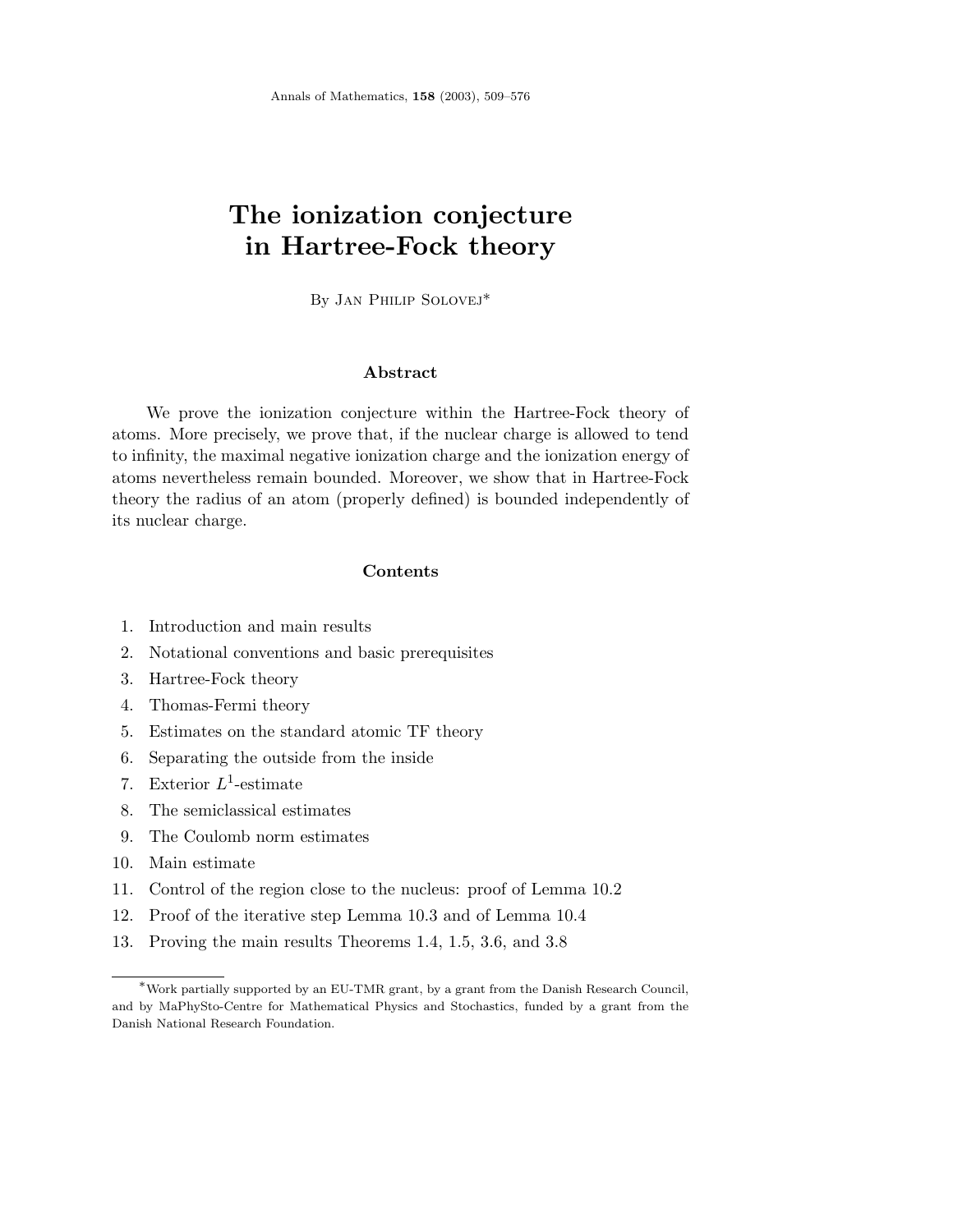## **1. Introduction and main results**

One of the great triumphs of quantum mechanics is that it explains the order in the periodic table qualitatively as well as quantitatively. In elementary chemistry it is discussed how quantum mechanics implies the shell structure of atoms which gives a qualitative understanding of the periodic table. In computational quantum chemistry it is found that quantum mechanics gives excellent agreement with the quantitative aspects of the periodic table. It is a very striking fact, however, that the periodic table is much more "periodic" than can be explained by the simple shell structure picture. As an example it can be mentioned that e.g., the radii of different atoms belonging to the same group in the periodic table do not vary very much, although the number of electrons in the atoms can vary by a factor of 10. Another related example is the fact that the maximal negative ionization (the number of extra electrons that a neutral atom can bind) remains small (possibly no bigger than 2) even for atoms with large atomic number (nuclear charge). These experimental facts can to some extent be understood numerically, but there is no good qualitative explanation for them.

In the mathematical physics literature the problem has been formulated as follows (see e.g., Problems 10C and 10D in [22] or Problems 9 and 10 in [23]). Imagine that we consider 'the infinitely large periodic table', i.e., atoms with arbitrarily large nuclear charge  $Z$ ; is it then still true that the radius and maximal negative ionization remain bounded? This question often referred to as the ionization conjecture is the subject of this paper.

To be completely honest neither the qualitative nor the quantitative explanations of the periodic table use the full quantum mechanical description. On one hand the simple qualitative shell structure picture ignores the interactions between the electrons in the atoms. On the other hand even in computational quantum chemistry one most often uses approximations to the full many body quantum mechanical description. There are in fact a hierarchy of models for the structure of atoms. The one which is usually considered most complete is the Schrödinger many-particle model. There are, however, even more complicated models, which take relativistic and/or quantum field theoretic corrections into account.

A description which is somewhat simpler than the Schrödinger model is the Hartree-Fock (HF) model. Because of its greater simplicity it has been more widely used in computational quantum chemistry than the full Schrödinger model. Although, chemists over the years have developed numerous generalizations of the Hartree-Fock model, it is still remarkable how tremendously successful the original (HF) model has been in describing the structure of atoms and molecules.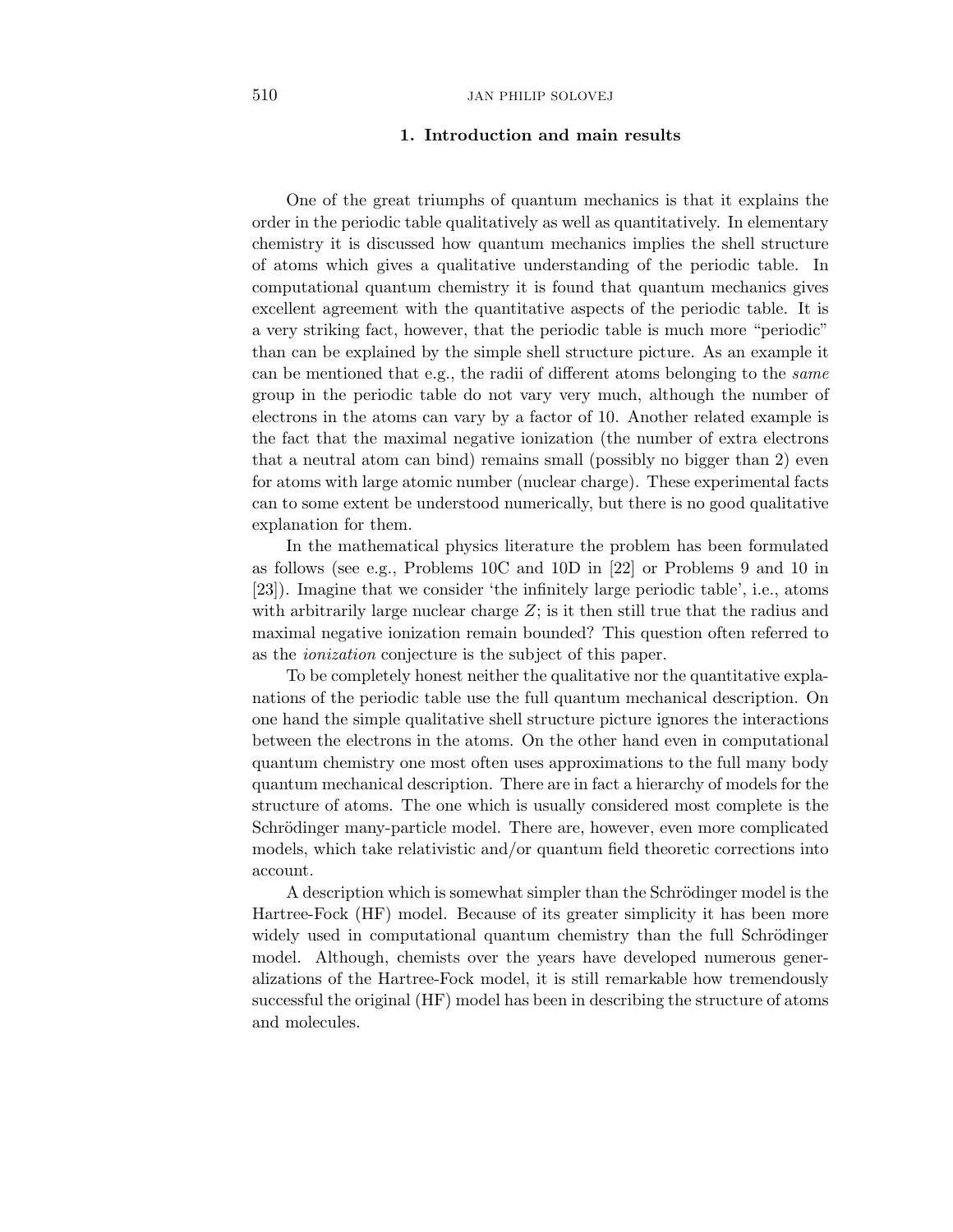A model which is again much simpler than the Hartree-Fock model is the Thomas-Fermi (TF) model. In this model the problem of finding the structure of an atom is essentially reduced to solving an ODE. The TF model has some features, which are qualitatively wrong. Most notably it predicts that atoms do not bind to form molecules (Teller's no binding theorem; see [17]).

In this work we shall show that the TF model is, indeed, a much better approximation to the more complicated HF model than generally believed. In fact, we shall show that it is only the outermost region of the atom which is not well described by the TF model.

As a simple corollary of this improved TF approximation we shall prove the ionization conjecture within HF theory. The corresponding results for the full Schrödinger theory are still open and only much simpler results are known (see e.g., [5], [15], [20], [21], [24]). In [3] the ionization conjecture was solved in the Thomas-Fermi-von Weizsäcker generalization of the Thomas-Fermi model. In [25] the ionization conjecture was solved in a simplified Hartree-Fock mean field model by a method very similar to the one presented here. In the simplified model the atoms are entirely spherically symmetric. In the full HF model, however, the atoms need not be spherically symmetric. This lack of spherical symmetry in the HF model is one of the main reasons for many of the difficulties that have to be overcome in the present paper, although this may not always be apparent from the presentation.

We shall now describe more precisely the results of this paper. In common for all the atomic models is that, given the number of electrons N and the nuclear charge  $Z$ , they describe how to find the electronic ground state density  $\rho \in L^1(\mathbb{R}^3)$ , with  $\int \rho = N$ . Or more precisely how to find one ground state density, since it may not be unique. In the TF model the ground state is described only by the density, whereas in the Schrödinger and HF models the density is derived from more detailed descriptions of the ground state. For all models we shall use the following definitions. We distinguish quantities in the different models by adding superscripts TF, HF. (In this work we shall not be concerned with the Schrödinger model at all.) Throughout the paper we use units in which  $\hbar = m = e = 1$ , i.e., atomic units.

We shall discuss Hartree-Fock theory in greater detail in Section 3 and Thomas-Fermi theory in greater detail in Section 4. For a complete discussion of TF theory we refer the reader to the original paper by Lieb and Simon [17] or the review by Lieb [10]. In this introduction we shall only make the most basic definitions and enough remarks in order to state some of the main results of the paper.

Definition 1.1. (Mean field potentials). Let  $\rho^{\text{HF}}$  and  $\rho^{\text{TF}}$  be the densities of atomic ground states in the HF and TF models respectively. We define the corresponding mean field potentials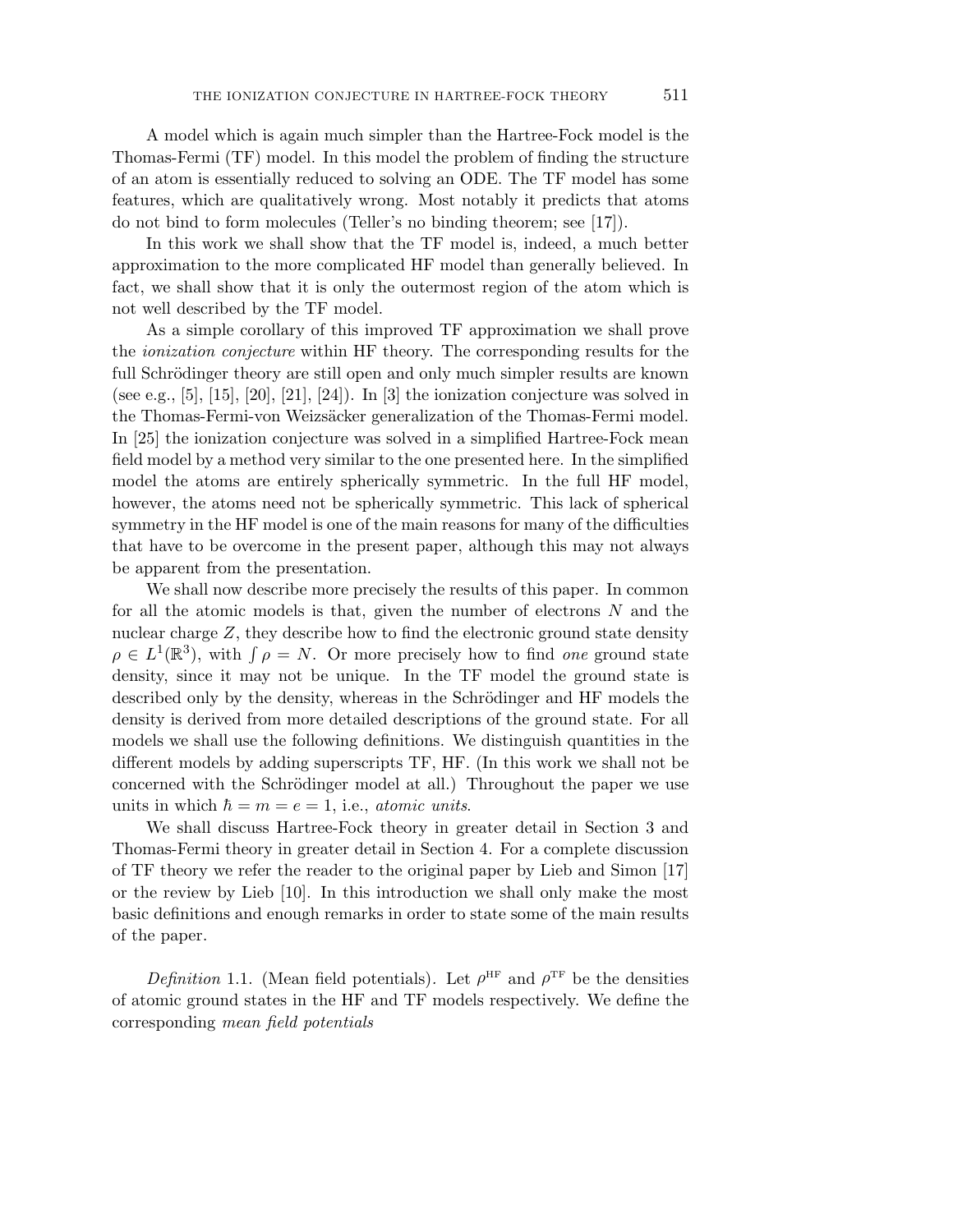$$
(1) \quad \varphi^{\text{HF}}(x) \quad := \quad Z|x|^{-1} - \rho^{\text{HF}} * |x|^{-1} = Z|x|^{-1} - \int \rho^{\text{HF}}(y)|x - y|^{-1} dy
$$

$$
(2) \quad \varphi^{\mathrm{TF}}(x) \quad := \quad Z|x|^{-1} - \rho^{\mathrm{TF}} * |x|^{-1} = Z|x|^{-1} - \int \rho^{\mathrm{TF}}(y)|x - y|^{-1} dy
$$

and for all  $R \geq 0$  the screened nuclear potentials at radius R

(3) 
$$
\Phi_R^{\text{HF}}(x) \quad := \quad Z|x|^{-1} - \int_{|y| < R} \rho^{\text{HF}}(y)|x - y|^{-1} dy
$$

(4) 
$$
\Phi_R^{\rm TF}(x) := Z|x|^{-1} - \int_{|y| < R} \rho^{\rm TF}(y)|x - y|^{-1} dy.
$$

This is the potential from the nuclear charge Z screened by the electrons in the region  $\{x : |x| < R\}$ . The screened nuclear potential will be very important in the technical proofs in Sections10–13.

Definition 1.2. (Radius). Let again  $\rho^{\text{HF}}$  and  $\rho^{\text{TF}}$  be the densities of atomic ground states in the HF and TF models respectively. We define the radius  $R_{Z,N}(\nu)$  to the  $\nu$  last electrons by

$$
\int_{|x| \ge R_{Z,N}^{\rm TF}(\nu)} \rho^{\rm TF}(x) \, dx = \nu, \quad \int_{|x| \ge R_{Z,N}^{\rm HF}(\nu)} \rho^{\rm HF}(x) \, dx = \nu.
$$

The functions  $\varphi^{TF}$  and  $\rho^{TF}$  are the unique solutions to the set of equations

(5) 
$$
\Delta \varphi^{TF}(x) = 4\pi \rho^{TF}(x) - 4\pi Z \delta(x)
$$

$$
\rho^{TF}(x) = 2^{3/2} (3\pi^2)^{-1} [\varphi^{TF}(x) - \mu^{TF}]_{+}^{3/2}
$$

$$
\int \rho^{\rm TF} = N.
$$

Here  $\mu^{\text{TF}}$  is a nonnegative parameter called the *chemical potential*, which is also uniquely determined from the equations. We have used the notation  $[t]_+ = \max\{t, 0\}$  for all  $t \in \mathbb{R}$ . The equations (5–7) only have solutions when  $N \leq Z$ . For  $N>Z$  we shall let  $\varphi^{\text{TF}}$  and  $\rho^{\text{TF}}$  refer to the solutions for  $N = Z$ , the neutral case. Instead of fixing N and determining  $\mu^{\text{TF}}$  (the 'canonical' picture) one could fix  $\mu^{\text{TF}}$  and determine N (the 'grand canonical' picture). The equation (5) is essentially equivalent to (2) and expresses the fact that  $\varphi^{\text{TF}}$  is the mean field potential generated by the positive charge  $Z$  and the negative charge distribution  $-\rho^{TF}$ . The equations (6–7) state that  $\rho^{TF}$  is given by the semiclassical expression for the density of an electron gas of  $N$  electrons in the exterior potential  $\varphi^{\text{TF}}$ . For a discussion of semiclassics we refer the reader to Section 8.

Remark 1.3. The total energy of the atom in Thomas-Fermi theory is

(8) 
$$
\frac{3}{10}(3\pi^2)^{2/3} \int \rho^{TF}(x)^{5/3} dx - Z \int \rho^{TF}(x)|x|^{-1} dx
$$

$$
+ \frac{1}{2} \int \int \rho^{TF}(x)|x-y|^{-1} \rho^{TF}(y) dx dy \ge -e_0 Z^{7/3}
$$

$$
512 \\
$$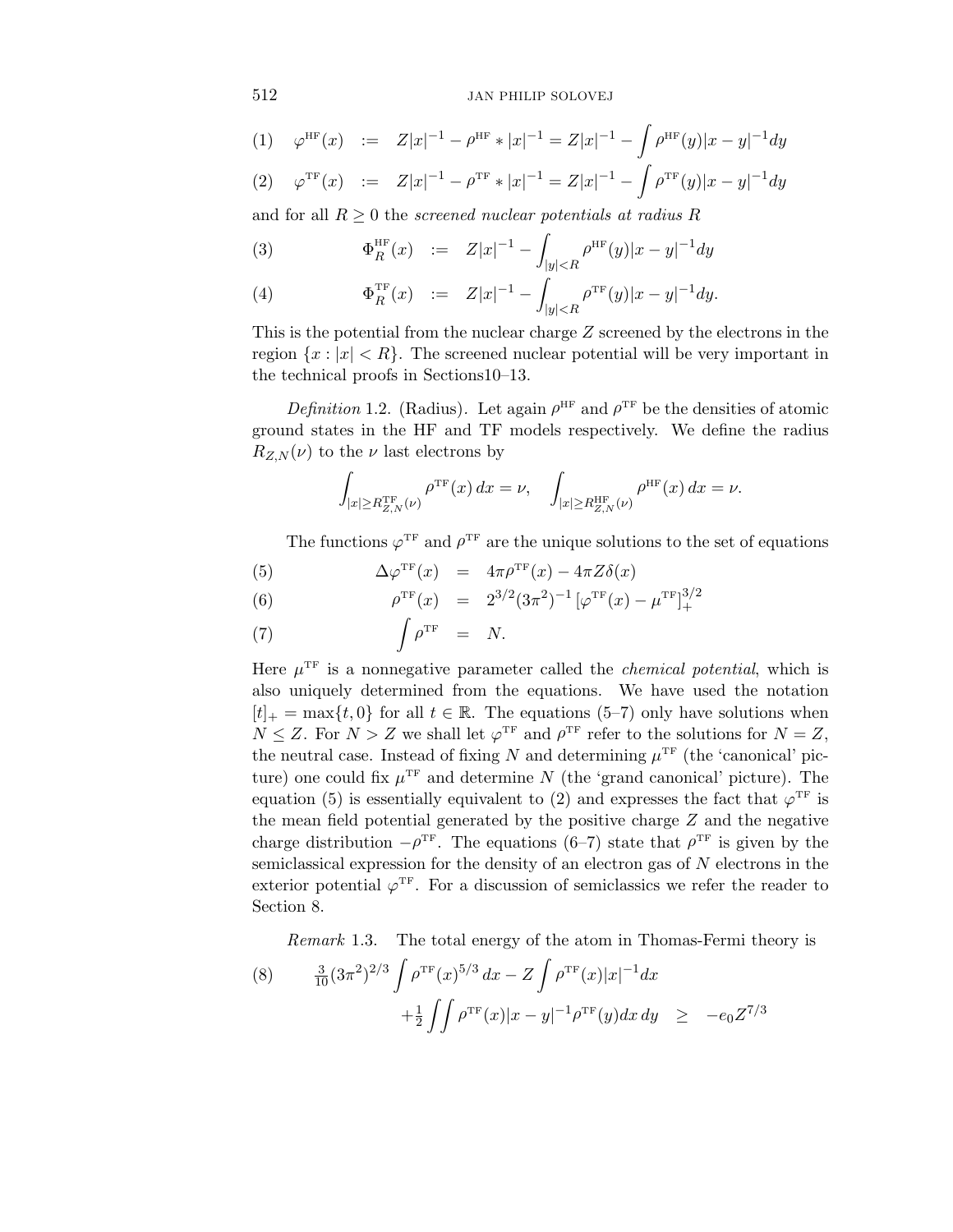where  $e_0$  is the total binding energy of a neutral TF atom of unit nuclear charge. Numerically [10],

(9) 
$$
e_0 = 2(3\pi^2)^{-2/3} \cdot 3.67874 = 0.7687.
$$

For a neutral atom, where  $N = Z$ , the above inequality is an equality. The inequality states that in Thomas-Fermi theory the energy is smallest for a neutral atom.

We can now state two of the main results in this paper.

THEOREM 1.4 (Potential estimate). For all  $Z \geq 1$  and all integers N with  $N \geq Z$  for which there exist Hartree-Fock ground states with  $\int \rho^{\text{HF}} = N$ we have

(10) 
$$
|\varphi^{\text{HF}}(x) - \varphi^{\text{TF}}(x)| \leq A_{\varphi}|x|^{-4+\varepsilon_0} + A_1,
$$

where  $A_{\varphi}, A_1, \varepsilon_0 > 0$  are universal constants.

This theorem is proved in Section 13 on page 535. The significance of the power  $|x|^{-4}$  is that for  $N \ge Z$  we have  $\lim_{Z \to \infty} \varphi^{TF}(x) = 3^4 2^{-3} \pi^2 |x|^{-4}$ . The existence of this limit known as the Sommerfeld asymptotic law [27] follows from Theorem 2.10 in [10], but we shall also prove it in Theorems 5.2 and 5.4 below.

Note that the bound in Theorem 1.4 is uniform in N and Z.

The second main theorem is the universal bound on the atomic radius mentioned in the beginning of the introduction. In fact, not only do we prove uniform bounds but we also establish a certain exact asymptotic formula for the radius of an "infinite atom".

THEOREM 1.5. M 1.5. Both  $\liminf_{Z \to \infty} R_{Z,Z}^{\text{HF}}(\nu)$  and  $\limsup_{Z \to \infty}$  $Z\rightarrow\infty$  $R^{\text{\tiny HF}}_{Z,Z}(\nu)$  are bounded and have the asymptotic behavior

$$
2^{-1/3}3^{4/3}\pi^{2/3}\nu^{-1/3} + o(\nu^{-1/3})
$$

as  $\nu \rightarrow \infty$ .

The proof of this theorem can be found in Section 13 on page 535. The universal bound on the maximal ionization is given in Theorem 3.6. The proof is given in Section 13 on page 534. A universal bound on the ionization energy (the energy it takes to remove one electron) is formulated in Theorem 3.8. The proof is given in Section 13 on page 537. Theorems 3.6 and 3.8 are as important as Theorems 1.4 and 1.5. We have deferred the statements of Theorems 3.6 and 3.8 in order not to have to make too many definitions here in the introduction.

One of the main ideas in the paper is to use the strong universal behavior of the TF theory reflected in the Sommerfeld asymptotics. If we combine (5) and (6) we see that for  $\mu^{\text{TF}} = 0$  the potential satisfies the equation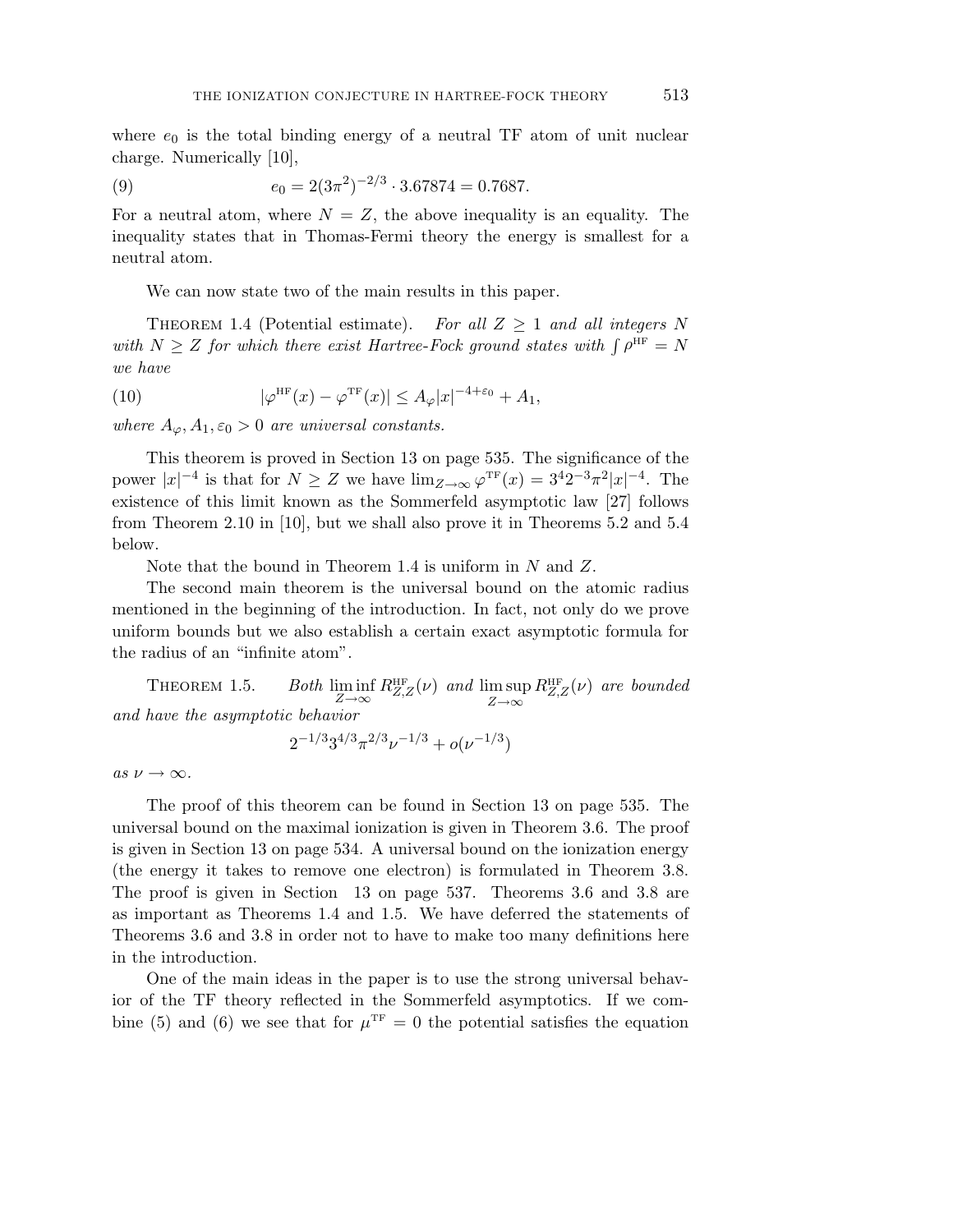$\Delta \varphi^{TF}(x) = 2^{7/2} (3\pi)^{-1} [\varphi^{TF}]_+^{3/2}(x)$  for  $x \neq 0$ . It turns out that the singularity at  $x = 0$  of any solution to this equation is either of weak type  $\sim Z|x|^{-1}$  for some constant Z or of strong type  $\sim 3^4 2^{-3} \pi^2 |x|^{-4}$  (see [30] for a discussion of singularities for differential equations of similar type). The surprising fact, contained in Theorem 1.4, is that the same type of universal behavior holds also for the much more complicated HF potential. We prove this by comparing with appropriately modified TF systems on different scales, using the fact that the modifications do not affect the universal behavior. A direct comparison works only in a short range of scales. This is however enough to use an iterative renormalization argument to bootstrap the comparison to essentially all scales.

The paper is organized as follows. In Section 2 we fix our notational conventions and give some basic prerequisites. In Section 3 we discuss Hartree-Fock theory. In Sections 4 and 5 we discuss Thomas-Fermi theory. In particular we show that the TF model, indeed, has the universal behavior for large  $Z$  that we want to establish for the HF model. In the TF model the universality can be expressed very precisely through the Sommerfeld asymptotics.

In Section 6 we begin the more technical work. We show in this section that the HF atom in the region  $\{x : |x| > R\}$  is determined to a good approximation, in terms of energy, from knowledge of the screened nuclear potential  $\Phi_R^{\text{HF}}$ . It is this crucial step in the whole argument that I do not know how to generalize to the Schrödinger model or even to the case of molecules in HF theory.

For the outermost region of the atom one cannot use the energy to control the density. In fact, changing the density of the atom far from the nucleus will not affect the energy very much. Far away from the nucleus one must use the exact energy minimizing property of the ground state, i.e., that it satisfies a variational equation. This is done in Section 7 to estimate the  $L^1$ -norm of the density in a region of the form  $\{x : |x| > R\}.$ 

In Section 8 we establish the semiclassical estimates that allow one to compare the HF model with the TF model. To be more precise, there is no semiclassical parameter in our setup, but we derive bounds that in a semiclassical limit would be asymptotically exact.

It turns out to be useful to use the electrostatic energy (or rather its square root) as a norm in which to control the difference between the densities in TF and HF theory. The properties of this norm, which we call the Coulomb norm, are discussed in Section 9. Sections 4–9 can be read almost independently.

In Section 10 we state and prove the main technical tool in the work. It is a comparison of the screened nuclear potentials in HF and TF theory. Using a comparison between the screened nuclear potentials at radius  $R$  one may use the result of the separation of the outside from the inside given in Section 6 to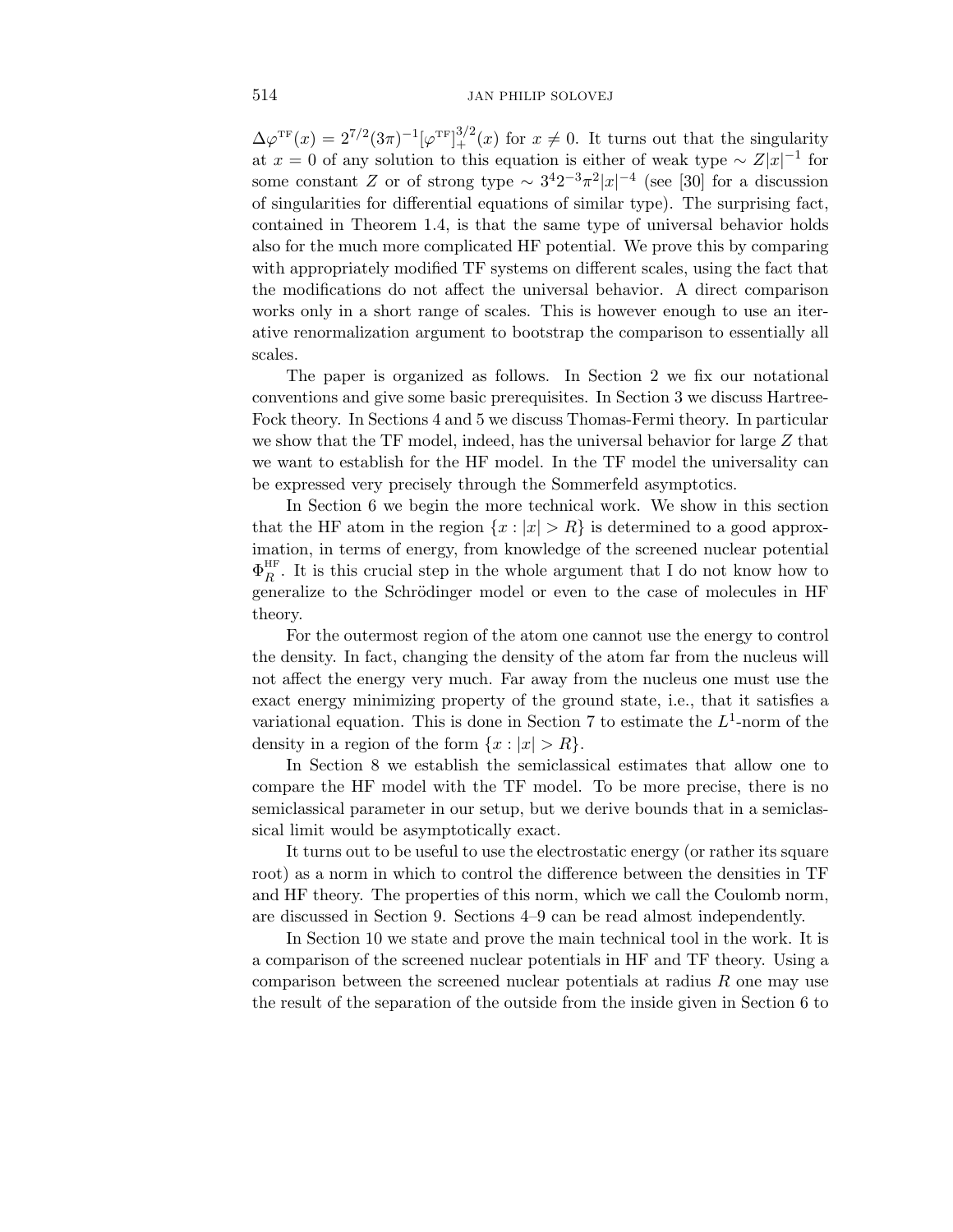get good control on the outside region  $\{x : |x| > R\}$ . Using an iterative scheme one establishes the main estimate for all R. The two main technical lemmas are proved in Section 11 and Section 12 respectively.

Finally the main theorems are proved in Section 13.

The main results of this paper were announced in [26] and a sketch of the proof was given there. The reader may find it useful to read this sketch as a summary of the proof.

# **2. Notational conventions and basic prerequisites**

We shall throughout the paper use the definitions

(11) 
$$
B(r) := \left\{ y \in \mathbb{R}^3 : |y| \le r \right\},\
$$

(12) 
$$
B(x,r) := \{ y \in \mathbb{R}^3 : |y - x| \le r \},
$$

(13) 
$$
A(r_1, r_2) := \left\{ x \in \mathbb{R}^3 : r_1 \le |x| \le r_2 \right\}.
$$

For any  $r > 0$  we shall denote by  $\chi_r$  the characteristic function of the ball  $B(r)$  and by  $\chi_r^+ = 1 - \chi_r$ . We shall as in the introduction use the notation  $[t]_{\pm} = (t)_{\pm} := \max\{\pm t, 0\}.$ 

Our convention for the Fourier transform is

(14) 
$$
\hat{f}(p) := (2\pi)^{-3/2} \int e^{ipx} f(x) dx.
$$

Then

(15) 
$$
\widehat{f \ast g} = (2\pi)^{3/2} \widehat{f} \widehat{g}, \quad ||f||_2 = ||\widehat{f}||_2, \quad |\widehat{f}(p)| \le (2\pi)^{-3/2} ||f||_1
$$

and

(16) 
$$
\int \int f(x)|x-y|^{-1}\overline{g(y)}dx dy = 2(2\pi) \int \hat{f}(p)\overline{\hat{g}(p)}|p|^{-2} dp.
$$

Definition 2.1. (Density matrix). Here we shall use the definition that a density matrix, on a Hilbert space  $\mathcal{H}$ , is a positive trace class operator satisfying the operator inequality  $0 \leq \gamma \leq I$ . When H is either  $L^2(\mathbb{R}^3)$  or  $L^2(\mathbb{R}^3;\mathbb{C}^2)$  we write  $\gamma(x, y)$  for the integral kernel for  $\gamma$ . It is 2 × 2 matrix valued in the case  $L^2(\mathbb{R}^3; \mathbb{C}^2)$ . We define the *density*  $0 \leq \rho_\gamma \in L^1(\mathbb{R}^3)$  corresponding to  $\gamma$  by

(17) 
$$
\rho_{\gamma} := \sum_{j} \nu_{j} |u_{j}(x)|^{2},
$$

where  $\nu_j$  and  $u_j$  are the eigenvalues and corresponding eigenfunctions of  $\gamma$ . Then  $\int \rho_{\gamma} = \text{Tr}[\gamma]$ .

Remark 2.2. Whenever  $\gamma$  is a density matrix with eigenfunctions  $u_j$  and corresponding eigenvalues  $\nu_j$  on either  $L^2(\mathbb{R}^3)$  or  $L^2(\mathbb{R}^3; \mathbb{C}^2)$  we shall write

(18) 
$$
\operatorname{Tr}\left[-\Delta\gamma\right] := \sum_{j} \nu_j \int |\nabla u_j(x)|^2 dx.
$$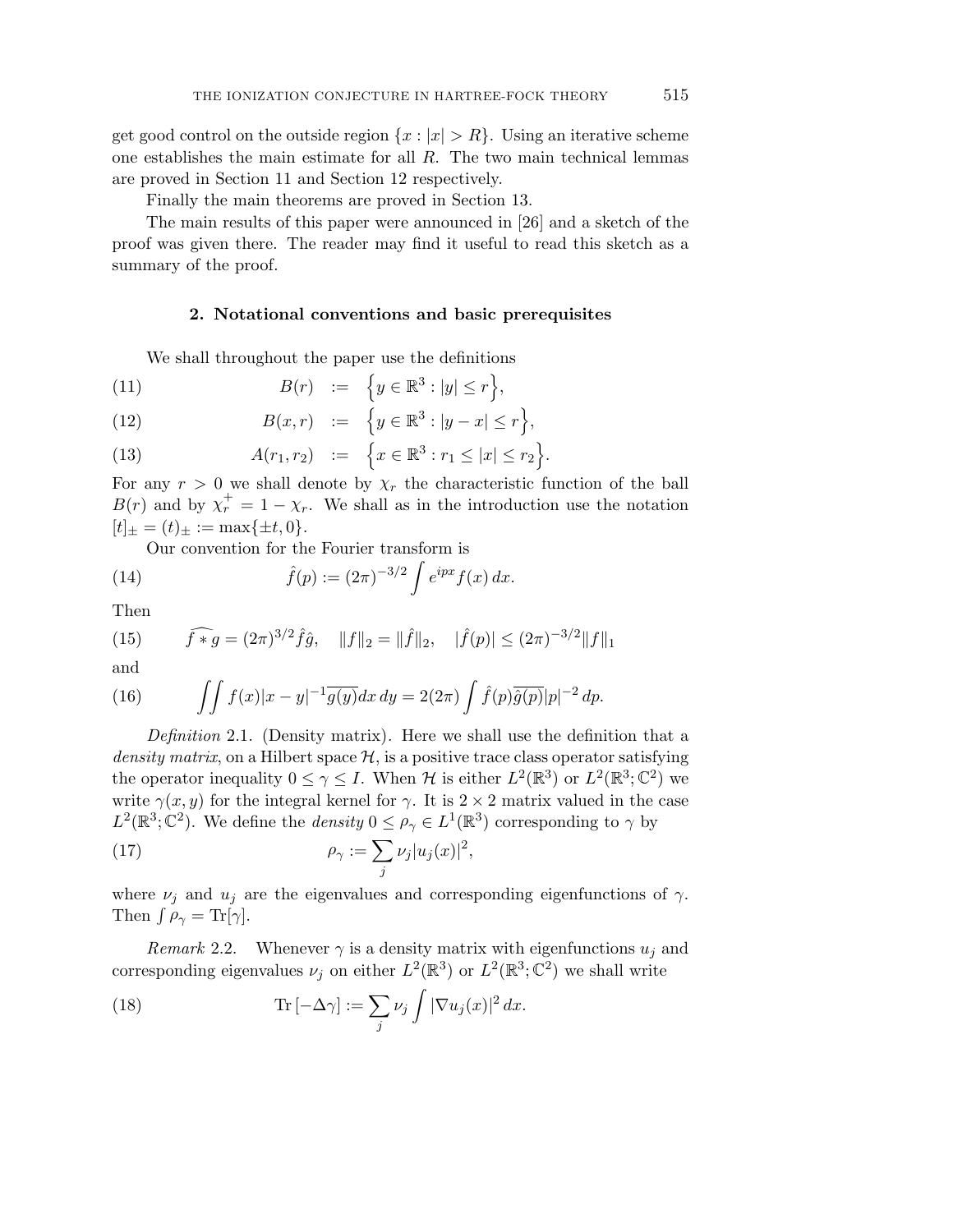If we allow the value  $+\infty$  then the right side is defined for all density matrices. The expression  $-\Delta\gamma$  may of course define a trace class operator for some  $\gamma$ , i.e., if the eigenfunctions  $u_i$  are in the Sobolev space  $H^2$  and the right side above is finite. In this case the left side is well defined and is equal to the right side. On the other hand, the right side may be finite even though  $-\Delta\gamma$  does not even define a bounded operator, i.e., if an eigenfunction is in  $H<sup>1</sup>$ , but not in  $H^2$ . Then the sum on the right is really

$$
\operatorname{Tr}\left[(-\Delta)^{1/2}\gamma(-\Delta)^{1/2}\right] = \operatorname{Tr}\left[\nabla\cdot\gamma\nabla\right].
$$

It is therefore easy to see that (18) holds not only for the spectral decomposition, but more generally, whenever  $\gamma$  can be written as  $\gamma f = \sum_j \nu_j(u_j, f) u_j$ , with  $0 \leq \nu_j$  (the  $u_j$  need not be orthonormal). The same is also true for the expression (17) for the density.

PROPOSITION 2.3 (The radius of an infinite neutral HF atom). The map  $\gamma \mapsto \text{Tr}[-\Delta \gamma]$  as defined above on all density matrices is affine and weakly lower semicontinuous.

*Proof.* Choose a basis  $f_1, f_2, \ldots$  for  $L^2$  consisting of functions from  $H^1$ . Then

$$
\text{Tr}[-\Delta \gamma] = \sum_{m} (\nabla f_m, \gamma \nabla f_m).
$$

The affinity is trivial and the lower semicontinuity follows from Fatou's lemma.  $\Box$ 

We are of course abusing notation when we define  $\text{Tr}[-\Delta \gamma]$  for all density matrices. This is, however, very convenient and should hopefully not cause any confusion.

If  $V$  is a positive measurable function, we always identify  $V$  with a multiplication operator on  $L^2$ . If  $V \rho_{\gamma} \in L^1(\mathbb{R}^3)$  we abuse notation and write

$$
\text{Tr}\left[V\gamma\right]:=\int V\rho_{\gamma}.
$$

As before if  $V\gamma$  happens to be trace class then the left side is well defined and finite and is equal to the right side. Otherwise, we really have  $\int V \rho_{\gamma} =$  $\text{Tr}\left[[V]_{+}^{1/2}\gamma[V]_{+}^{1/2}$  $\binom{1/2}{+} - \text{Tr} \left[ [V]_{-}^{1/2} \gamma [V]_{-}^{1/2} \right]$ − .

LEMMA 2.4 (The IMS formulas). If u is in the Sobolev space  $H^1(\mathbb{R}^3; \mathbb{C}^2)$ or  $H^1(\mathbb{R}^3)$  and if  $\Xi \in C^1(\mathbb{R}^3)$  is real, bounded, and has bounded derivative  $then<sup>1</sup>$ 

(19) 
$$
\operatorname{Re} \int \nabla \left( \Xi^2 u^* \right) \cdot \nabla u = \int |\nabla (\Xi u)|^2 - \int |\nabla \Xi|^2 |u|^2.
$$

<sup>&</sup>lt;sup>1</sup>We denote by  $u^*$  the complex conjugate of u. In the case when u takes values in  $\mathbb{C}^2$  this refers to the complex conjugate matrix.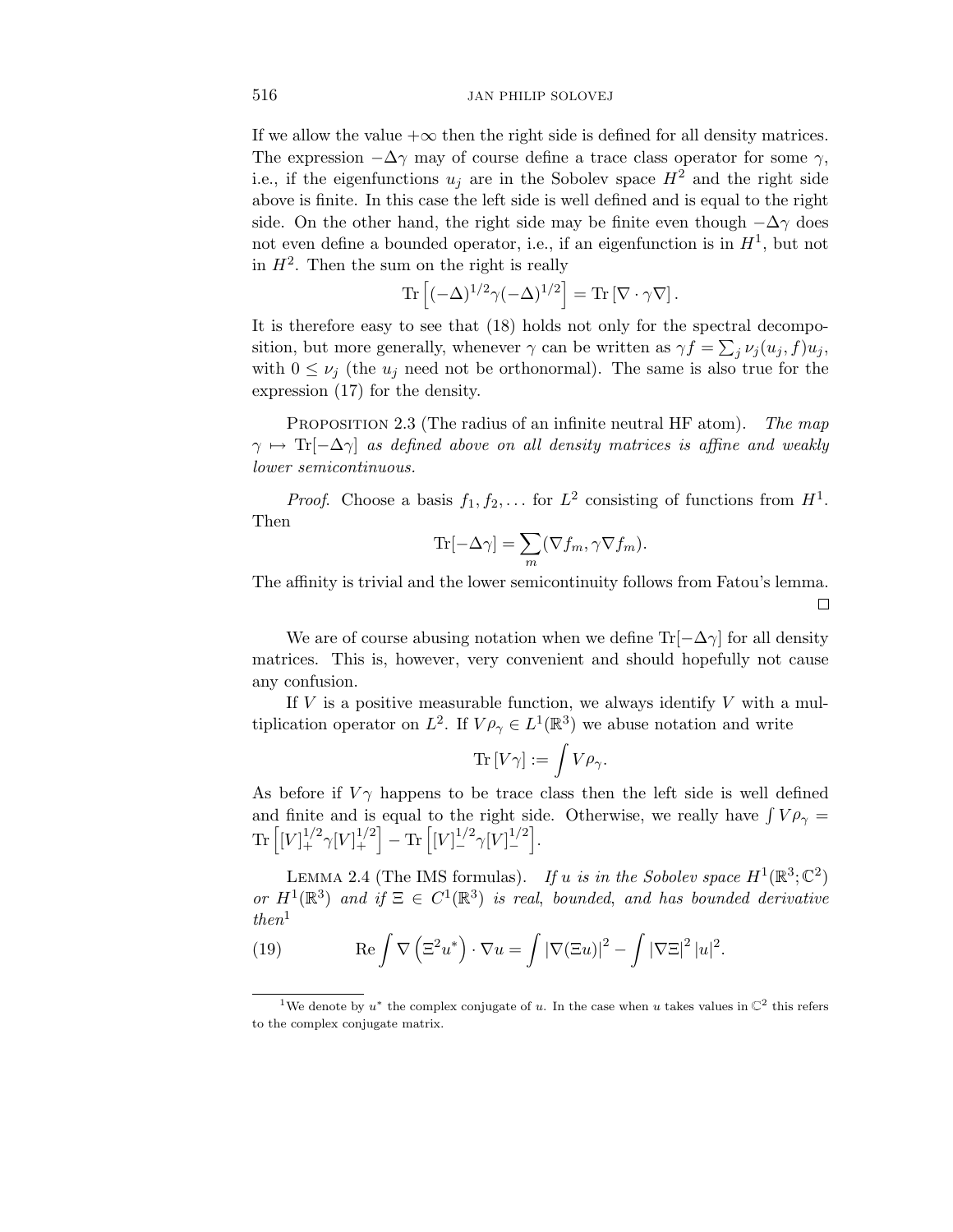If  $\gamma$  is a density matrix on  $L^2(\mathbb{R}^3; \mathbb{C}^2)$  or  $L^2(\mathbb{R}^3)$  and if  $\Xi_1,\ldots,\Xi_m\in C^1(\mathbb{R}^3)$ are real, bounded, have bounded derivatives, and satisfy  $\Xi_1^2 + \ldots + \Xi_m^2 = 1$  then

(20) 
$$
\operatorname{Tr} \left[ -\Delta \gamma \right] = \operatorname{Tr} \left[ -\Delta (\Xi_1 \gamma \Xi_1) \right] - \operatorname{Tr} \left[ (\nabla \Xi_1)^2 \gamma \right] + \dots + \operatorname{Tr} \left[ -\Delta (\Xi_m \gamma \Xi_m) \right] - \operatorname{Tr} \left[ (\nabla \Xi_m)^2 \gamma \right].
$$

Note that  $\Xi_i \gamma \Xi_j$  again defines a density matrix (where we identified  $\Xi_j$  with a multiplication operator).

Proof. The identity (19) follows from a simple computation. If we sum this identity and use  $\Xi_1^2 + \ldots + \Xi_m^2 = 1$  we obtain

$$
\int |\nabla u|^2 = \int |\nabla (\Xi_1 u)|^2 - \int |\nabla \Xi_1|^2 |u|^2 + \ldots + \int |\nabla (\Xi_m u)|^2 - \int |\nabla \Xi_m|^2 |u|^2.
$$

If we allow the value  $+\infty$  this identity holds for all functions u in  $L^2$ . Thus (20) is a simple consequence of the definition (18).  $\Box$ 

THEOREM 2.5 (Lieb-Thirring inequality). We have the Lieb-Thirring inequality

(21) 
$$
\operatorname{Tr}\left[-\frac{1}{2}\Delta\gamma\right] \geq K_1 \int \rho_{\gamma}^{5/3},
$$

where  $K_1 := 20.49$ . Equivalently, If  $V \in L^{5/2}(\mathbb{R}^3)$  and if  $\gamma$  is any density *matrix such that*  $Tr[-\Delta \gamma] < \infty$  we have

(22) 
$$
\operatorname{Tr}\left[-\frac{1}{2}\Delta\gamma\right] - \operatorname{Tr}\left[V\gamma\right] \geq -L_1 \int \left[V\right]_+^{5/2},
$$

where  $L_1 := \frac{2}{5} \left( \frac{3}{5K} \right)$  $\frac{3}{5K_1}\right)^{2/3} = 0.038.$ 

The original proofs of these inequalities can be found in [18]. The constants here are taken from [7]. From the min-max principle it is clear that the right side of (22) is in fact a lower bound on the sum of the negative eigenvalues of the operator  $-\frac{1}{2}\Delta - V$ .

THEOREM 2.6 (Cwikel-Lieb-Rozenblum inequality). If  $V \in L^{3/2}(\mathbb{R}^3)$ then the number of nonpositive eigenvalues of  $-\frac{1}{2}\Delta - V$ , i.e.,

$$
\operatorname{Tr}\left[\chi_{(-\infty,0]}\left(-\frac{1}{2}\Delta-V\right)\right],
$$

where  $\chi_{(-\infty,0]}$  is the characteristic function of the interval  $(-\infty,0]$ , satisfies the bound

(23) 
$$
\operatorname{Tr}\left[\chi_{(-\infty,0]}\left(-\frac{1}{2}\Delta-V\right)\right] \leq L_0 \int [V]_{+}^{3/2},
$$

where  $L_0 := 2^{3/2} 0.1156 = 0.3270$ .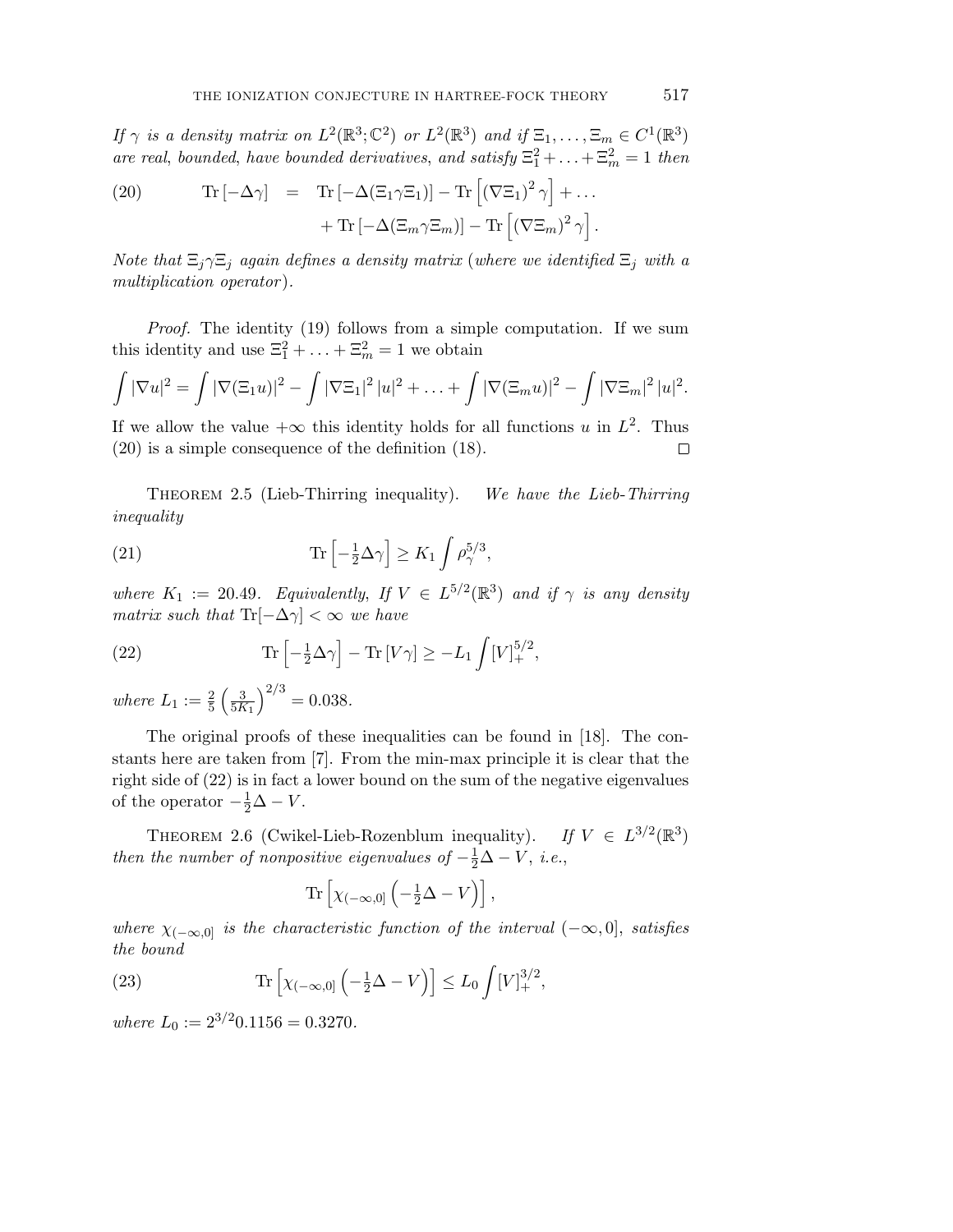The original (independent) proofs can be found in Cwikel [4], Rozenblum [19], and Lieb [9]. The constant is from Lieb [9].

# **3. Hartree-Fock theory**

In Hartree-Fock theory, as opposed to Schrödinger theory, one does not consider the full N-body Hilbert space  $\bigwedge^N L^2(\mathbb{R}^3; \mathbb{C}^2)$ . One rather restricts attention to the pure wedge products (Slater determinants)

(24) 
$$
\Psi = (N!)^{-1/2} u_1 \wedge \ldots \wedge u_N,
$$

where  $u_1, \ldots, u_N \in L^2(\mathbb{R}^3; \mathbb{C}^2)$ . Then one minimizes the energy expectation

$$
\frac{(\Psi,H_{N,Z}\Psi)}{(\Psi,\Psi)}
$$

of the Hamiltonian

(25) 
$$
H_{N,Z} := \sum_{i=1}^{N} \left( -\frac{1}{2}\Delta - \frac{Z}{|x|} \right) + \sum_{1 \le i < j \le N} \frac{1}{|x_i - x_j|}
$$

over wave functions  $\Psi$  of the form (24) only.

If  $\gamma$  is the projection onto the N-dimensional space spanned by the functions  $u_1, \ldots, u_N$ , the energy depends only on  $\gamma$ . In fact,

$$
\frac{(\Psi,H_{N,Z}\Psi)}{(\Psi,\Psi)}=\mathcal{E}^{\rm HF}(\gamma).
$$

Here we have defined the Hartree-Fock energy functional

(26) 
$$
\mathcal{E}^{\text{HF}}(\gamma) : = \text{Tr}\left[\left(-\frac{1}{2}\Delta - Z|x|^{-1}\right)\gamma\right] + \mathcal{D}(\gamma) - \mathcal{E}_x(\gamma)
$$

$$
= \text{Tr}\left[-\frac{1}{2}\Delta\gamma\right] - \int Z|x|^{-1}\rho_\gamma(x) dx + \mathcal{D}(\gamma) - \mathcal{E}_x(\gamma),
$$

where we have introduced the *direct Coulomb energy*, defined in terms of the Coulomb inner product  $D$  (see also (79) below), by

(27) 
$$
\mathcal{D}(\gamma) := D(\rho_{\gamma}, \rho_{\gamma}) = \frac{1}{2} \iint \rho_{\gamma}(x) |x - y|^{-1} \rho_{\gamma}(y) dx dy
$$

and the exchange Coulomb energy

(28) 
$$
\mathcal{E}_x(\gamma) := \frac{1}{2} \iint \text{Tr}_{\mathbb{C}^2} \left[ |\gamma(x, y)|^2 \right] |x - y|^{-1} dx dy.
$$

*Definition* 3.1. (The Hartree-Fock ground state). Let  $Z > 0$  be a real number and  $N \geq 0$  be an integer. The Hartree-Fock ground state energy is

$$
E^{\text{HF}}(N,Z) := \inf \Big\{ \mathcal{E}^{\text{HF}}(\gamma) : \gamma^* = \gamma, \ \gamma = \gamma^2, \ \text{Tr}[\gamma] = N \Big\}.
$$

If a minimizer  $\gamma^{\text{HF}}$  exists we say that the atom has an HF ground state described by  $\gamma^{\text{HF}}$ . In particular, its density is  $\rho^{\text{HF}}(x) = \rho_{\gamma^{\text{HF}}}(x)$ .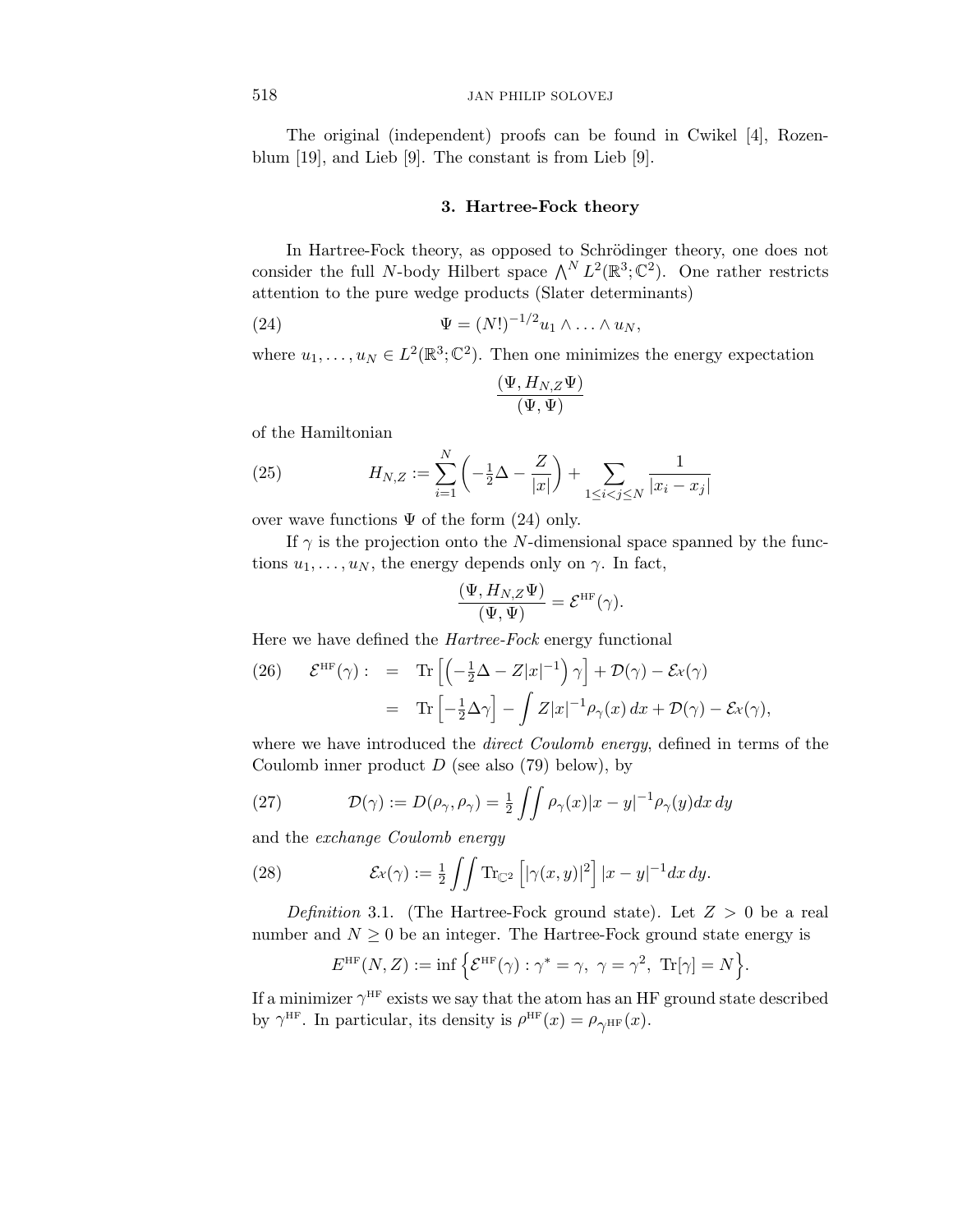THEOREM 3.2 (Bound on the Hartree-Fock energy). For  $Z > 0$  and any integer  $N > 0$  we have

$$
E^{\rm HF}(N, Z) \ge -3(4\pi L_1)^{2/3} Z^2 N^{1/3},
$$

where  $L_1$  is the constant in the Lieb-Thirring inequality (22).

*Proof.* Let  $\gamma$  be an N dimensional projection. Since the last term in  $H_{N,Z}$ is positive we see that  $\mathcal{E}^{\text{HF}}(\gamma) \geq \text{Tr}\left[\left(-\frac{1}{2}\Delta - Z|x|^{-1}\right)\gamma\right]$ . It the follows from the Lieb-Thirring inequality (22) that for all  $R > 0$  we have

$$
\mathcal{E}^{\text{HF}}(\gamma) \ge -L_1 \int_{|x| < R} Z^{5/2} |x|^{-5/2} \, dx - ZNR^{-1}.
$$

The estimate in the theorem follows by evaluating the integral and choosing the optimal value for R.  $\Box$ 

Remark 3.3. The function  $N \mapsto E^{\text{HF}}(N,Z)$  is nonincreasing. This can be seen fairly easily by constructing a trial  $N+1$ -dimensional projection from any N-dimensional projection by adding an extra dimension corresponding to a function  $u$  concentrated far from the origin and with very small kinetic energy  $\int |\nabla u|^2$ . This trial projection can be constructed such that it has an energy arbitrarily close to the original N-dimensional projection. Therefore we also have that

(29) 
$$
E^{\text{HF}}(N,Z) = \inf \left\{ \mathcal{E}^{\text{HF}}(\gamma) : \gamma^* = \gamma, \ \gamma^2 = \gamma, \ \text{Tr}\gamma \leq N \right\}.
$$

This Hartree-Fock minimization problem was studied by Lieb and Simon in [16]. They proved the following about the existence of minimizers.

THEOREM 3.4 (Existence of HF minimizers). If N is a positive integer such that  $N < Z + 1$  then there exists an N-dimensional projection  $\gamma^{\text{HF}}$  minimizing the functional  $\mathcal{E}^{\text{HF}}$  in (26), i.e.,  $E^{\text{HF}}(N,Z) = \mathcal{E}^{\text{HF}}(\gamma^{\text{HF}})$  is a minimum.

In the opposite direction the following result was proved by Lieb [13].

THEOREM 3.5 (Lieb's bound on the maximal ionization). If N is a positive integer such that  $N > 2Z + 1$  there are no minimizers for the Hartree-Fock functional among N-dimensional projections, i.e., there does not exist an *N*-dimensional projection  $\gamma$  such that  $\mathcal{E}^{\text{HF}}(\gamma) = E^{\text{HF}}(N, Z)$ .

This theorem will, in fact, follow from the proof of Lemma 7.1 below (see page 503). Although this result is very good for  $Z = 1$  it is far from optimal for large Z. In particular the factor 2 should rather be 1. This fact known as the ionization conjecture is one of the of the main results of the present work.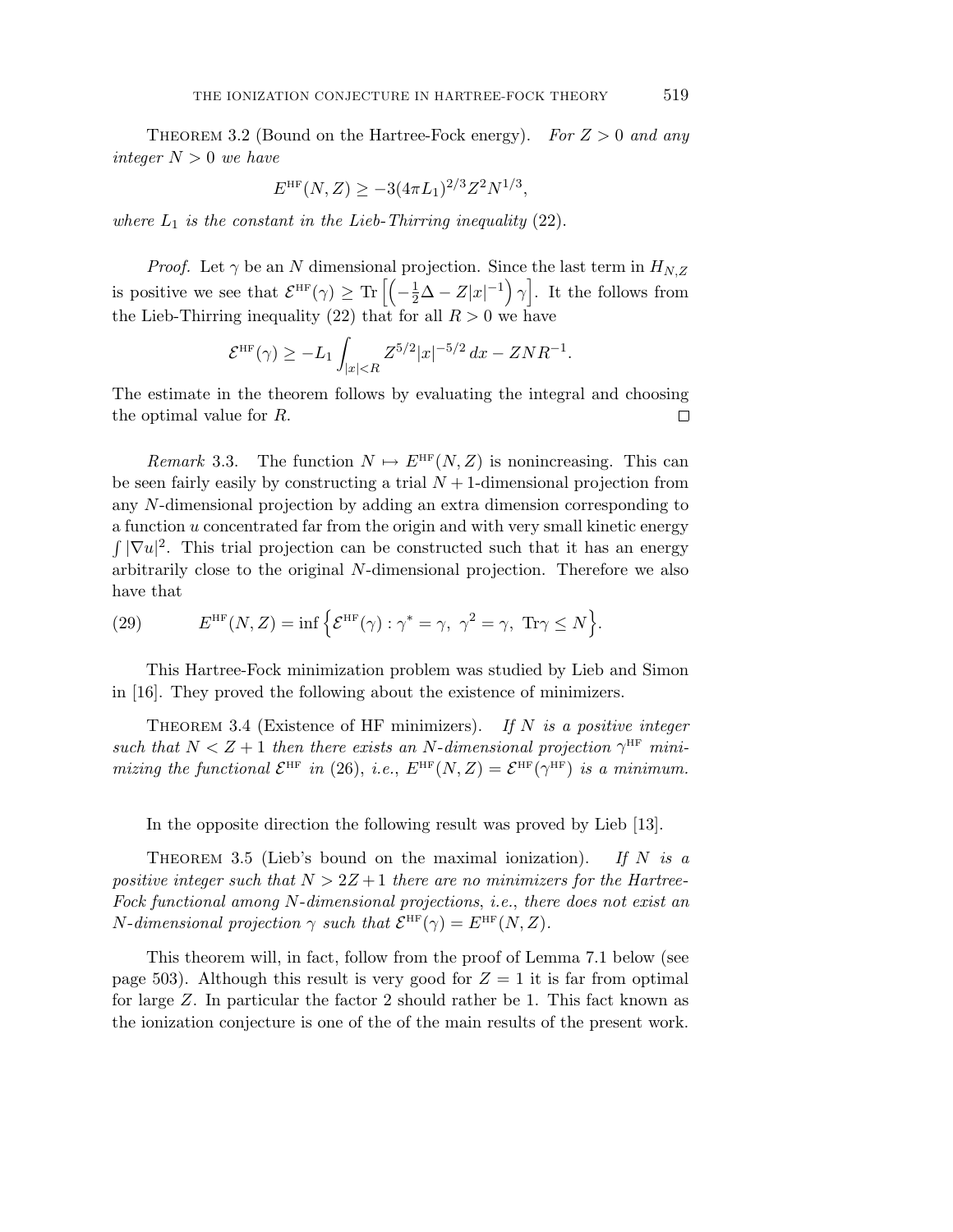THEOREM 3.6 (Universal bound on the maximal ionization charge). There exists a universal constant  $Q > 0$  such that for all positive integers satisfying  $N \geq Z + Q$  there are no minimizers for the Hartree-Fock functional among N-dimensional projections.

Remark 3.7. Although, it is possible to calculate an exact value for the constant Q above it is quite tedious to do so. Moreover, the present work does not attempt to optimize this constant. The result of this work is mainly to establish that such a finite constant exists. This of course raises the very interesting question of finding a good estimate on the constant, but we shall not address this here.

The proof of Theorem 3.6 is given in Section 13 on page 534.

THEOREM 3.8 (Bound on the ionization energy). The ionization energy of a neutral atom  $E^{\text{HF}}(Z-1, Z)-E^{\text{HF}}(Z, Z)$  is bounded by a universal constant  $(in$  particular, independent of  $Z$ ).

This theorem is proved in Section 13 on page 573.

The variational equations (Euler-Lagrange equations) for the minimizer was also given in [16]. Since the Hartree-Fock variational equations shall be used later in this work, we shall derive them in Theorem 3.11 below.

We first note that the Hartree-Fock functional  $\mathcal{E}^{\text{HF}}$  may be extended from projections (i.e., density matrices with  $\gamma^2 = \gamma$ ) to all density matrices. If Tr  $[-\Delta \gamma] < \infty$  all the terms of  $\mathcal{E}^{\text{HF}}$  are finite. In fact, Tr  $[Z|x|^{-1}\gamma]$  is finite by the Lieb-Thirring inequality (21) since  $Z|x|^{-1} \in L^{\infty}(\mathbb{R}^3) + L^{5/2}(\mathbb{R}^3)$ . The term  $\mathcal{D}(\gamma)$  is finite by the Hardy-Littlewood-Sobolev inequality since  $\rho_{\gamma} \in$  $L^1(\mathbb{R}^3) \cap L^{5/3}(\mathbb{R}^3) \subset L^{6/5}(\mathbb{R}^3)$ . Finally,  $\mathcal{E}_X(\gamma) \leq D(\gamma)$  since

$$
D(\gamma) - \mathcal{E}x(\gamma) = \frac{1}{4} \sum_{i,j} \nu_i \nu_j \iint \frac{\|u_i(x) \otimes u_j(y) - u_j(x) \otimes u_i(y)\|_{\mathbb{C}^2 \otimes \mathbb{C}^2}^2}{|x - y|} dx dy \ge 0,
$$

when  $\nu_i$  are the eigenvalues of  $\gamma$  with  $u_i$  being the corresponding eigenfunctions. If Tr  $[-\Delta \gamma] = \infty$  we set  $\mathcal{E}^{\text{HF}}(\gamma) := \infty$ . It is clear that  $\lim_{n \to \infty} \mathcal{E}^{\text{HF}}(\gamma_n) = \infty$  if  $\lim_{n} \text{Tr} \left[ -\Delta \gamma_n \right] \rightarrow \infty.$ 

Remark 3.9. It is important to realize that although  $D(\gamma) - \mathcal{E}_{\chi}(\gamma)$  is positive it is not a convex functional on the set of density matrices. In particular, the Hartree-Fock minimizer need not be unique. (A simple example of nonuniqueness occurs for the case  $N = 1$ . For a one-dimensional projection  $\gamma$ , it is clear that  $D(\gamma) - \mathcal{E}_{\mathcal{X}}(\gamma) = 0$ , hence the minimizer in this case is simply the projection onto a ground state of the operator  $-\frac{1}{2}\Delta - Z|x|^{-1}$  on the space  $L^2(\mathbb{R}^3;\mathbb{C}^2)$ . There are many ground states since the spin can point in any direction.)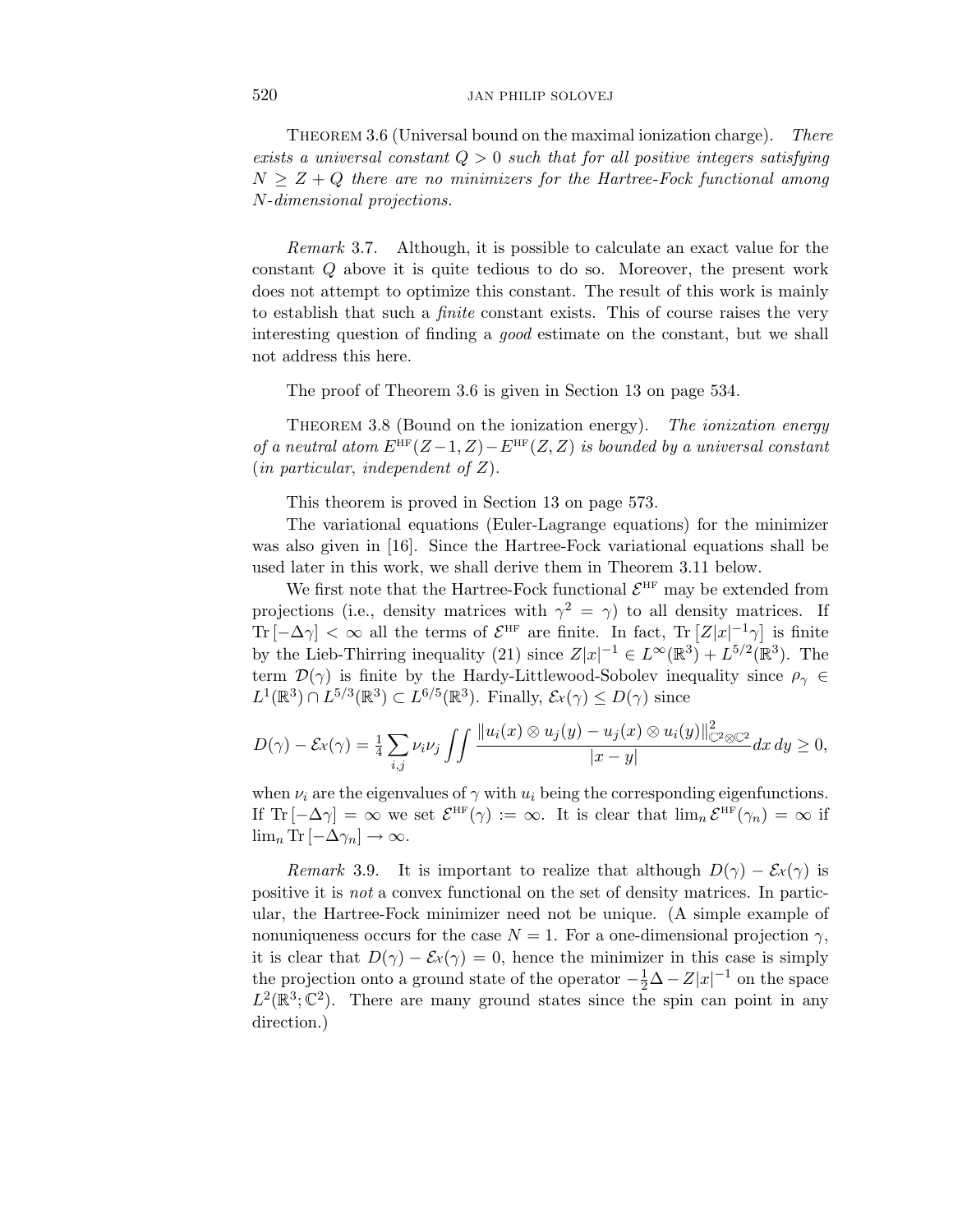Another fact related to the nonconvexity of the Hartree-Fock functional is the important observation first made by Lieb in [11] that the infimum of the Hartree-Fock functional is not lowered by extending the functional to all density matrices. For a simple proof of this see [1].

THEOREM 3.10 (Lieb's variational principle). For all nonnegative integers N we have

$$
\inf \left\{ \mathcal{E}^{\text{HF}}(\gamma) : \gamma^* = \gamma, \ \gamma = \gamma^2, \ \text{Tr}[\gamma] = N \right\}
$$

$$
= \inf \left\{ \mathcal{E}^{\text{HF}}(\gamma) : 0 \le \gamma \le I, \ \text{Tr}[\gamma] = N \right\}
$$

and if the infimum over all density matrices (the inf on the right) is attained then so is the infimum over projections (the inf on the left).

We now come to the properties of the Hartree-Fock minimizers, especially that they satisfy the Hartree-Fock equations. These equations state that a minimizing N-dimensional projection  $\gamma^{\text{HF}}$  is the projection onto the N-dimensional space spanned by eigenfunctions with lowest possible eigenvalues for the  $HF$ mean field operator

(30) 
$$
H_{\gamma^{\rm HF}} := -\frac{1}{2}\Delta - Z|x|^{-1} + \rho^{\rm HF} * |x|^{-1} - \mathcal{K}_{\gamma^{\rm HF}}.
$$

Here  $\mathcal{K}_{\gamma HF}$  is the *exchange operator* defined by having the 2  $\times$  2-matrix valued integral kernel

$$
\mathcal{K}_{\gamma^{\rm HF}}(x, y) := |x - y|^{-1} \gamma^{\rm HF}(x, y).
$$

Thus  $\gamma^{\text{HF}}(x, y) = \sum_{i=1}^{N} u_i(x) u_i(y)^*$ , where  $H_{\gamma^{\text{HF}}} u_i = \varepsilon_i u_i$ , and  $\varepsilon_1, \varepsilon_2, \dots, \varepsilon_N$  $\leq 0$  are the N lowest eigenvalues of  $H_{\gamma^{\rm HF}}$  counted with multiplicities.

This self-consistent property of a minimizer  $\gamma^{\text{HF}}$  may equivalently be stated as in the theorem below.

THEOREM 3.11 (Properties of HF minimizers). If  $\gamma^{\text{HF}}$  with density  $\rho^{\text{HF}}$  is a projection minimizing the HF functional  $\mathcal{E}^{\text{HF}}$  under the constraint  $\text{Tr}[\gamma^{\text{HF}}] = N$ then  $\rho^{\text{HF}} \in L^{5/3}(\mathbb{R}^3) \cap L^1(\mathbb{R}^3)$  and  $H_{\gamma^{\text{HF}}}$  defines a semibounded self-adjoint operator with form domain  $H^1(\mathbb{R}^3; \mathbb{C}^2)$  having at least N nonpositive eigenvalues. Moreover,  $\gamma^{\text{HF}}$  is the N-dimensional projection minimizing the map  $\gamma\mapsto\text{Tr}\left[H_{\gamma^{\text{HF}}}\gamma\right].$ 

Remark 3.12. The reader may worry that, because of degenerate eigenvalues of  $H_{\gamma^{\text{HF}}}$ , the N-dimensional projection  $\gamma$  minimizing Tr  $\left[H_{\gamma^{\text{HF}}} \gamma\right]$  may not be unique. That it is, indeed, unique was proved in [2].

*Proof of Theorem* 3.11. We note that  $Tr[\gamma^{\text{HF}}] = N$ ,  $Tr[-\Delta \gamma^{\text{HF}}] < \infty$ , and the Lieb-Thirring inequality (21) implies that  $\rho^{\text{HF}} \in L^{5/3}(\mathbb{R}^3) \cap L^1(\mathbb{R}^3)$ . From this it is easy to see that  $\rho^{\text{HF}} * |x|^{-1}$  is a bounded function (in fact, it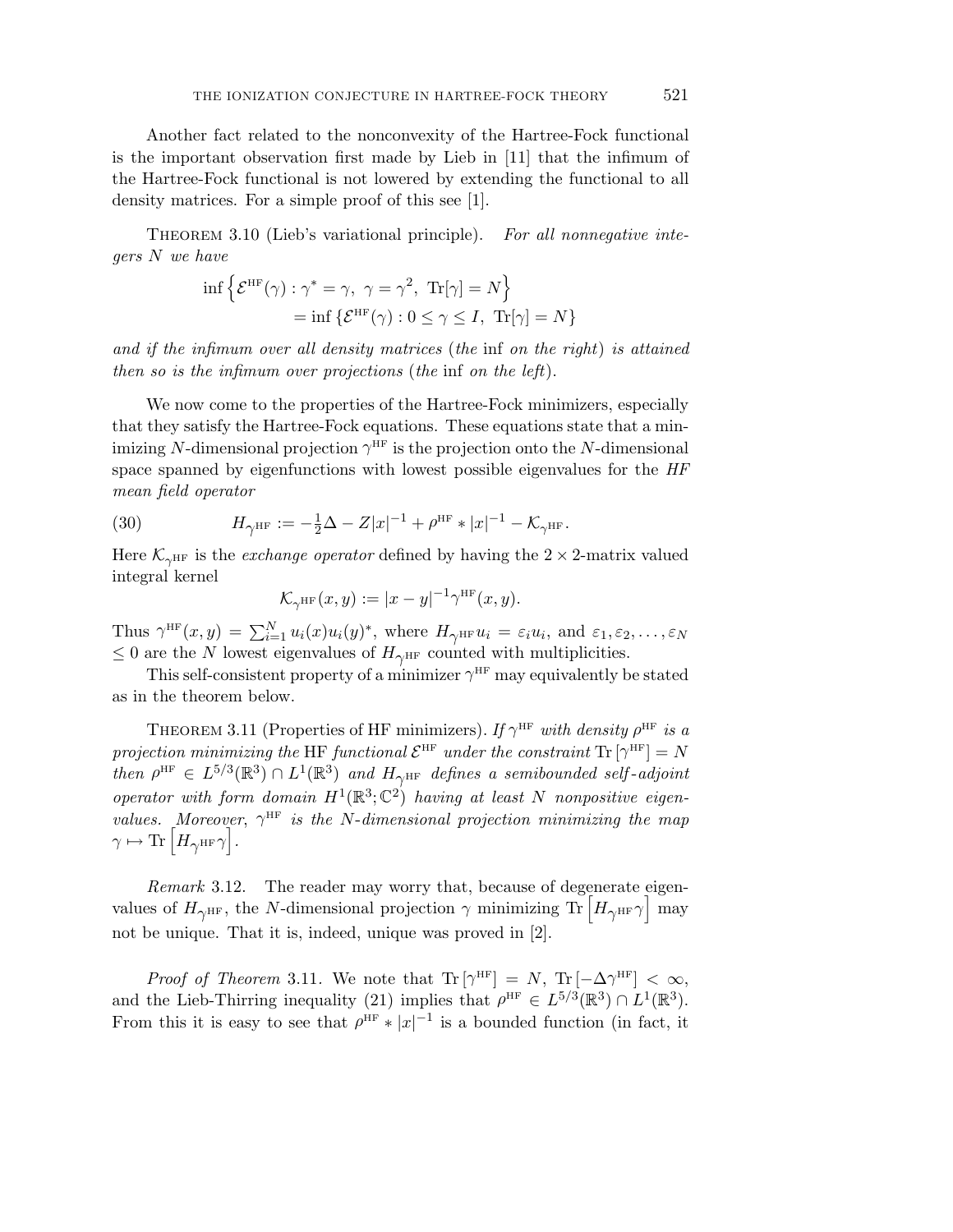is continuous and tends to 0 as  $|x| \to \infty$ ). Moreover, in the operator sense  $\mathcal{K}_{\gamma^{\text{HF}}} \leq \rho^{\text{HF}} * |x|^{-1}$ . This follows, since for  $f \in L^2(\mathbb{R}^3; \mathbb{C}^2)$  we have

$$
\int \rho^{\text{HF}} * |x|^{-1} |f(x)|^2 dx - \int \int f(x)^* \mathcal{K}_{\gamma^{\text{HF}}}(x, y) f(y) dx dy
$$
  
= 
$$
\sum_{i=1}^N \frac{1}{2} \int \int \frac{||u_i(x) \otimes f(y) - f(x) \otimes u_i(y)||^2_{\mathbb{C}^2 \otimes \mathbb{C}^2}}{|x - y|} dx dy,
$$

where  $u_1, \ldots, u_N$  is a complete set of eigenfunctions of  $\gamma^{\text{HF}}$ . It is therefore clear that  $H_{\gamma^{\rm HF}}$  defines a semibounded operator with form domain  $H^1(\mathbb{R}^3; \mathbb{C}^2)$ .

Thus it makes sense to compute  $\text{Tr}\left[H_{\gamma^{\text{HF}}}\gamma\right]$  if and only if  $\text{Tr}\left[-\Delta\gamma\right]<\infty$ .

Let  $\gamma'$  be an N-dimensional projection with Tr  $[-\Delta \gamma'] < \infty$ . We shall prove that

$$
\text{Tr}\left[H_{\gamma^{\text{HF}}}\gamma'\right]\geq\text{Tr}\left[H_{\gamma^{\text{HF}}}\gamma^{\text{HF}}\right].
$$

For  $0 \leq t \leq 1$ , consider the density matrix  $\gamma_t = (1-t)\gamma^{\text{HF}} + t\gamma'$ . It satisfies Tr[ $\gamma_t$ ] = N. By the Lieb variational principle, Theorem 3.10, we have that  $\mathcal{E}^{\text{HF}}(\gamma^{\text{HF}}) = \mathcal{E}^{\text{HF}}(\gamma_0) \leq \mathcal{E}^{\text{HF}}(\gamma_t)$ , for all  $0 \leq t \leq 1$ . Hence

$$
0 \leq \left. \frac{d\mathcal{E}^{\text{HF}}(\gamma_t)}{dt} \right|_{t=0} = \text{Tr}\left[ H_{\gamma^{\text{HF}}} \gamma' \right] - \text{Tr}\left[ H_{\gamma^{\text{HF}}} \gamma^{\text{HF}} \right].
$$

The fact that Tr  $\left[H_{\gamma^{\text{HF}}}\gamma\right]$  is minimized among N-dimensional projections implies in particular that  $H_{\gamma^{\text{HF}}}$  has at least N nonpositive eigenvalues.  $\Box$ 

# **4. Thomas-Fermi theory**

In this section we discuss the facts needed from Thomas-Fermi theory. We focus only on the results that we shall use in our study of Hartree-Fock theory.

Definition 4.1. (Thomas-Fermi functional). Let  $V \in L^{5/2}(\mathbb{R}^3) + L^{\infty}(\mathbb{R}^3)$ with

$$
\inf \left\{ ||W||_{L^{\infty}(\mathbb{R}^3)} : V - W \in L^{5/2}(\mathbb{R}^3) \right\} = 0.
$$

Corresponding to  $V$  we define the *Thomas-Fermi* (TF) energy functional

$$
\mathcal{E}_V^{\rm TF}(\rho) = \frac{3}{10} (3\pi^2)^{2/3} \int \rho^{5/3} - \int V\rho + \frac{1}{2} \int \int \rho(x) |x - y|^{-1} \rho(y) dx dy,
$$

on functions  $\rho$  with  $0 \leq \rho \in L^{5/3}(\mathbb{R}^3) \cap L^1(\mathbb{R}^3)$ .

Note that the Hardy-Littlewood-Sobolev inequality implies that  $D(\rho, \rho)$  = 1 2  $\int \int \rho(x)|x-y|^{-1}\rho(y)dx dy$  is finite for functions  $\rho \in L^{5/3} \cap L^1 \subset L^{6/5}$ . Hence  $\mathcal{E}_V^{\rm TF}$  is finite on these functions.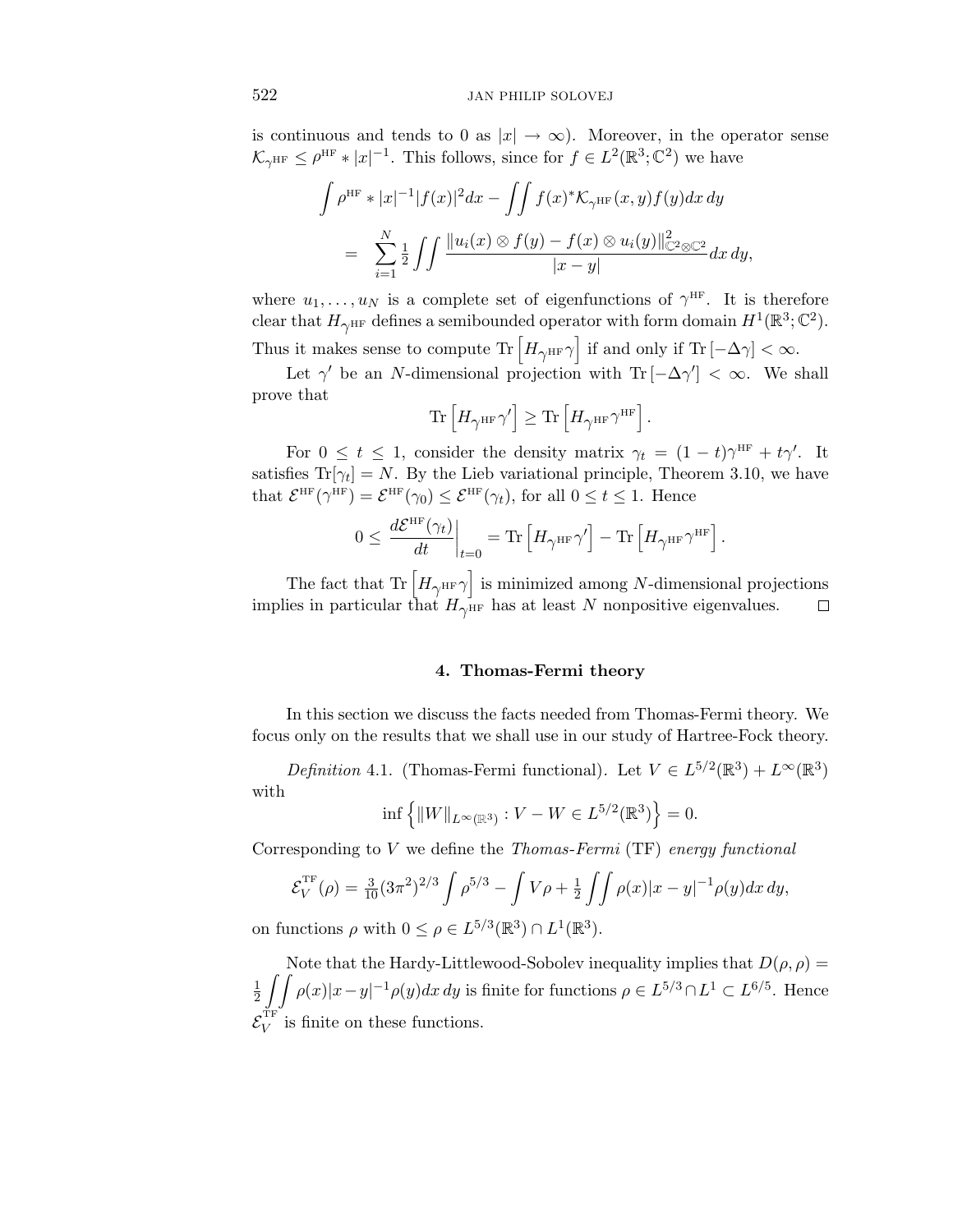The proof of existence and uniqueness of minimizers to the TF functional and the characterization of their properties can be found in the work of Lieb and Simon [17] (see also [10]). We state the properties that we need in the following theorem.

THEOREM 4.2 (The TF minimizer). Let V be as in Definition 4.1. For all  $N' \geq 0$  there exists a unique nonnegative  $\rho_V^{\text{TF}} \in L^{5/3}(\mathbb{R}^3)$  such that  $\int \rho_V^{\text{TF}} \leq N'$ and

(31) 
$$
\mathcal{E}_V^{\mathrm{TF}}(\rho_V^{\mathrm{TF}}) = \inf \left\{ \mathcal{E}_V^{\mathrm{TF}}(\rho) : \rho \in L^{5/3}(\mathbb{R}^3), \int \rho \le N' \right\}.
$$

On the other hand there exists a (unique) chemical potential (Lagrange multiplier)  $\mu_V^{\rm TF}(N')$ , with  $0 \leq \mu_V^{\rm TF}(N') \leq \sup V$ , such that  $\rho_V^{\rm TF}$  is uniquely characterized by

(32) 
$$
\mathcal{E}_V^{\text{TF}}(\rho_V^{\text{TF}}) + \mu_V^{\text{TF}}(N') \int \rho_V^{\text{TF}} \\ = \inf \left\{ \mathcal{E}_V^{\text{TF}}(\rho) + \mu_V^{\text{TF}}(N') \int \rho : 0 \le \rho \in L^{5/3}(\mathbb{R}^3) \cap L^1(\mathbb{R}^3) \right\}.
$$

Moreover,  $\rho_V^{\text{TF}}$  is the unique solution in  $L^{5/3} \cap L^1$  to the Thomas-Fermi equation (the Euler-Lagrange equation for the variational problem  $(32)$ )

(33) 
$$
\frac{1}{2}(3\pi^2)^{2/3} \left(\rho_V^{\rm TF}(x)\right)^{2/3} = \left[V(x) - \rho_V^{\rm TF} * |x|^{-1} - \mu_V^{\rm TF}(N')\right]_+.
$$

If  $\mu_V^{\rm TF}(N') > 0$  then  $\int \rho_V^{\rm TF} = N'$ . Therefore  $\mu_V^{\rm TF}(N') \int \rho_V^{\rm TF} = \mu_V^{\rm TF}(N') N'$ . For all  $0 < \mu$  there is a unique minimizer  $0 \le \rho \in L^{5/3} \cap L^1$  to  $\mathcal{E}_V^{\text{TF}}(\rho)$  +

 $\mu \int \rho$ . (If  $\mu \geq \sup V$  then  $\rho$  is simply zero.)

We shall be interested in properties of the *Thomas-Fermi potential* 

(34) 
$$
\varphi_V^{\rm TF} := V(x) - \rho_V^{\rm TF} * |x|^{-1}.
$$

The Thomas-Fermi equation (33) can be turned into the Thomas-Fermi differential equation

(35) 
$$
\Delta \varphi_V^{\rm TF} = 2^{7/2} (3\pi)^{-1} \left[ \varphi_V^{\rm TF} - \mu_V^{\rm TF}(N') \right]_+^{3/2} + \Delta V,
$$

which holds in distribution sense.

THEOREM 4.3 (Maximal ionization). There exists a nonnegative real number  $N_c$ , possibly equal to  $+\infty$ , such that  $\mu_V^{\rm TF}(N') > 0$  if and only if  $N' <$  $N_c$ . Moreover,

(36) 
$$
N_c \geq \liminf_{r \to \infty} (4\pi)^{-1} \int_{S^2} r V(r\omega) d\omega,
$$

where  $d\omega$  is the surface measure on the unit 2-sphere  $S^2$ .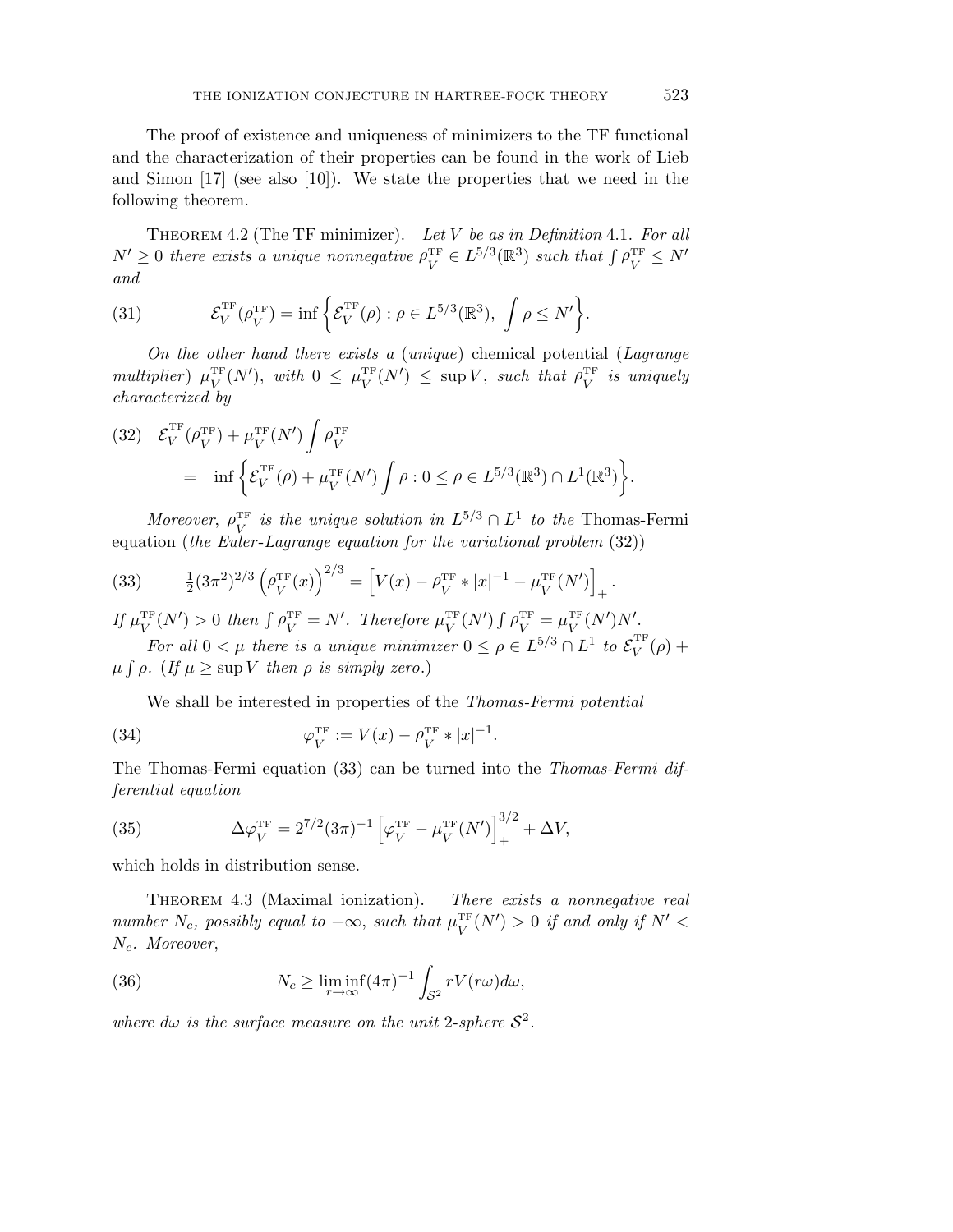*Proof.* Since  $\mathcal{E}_V^{\text{TF}}$  is a convex functional of  $\rho$  it is clear that  $\mathcal{E}_V^{\text{TF}}$  $_V^{\rm TF}\left(\rho_V^{\rm TF}\right)$  $\big)$  is a convex and decreasing function of  $N'$ . Hence there is a value  $N_c$  such that  $\mathcal{E}_V^{\rm TF}$  $\stackrel{\text{TF}}{V}\left(\rho^{\text{TF}}_{V}\right)$ is strictly decreasing for  $N' < N_c$  and constant for  $N' \ge N_c$ . Thus if  $N' \geq N_c$  then  $\int \rho_V^{\text{TF}} = N_c$ . Since  $\int \rho_V^{\text{TF}} = N'$  if  $\mu_V^{\text{TF}} > 0$  we must have  $\mu_V^{\text{TF}}(N') = \mu_V^{\text{TF}}(N_c) = 0$  for  $N' \geq N_c$ . On the other hand since  $\int \rho_V^{\text{TF}} = N'$ if  $N' < N_c$  we cannot have  $\mu_V^{\rm TF}(N') = 0$  in this case. This proves the first assertion.

In order to prove the second assertion we may of course assume that  $N_c < \infty$ . Since  $\mu_V^{\rm TF}(N_c) = 0$  we have for the corresponding Thomas-Fermi minimizer that

$$
\int_{S^2} \rho_V^{\rm TF}(r\omega) d\omega = (\text{Const.}) \int_{S^2} \left[ V(r\omega) - \rho_V^{\rm TF} * |r\omega|^{-1} \right]_+^{3/2} d\omega
$$
  
\n
$$
\geq (\text{Const.}) \left[ (4\pi)^{-1} \int_{S^2} V(r\omega) d\omega - r^{-1} \int_{\mathbb{R}^3} \rho_V^{\rm TF} \right]_+^{3/2},
$$

where the last estimate follows from Jensen's inequality and Newton's theorem. Since we are considering a TF minimizer  $\rho_V^{\text{TF}}$  such that  $\int \rho_V^{\text{TF}} = N_c$  it is clear that if (36) is violated then  $\int_{S^2} \rho_V^{\text{TF}}(r\omega) d\omega > cr^{-3/2}$  for some positive constant c and all large enough r. Hence  $N_c = \int \rho_V^{\text{TF}} = \infty$  in contradiction with our assumption.

Proving a bound on  $N_c$  in the opposite direction is in general more difficult. We shall return to a partial converse to (36) in Corollary 4.8 below.

Usually the Thomas-Fermi model is studied for the potential  $V$  being the Coulomb potential, i.e.,  $Z|x|^{-1}$ . In this case we denote  $\rho_V^{\text{TF}}, \varphi_V^{\text{TF}},$  and  $\mu_V^{\text{TF}}$  simply by  $\rho^{\text{TF}}$ ,  $\varphi^{\text{TF}}$ , and  $\mu^{\text{TF}}$ . These are the functions discussed in the introduction. In fact, the equations (5) and (6) correspond to (33) and (35).

From Theorem 4.3 we see that in this case  $N_c \geq Z$ . We shall see below after Corollary 4.8 that indeed  $N_c = Z$ .

The first mathematical study of the atomic TF equation was done by Hille [6]; a much more complete analysis can be found in [17].

The function  $\varphi^{\text{TF}}$  satisfies the asymptotics  $\varphi^{\text{TF}}(x) \approx 3^4 2^{-3} \pi^2 |x|^{-4}$  for large x. The important thing to note about this asymptotics, first discovered by Sommerfeld [27], is that it is independent of Z. The Sommerfeld asymptotics is central to the present work and we shall prove a strong version of it in Theorems 5.2 and 5.4 below. Similar asymptotic estimates may be derived for the density using the TF equation (33). We shall more generally prove asymptotic bounds for  $\varphi_V^{\text{TF}}$ , in the case when the potential V is harmonic in certain regions of space.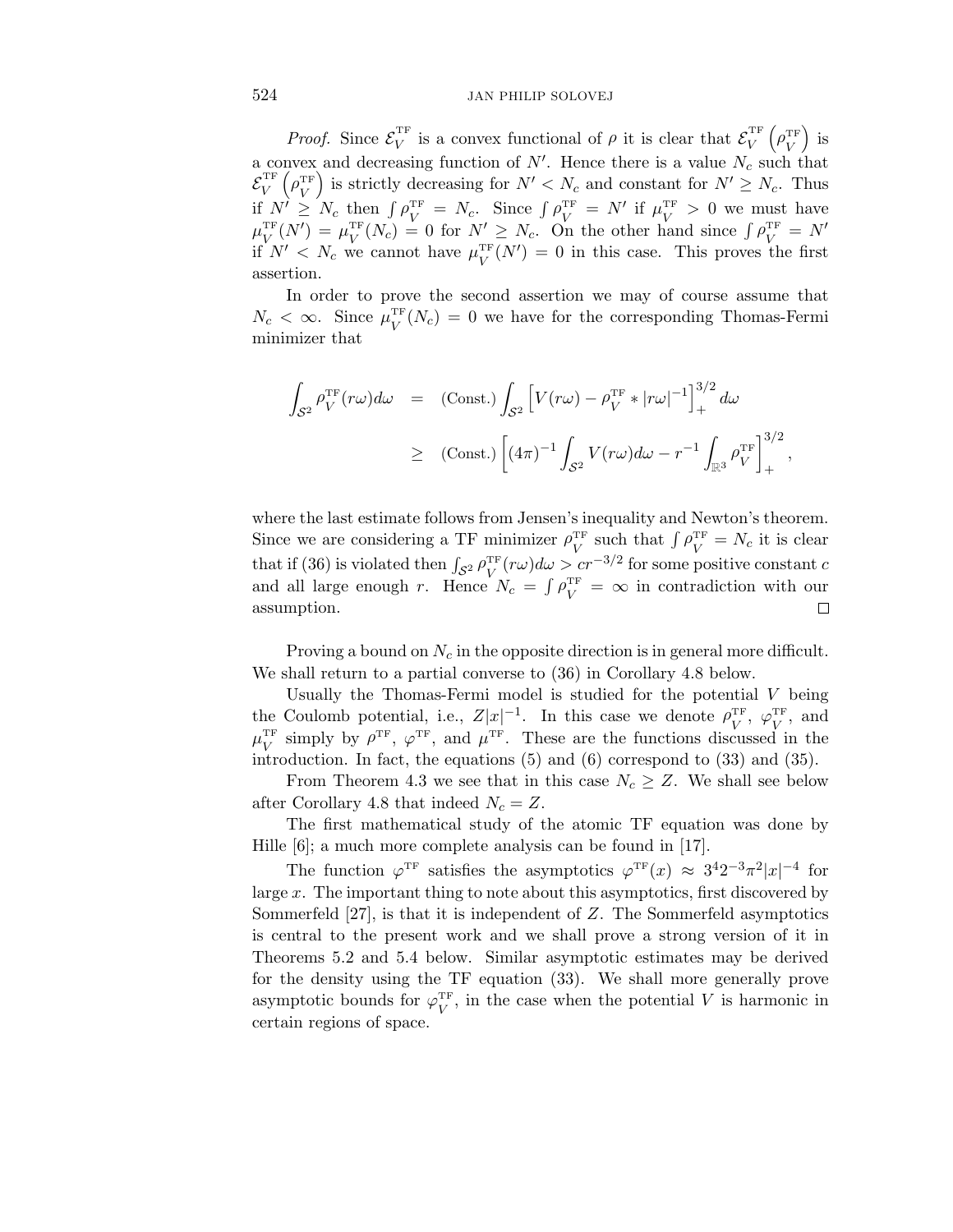We now come to the main technical lemma in this section, which is a version of the Sommerfeld estimate.<sup>2</sup>

LEMMA 4.4 (Sommerfeld estimate). Assume that  $\varphi \geq 0$  is a smooth function on  $|x| > R$  and satisfies the differential equation

$$
\Delta \varphi(x) = 2^{7/2} (3\pi)^{-1} \varphi(x)^{3/2}, \quad \text{for } |x| > R,
$$

for some  $R > 0$ . Let  $\zeta := (-7 + \sqrt{73})/2 \approx 0.77$ . Define

$$
a(R) := \liminf_{r \searrow R} \sup_{|x|=r} \left[ \left( \frac{\varphi(x)}{3^4 2^{-3} \pi^2 r^{-4}} \right)^{-1/2} - 1 \right] r^{\zeta}
$$

and

$$
A(R) := \liminf_{r \searrow R} \sup_{|x|=r} \left[ \frac{\varphi(x)}{3^4 2^{-3} \pi^2 r^{-4}} - 1 \right] r^{\zeta}.
$$

Then for  $|x| > R$  we have

(37) 
$$
\left(1 + a(R)|x|^{-\zeta}\right)^{-2} \leq \frac{\varphi(x)}{3^4 2^{-3} \pi^2 |x|^{-4}} \leq \left(1 + A(R)|x|^{-\zeta}\right).
$$

Remark 4.5. It is important to realize that we are not assuming that  $\varphi$ is spherically symmetric. The lemma above can therefore not be proved by ODE techniques. By elliptic regularity the smoothness of  $\varphi$  would of course be a consequence of a much weaker assumption.

*Proof of Lemma* 4.4. We first prove that  $\varphi(x) \to 0$  as  $|x| \to \infty$ . For this purpose consider  $L > 4R$  and for  $L/4 < |x| < L$  the function  $f(x) =$  $C[(|x|-L/4)^{-4}+(L-|x|)^{-4}]$ . We compute

$$
\Delta f = C \Big[ 20 \left( (|x| - L/4)^{-6} + (L - |x|)^{-6} \right) + 8|x|^{-1} (L - |x|)^{-5} - 8|x|^{-1} (|x| - L/4)^{-5} \Big] \leq 44C(L - |x|)^{-6} + 20C(|x| - L/4)^{-6}.
$$

On the other hand,  $f(x)^{3/2} \geq C^{3/2} ((|x| - L/4)^{-6} + (L - |x|)^{-6})$ . It is therefore clear that we can choose C independently of L such that  $\Delta f \leq$  $2^{7/2}(3\pi)^{-1}f^{3/2}$ . We claim that  $\varphi(x) \leq f(x)$  for  $L/4 < |x| < L$ . This is trivial for |x| close to L/4 or close to L since here  $f(x)$  diverges whereas  $\varphi(x)$  remains

<sup>2</sup>A version of this Sommerfeld estimate was stated in the announcement [26]. The result stated was weaker than here in the sense that the exponents in the error terms were different for the upper and lower bounds. The result in the announcement also contained a minor error because the lower bound had been stated incorrectly. The better and correct version is the one stated and proved here.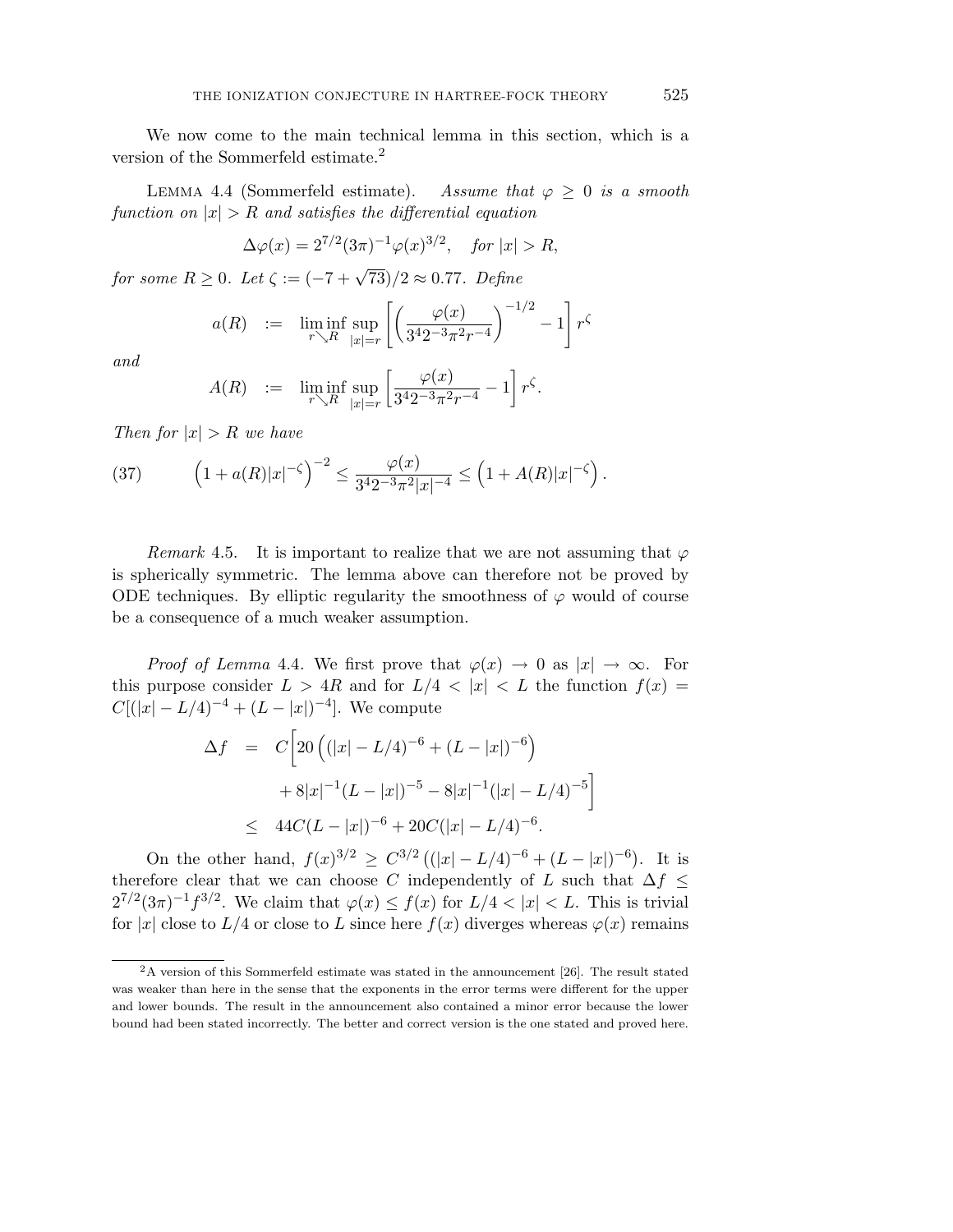bounded. Consider the set  $\{L/4 < |x| < L : \varphi(x) > f(x)\}$ . This is an open set on which  $\Delta(\varphi - f) \geq 2^{7/2} (3\pi)^{-1} (\varphi^{3/2} - f^{3/2}) > 0$ ; i.e.,  $\varphi - f$  is subharmonic on the set and is zero on its boundary. Hence  $\varphi(x) \leq f(x)$  on the set which is a contradiction unless the set is empty. Thus for all  $L > 4R$  we have  $\sup_{|x|=L/2} \varphi(x) \le C \left( (1/4)^{-4} + (1/2)^{-4} \right) L^{-4}$ . Hence,  $\varphi(x)|x|^4$  is bounded.

Next we turn to the proof of the main estimate. Let  $R' > R$  and set  $A' = A(R')$  and  $a' = a(R')$ . Then a' and A' are finite. We consider the two functions

$$
\omega_{A'}^+(x) \quad := \quad 3^4 2^{-3} \pi^2 |x|^{-4} (1 + A' |x|^{-\zeta})
$$

and

$$
\omega_{a'}^-(x) \quad := \quad 3^4 2^{-3} \pi^2 |x|^{-4} (1 + a' |x|^{-\zeta})^{-2}.
$$

Note that by the definition of  $a'$  and  $A'$  both functions are well-defined and positive for  $|x| > R'$ . We claim that

(38) 
$$
\Delta \omega_{A'}^+(x) \le 2^{7/2} (3\pi)^{-1} \omega_{A'}^+(x)^{3/2}
$$
 and  $\Delta \omega_{a'}^-(x) \ge 2^{7/2} (3\pi)^{-1} \omega_{a'}^-(x)^{3/2}$ .

As we shall first show the lemma is a simple consequence of the estimates in (38). We give the proof for the upper bound. The lower bound is similar. Let

$$
\Omega_+ := \Big\{ |x| > R' : \varphi(x) > \omega_{A'}^+(x) \Big\}.
$$

On  $\Omega_+$ ,  $\varphi - \omega_{A'}^+$  is subharmonic. On the boundary of  $\Omega_+$ ,  $\varphi - \omega_{A'}^+$  vanishes. For the subset  $\partial\Omega_+ \cap \{x : |x| = R'\}$  this follows from the choice of A'. Since  $\varphi(x)$  and  $\omega_{A'}^+(x)$  both tend to zero as |x| tends to infinity we conclude that  $\Omega_+ = \emptyset.$ 

Therefore  $\varphi(x) \leq \omega^+_{A(R')}(x)$  for  $|x| > R'$ . For  $|x| > R$  we get  $\varphi(x) \leq$  $\liminf_{R'\searrow R}\omega^+_{A(R')}(x)=\omega^+_{A(R)}(x).$ 

It remains to check (38). For  $\omega_{a'}^-$  we get

$$
\Delta \omega_{a'}^-(x) = 2^{7/2} (3\pi)^{-1} \omega_{a'}^-(x)^{3/2} \quad \left( 1 + \left( 1 - \frac{1}{6} \zeta(\zeta + 7) \right) a' |x|^{-\zeta} + \frac{1}{2} (1 + a' |x|^{-\zeta})^{-1} (\zeta a' |x|^{-\zeta})^2 \right).
$$

Since  $\zeta(\zeta+7) = 6$  and  $1+a'|x|^{-\zeta} > 0$  we see that  $\Delta \omega_{a'}^-(x) \geq 2^{7/2} (3\pi)^{-1} \omega_{a'}^-(x)^{3/2}$ . For  $\omega_{A'}^+$  we have

$$
\Delta \omega_{A'}^+(x)
$$
  
=  $2^{7/2} (3\pi)^{-1} \omega_{A'}^+(x)^{3/2} (1 + A'|x|^{-\zeta})^{-3/2} \left(1 + \left(1 + \frac{\zeta(\zeta + 7)}{12}\right) A'|x|^{-\zeta}\right)$   
 $\leq 2^{7/2} (3\pi)^{-1} \omega_{A'}^+(x)^{3/2},$ 

where we have used that

$$
(1 + A'|x|^{-\zeta})^{3/2} \ge 1 + \frac{3}{2}A'|x|^{-\zeta} = 1 + (1 + \frac{1}{12}\zeta(\zeta + 7))A'|x|^{-\zeta}.
$$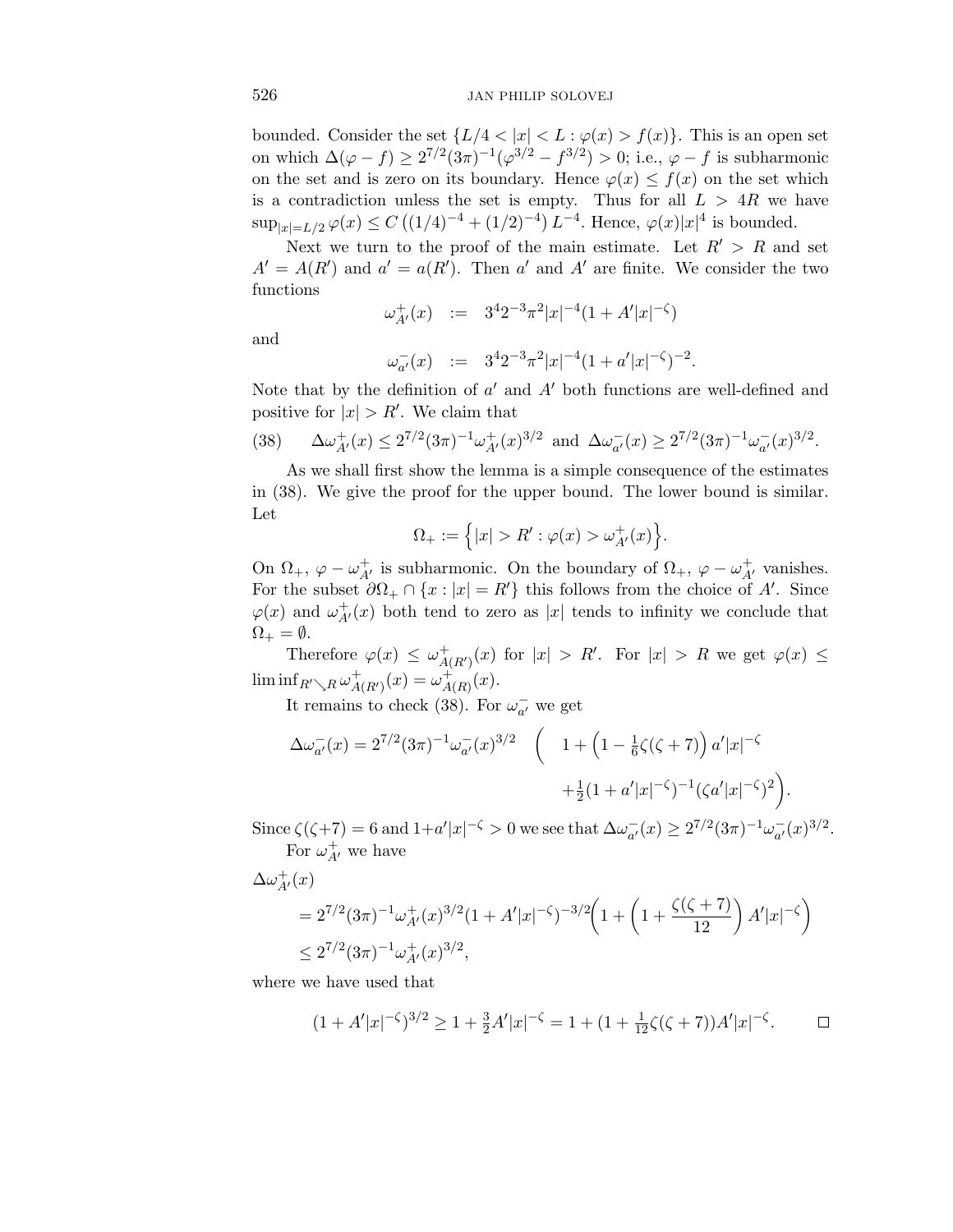We can immediately use this lemma to get estimates on  $\varphi_V^{\text{TF}}$  when  $\mu_V^{\text{TF}} = 0$ . For general  $\mu_V^{\rm TF}$  the result can be generalized as follows.

THEOREM 4.6 (Sommerfeld estimate for general  $\mu_V^{\text{TF}}$ ). Assume that V is continuous and harmonic for  $|x| > R$  and satisfies  $\lim_{|x| \to \infty} V(x) = 0$ . Consider the corresponding Thomas-Fermi potential  $\varphi_V^{\text{TF}}$ , which satisfies the TF differential equation (35). Assume that  $\mu_V^{\text{TF}} < \liminf_{r \searrow R}$ inf  $|x|=r$  $\varphi_V^{\text{TF}}(x)$ . Define

(39) 
$$
a(R) := \liminf_{r \searrow R} \sup_{|x|=r} \left[ \left( \frac{\varphi_V^{\text{TF}}(x)}{3^4 2^{-3} \pi^2 r^{-4}} \right)^{-1/2} - 1 \right] r^{\zeta}
$$

and

(40) 
$$
A(R, \mu_V^{\text{TF}}) := \liminf_{r \searrow R} \sup_{|x|=r} \left[ \frac{\varphi_V^{\text{TF}}(x) - \mu_V^{\text{TF}}}{3^4 2^{-3} \pi^2 r^{-4}} - 1 \right] r^{\zeta}.
$$

Then again, with  $\zeta = (-7 + \sqrt{73})/2 \approx 0.77$ , we find for all  $|x| > R$ 

(41) 
$$
\varphi_V^{\rm TF}(x) \le 3^4 2^{-3} \pi^2 |x|^{-4} \left( 1 + A(R, \mu_V^{\rm TF}) |x|^{-\zeta} \right) + \mu_V^{\rm TF}
$$

and

(42) 
$$
\varphi_V^{\rm TF}(x) \ge \max \left\{ 3^4 2^{-3} \pi^2 |x|^{-4} \left( 1 + a(R)|x|^{-\zeta} \right)^{-2}, \nu(\mu_V^{\rm TF}) |x|^{-1} \right\},
$$

where

(43) 
$$
\nu(\mu_V^{\text{TF}}) := \inf_{|x| \ge R} \max \bigg\{ 3^4 2^{-3} \pi^2 |x|^{-3} \left( 1 + a(R) |x|^{-\zeta} \right)^{-2}, \mu_V^{\text{TF}} |x| \bigg\}.
$$

*Proof.* Since  $\rho_V^{\text{TF}} \in L^{5/3} \cap L^1$  it is easy to see that  $\rho_V^{\text{TF}} * |x|^{-1}$  is continuous and tends to zero as  $x$  tends to infinity. Thus from the assumption on  $V$  it follows that  $\varphi_V^{\text{TF}}$  is continuous on  $|x| > R$  and satisfies  $\varphi_V^{\text{TF}}(x) \to 0$  as  $|x| \to \infty$ .

Let  $R' > R$  and set  $A' = A(R', \mu_V^{\text{TF}})$  and  $a' = a(R')$ . Then a' is well-defined if R' is close enough to R since then we may assume that  $\varphi_V^{\text{TF}}(x) > \mu_V^{\text{TF}} \ge 0$ for all  $|x| = R'$ . Both a' and A' are finite. Using the notation from the proof of Lemma 4.4 we define

$$
\omega^+_{\mu^{\rm TF}_{V},A'}(x) := \omega^+_{A'}(x) + \mu^{\rm TF}_{V} \quad \text{and} \quad \omega^-_{\mu^{\rm TF}_{V},a'}(x) := \max\left\{\omega^-_{a'}(x), \ \nu'|x|^{-1}\right\},\,
$$

where

$$
\nu':=\min_{|x|\geq R'}\max\left\{|x|\omega^-_{a'}(x),\,|x|\mu^{\text{\tiny TF}}_V\right\}.
$$

Note that, since we assume that  $\varphi_V^{\text{TF}}(x) > \mu_V^{\text{TF}}$  for  $|x| = R'$ , we have that both  $\omega_{A'}^+(x)$  and  $\omega_{a'}^-(x)$  are positive for all  $|x| > R'$ . We also have that  $\omega_{a'}^-(x) > \mu_V^{\text{TF}}$ for  $|x| = R'$  and hence that  $\omega_{\alpha'}^-(x_0) = \mu_V^{\text{TF}}$  at points  $x_0$  where the minimum, defining  $\nu'$ , is attained. (Note that  $|x|\omega_{a'}^-(x)$  is a radially decreasing function for  $|x| > R'.$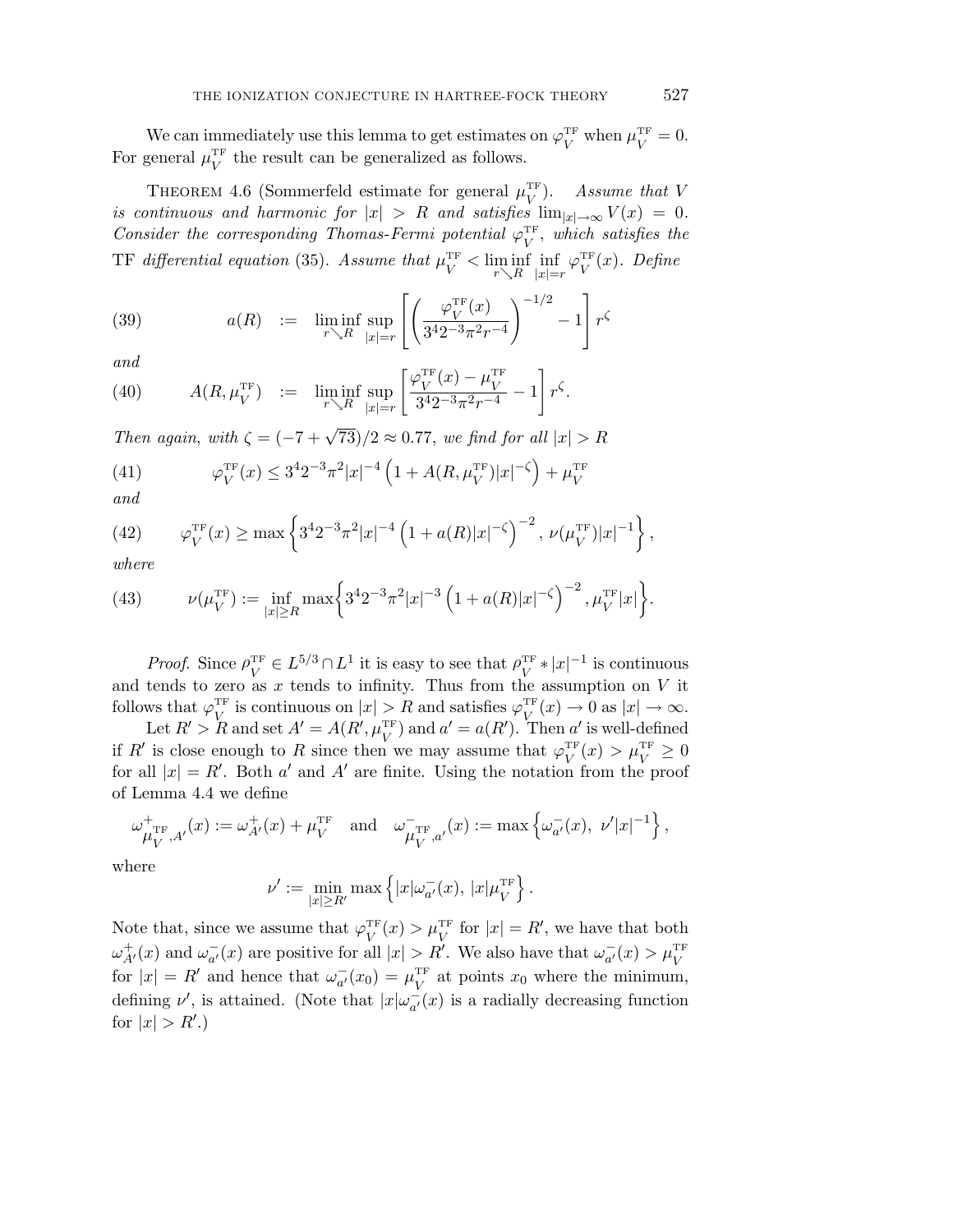The proof of the present lemma is now similar to that of Lemma 4.4 if we can show that for  $|x| > R'$ 

(44) 
$$
\Delta \omega_{\mu_V^{\text{TF}}, A'}^+(x) \leq 2^{7/2} (3\pi)^{-1} \left[ \omega_{\mu_V^{\text{TF}}, A'}^+(x) - \mu_V^{\text{TF}} \right]_+^{3/2}
$$

and

(45) 
$$
\Delta \omega_{\mu_V^{\rm TF}, a'}^{-1}(x) \ge 2^{7/2} (3\pi)^{-1} \left[ \omega_{\mu_V^{\rm TF}, a'}^{-1}(x) - \mu_V^{\rm TF} \right]_{+}^{3/2}
$$

(in distribution sense). The inequality (44) follows immediately from the first inequality in (38). The inequality (45) is slightly more complicated. Note  $(x) = \nu' |x|^{-1}$  if that the definitions of  $\omega_{\mu_V^{\text{TF}},a'}^{\text{TF}},$  and of  $\nu'$  imply that  $\omega_{\mu_V^{\text{TF}},a'}^{\text{TF}},$  $(x)$  <  $\mu_V^{\text{TF}}$  and  $\omega_{\mu_V^{\text{TF}},a'}^{-1}$  $(x) > \mu_V^{\text{TF}}$ . Thus if  $\omega_{\mu_V^{\text{TF}},a'}^{-}$  $f(x) = \omega_{a'}^-(x)$  if  $\omega_{\mu_V^{\text{TF}},a'}^ \omega_{\mu_V^{\text{TF}},a'}^{-}$  $(x) < \mu_V^{\text{TF}}$  we have that  $\omega_{\mu_V^{\text{TF}},a'}^{-1}$  is harmonic. Hence (45) holds in  $(x) > \mu_V^{\text{TF}}$  then  $\omega_{\mu_V^{\text{TF}},a'}^{-1}$ this region. If  $\omega_{\mu_V^{\text{TF}},a'}^{-1}$  $(x) = \omega_{a'}(x)$  and (45) follows in this region from the second inequality in (38). Finally, since the maximum of two subharmonic functions is also subharmonic, it is clear that the distribution  $\Delta \omega_{\mu_V^{\text{TF}},a'}^{-1}$  is a positive measure and in particular positive on the set (of Lebesgue measure) zero where  $\omega_{\mu_V^{\text{TF}},a'}^{\text{TF}},$  $(x) = \mu_V^{\text{TF}}$ . Hence, (45) holds in distribution sense for all  $|x| > R'$ .  $\Box$ 

As an application of the lower bound on  $\varphi_V^{\text{TF}}$  in (42) we can get an estimate on the chemical potential  $\mu_V^{\text{TF}}$ .

COROLLARY 4.7 (Chemical potential estimate). With the assumptions and definitions in Theorem 4.6, in particular, if  $\mu_V^{\text{TF}} < \liminf_{r \searrow R} \inf_{|x|=r} \varphi_V^{\text{TF}}(x)$ we have

(46)  

$$
(\mu_V^{\rm TF})^{3/4} \le \frac{2^{3/4}}{3\pi^{1/2}} (1+|a(R)|R^{-\zeta})^{1/2} \left(\lim_{r \to \infty} (4\pi)^{-1} \int_{S^2} rV(r\omega) d\omega - \int_{\mathbb{R}^3} \rho_V^{\rm TF}(y) dy\right).
$$

*Proof.* According to (42) we have  $\nu(\mu_V^{\text{TF}}) \leq \liminf_{|x| \to \infty} |x| \varphi_V^{\text{TF}}(x)$ . Using that V is harmonic and tends to zero at infinity we have that for all  $r>R$ 

$$
\liminf_{|x| \to \infty} |x| \varphi^{\rm TF}_V(x) \le (4\pi)^{-1} \int_{\mathcal{S}^2} r V(r\omega) d\omega - \int_{\mathbb{R}^3} \rho^{\rm TF}_V(y) dy.
$$

Moreover since,  $\mu_V^{\text{TF}} \geq 0$  the assumption  $\mu_V^{\text{TF}} < \liminf_{r \searrow R} \inf_{|x|=r} \varphi_V^{\text{TF}}(x)$  implies that the spherical average of  $V$  is nonnegative.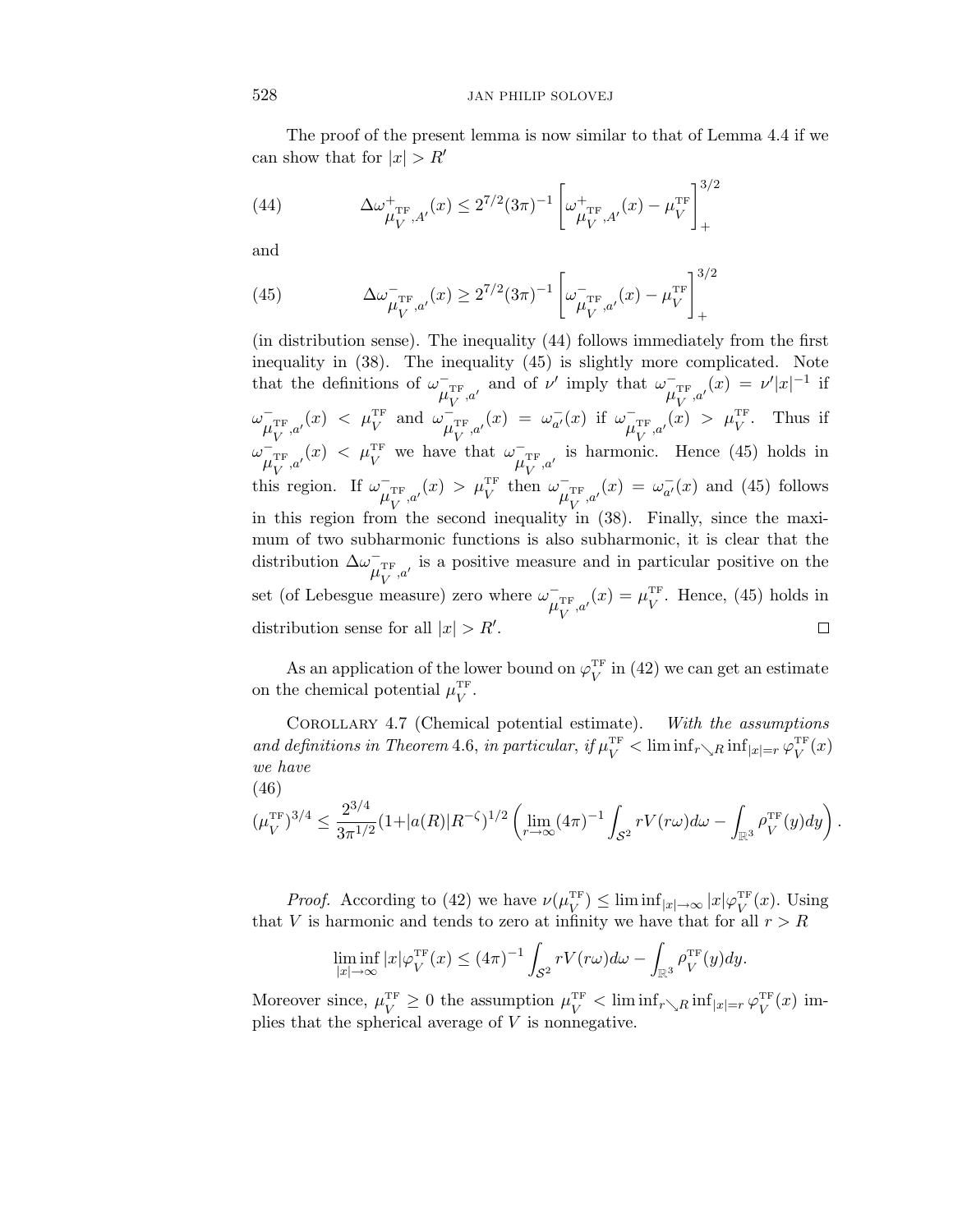On the other hand, since  $(1+|a(R)|R^{-\zeta})^{-2} \le (1+a(R)|x|^{-\zeta})^{-2}$  for  $|x| \ge R$ , we have from (43) that  $\nu(\mu_V^{\text{TF}}) \ge \nu'$ , where

$$
\nu' = \min_{|x| \ge R} \max \left\{ 3^4 2^{-3} \pi^2 |x|^{-3} \left( 1 + |a(R)| R^{-\zeta} \right)^{-2}, \mu_V^{\text{TF}} |x| \right\}
$$
  
=  $3 \cdot 2^{-3/4} \pi^{1/2} \left( 1 + |a(R)| R^{-\zeta} \right)^{-1/2} (\mu_V^{\text{TF}})^{3/4}.$ 

This corollary immediately gives a partial converse to Theorem 4.3.

COROLLARY 4.8 (Upper bound on maximal ionization). If  $V$  is harmonic and continuous for  $|x| > R$  and satisfies  $V(x) \to 0$  as  $|x| \to \infty$  and if moreover  $\mu_V^{\text{TF}} < \liminf_{r \searrow R} \inf_{|x|=r} \varphi_V^{\text{TF}}(x)$  then

$$
\int \rho_V^{\rm TF} \le \lim_{r \to \infty} (4\pi)^{-1} \int_{S^2} r V(r\omega) d\omega.
$$

In particular, if  $\liminf_{r\searrow R} \inf_{|x|=r} \varphi^{\text{TF}}_V(x) > 0$  (which may not necessarily be true) we have

$$
N_c \leq \lim_{r \to \infty} (4\pi)^{-1} \int_{S^2} r V(r\omega) d\omega.
$$

Remark 4.9. The limit above of course exists since by the harmonicity of V and since V tends to zero at infinity we have that  $\int_{S^2} rV(r\omega)d\omega$  is independent of r.

The difficulty in using Corollaries 4.7 and 4.8 in concrete examples lies in establishing the condition

(47) 
$$
\mu_V^{\text{TF}} < \liminf_{r \searrow R} \inf_{|x| = r} \varphi_V^{\text{TF}}(x).
$$

# **5. Estimates on the standard atomic TF theory**

In the usual atomic case the Coulomb potential  $V(x) = Z|x|^{-1}$  is harmonic away from  $x = 0$  and we can use Corollary 4.8 for all  $R > 0$ . Since  $\rho^{TF} * |x|^{-1}$ is a bounded function it follows that  $\varphi^{\text{TF}}(x) \to \infty$  as  $x \to 0$ . The condition  $(47)$  is therefore satisfied if R is chosen small enough. It therefore follows from Theorem 4.3 and Corollary 4.8 that  $N_c = Z$ . Thus the neutral atom corresponds to  $\mu^{\text{TF}} = 0$ .

LEMMA 5.1. Let  $\varphi_0^{\text{TF}}$  be the TF potential for the neutral atom then if  $\varphi^{\text{TF}}$ is the potential for a general  $\mu^{\text{TF}} \geq 0$  we have

$$
\varphi_0^{\rm TF}(x) \le \varphi^{\rm TF}(x) \le \varphi_0^{\rm TF}(x) + \mu^{\rm TF}.
$$

529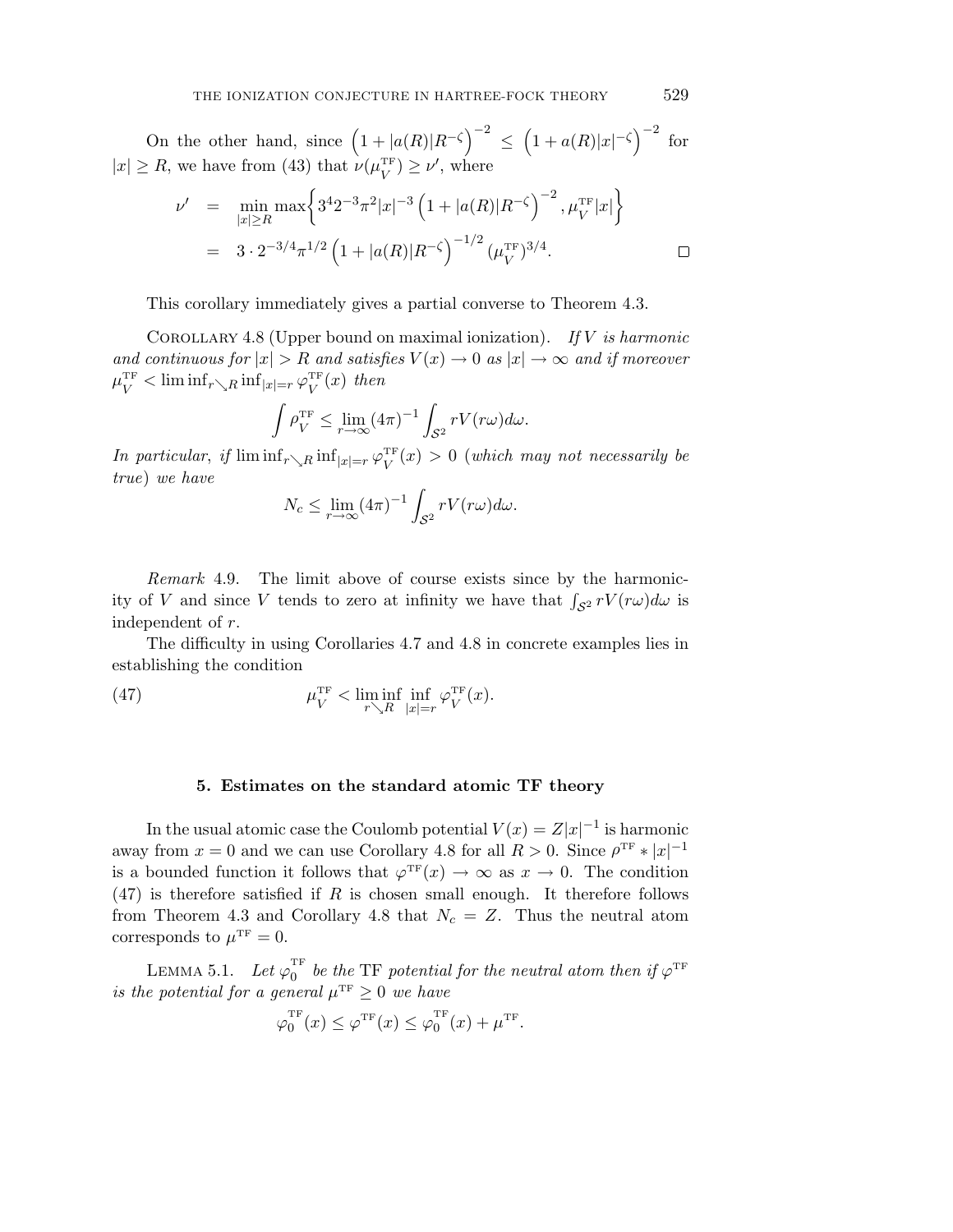Proof. See Corollary 3.8 (i) and (iii) in [10].

We now easily get an upper bound agreeing with the atomic Sommerfeld asymptotics.

THEOREM 5.2 (Atomic Sommerfeld upper bound). The atomic TF potential satisfies the bound

$$
\varphi^{\rm TF}(x) \le \min\{3^4 2^{-3} \pi^2 |x|^{-4} + \mu^{\rm TF}, \ Z |x|^{-1}\}.
$$

Proof. This follows immediately from and (34) and (41) together with the fact that  $\rho^{TF}$  is nonnegative. Simply note that since  $\varphi^{TF}(x)|x| \to Z$  as  $x \to 0$ we have that  $A(0, \mu^{TF})=0$  in (41).  $\Box$ 

LEMMA 5.3 (Lower bound on the TF potential). In the atomic case we have for all  $N > 0$  and  $Z > 0$ 

$$
\varphi^{\rm TF}(x) \ge Z|x|^{-1} - \min\left\{N|x|^{-1}, \frac{22}{(9\pi)^{2/3}}Z^{4/3}\right\}.
$$

Proof. We have by Newton's theorem

$$
\rho^{\rm TF} * |x|^{-1} = |x|^{-1} \int_{|y| < |x|} \rho^{\rm TF}(y) dy + \int_{|y| > |x|} \rho^{\rm TF}(y) |y|^{-1} dy
$$
  

$$
\leq \min \left\{ N|x|^{-1}, \int \rho^{\rm TF}(y) |y|^{-1} dy \right\}.
$$

From the Sommerfeld upper bound Theorem 5.2 and the TF equation (33) we have

$$
\rho^{\rm TF}(x)^{2/3} \le 2(3\pi^2)^{-2/3} \min\{3^4 2^{-3} \pi^2 |x|^{-4}, |Z| |x|^{-1}\}.
$$

Hence

$$
\rho^{\rm TF}(x) \le \min \left\{ c_1 Z^{3/2} |x|^{-3/2}, \, c_2 |x|^{-6} \right\},\,
$$

where  $c_1 := 2^{3/2} (3\pi^2)^{-1}$  and  $c_2 := 3^5 2^{-3} \pi$ . Let  $r_0 := (c_2/c_1)^{2/9} Z^{-1/3}$ . When  $|x| = r_0$  the two functions, in the minimum above, are equal. Thus

$$
\int \rho^{TF}(y)|y|^{-1}dy \leq 4\pi c_1 Z^{3/2} \int_0^{r_0} t^{-1/2} dt + 4\pi c_2 \int_{r_0}^{\infty} t^{-5} dt = \frac{11\pi}{3} c_1^{8/9} c_2^{1/9} Z^{4/3}
$$

$$
= \frac{22}{(9\pi)^{2/3}} Z^{4/3}.
$$

The lemma follows from the definition (34) of the TF potential.

 $\Box$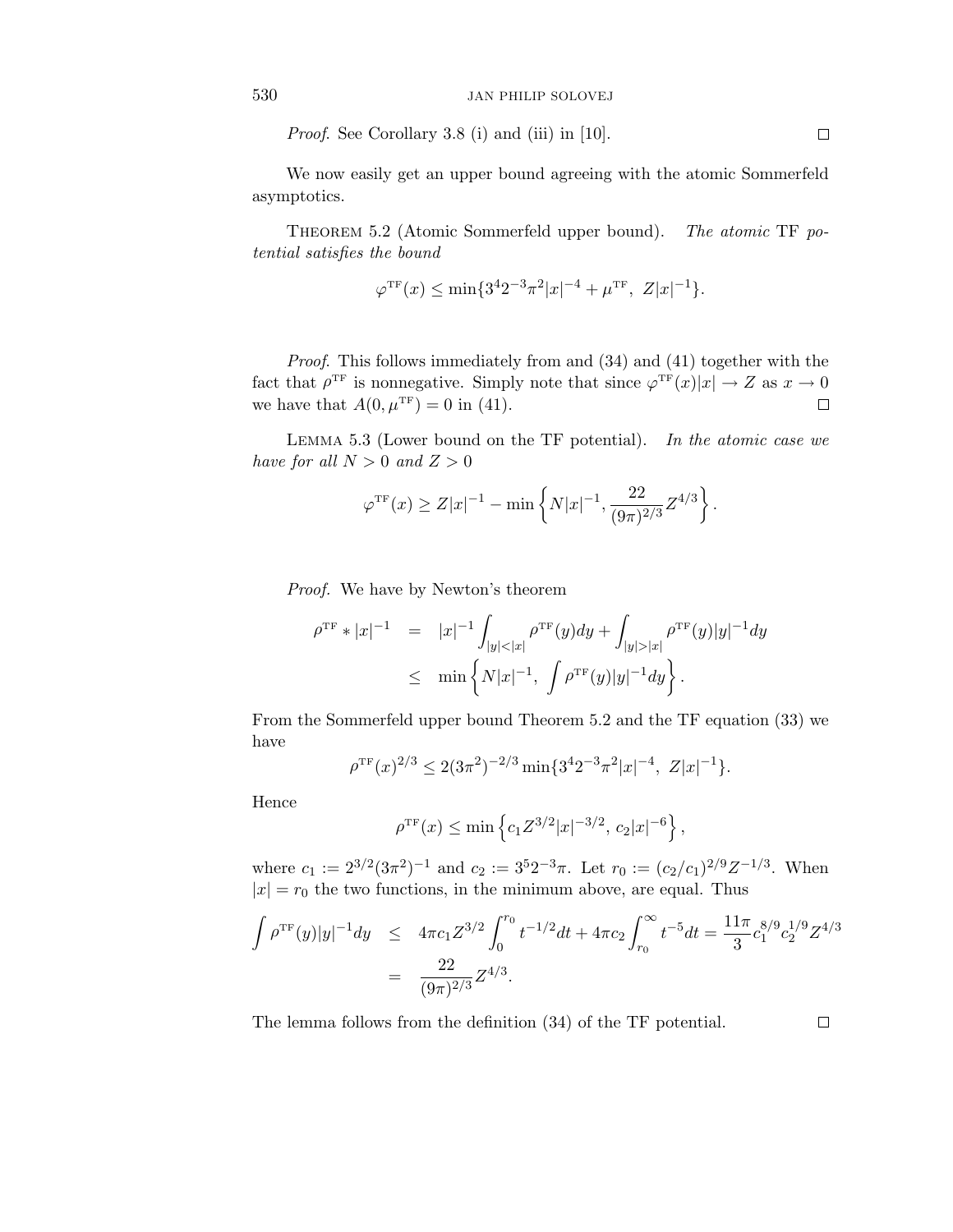THEOREM 5.4 (Atomic Sommerfeld Lower bound). The TF potential satisfies

$$
\varphi^{\rm TF}(x) \ge \begin{cases} Z|x|^{-1} - 22(9\pi)^{-2/3} Z^{4/3}, & \text{if } |x| \le \beta_0 Z^{-1/3} \\ \max \left\{ 3^4 2^{-3} \pi^2 \left( 1 + aZ^{-\zeta/3} |x|^{-\zeta} \right)^{-2} |x|^{-4}, & \text{if } |x| \ge \beta_0 Z^{-1/3} \\ (Z - N)_+ |x|^{-1} \right\}, \end{cases}
$$

where  $\beta_0 = \frac{(9\pi)^{2/3}}{44}$  and  $\zeta = (-7 + \sqrt{73})/2$  as in Theorem 4.6 and  $a = 43.7$ .

*Proof.* Let  $R = (9\pi)^{2/3}Z^{-1/3}/44$ . Note that for  $|x| \leq R$  the bound we want to prove is identical to the bound in Lemma. 5.3.

If  $N \geq Z$ , i.e.,  $\mu^{\text{TF}} = 0$  the lower bound follows from Theorem 4.6 since a is chosen so as to make the lower bound continuous at  $|x| = R$  and at these points we clearly have  $\varphi^{\text{TF}}(x) > 0 = \mu^{\text{TF}}$ .

For general N the lower bound follows from the case  $N = Z$  because of Lemma 5.1 and Lemma 5.3.  $\Box$ 

We end this section by giving a bound on the screened nuclear potential  $\Phi_R^{\rm TF}$  at radius R in the atomic TF theory.

LEMMA 5.5 (Bound on  $\Phi_R^{\text{TF}}$ ). We have  $\Phi_{|x|}^{\text{TF}}(x) \leq 3^4 2^{-1} \pi^2 |x|^{-4} + \mu^{\text{TF}}.$ 

Proof. We write  $\Phi_{|x|}^{\text{TF}}(x) = \varphi^{\text{TF}}(x) + \int_{|y|>|x|} \rho^{\text{TF}}(y)|x-y|^{-1}dy$ . From Theorem 5.2 and the TF equation (33) we see that

$$
\rho^{\rm TF}(y) = 2^{3/2} (3\pi^2)^{-1} [\varphi^{\rm TF}(y) - \mu^{\rm TF}]_+^{3/2} \le 2^{-3} 3^5 \pi |y|^{-6}
$$

and hence

$$
\int_{|y|>|x|} \rho^{\text{TF}}(y)|x-y|^{-1}dy \leq \int_{|y|>|x|} 2^{-3}3^{5}\pi|y|^{-6}|x-y|^{-1}dy
$$
  
= 
$$
\int_{|y|>|x|} 2^{-3}3^{5}\pi|y|^{-7}dy = 2^{-3}3^{5}\pi^{2}|x|^{-4}.
$$

The lemma follows from Theorem 5.2.

# $\Box$

## **6. Separating the outside from the inside**

We shall here control the energy coming from the regions far from the nucleus. Let  $\gamma^{\text{HF}}$  be an HF minimizer with  $\text{Tr}[\gamma^{\text{HF}}] = N$ . (We are thus assuming that  $N$  is such that a minimizer exists.)

,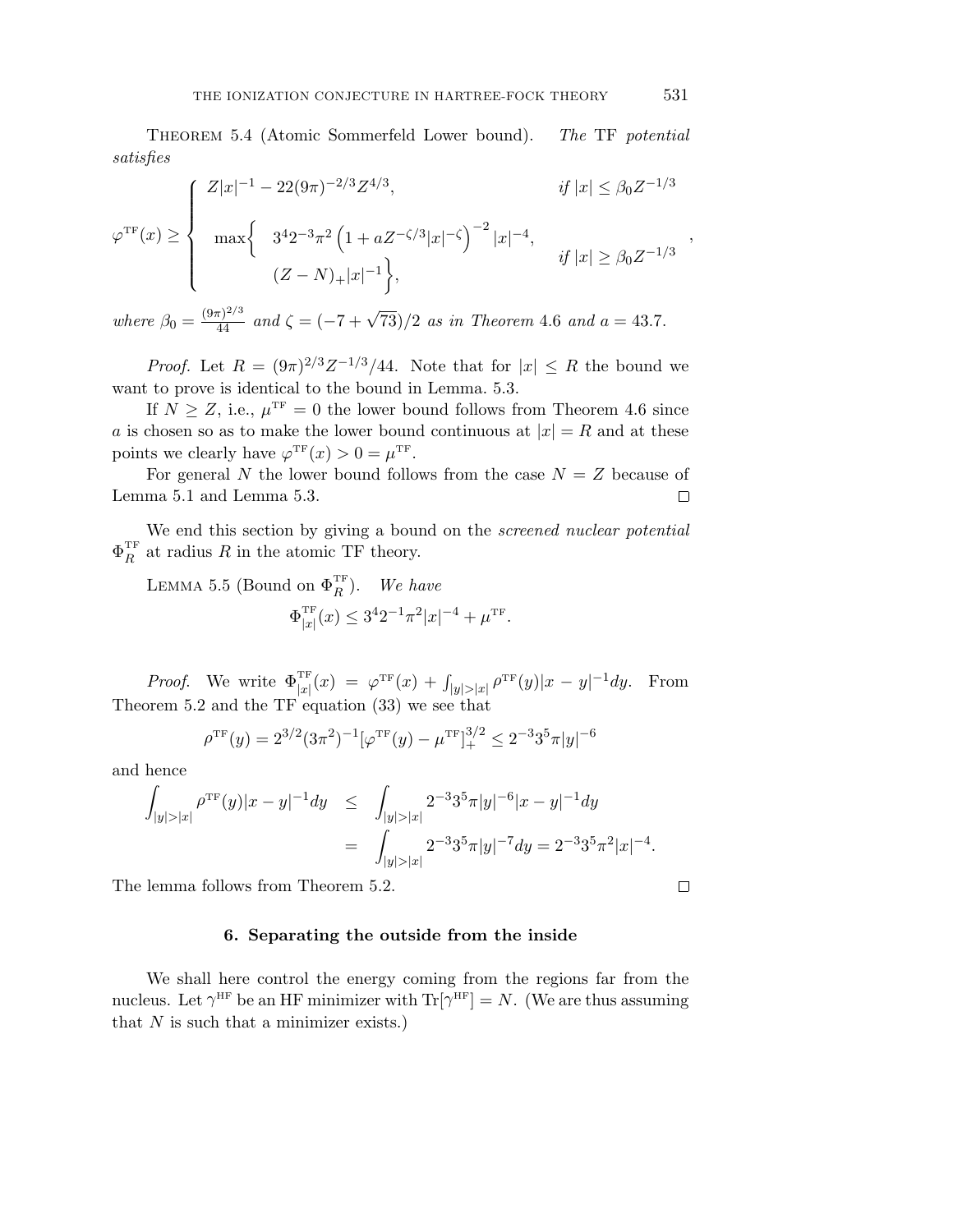Definition 6.1. (The localization function). Fix  $0 < \lambda < 1$  and let  $G:\mathbb{R}^3\to\mathbb{R}$  be given by

$$
G(x) = \begin{cases} 0 & \text{if } |x| \le 1\\ \pi/2 & (\pi/2)(|x| - 1) \left[ (1 - \lambda)^{-1} - 1 \right]^{-1} & \text{if } 1 \le |x| \le (1 - \lambda)^{-1} \\ \pi/2 & \text{if } (1 - \lambda)^{-1} \le |x|. \end{cases}
$$

We introduce the cut-off radius  $r > 0$  and define the outside localization function  $\theta_r(x) = \sin G(|x|/r)$ . Then

$$
0 \le \theta_r(x) \begin{cases} = 0 & \text{if } |x| \le r \\ \le 1 & \text{if } r \le |x| \le (1 - \lambda)^{-1}r \\ = 1 & \text{if } (1 - \lambda)^{-1}r \le |x| \end{cases}
$$

and  $|\nabla \theta_r(x)|^2 + |\nabla (1 - \theta_r(x)^2)^{1/2}|^2 \le (\pi/(2\lambda r))^2$  (since  $(1 - \lambda)^{-1} - 1 \ge \lambda$ ).

We shall consider the HF minimizer restricted to the region  $\{x : |x| > r\}.$ We therefore define the exterior part of the minimizer

(48) 
$$
\gamma_r^{\text{HF}} = \theta_r \gamma^{\text{HF}} \theta_r
$$

and its density  $\rho_r^{\text{HF}}(x) = \theta_r(x)^2 \rho^{\text{HF}}(x)$ . In order to control  $\gamma_r^{\text{HF}}$  we introduce an auxiliary functional defined on all density matrices with  $\text{Tr} \left[-\Delta \gamma\right] < \infty$  (see Remark 2.2) by

(49) 
$$
\mathcal{E}^{\mathcal{A}}(\gamma) = \text{Tr}\left[(-\frac{1}{2}\Delta - \Phi_r^{\text{HF}})\gamma\right] + \frac{1}{2} \iint\limits_{\substack{|x| \geq r \\ |y| \geq r}} \rho_{\gamma}(x)|x - y|^{-1} \rho_{\gamma}(y) dx dy,
$$

where the screened nuclear potential  $\Phi_r^{\text{HF}}$  is defined in (3) in Definition 1.1. Note that the functional  $\mathcal{E}^{\mathsf{A}},$  in contrast to the HF functional  $\mathcal{E}^{\mathsf{HF}}$  in (26), does not contain an exchange term.

The main result in this section is that  $\gamma_r^{\text{HF}}$  almost minimizes  $\mathcal{E}^{\text{A}}$ . More precisely, we shall prove the following theorem.

THEOREM 6.2 (The outside energy). For all  $0 < \lambda < 1$  and all  $r > 0$  we have

(50) 
$$
\mathcal{E}^{\mathcal{A}}[\gamma_r^{\text{HF}}] \le \inf \left\{ \mathcal{E}^{\mathcal{A}}(\gamma) : \text{supp } \rho_{\gamma} \subset \{y : |y| \ge r \}, \int \rho_{\gamma} \le \int \chi_r^+ \rho^{\text{HF}} \right\} + \mathcal{R},
$$

where the error is

(51) 
$$
\mathcal{R} = C_{\lambda}(r) \int_{|x| \ge (1-\lambda)r} \rho^{\text{HF}}(x) dx + 2L_1 \int_{(1-\lambda)r \le |x| \le (1-\lambda)^{-1}r} \left[ \Phi_{(1-\lambda)r}^{\text{HF}}(x) \right]_{+}^{5/2} dx + \mathcal{E}_{\mathcal{X}}(\gamma_r^{\text{HF}})
$$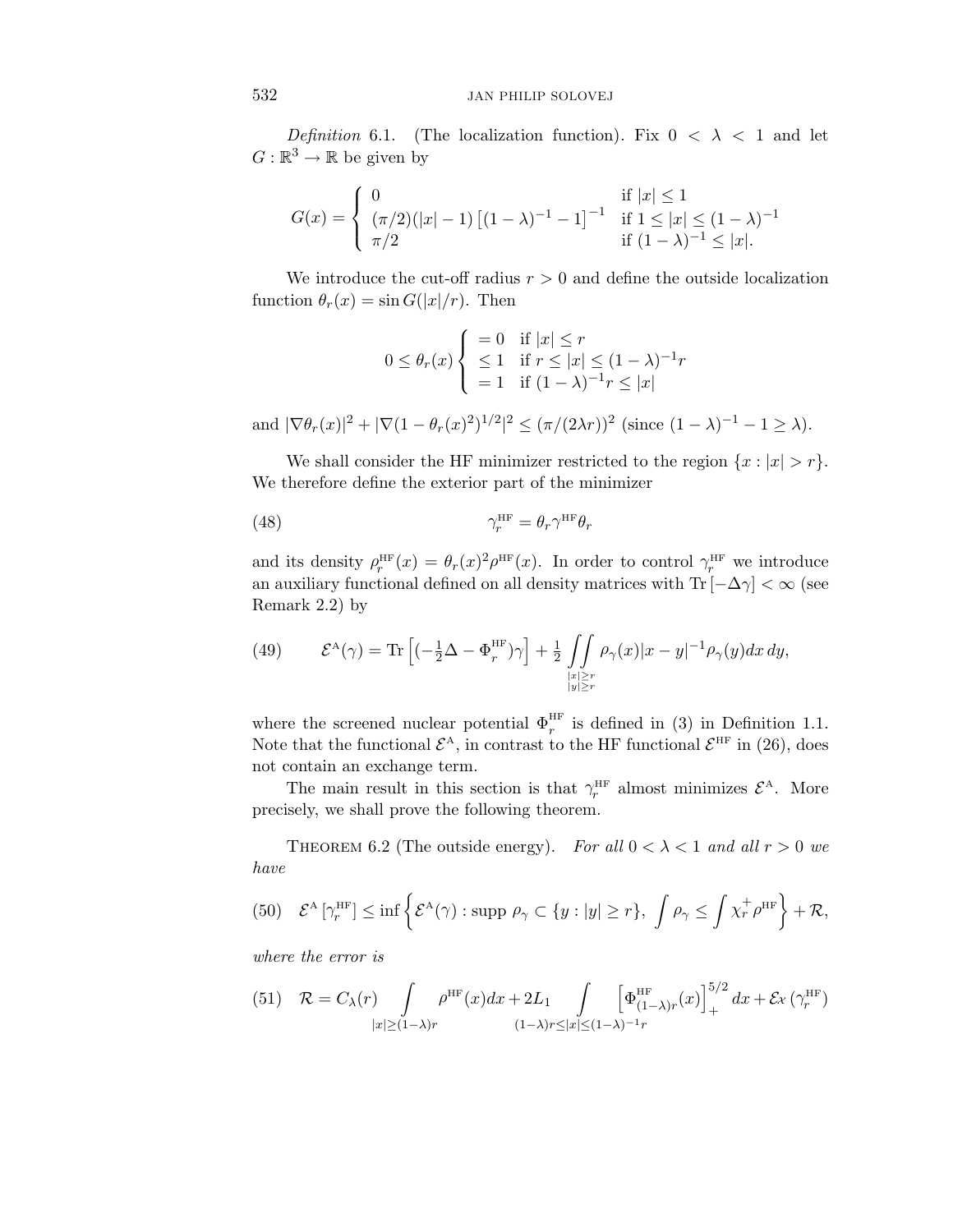with

$$
C_{\lambda}(r) = \left(\frac{\pi^2}{8(\lambda(1-\lambda)r)^2} + \frac{\pi}{r\lambda}\right).
$$

Here  $L_1$  is the constant in the Lieb-Thirring inequality (22).

*Proof.* Besides  $\theta_r$  we introduce two other localization functions

$$
\theta_{-} = (1 - \theta_{r(1-\lambda)}^2)^{1/2}
$$
 and  $\theta_{(0)} = (\theta_{r(1-\lambda)}^2 - \theta_r^2)^{1/2}$ .

Note that  $\theta_-^2 + \theta_{(0)}^2 + \theta_r^2 = 1$  and that

$$
(\nabla \theta_-)^2 + (\nabla \theta_{(0)})^2 + (\nabla \theta_r)^2 \leq (\pi/(2\lambda(1-\lambda)r))^2.
$$

We introduce the inside part of the HF minimizer

(52) 
$$
\gamma^{\text{HF}}_{-} = \theta_{-} \gamma^{\text{HF}} \theta_{-}.
$$

We shall prove (50) by showing that for all density matrices  $\gamma$  with supp  $\rho_{\gamma} \subset$  ${x: |x| \geq r}$  and  $\int \rho_{\gamma} \leq \int \chi_r^+ \rho^{\text{HF}}$  we have

(53) 
$$
\mathcal{E}^{\mathcal{A}}\left[\gamma_{r}^{\mathrm{HF}}\right] + \mathcal{E}^{\mathrm{HF}}\left[\gamma_{-}^{\mathrm{HF}}\right] - \mathcal{R} \leq \mathcal{E}^{\mathrm{HF}}\left[\gamma^{\mathrm{HF}}\right] \leq \mathcal{E}^{\mathcal{A}}\left[\gamma\right] + \mathcal{E}^{\mathrm{HF}}\left[\gamma_{-}^{\mathrm{HF}}\right],
$$

with  $R$  given by (51). The estimate (50) follows immediately from (53).

*Proof of the upper bound in* (53). Since  $\gamma^{\text{HF}}$  is a minimizer for  $\mathcal{E}^{\text{HF}}$  under the condition  $\text{Tr}[\gamma^{\text{HF}}] \leq N$  (see (29)) we have for any density matrix  $\tilde{\gamma}$  with Tr  $[\tilde{\gamma}] \leq N$  that  $\mathcal{E}^{\text{HF}}(\gamma^{\text{HF}}) \leq \mathcal{E}^{\text{HF}}(\tilde{\gamma})$ . We take

$$
\widetilde{\gamma} = \gamma^{\text{HF}}_{-} + \gamma.
$$

Since the support of  $\rho_{\gamma}$  is disjoint from the support of  $\theta_{-}$  we see that  $\gamma_{-}^{\text{HF}}\gamma=0$ and hence  $\widetilde{\gamma}$  is a density matrix.

Note that

$$
\mathrm{Tr}\left[\widetilde{\gamma}\right] = \mathrm{Tr}\left[\gamma_-^{\mathrm{HF}}\right] + \int \rho_{\gamma} \leq \mathrm{Tr}\left[\gamma_-^{\mathrm{HF}}\right] + \int \chi_r^+ \rho^{\mathrm{HF}} = \int (\theta_-^2 + \chi_r^+) \rho^{\mathrm{HF}} \leq \int \rho^{\mathrm{HF}} \leq N.
$$

We shall compute  $\mathcal{E}^{\text{HF}}(\tilde{\gamma})$ . The only terms in  $\mathcal{E}^{\text{HF}}$  that are not linear in the density matrix (and thus do not simply split into a sum of terms for  $\gamma^{\text{HF}}$ and  $\gamma$ ) are the exchange and direct Coulomb energies. Because of the support properties of  $\gamma_{-}^{\text{HF}}$  and  $\gamma$  we have that  $\tilde{\gamma}^2 = (\gamma_{-}^{\text{HF}})$  $\big)^2 + \gamma^2$  and therefore even the exchange term satisfies

$$
\mathcal{E}_{\mathcal{X}}\left(\widetilde{\gamma}\right)=\mathcal{E}_{\mathcal{X}}\left(\gamma_{-}^{\mathrm{HF}}\right)+\mathcal{E}_{\mathcal{X}}\left(\gamma\right)\geq\mathcal{E}_{\mathcal{X}}\left(\gamma_{-}^{\mathrm{HF}}\right)
$$

We are thus left with the direct Coulomb energy. For this we find that

.

$$
\mathcal{D}(\tilde{\gamma}) = \mathcal{D}(\gamma^{\text{HF}}_{-}) + \mathcal{D}(\gamma) + \int \theta^2_{-}(y)\rho^{\text{HF}}(y)|x - y|^{-1}\rho_{\gamma}(y)dy.
$$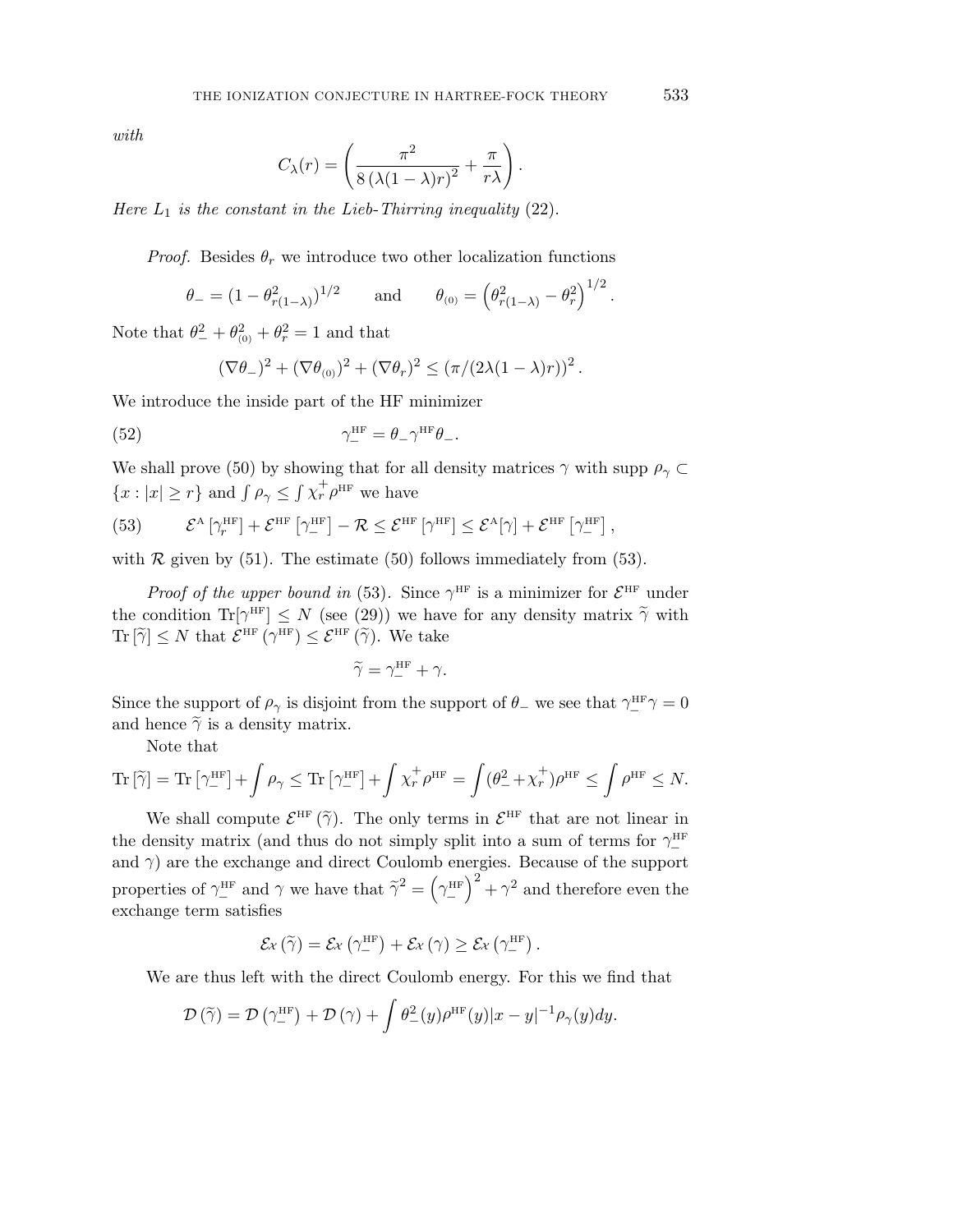By the choice of the support of  $\theta$ <sub>−</sub> we have that

$$
\int \theta_-^2(y)\rho^{\rm HF}(y)|x-y|^{-1}\rho_\gamma(x)dx\,dy \le \int \left(\frac{Z}{|x|} - \Phi_r^{\rm HF}(x)\right)\rho_\gamma(x)dx.
$$

 $\Box$ 

We have thus proved the upper bound in (53).

Proof of the lower bound in  $(53)$ . Let again the inside part of the HF minimizer be  $\gamma_{-}^{\text{HF}}$  defined by (52) and introduce also the middle part  $\gamma_{(0)}^{\text{HF}}$  =  $\theta_{(0)}\gamma^{\text{HF}}\theta_{(0)}$ . Since  $\theta_-^2 + \theta_{(0)}^2 + \theta_r^2 = 1$  we have from the IMS formula (20) that

(54)  
\n
$$
\operatorname{Tr}\left[-\frac{1}{2}\Delta\gamma^{\text{HF}}\right] = \operatorname{Tr}\left[-\frac{1}{2}\Delta\left(\gamma^{\text{HF}}_{-} + \gamma^{\text{HF}}_{(0)} + \gamma^{\text{HF}}_{r}\right)\right]
$$
\n
$$
-\frac{1}{2}\operatorname{Tr}\left[\gamma^{\text{HF}}\left((\nabla\theta_{-})^{2} + (\nabla\theta_{(0)})^{2} + (\nabla\theta_{r})^{2}\right)\right]
$$
\n
$$
\geq \operatorname{Tr}\left[-\frac{1}{2}\Delta\left(\gamma^{\text{HF}}_{-} + \gamma^{\text{HF}}_{(0)} + \gamma^{\text{HF}}_{r}\right)\right]
$$
\n
$$
-(\pi^{2}/8)\left(\lambda(1-\lambda)r\right)^{-2} \int_{(1-\lambda)r<|x|
$$

We now come to the lower bounds on the Coulomb terms. Note that

$$
1 = (\theta_-^2(x) + \theta_{(0)}^2(x) + \theta_r^2(x)) (\theta_-^2(y) + \theta_{(0)}^2(y) + \theta_r^2(y))
$$
  
\n
$$
\geq \theta_-^2(x)\theta_-^2(y) + \theta_r^2(x)\theta_r^2(y) + \theta_r^2(x)(\theta_-^2(y) + \theta_{(0)}^2(y))
$$
  
\n
$$
+ (\theta_-^2(x) + \theta_{(0)}^2(x)) \theta_r^2(y) + \theta_{(0)}^2(x)^2\theta_-^2(y) + \theta_-^2(x)^2\theta_{(0)}^2(y).
$$

Note that  $\theta_-^2(x) + \theta_{(0)}^2(x) \geq \chi_r(x)$  and  $\theta_-^2(x) \geq \chi_{(1-\lambda)r}$  We may therefore estimate the Coulomb kernel from below by

 $|x-y|^{-1} \geq \tilde{V}(x, y),$ 

where

(55) 
$$
\tilde{V}(x, y) := \theta_{-}^{2}(x)|x - y|^{-1}\theta_{-}^{2}(y) + \theta_{r}^{2}(x)|x - y|^{-1}\theta_{r}^{2}(y) + \theta_{r}^{2}(x)|x - y|^{-1}\chi_{r}(y) + \chi_{r}(x)|x - y|^{-1}\theta_{r}^{2}(y) + \theta_{(0)}^{2}(x)|x - y|^{-1}\chi_{(1-\lambda)r}(y) + \chi_{(1-\lambda)r}(x)|x - y|^{-1}\theta_{(0)}^{2}(y).
$$

The function  $\tilde{V}$  is pointwise positive and symmetric in x and y.

Recall that  $\gamma^{\text{HF}}$  is a projection onto the subspace spanned by the orthonormal vectors  $u_1, u_2, \ldots, u_N$  and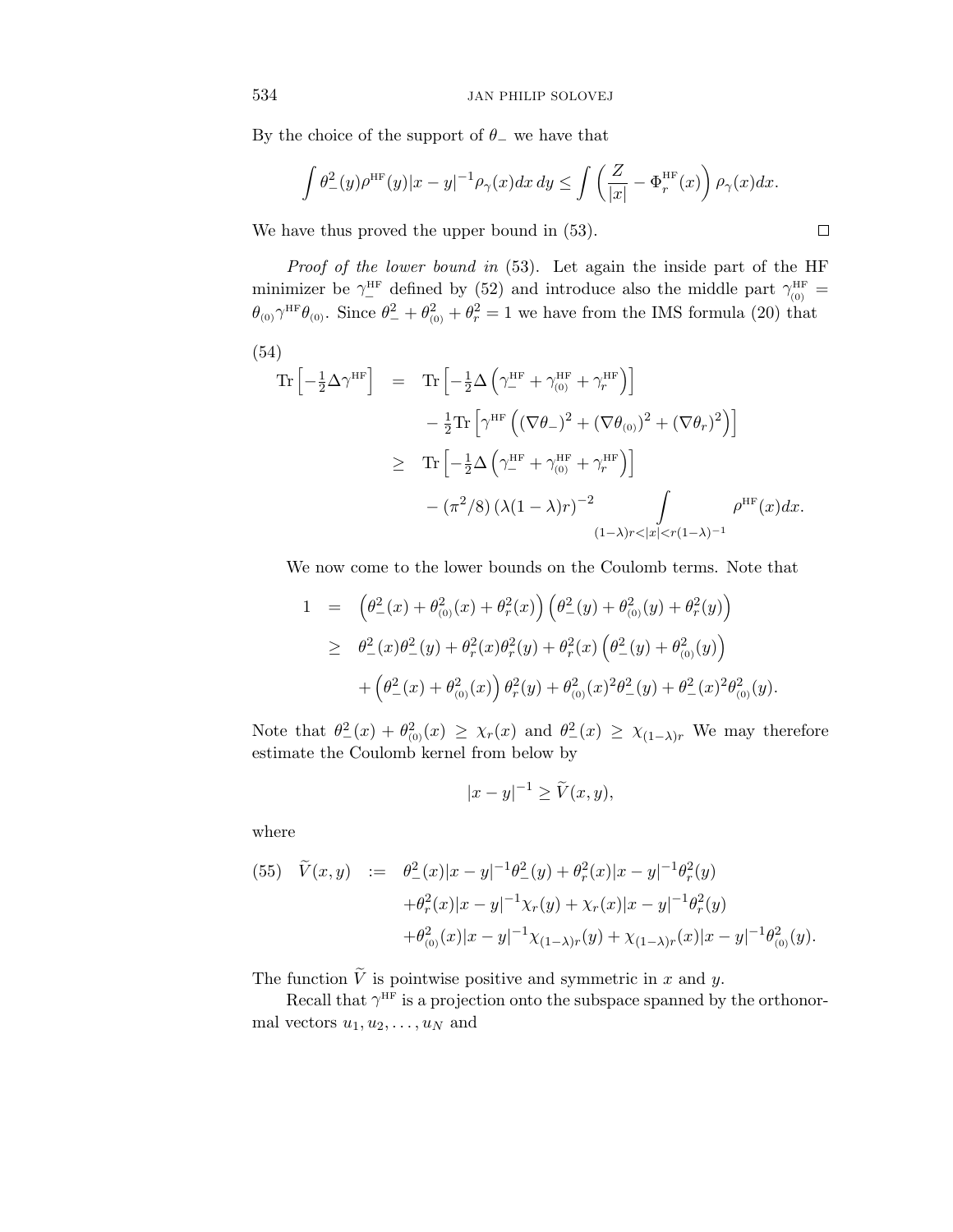(56)  
\n
$$
\mathcal{D}(\gamma^{\text{HF}}) - \mathcal{E}x(\gamma^{\text{HF}}) = \frac{1}{4} \sum_{i,j} \int \int \frac{\|u_i(x) \otimes u_j(y) - u_j(x) \otimes u_i(y)\|_{\mathbb{C}^2 \otimes \mathbb{C}^2}^2}{|x - y|} dx dy
$$
\n
$$
\geq \frac{1}{4} \sum_{i,j} \int \int \|u_i(x) \otimes u_j(y) - u_j(x) \otimes u_i(y)\|_{\mathbb{C}^2 \otimes \mathbb{C}^2}^2 \widetilde{V}(x, y) dx dy
$$
\n
$$
= \frac{1}{2} \int \int \rho^{\text{HF}}(x) \widetilde{V}(x, y) \rho^{\text{HF}}(y) dx dy
$$
\n
$$
- \frac{1}{2} \int \int \text{Tr}_{\mathbb{C}^2} |\gamma^{\text{HF}}(x, y)|^2 \widetilde{V}(x, y) dx dy.
$$

We estimate these two terms independently. We obtain for the first term in (56)

(57) 
$$
\frac{1}{2} \iint \rho^{\text{HF}}(x) \widetilde{V}(x, y) \rho^{\text{HF}}(y) dx dy = \mathcal{D} (\gamma^{\text{HF}}_{-}) + \mathcal{D} (\gamma^{\text{HF}}_{r}) + \int \left( \frac{Z}{|x|} - \Phi^{\text{HF}}_{r}(x) \right) \rho^{\text{HF}}_{r}(x) dx + \text{Tr} \left[ \left( \frac{Z}{|x|} - \Phi^{\text{HF}}_{(1-\lambda)r}(x) \right) \gamma^{\text{HF}}_{(0)} \right].
$$

To estimate the last term in (56) we use that for all  $|x| > r$ 

$$
\theta_r(x)^2 \leq \theta_r(x) \leq (\pi/2)(|x|/r-1) ((1-\lambda)^{-1} - 1)^{-1}.
$$

Thus if  $|y| < r$  we have  $|x-y|^{-1} \theta_r(x)^2 \le (\pi/2)r^{-1} ((1 - \lambda)^{-1} - 1)^{-1}$  and hence

$$
\iint \operatorname{Tr}_{\mathbb{C}^2} \left[ |\gamma^{\mathrm{HF}}(x, y)|^2 \right] |x - y|^{-1} \left( \chi_r(y) \theta_r^2(x) + \chi_{(1-\lambda)r}(y) \theta_{(0)}^2(x) \right) dx dy
$$
\n
$$
\leq \frac{\pi}{2r} \left( (1 - \lambda)^{-1} - 1 \right)^{-1} \left( 1 + (1 - \lambda)^{-1} \right) \iint_{\substack{|y| \leq r \\ |x| \geq (1 - \lambda)r}} \operatorname{Tr}_{\mathbb{C}^2} \left[ |\gamma^{\mathrm{HF}}(x, y)|^2 \right] dx dy
$$
\n
$$
\leq \frac{\pi}{r \lambda} \iint_{\substack{|y| \leq r \\ |x| \geq (1 - \lambda)r}} \operatorname{Tr}_{\mathbb{C}^2} \left[ |\gamma^{\mathrm{HF}}(x, y)|^2 \right] dx dy.
$$

Moreover, we only increase the last integral if we integrate over all  $y \in \mathbb{R}^3$ . Thus

$$
\iint_{\substack{|y| \le r \\ |x| \ge (1-\lambda)r}} \mathrm{Tr}_{\mathbb{C}^2} |\gamma^{\mathrm{HF}}(x,y)|^2 dx dy \le \int_{\substack{|x| \ge (1-\lambda)r}} \left( \mathrm{Tr}_{\mathbb{C}^2} \int \gamma^{\mathrm{HF}}(x,y) \gamma^{\mathrm{HF}}(y,x) dy \right) dx \n= \int_{\substack{|x| \ge (1-\lambda)r}} \mathrm{Tr}_{\mathbb{C}^2} \left[ \left( \gamma^{\mathrm{HF}} \right)^2(x,x) \right] dx.
$$

If we now use that  $(\gamma^{\text{HF}})^2 = \gamma^{\text{HF}}$  and that  $\rho^{\text{HF}}(x) = \text{Tr}_{\mathbb{C}^2} [\gamma^{\text{HF}}(x,x)]$  we obtain the estimate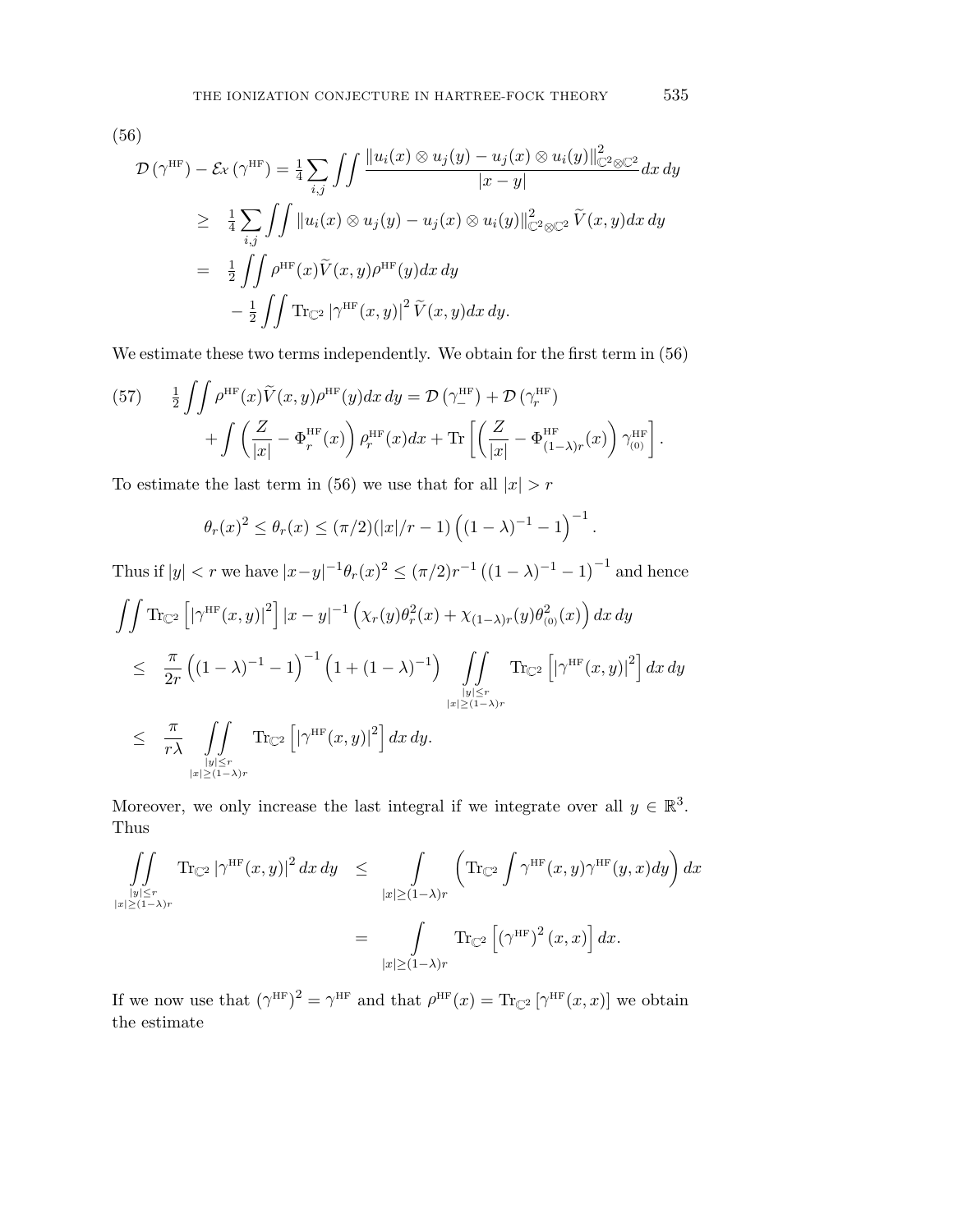(58) 
$$
\frac{1}{2} \iint \text{Tr}_{\mathbb{C}^2} |\gamma^{\text{HF}}(x, y)|^2 \widetilde{V}(x, y) dx dy \leq \mathcal{E}_x [\gamma^{\text{HF}}_{-}] + \mathcal{E}_x [\gamma^{\text{HF}}_{r}] + \frac{\pi}{r \lambda} \int_{|x| \geq (1 - \lambda)r} \rho^{\text{HF}}(x) dx.
$$

If we combine  $(54)$ ,  $(57)$  and  $(58)$  we obtain

$$
\mathcal{E}^{\text{HF}}\left[\gamma^{\text{HF}}\right] \geq \mathcal{E}^{\text{HF}}\left[\gamma^{\text{HF}}_{-}\right] + \mathcal{E}^{\text{A}}\left[\gamma^{\text{HF}}_{r}\right] - \mathcal{E}_{\text{X}}\left[\gamma^{\text{HF}}_{r}\right] + \text{Tr}\left[\left(-\frac{1}{2}\Delta - \Phi^{\text{HF}}_{(1-\lambda)r}\right)\gamma^{\text{HF}}_{(0)}\right] - \left(\frac{\pi^2}{8\left(\lambda(1-\lambda)r\right)^2} + \frac{\pi}{r\lambda}\right) \int_{|x|\geq (1-\lambda)r} \rho^{\text{HF}}(x)dx.
$$

Since  $0 \leq \gamma_{(0)}^{\text{HF}} \leq I$  and the density of  $\gamma_{(0)}^{\text{HF}}$  is supported within the set

$$
\left\{x : (1 - \lambda)r \le |x| \le (1 - \lambda)^{-1}r\right\}
$$

we have from the Lieb-Thirring inequality (22) that

$$
\mathrm{Tr}\left[\left(-\frac{1}{2}\Delta - \Phi_{(1-\lambda)r}^{\mathrm{HF}}\right)\gamma_{(0)}^{\mathrm{HF}}\right] \geq -2L_1 \int\limits_{(1-\lambda)r\leq |x|\leq (1-\lambda)^{-1}r}\left[\Phi_{(1-\lambda)r}^{\mathrm{HF}}(x)\right]_{+}^{5/2}dx.
$$

The factor of 2 above is due to the spin degrees of freedom. We have thus proved the lower bound in (53).  $\Box$ 

As a consequence of this theorem and the Lieb-Thirring inequality (21) we get the following bound.

COROLLARY 6.3 ( $L^{5/3}$  bound on  $\rho_r^{\text{HF}}$ ). Let  $K_1$  denote the constant in the LT inequality  $(21)$  and  $e_0$ , as in  $(9)$ , denote the TF energy of a neutral atom with unit nuclear charge and physical parameter values. Then

(59) 
$$
\int \rho_r^{\text{HF}}(y)^{5/3} dy \leq 2K_1^{-1} \mathcal{R} + \frac{6}{5} (3\pi^2)^{2/3} K_1^{-2} e_0 \left[ r \sup_{|x|=r} \Phi_r^{\text{HF}}(x) \right]_{+}^{7/3},
$$

where  $R$  was given in (51).

*Proof.* Since  $\Phi_r^{\text{HF}}$  is harmonic on the set  $\{|x| > r\}$  and tends to zero at infinity we get for all  $|y| > r$  that  $\Phi_r^{\text{HF}}(y) \le |y|^{-1} r \sup_{|x|=r} \Phi_r^{\text{HF}}(x)$ . Hence

$$
\mathcal{E}^{A} [\gamma_{r}^{\text{HF}}] \geq K_{1} \int \rho_{r}^{\text{HF}}(y)^{5/3} dy - \left[ r \sup_{|x|=r} \Phi_{r}^{\text{HF}}(x) \right] \int |y|^{-1} \rho_{r}^{\text{HF}}(y) dy + \frac{1}{2} \int \int \rho_{r}^{\text{HF}}(y) |y-y'|^{-1} \rho_{r}^{\text{HF}}(y') dy dy'.
$$

From standard atomic Thomas-Fermi theory it follows that the right-hand side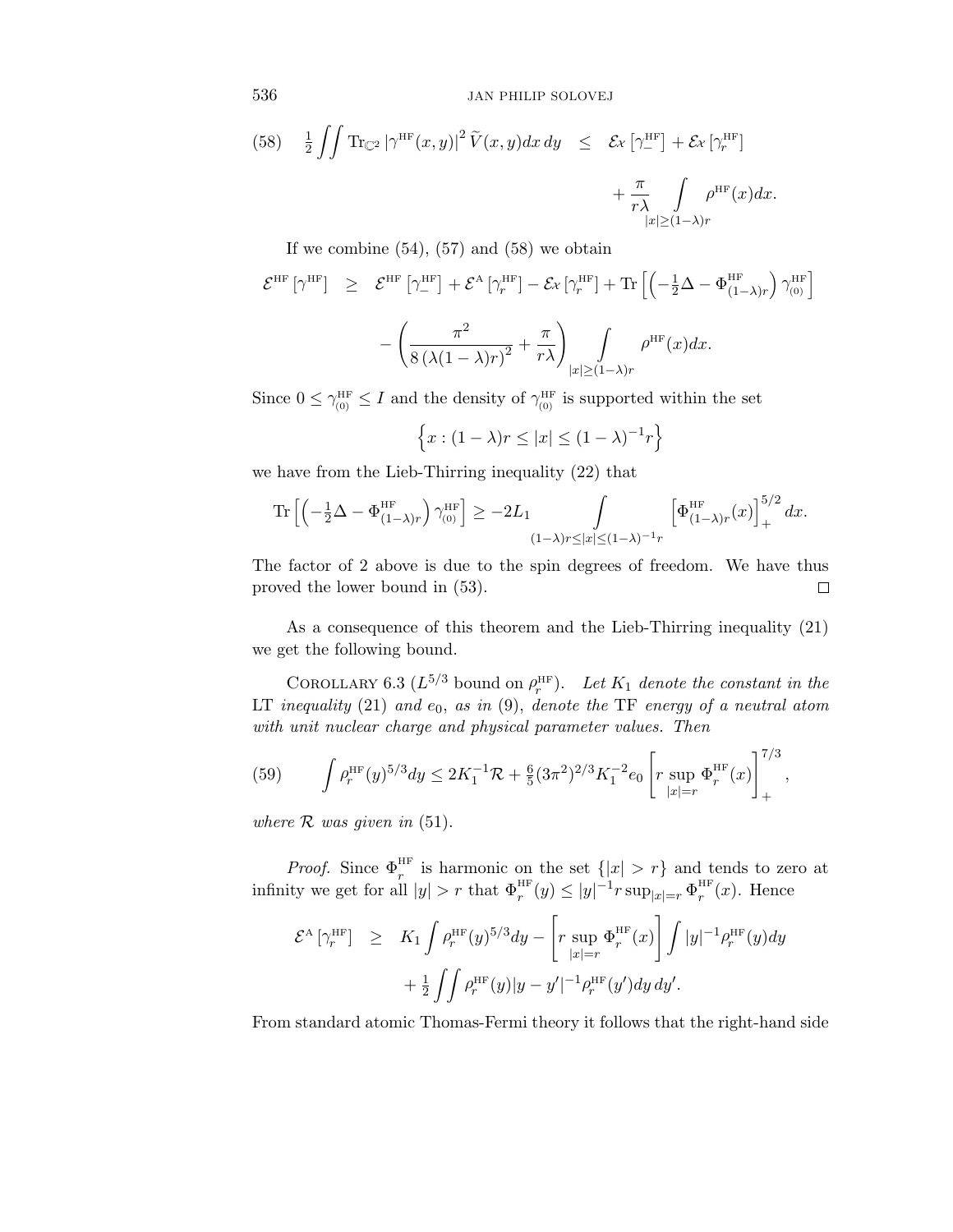is bounded below by the energy of a neutral Thomas-Fermi atom with nuclear charge  $\left[r \sup_{|x|=r} \Phi_r^{\text{HF}}(x)\right]$  $_{+}$  and with the constant  $K_1$  in front of the first term. A simple scaling argument shows that this is

$$
-\frac{3}{10}(3\pi^2)^{2/3}K_1^{-1}\left[r \sup_{|x|=r}\Phi_r^{\rm HF}(x)\right]_{+}^{7/3}e_0.
$$

By repeating this argument with only a fraction of the term  $\int (\rho_r^{\text{HF}})^{5/3}$  we conclude that for all  $0 < t < 1$ 

$$
(1-t)K_1 \int \rho_r^{\rm HF}(y)^{5/3} dy \leq \mathcal{E}^{\rm A} \left[ \gamma_r^{\rm HF} \right] + \frac{3}{10} (3\pi^2)^{2/3} (tK_1)^{-1} e_0 \left[ r \sup_{|x|=r} \Phi_r^{\rm HF}(x) \right]_{+}^{7/3}.
$$

Since  $\mathcal{E}^{\text{A}}\left[\gamma_{r}^{\text{HF}}\right] \leq \mathcal{R}$  (by choosing the trial  $\gamma = 0$  in (50)) we get (59) if we choose  $t = 1/2$ .  $\Box$ 

We still need to show how we can control the exchange term  $\mathcal{E} \mathcal{X} \left[\gamma_r^{\text{HF}}\right]$ . This is done using a standard inequality of Lieb [8] (or in an improved version by Lieb and Oxford [14]). They proved the inequality for general wave functions, but we need it here only for Hartree-Fock Slater determinants or more precisely for density matrices. For completeness we shall give a proof (with a worse constant) in the simple case we need here.

THEOREM 6.4 (Exchange inequality). For any trace class operator  $\gamma$  with  $0 \leq \gamma \leq I$  we have the estimate

$$
\mathcal{E}_x[\gamma] \le 1.68 \int \rho_{\gamma}^{4/3}.
$$

Proof. We shall here present a simple proof that the inequality holds with 1.68 replaced by 248.3. To get the much better constant one needs the more detailed analysis in [14]. We use the representation

$$
|x|^{-1} = \pi^{-1} \int_0^\infty \chi_r * \chi_r(x) r^{-5} dr,
$$

where  $\chi_r$  again denotes the characteristic function of the ball of radius r centered at the origin. Thus we may write the exchange energy as

$$
\mathcal{E}_X[\gamma] = (2\pi)^{-1} \int_0^\infty \int_{\mathbb{R}^3} \text{Tr}[\gamma X_{r,z} \gamma X_{r,z}] r^{-5} dz dr,
$$

where  $X_{r,z}$  is the multiplication operator  $X_{r,z}f(x) = \chi_r(x-z)f(x)$ .

We now use the two simple estimates  $X_{r,z}\gamma X_{r,z} \leq X_{r,z}^2$  and  $X_{r,z}\gamma X_{r,z} \leq$  $\text{Tr}[\gamma X_{r,z}^2]I$ . We obtain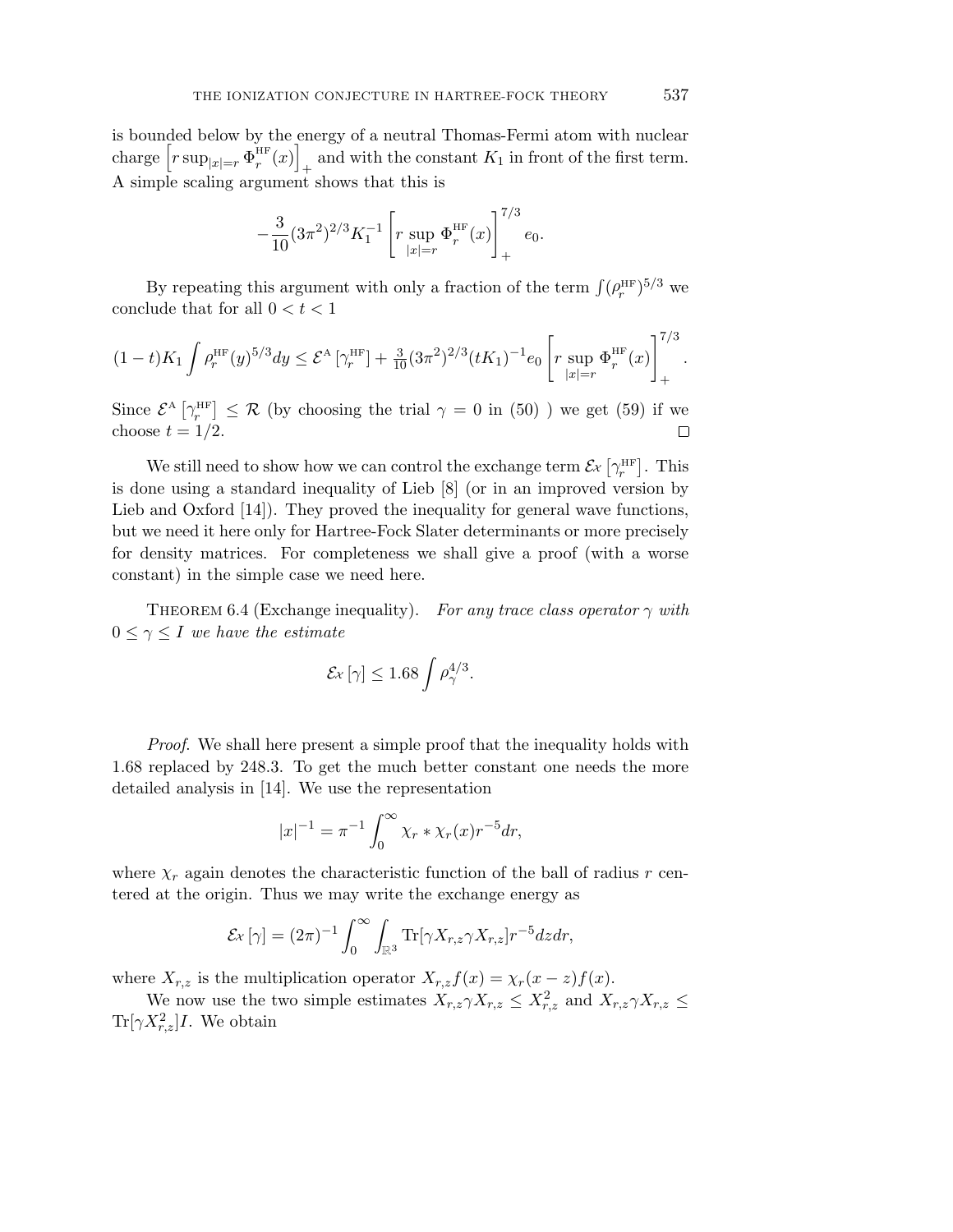$$
\text{Tr}[\gamma X_{r,z}\gamma X_{r,z}] = \text{Tr}[\gamma^{1/2} X_{r,z}(X_{r,z}\gamma X_{r,z})X_{r,z}\gamma^{1/2}] \leq \text{Tr}[\gamma X_{r,z}^2] = \rho_\gamma * \chi_r(z)
$$

and

$$
\text{Tr}[\gamma X_{r,z}\gamma X_{r,z} = \text{Tr}[\gamma^{1/2} X_{r,z}(X_{r,z}\gamma X_{r,z})X_{r,z}\gamma^{1/2}] \leq \text{Tr}[\gamma X_{r,z}^2]^2 = (\rho_\gamma * \chi_r(z))^2.
$$

If  $\rho_{\gamma}^*$  denotes the Hardy-Littlewood maximal function we have  $\rho_{\gamma} * \chi_r(z) \leq$  $(4\pi r^3/3)\rho_{\gamma}^*(z)$ . Thus with  $R(z) = ((4\pi/3)\rho_{\gamma}^*(z))^{-1/3}$  we can estimate

$$
\mathcal{E}_x[\gamma] \le (2\pi)^{-1} \int_{\mathbb{R}^3} \left( \int_0^{R(z)} \left( \frac{4\pi r^3}{3} \rho_\gamma^*(z) \right)^2 r^{-5} dr + \int_{R(z)}^\infty \frac{4\pi r^3}{3} \rho_\gamma^*(z) r^{-5} dr \right) dz
$$
  
=  $(4\pi/3)^{1/3} \int_{\mathbb{R}^3} \left( \rho_\gamma^*(z) \right)^{4/3} dz.$ 

If we finally apply the maximal inequality  $||f^*||_p^p \leq (48p2^p/(\pi(p-1))||f||_p^p$ , for all  $p > 1$  ([28], p. 58) we obtain

$$
\mathcal{E}_X[\gamma] \le \frac{384}{\pi} \left(\frac{8\pi}{3}\right)^{1/3} \int \rho_\gamma^{4/3} = 248.3 \int \rho_\gamma^{4/3}.
$$

# **7. Exterior** L1**-estimate**

The aim of this section is to control  $\int_{|x|>r} \rho^{\text{HF}}(x)dx$ , for all  $r > 0$ . As before  $\rho^{\text{HF}}$  is the density of a Hartree-Fock minimizer  $\gamma^{\text{HF}}$  with  $\text{Tr}[\gamma^{\text{HF}}] = N$ . Thus  $\int \rho^{\text{HF}} = N$ .

The difficulty in estimating  $\int_{|x|>r} \rho^{\text{HF}}(x) dx$  is that this quantity cannot be controlled in terms of the energy  $\mathcal{E}^{\text{HF}}(\gamma^{\text{HF}})$ . More precisely,  $\int_{|x|>r} \rho_{\gamma}(x)dx$ can be arbitrarily large even when  $\mathcal{E}^{\text{HF}}(\gamma)$  is arbitrarily close to the absolute minimum. The simple reason is that "adding electrons at infinity" will not raise the energy.

Therefore, in order to control  $\int_{|x|>r} \rho^{\text{HF}}(x)dx$ , we must use the minimizing property of  $\gamma^{\text{HF}}$ .

In contrast, it follows from the Lieb-Thirring inequality that  $\int_{|x|>r} \rho^{\text{HF}}(x)^{5/3} dx$  can be controlled in terms of the energy. By Hölder's inequality it then also follows that the integral of  $\rho^{\text{HF}}$  over any bounded set can be controlled by the energy.

The philosophy here will be, to use the minimizing property of  $\gamma^{\text{HF}}$ , to control the integral of  $\rho^{\text{HF}}$  over an unbounded set, in terms of the integral over a bounded set.

Our main result in this section is stated in the next lemma. The proof of the lemma uses an idea of Lieb [13].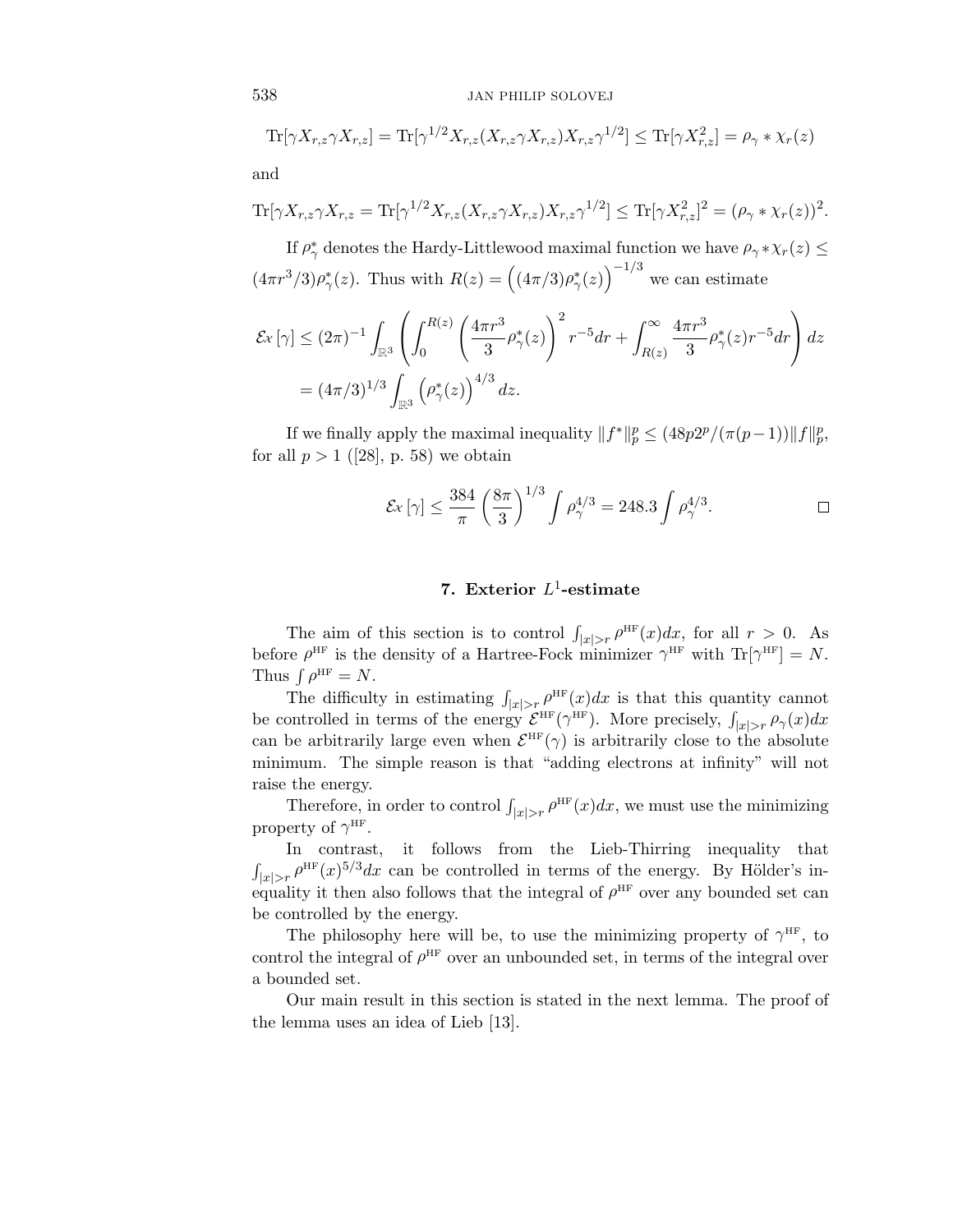LEMMA 7.1 (Exterior L<sup>1</sup>-estimate). For all  $r > 0$  and all  $0 < \lambda < 1$  the density  $\rho^{\text{HF}}$  of an HF minimizer  $\gamma^{\text{HF}}$  satisfies the bound

$$
\int_{|x| > (1-\lambda)^{-1}r} \rho^{\text{HF}}(x) dx \le 1 + 2\lambda^{-1} + 2 \left[ \sup_{|x| = (1-\lambda)r} |x| \Phi^{\text{HF}}_{(1-\lambda)r}(x) \right]_{+}
$$

$$
+ \left( K_{\lambda} r^{-1} \int_{r < |x| < (1-\lambda)^{-1}r} \rho^{\text{HF}}(x) dx \right)^{1/2},
$$

where  $K_{\lambda} := \left(\frac{2\lambda}{\pi} + (1 - \lambda)^{-1}\right) \left(\frac{\pi}{2\lambda}\right)^2$ . Here  $\Phi_{(1-\lambda)r}^{\text{HF}}$  is the screened nuclear potential introduced in Definition 1.1.

*Proof.* Since  $\gamma^{\text{HF}}$  is a minimizer we know that it satisfies the Hartree-Fock equations. For example, according to Theorem 3.11,  $\gamma^{\text{HF}}$  is a projection onto a space spanned by functions  $u_1, \ldots, u_N \in L^2(\mathbb{R}^3; \mathbb{C}^2)$  satisfying  $H_{\gamma^{\text{HF}}} u_i = \varepsilon_i u_i$ , were  $\varepsilon_i \leq 0$ .

Let  $\Xi \in C^1(\mathbb{R}^3)$  have compact support away from  $x = 0$ , be real and satisfy  $\Xi(x)^2 \leq 1$ . Then

$$
0 \geq \sum_{i=1}^{N} \varepsilon_i \int |u_i(x)|^2 |x| \Xi(x)^2 dx = \sum_{i=1}^{N} \int u_i(x)^* |x| \Xi(x)^2 H_{\gamma^{\rm HF}} u_i(x) dx.
$$

From the definition (30) of the mean field operator  $H_{\gamma^{\text{HF}}}$  we obtain

(60) 
$$
0 \geq \sum_{i=1}^{N} \frac{1}{2} \int \nabla \left( u_i(x)^* |x| \Xi(x)^2 \right) \cdot \nabla u_i(x) dx - Z \int \rho^{\text{HF}} \Xi^2 + \int \int \left[ \rho^{\text{HF}}(x) \rho^{\text{HF}}(y) - \text{Tr}_{\mathbb{C}^2} \left[ |\gamma^{\text{HF}}(x, y)|^2 \right] \right] \frac{|y| \Xi(y)^2}{|x - y|} dx dy.
$$

We consider separately the different terms above. By the IMS formula (19)

(61) 
$$
\operatorname{Re} \frac{1}{2} \int \nabla \left( u_i(x)^* |x| \Xi(x)^2 \right) \cdot \nabla u_i(x) dx
$$
  
\n
$$
= \frac{1}{2} \int \left| \nabla \left( \Xi(x) |x|^{1/2} u_i(x) \right) \right|^2 - \frac{1}{4} |x|^{-1} \Xi(x)^2 |u_i(x)|^2 dx
$$
  
\n
$$
- \frac{1}{2} \int \left( \frac{1}{2} \nabla \left( \Xi(x)^2 \right) + |x| (\nabla \Xi(x))^2 \right) |u_i(x)|^2 dx
$$
  
\n
$$
\geq - \frac{1}{2} \int \left( \frac{1}{2} \nabla \left( \Xi(x)^2 \right) + |x| (\nabla \Xi(x))^2 \right) |u_i(x)|^2 dx,
$$

where we have used Hardy's inequality  $\int |\nabla f(x)|^2 dx \geq \frac{1}{4} \int |x|^{-2} |f(x)|^2 dx$ .

For the Coulomb terms we estimate it using that

$$
\rho^{\text{HF}}(x)\rho^{\text{HF}}(y) - \text{Tr}_{\mathbb{C}^2}\left[\left|\gamma^{\text{HF}}(x,y)\right|^2\right] = \frac{1}{2}\sum_{i,j=1}^N \left\|u_i(x) \otimes u_j(y) - u_j(x) \otimes u_i(y)\right\|_{\mathbb{C}^2 \otimes \mathbb{C}^2}^2
$$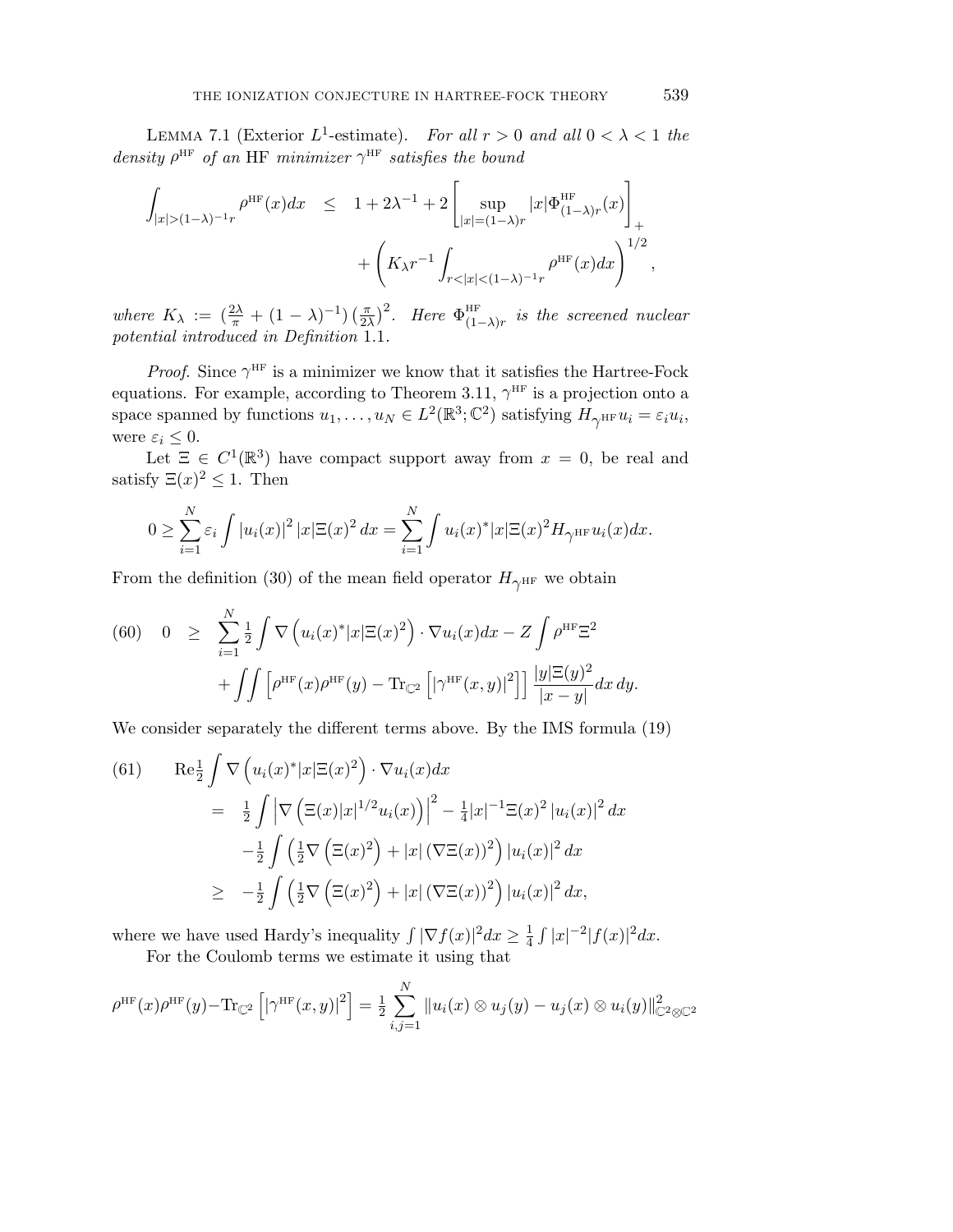is nonnegative. Hence

$$
\iint \left[ \rho^{\mathrm{HF}}(x) \rho^{\mathrm{HF}}(y) - \mathrm{Tr}_{\mathbb{C}^2} \left[ \left| \gamma^{\mathrm{HF}}(x, y) \right|^2 \right] \right] \frac{|y| \Xi(y)^2}{|x - y|} dx dy
$$
  
\n
$$
= \iint \left[ \rho^{\mathrm{HF}}(x) \rho^{\mathrm{HF}}(y) - \mathrm{Tr}_{\mathbb{C}^2} \left[ \left| \gamma^{\mathrm{HF}}(x, y) \right|^2 \right] \right] \frac{|y| (1 - \Xi(x)^2) \Xi(y)^2}{|x - y|} dx dy
$$
  
\n
$$
+ \frac{1}{2} \iint \left[ \rho^{\mathrm{HF}}(x) \rho^{\mathrm{HF}}(y) - \mathrm{Tr}_{\mathbb{C}^2} \left[ \left| \gamma^{\mathrm{HF}}(x, y) \right|^2 \right] \right] \frac{|x| + |y|}{|x - y|} \Xi(x)^2 \Xi(y)^2 dx dy,
$$

where we expressed the last term symmetrically in  $x$  and  $y$ . If we now use the triangle inequality and the fact  $\int \text{Tr}_{\mathbb{C}^2} \left[ |\gamma^{\text{HF}}(x, y)|^2 \right] \Xi(y)^2 dy \leq \rho^{\text{HF}}(x)$ , which follows from  $\Xi(x)^2 \leq 1$  and  $(\gamma^{\text{HF}})^2 = \gamma^{\text{HF}}$ , we arrive at

(62)  
\n
$$
\iint \left[ \rho^{\text{HF}}(x) \rho^{\text{HF}}(y) - \text{Tr}_{\mathbb{C}^2} \left[ \left| \gamma^{\text{HF}}(x, y) \right|^2 \right] \right] \frac{|y| \Xi(y)^2}{|x - y|} dx dy
$$
\n
$$
\geq \iint \left[ \rho^{\text{HF}}(x) \rho^{\text{HF}}(y) - \text{Tr}_{\mathbb{C}^2} \left[ \left| \gamma^{\text{HF}}(x, y) \right|^2 \right] \right] \frac{|y| (1 - \Xi(x)^2) \Xi(y)^2}{|x - y|} dx dy
$$
\n
$$
+ \frac{1}{2} \left( \int \rho^{\text{HF}} \Xi^2 \right)^2 - \frac{1}{2} \int \rho^{\text{HF}} \Xi^2.
$$

Inserting the inequalities  $(61)$  and  $(62)$  into  $(60)$  gives

(63)  
\n
$$
0 \geq -\frac{1}{2} \int \left( \frac{1}{2} \nabla \left( \Xi(x)^2 \right) + |x| \left( \nabla \Xi(x) \right)^2 \right) \rho^{\text{HF}}(x) dx - Z \int \rho^{\text{HF}} \Xi^2 + \int \int \left[ \rho^{\text{HF}}(x) \rho^{\text{HF}}(y) - \text{Tr}_{\mathbb{C}^2} \left[ \left| \gamma^{\text{HF}}(x, y) \right|^2 \right] \right] \frac{|y| \left( 1 - \Xi(x)^2 \right) \Xi(y)^2}{|x - y|} dx dy + \frac{1}{2} \left( \int \rho^{\text{HF}} \Xi^2 \right)^2 - \frac{1}{2} \int \rho^{\text{HF}} \Xi^2.
$$

By an approximation argument it is clear that we can use (63) for any real function  $\Xi$  for which  $\Xi^2 \leq 1$  and the function  $(\nabla (\Xi(x)^2) + |x| (\nabla \Xi(x))^2)$ is bounded. In particular we can choose  $\Xi$  identically equal to 1, which will recover Lieb's result from [13], i.e.,  $\int \rho^{\text{HF}} \leq 2Z + 1$ .

We shall now choose  $\Xi := \theta_r$ , where  $\theta_r$  is the localization function given in Definition 6.1. Then

(64) 
$$
\frac{1}{2}\nabla \left(\Xi(x)^2\right) + |x| \left(\nabla \Xi(x)\right)^2 \le \frac{\pi}{2\lambda r} + (1-\lambda)^{-1} r \frac{\pi^2}{(2\lambda r)^2} = K_\lambda r^{-1}
$$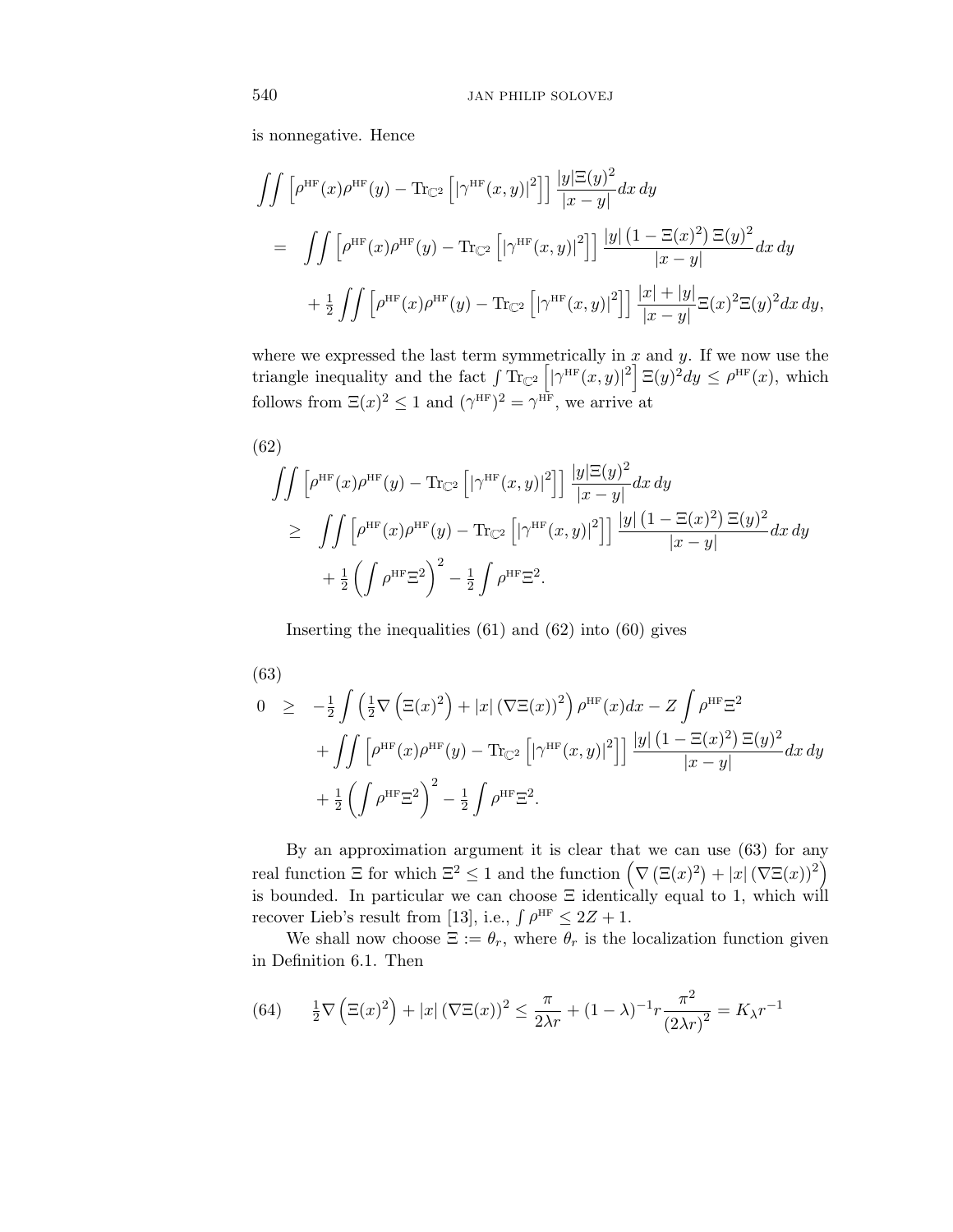and

$$
\iint \left[ \rho^{\rm HF}(x) \rho^{\rm HF}(y) - \text{Tr}_{\mathbb{C}^2} \left[ |\gamma^{\rm HF}(x, y)|^2 \right] \right] \frac{|y| (1 - \Xi(x)^2) \Xi(y)^2}{|x - y|} dx dy
$$
  
\n
$$
\geq \iint \limits_{|x| < (1 - \lambda)r} \left[ \rho^{\rm HF}(x) \rho^{\rm HF}(y) - \text{Tr}_{\mathbb{C}^2} \left[ |\gamma^{\rm HF}(x, y)|^2 \right] \right] \frac{|y| \theta_r(y)^2}{|x - y|} dx dy.
$$

If we now use that  $|x| < (1 - \lambda)r$  and  $y \in \text{supp }\theta_r$  imply that  $|y||x - y|^{-1} \leq \lambda^{-1}$ we obtain

(65) 
$$
\iint \left[ \rho^{\text{HF}}(x) \rho^{\text{HF}}(y) - \text{Tr}_{\mathbb{C}^2} \left[ |\gamma^{\text{HF}}(x, y)|^2 \right] \right] \frac{|y| (1 - \Xi(x)^2) \Xi(y)^2}{|x - y|} dx dy
$$

$$
\geq \iint \rho^{\text{HF}}(x) \rho^{\text{HF}}(y) \frac{|y| \theta_r(y)^2}{|x - y|} dx dy - \lambda^{-1} \int \theta_r(y)^2 \rho^{\text{HF}}(y) dy,
$$

where we have also used that  $\int \text{Tr}_{\mathbb{C}^2} \left[ |\gamma^{\text{HF}}(x,y)|^2 \right] dx = \rho^{\text{HF}}(y)$ .

If we insert  $(64)$  and  $(65)$  into  $(63)$  we arrive at

$$
0 \geq -\frac{K_{\lambda}}{2r} \int_{r<|x|<(1-\lambda)^{-1}r} \rho^{\text{HF}}(x)dx - \int \theta_r(y)^2 |y| \Phi_{(1-\lambda)r}^{\text{HF}}(y)\rho^{\text{HF}}(y)dy
$$
  
+  $\frac{1}{2} \left( \int \rho^{\text{HF}} \theta_r^2 \right)^2 - \left( \frac{1}{2} + \lambda^{-1} \right) \int \rho^{\text{HF}} \theta_r^2.$ 

Using now that  $\Phi_{(1-\lambda)r}^{\text{HF}}(y)$  tends to zero at infinity and is harmonic for  $|y| >$  $(1 - \lambda)r$ , which contains the support of  $\theta_r$ , we see by a simple comparison argument that

$$
\theta_r(y)^2|y|\Phi_{(1-\lambda)r}^{\text{HF}}(y) \le \theta_r(y)^2 \left[\sup_{|x|=(1-\lambda)r}|x|\Phi_{(1-\lambda)r}^{\text{HF}}(x)\right]_+.
$$

Thus

$$
0 \geq \left( \int \rho^{\text{HF}} \theta_r^2 \right)^2 - \left( 1 + 2\lambda^{-1} + 2 \left[ \sup_{|x| = (1-\lambda)r} |x| \Phi_{(1-\lambda)r}^{\text{HF}}(x) \right]_+ \right) \int \rho^{\text{HF}} \theta_r^2
$$

$$
-K_{\lambda} r^{-1} \int_{r < |x| < (1-\lambda)^{-1}r} \rho^{\text{HF}}(x) dx.
$$

Finally, in order to arrive at the result of the lemma we simply use that  $0 \geq$ Finany, in order to arrive at the result of the left<br> $X^2 - BX - C$  for  $B, C > 0$  implies  $X \leq B + \sqrt{C}$ .  $\Box$ 

# **8. The semiclassical estimates**

In this section we derive the relevant semiclassical estimates. We do not attempt to give optimal results. We shall be satisfied with what is needed for the application we have in mind. In a certain sense it is misleading to refer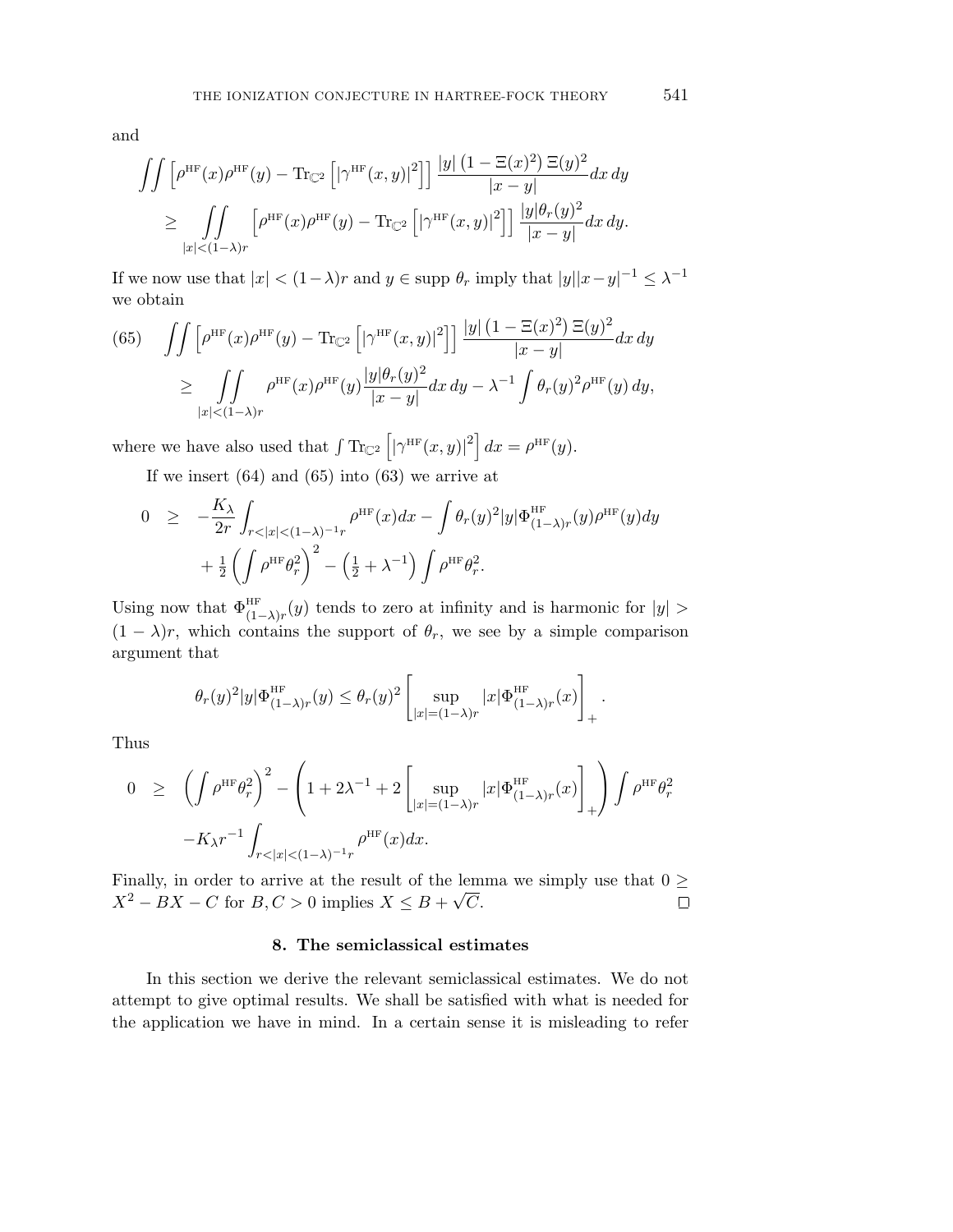to the estimates in this section as semiclassical. Usually, semiclassics refers to the limit as Planck's constant  $\hbar$  tends to zero. One then expands the relevant physical quantities like energy and density in powers of  $\hbar$ . In our setting there is, however, no semiclassical parameter which could play the role of Planck's constant. It is rather that we consider potentials for which the semiclassical expressions for the energy and density are approximately valid. We must then estimate the errors directly in terms of certain norms of the potential. The estimates are semiclassical in the sense that if one introduces a semiclassical parameter then the errors are of smaller order than the leading semiclassical expression.

We are interested in a semiclassical approximation to the sum of the negative eigenvalues of a Schrödinger operator

$$
h:=-\tfrac{1}{2}\Delta-V,
$$

on  $\mathbb{R}^3$ . We shall in this section always assume that the potential  $V : \mathbb{R}^3 \to \mathbb{R}$ is locally in  $L^1$  and that its positive part satisfies that  $[V]_+ \in L^{5/2}(\mathbb{R}^3)$ . This ensures (by the Lieb-Thirring inequality or even by Sobolev's inequality) that h is bounded below and can be defined as a Friedrichs' extension from the domain  $C_0^{\infty}(\mathbb{R}^3)$ .<sup>3</sup>

The semiclassical approximation to the sum of the negative eigenvalues of h is given by

(66) 
$$
(2\pi)^{-3} \int \int \frac{1}{2} p^2 - V(x) dp dx = -2^{3/2} (15\pi^2)^{-1} \int \left[ V(x) \right]_+^{5/2} dx.
$$

Moreover, the semiclassical approximation to the density, i.e., the sum of the absolute square of the eigenfunctions corresponding to the negative eigenvalues, is

(67) 
$$
(2\pi)^{-3} \int_{\frac{1}{2}p^2 - V(x) \le 0} 1 dp = 2^{3/2} (6\pi^2)^{-1} \left[ V(x) \right]_+^{3/2}.
$$

Definition 8.1. For  $s > 0$ , let  $g : \mathbb{R}^3 \to \mathbb{R}$  be the ground state of the Dirichlet-Laplacian for a ball of radius s, i.e., the function with  $g(x) = 0$  if  $|x| > s$  and  $g(x) = (2\pi s)^{-1/2} |x|^{-1} \sin(\pi |x|/s)$  if  $|x| \leq s$ . Then

(68) 
$$
0 \le g \le 1
$$
,  $\int g^2 = 1$ ,  $\int |\nabla g|^2 = (\pi/s)^2$ .

<sup>&</sup>lt;sup>3</sup>Note that we are not including spin. The operator h is acting in the space  $L^2(\mathbb{R}^3)$  and not in the space  $L^2(\mathbb{R}^3; \mathbb{C}^2)$ .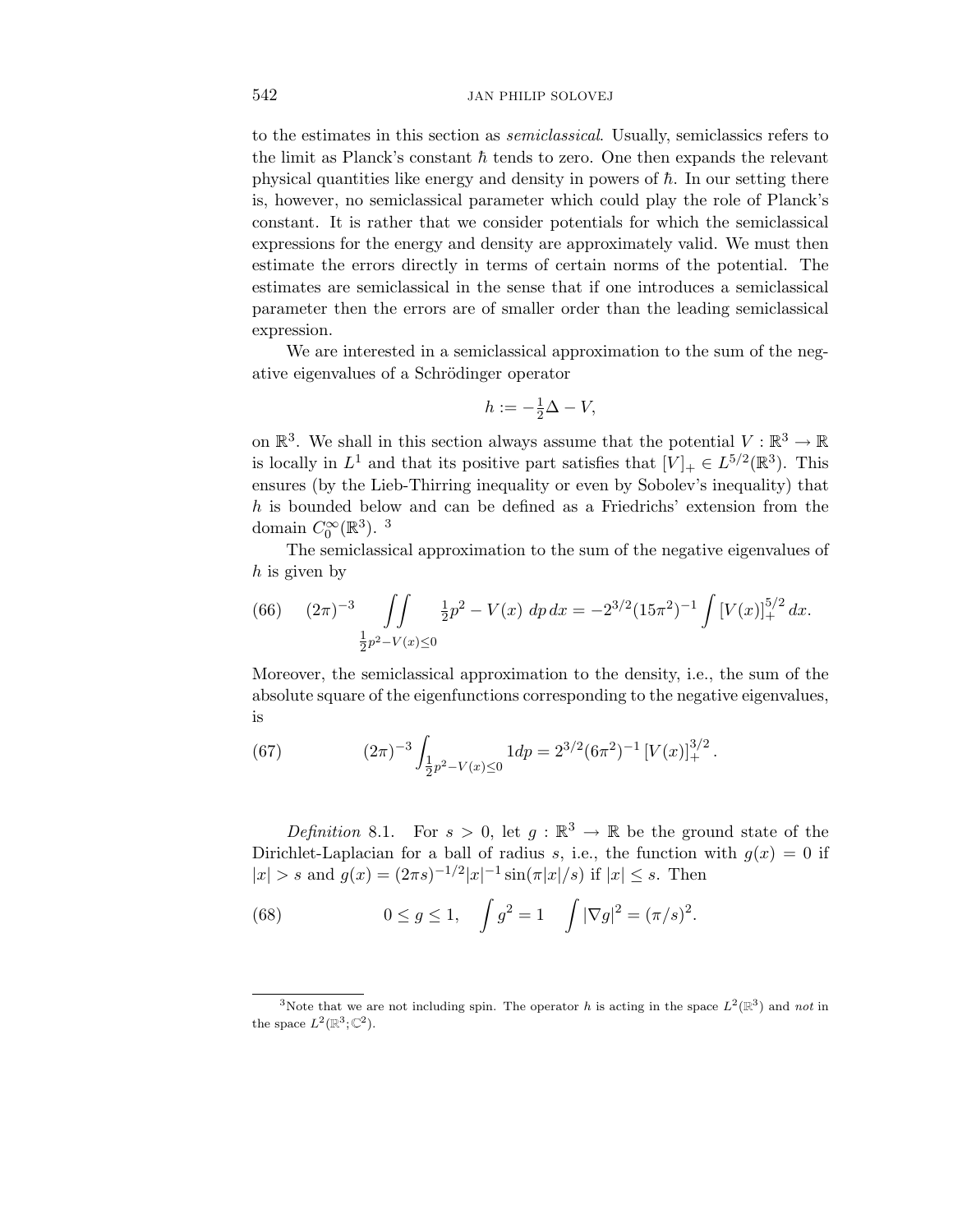LEMMA 8.2 (Semiclassical approximation). We assume about the potential that  $[V]_+, [V - V * g^2]_+ \in L^{5/2}(\mathbb{R}^3)$  with g as in Definition 8.1 above. Let  $e^{(1)} \leq e^{(2)} \leq \ldots \leq 0$ , denote the negative eigenvalues of  $h = -\frac{1}{2}\Delta - V$  as an operator on  $L^2(\mathbb{R}^3)$ . Then for all  $0 < \delta < 1$ , all integers  $N > 0$ , and all  $s > 0$ we have

(69) 
$$
\sum_{j=1}^{N} e^{(j)} \ge -2^{3/2} (15\pi^2)^{-1} (1 - \delta)^{-3/2} \int [V]_{+}^{5/2} -\frac{1}{2} \pi^2 s^{-2} N - L_1 \delta^{-3/2} \left\| \left[ V - V * g^2 \right]_{+} \right\|_{5/2}^{5/2}
$$

where  $L_1$  is the constant in the Lieb-Thirring estimate (22). If there are fewer than N negative eigenvalues the sum on the left refers simply to the sum over all the negative eigenvalues.

On the other hand, if also  $[V]_+ \in L^{3/2}(\mathbb{R}^3)$ , we can, for all  $s > 0$ , find a density matrix  $\gamma$  with  $\rho_{\gamma}(x) = 2^{3/2} (6\pi^2)^{-1} [V]_{+}^{3/2} * g^2(x)$  such that

(70) 
$$
\operatorname{Tr}[-\frac{1}{2}\Delta\gamma] = 2^{1/2}(5\pi^2)^{-1} \int [V]_{+}^{5/2} + \frac{1}{2}\pi^2 s^{-2} \int 2^{3/2}(6\pi^2)^{-1} [V]_{+}^{3/2}.
$$

Remark 8.3. We are not proving that the true density of the projection onto the negative eigenvalues of  $h$  is approximated by the semiclassical expression (67). We only claim that there is a 'good' trial density matrix. In the context where we shall use the semiclassics we shall infer the approximation of the true density by other means.

Proof of Lemma 8.2. We prove the result using the method of coherent states (see Thirring [29] and Lieb [10]).

For  $u, p \in \mathbb{R}^3$  let  $\Pi_{u,p}$  be the one-dimensional projection in  $L^2(\mathbb{R}^3)$ , projecting onto the space spanned by the function  $f_{u,p}(x) := \exp(ipx)g(x - u)$ . We then have the coherent states identities

(71) 
$$
\text{Tr}[\Pi_{u,p}] = 1, \text{ for all } p, u
$$

(72) 
$$
(2\pi)^{-3} \int \int \Pi_{u,p} dp \, du = I, \text{ on } L^2(\mathbb{R}^3).
$$

We also have the identity

(73) 
$$
\text{Tr}[-\frac{1}{2}\Delta\Pi_{u,p}] = \frac{1}{2}p^2 + \frac{1}{2}\int |\nabla g|^2 = \frac{1}{2}p^2 + \pi^2/(2s^2),
$$

and for all density matrices  $\gamma$ 

(74) 
$$
\text{Tr}\left[-\frac{1}{2}\Delta\gamma\right] = (2\pi)^{-3} \iint \frac{1}{2} p^2 \text{Tr}\left[\Pi_{u,p}\gamma\right] dp \, du - \pi^2/(2s^2) \text{Tr}[\gamma]
$$
  
(75) 
$$
\text{Tr}\left[(V * g^2)\gamma\right] = (2\pi)^{-3} \iint V(u) \text{Tr}\left[\Pi_{u,p}\gamma\right] dp \, du.
$$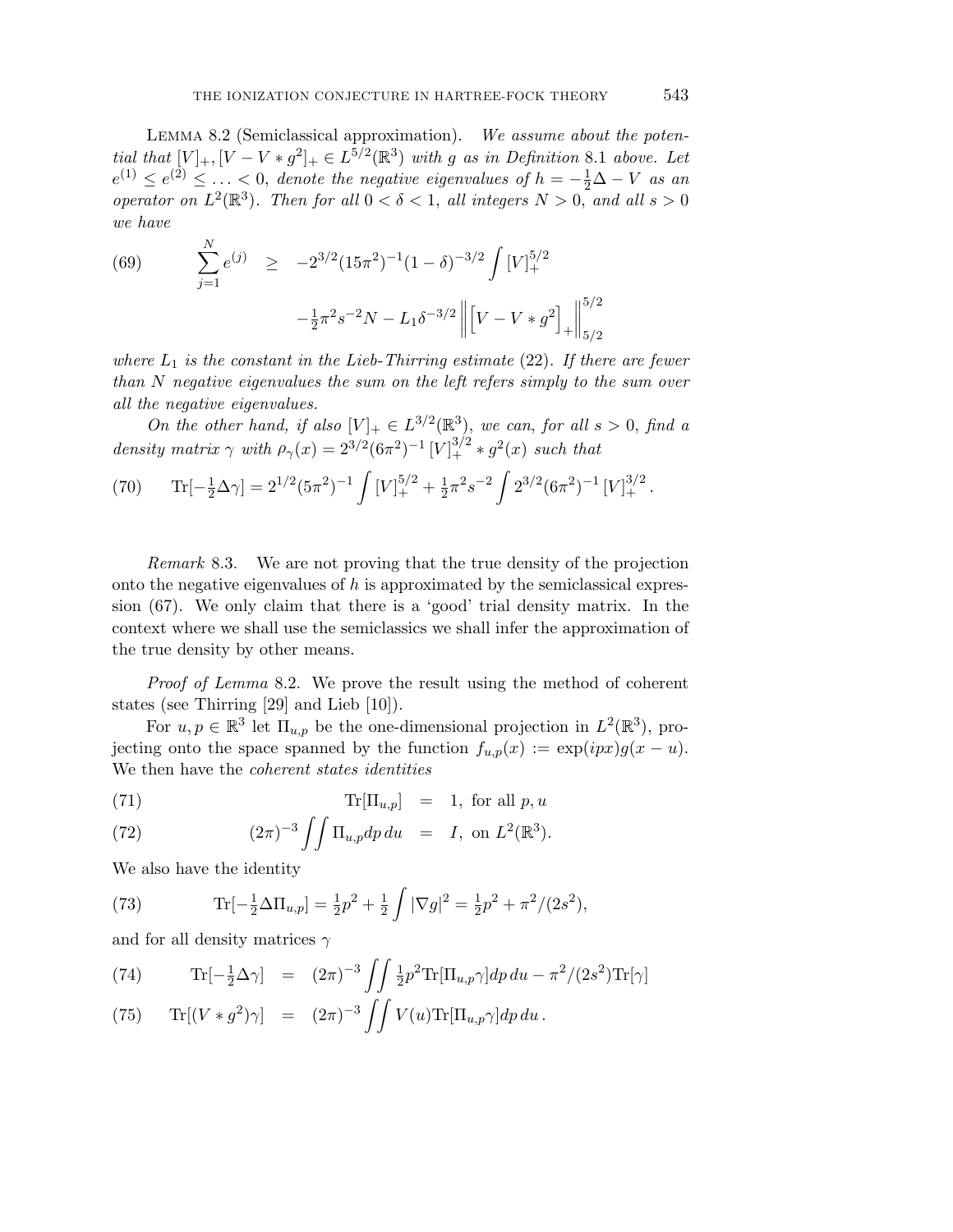*Proof of the lower bound* (69). Let  $f_1, f_2, \ldots \in L^2(\mathbb{R}^3)$  denote the normalized eigenfunctions of h corresponding to negative eigenvalues. It is clear that we may without loss of generality assume that there are N negative eigenvalues.

We decompose the operator  $h$  as

$$
h = -\frac{1}{2}(1 - \delta)\Delta - V * g^{2} + [-\frac{1}{2}\delta\Delta - (V - V * g^{2})].
$$

We may then write  $\sum_{j=1}^{N} e^{(j)} = \sum_{j=1}^{N} (f_j, hf_j) = A + B$ , where

$$
\mathcal{A} := \sum_{j=1}^{N} (f_j, \left[ -\frac{1}{2}(1-\delta)\Delta - V \ast g^2 \right] f_j), \quad \mathcal{B} := \sum_{j=1}^{N} (f_j, \left[ -\frac{1}{2}\delta\Delta - (V - V \ast g^2) \right] f_j).
$$

Hence from (74) and (75) we obtain

$$
\mathcal{A} = (2\pi)^{-3} \iint \left( \frac{1}{2} (1 - \delta) p^2 - V(u) \right) \sum_{j=1}^N (f_j, \Pi_{u,p} f_j) dp du - N\pi^2 (2s^2)^{-1}.
$$

As a consequence of (71) we have that  $0 \le \sum_{j=1}^{N} (f_j, \Pi_{u,p} f_j) \le 1$ .

It is therefore clear that

$$
\mathcal{A} \geq (2\pi)^{-3} \iint\limits_{(1-\delta)\frac{1}{2}p^2 - V(u) \leq 0} \left( (1-\delta)\frac{1}{2}p^2 - V(u) \right) dp du - \pi^2 (2s^2)^{-1} N
$$
  
=  $-2^{3/2} (15\pi^2)^{-1} (1-\delta)^{-3/2} \int [V]_+^{5/2} - \pi^2 (2s^2)^{-1} N.$ 

The estimate (69) follows by applying the Lieb-Thirring estimate (22) to conclude that  $\mathcal{B} \ge -L_1 \delta^{-3/2} \| [V - V * g^2]_+ \|_{5/2}^{5/2}.$ 

*Proof of the existence of*  $\gamma$ . We shall prove that

$$
\gamma := (2\pi)^{-3} \iint\limits_{\frac{1}{2}p^2 - V(u) \le 0} \Pi_{u,p} dp \, du
$$

has the desired properties. From (72) we see that  $\gamma$  is a density matrix, i.e.,  $0 \leq \gamma \leq I$ . The density corresponding to  $\gamma$  is easily computable

$$
\rho_{\gamma}(x) = \gamma(x, x) = (2\pi)^{-3} \iint\limits_{\frac{1}{2}p^2 - V(u) \le 0} \Pi_{u,p}(x, x) dp du = 2^{3/2} (6\pi^2)^{-1} [V]_{+}^{3/2} * g^2(x).
$$

From (73) we immediately obtain (70).

 $\Box$ 

Although we shall use the semiclassical approximation in the form given in the lemma we shall for completeness state a less technical semiclassical result which follows very easily from the lemma.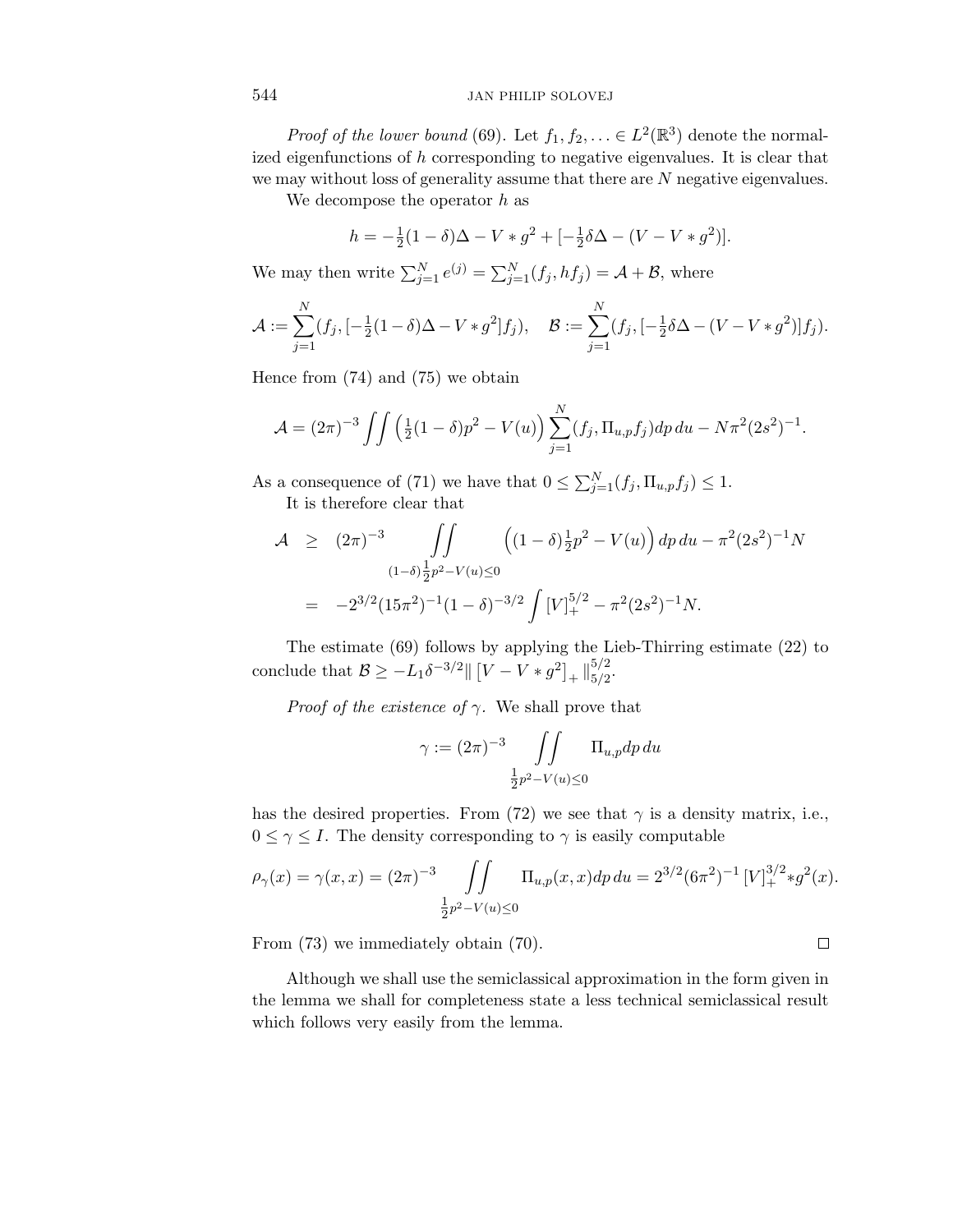THEOREM 8.4 (Semiclassical approximation). Assume that  $0 \leq V \in$  $L^{5/2}(\mathbb{R}^3) \cap L^{3/2}(\mathbb{R}^3)$  and  $|\nabla V| \in L^{5/2}(R^3)$ . Let  $e^{(1)} \leq e^{(2)} \leq \ldots < 0$ , denote the negative eigenvalues of  $h = -\frac{1}{2}\Delta - V$  as an operator on  $L^2(\mathbb{R}^3)$ . Then we have

$$
(76)\quad \sum_{j} e^{(j)} \ge -2^{3/2} (15\pi^2)^{-1} \int V(x)^{5/2} dx \left\{ 1 + A_{\rm L} \|V\|_{\frac{5}{2}}^{-\frac{3}{2}} \|\nabla V\|_{\frac{3}{2}}^{\frac{2}{3}} \|V\|_{\frac{3}{2}}^{\frac{1}{3}} \right\}^{\frac{5}{3}}
$$

and

(77) 
$$
\sum_{j} e^{(j)} \leq -2^{3/2} (15\pi^2)^{-1} \int V(x)^{5/2} dx + 2^{-1/2} \pi^{-4/3} ||V||_{\frac{5}{2}} ||\nabla V||_{\frac{5}{2}}^{\frac{2}{3}} ||V||_{\frac{3}{2}}^{\frac{1}{2}},
$$

where  $A_{\rm L} := \frac{9}{4} 2^{-9/10} (15\pi^2)^{3/5} \left(\frac{2\pi^2}{5}\right)$  $\left(\frac{\pi^2}{5}\right)^{1/3}L_0^{1/3}L_1^{4/15}$ . Here  $L_0$  and  $L_1$  are the constants in the CLR and Lieb-Thirring estimates (23) and (22) respectively.

Proof. We may estimate

$$
\begin{array}{rcl} \left| V(u) - V \ast g^2(u) \right| & \leq & \int_{\mathbb{R}^3} \int_0^1 |\nabla V(u - ty)| |y| g(y)^2 dt \, dy \\ & = & \int_{\mathbb{R}^3} |\nabla V(u - y)| |y| \int_0^1 t^{-4} g(y/t)^2 dt dy \\ & \leq & (4\pi)^{-1} \int_{|y| \leq s} |\nabla V(u - y)| |y|^{-2} dy, \end{array}
$$

where we have used that  $\int_0^1 t^{-4}g(y/t)^2 dt \le |y|^{-3} \int_0^\infty t^2 g(t)^2 dt = (4\pi)^{-1}|y|^{-3}$ (identifying g with a function on  $\mathbb{R}_+$ ). Hence

(78) 
$$
||V - V * g2||_{5/2} \le (4\pi)^{-1} ||\nabla V||_{5/2} \int_{|y| \le s} |y|^{-2} dy = s ||\nabla V||_{5/2}.
$$

For any density matrix  $\gamma$ , Tr[h $\gamma$ ] is an upper bound to the sum of the negative eigenvalues of  $h$ . From  $(70)$  we find for the density matrix constructed in Lemma 8.2 that

Tr
$$
[h\gamma]
$$
 =  $-2^{3/2}(15\pi^2)^{-1} \int [V]_+^{5/2}$   
+  $2^{3/2}(6\pi^2)^{-1} \int [V(u)]_+^{3/2} [V(u) - V * g^2(u) + \frac{1}{2}\pi^2 s^{-2}] du.$ 

The bound (77) follows from applying Hölder's inequality, (78), and optimizing in s.

By the CLR bound  $(23)$  we know that h has only finitely many negative eigenvalues and that their number N is bounded by  $N \leq L_0 \int [V]_+^{3/2}$ . From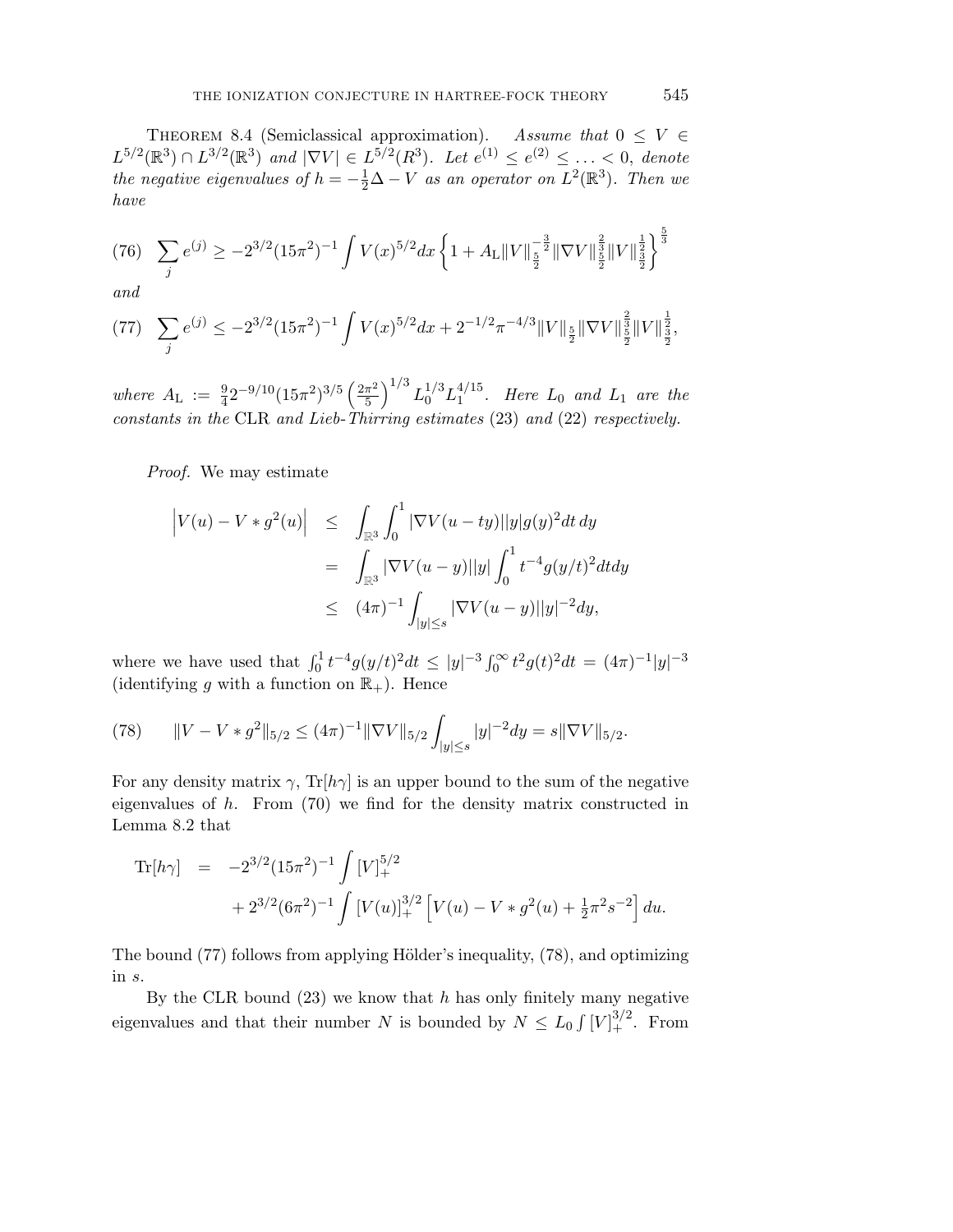(69) and (78) we therefore obtain

$$
\sum_{j} e^{(j)} \geq -2^{3/2} (15\pi^2)^{-1} (1 - \delta)^{-3/2} \int V^{5/2}
$$
  

$$
-L_0 \pi^2 (2s^2)^{-1} \int V^{3/2} - L_1 \delta^{-3/2} s^{5/2} \int |\nabla V|^{5/2}
$$
  

$$
= -2^{3/2} (15\pi^2)^{-1} (1 - \delta)^{-3/2} \int V^{5/2}
$$
  

$$
- \frac{9}{4} (\frac{2}{5})^{5/9} L_0^{5/9} L_1^{4/9} \pi^{10/9} \delta^{-2/3} (\int V^{3/2})^{5/9} (\int |\nabla V|^{5/2})^{4/9},
$$

where we have optimized in the parameter s.

We now optimize in the parameter  $\delta$ . Define  $\delta'$  by  $(1-\delta)^{-3/2} = (1-\delta')^{-2/3}$ . (Note that  $0 < \delta < 1$  if and only if  $0 < \delta' < 1$ .) Then  $\delta^{-2/3} \leq (4\delta'/9)^{-2/3}$ . Thus

$$
\sum_{j} e^{(j)} \geq -2^{3/2} (15\pi^2)^{-1} (1 - \delta')^{-2/3} \int V^{5/2}
$$

$$
- A_1 \delta'^{-2/3} \left( \int V^{3/2} \right)^{5/9} \left( \int |\nabla V|^{5/2} \right)^{4/9}
$$

,

 $\Box$ 

where  $A_1 := \left(\frac{9}{4}\right)$  $\frac{9}{4}\right)^{5/3}\left(\frac{2\pi^2}{5}\right)$  $\left(\frac{\pi^2}{5}\right)^{5/9} L_0^{5/9} L_1^{4/9}$ . Using that

$$
\min_{\delta'} \left[ (1 - \delta')^{-2/3} a + \delta'^{-2/3} b \right] = a [1 + (b/a)^{3/5}]^{5/3}
$$

we arrive at (76).

We shall need the semiclassical estimates also for the operator h restricted to functions on the set  $\{x : |x| \geq r\}$  satisfying Dirichlet boundary conditions.

LEMMA 8.5 (Dirichlet boundary conditions). Let the assumptions be as in the beginning of Lemma 8.2. For  $r > 0$  let  $h_r$  denote the restriction of the operator  $h = -\frac{1}{2}\Delta - V$  to functions on the set  $\{x : |x| \geq r\}$  satisfying Dirichlet boundary conditions. Denote by  $e^{(1)} \n\t\leq e^{(2)} \leq \ldots \leq 0$  the negative eigenvalues of h and by  $e_r^{(1)} \leq e_r^{(2)} \leq \ldots < 0$  the negative eigenvalues of  $h_r$ . Then  $\sum_j e^{(j)} \leq \sum_j e^{(j)}_r$ . Moreover, if  $\gamma$  is a density matrix on  $L^2(\mathbb{R}^3)$  we may, for all  $0 < \lambda < 1$ , find a density matrix  $\tilde{\gamma}$  such that  $\rho_{\tilde{\gamma}}$  is supported in  $\{x : |x| > r\}$  and  $\rho_{\tilde{\gamma}} < \rho_{\gamma}$  and  ${x : |x| \geq r}$  and  $\rho_{\widetilde{\gamma}} \leq \rho_{\gamma}$  and

$$
\text{Tr}[h_r \tilde{\gamma}] \le \text{Tr}[h\gamma] + L_1 \int_{|x| \le (1-\lambda)^{-1}r} [V]_+^{5/2} + \frac{1}{2} (\pi/(2\lambda r))^2 \int_{|x| \le (1-\lambda)^{-1}r} \rho_{\gamma}.
$$

Proof. That the Dirichlet eigenvalues are upper bounds to the eigenvalues on  $\mathbb{R}^3$ , is a well known simple consequence of the variational principle.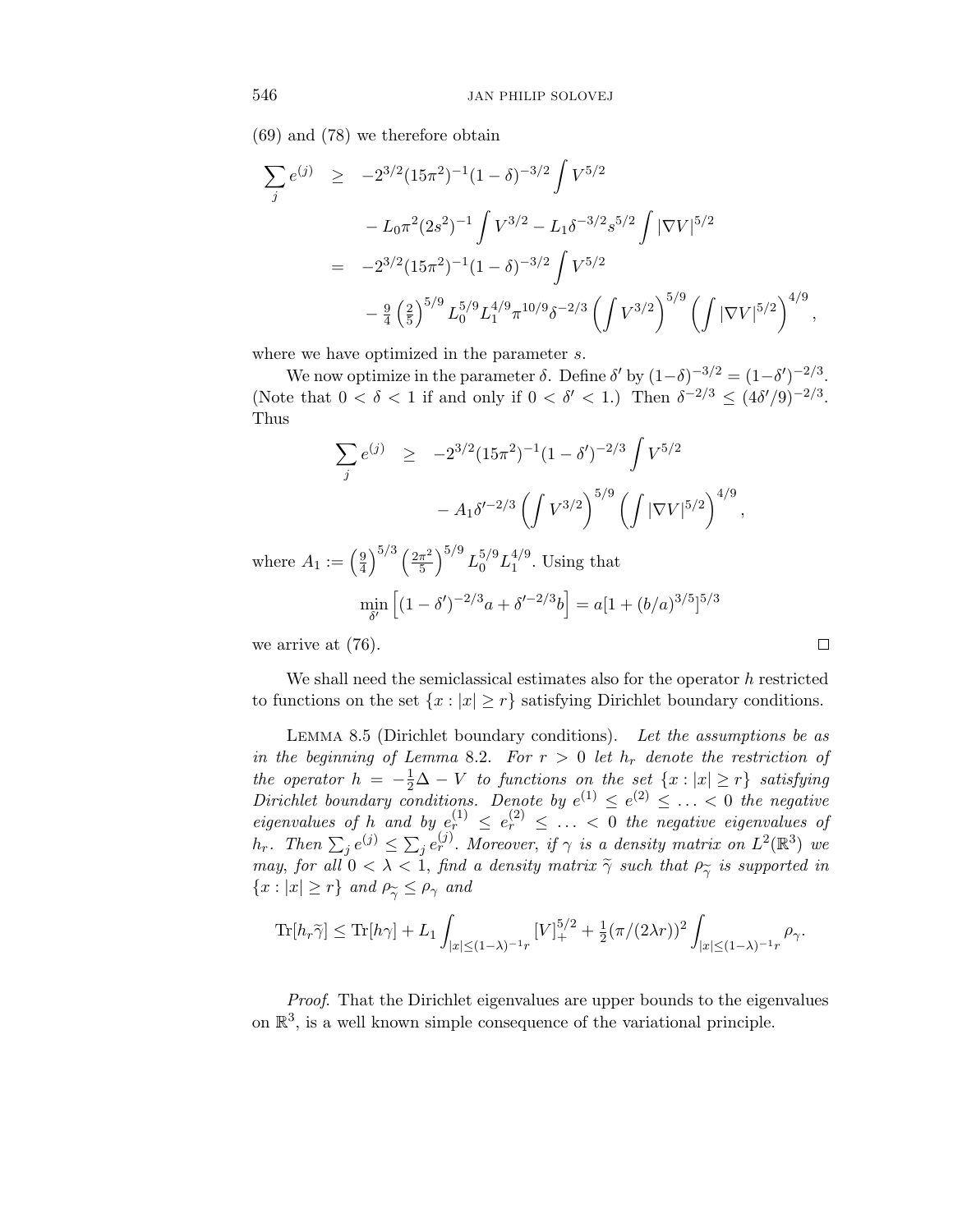Let  $\theta_r$  be the localization function from Definition 6.1. We shall choose  $\tilde{\gamma} = \theta_r \gamma \theta_r$ . Then by the IMS formula (20) we have

$$
\begin{array}{rcl}\n\text{Tr}[h\gamma] & = & \text{Tr}[h_r \theta_r \gamma \theta_r] + \text{Tr}[h(1 - \theta_r^2)^{1/2} \gamma (1 - \theta_r^2)^{1/2}] \\
& & -\frac{1}{2} \text{Tr}[\left( (\nabla \theta_r)^2 + (\nabla (1 - \theta_r^2)^{1/2})^2 \right) \gamma].\n\end{array}
$$

By the Lieb-Thirring inequality (22) we have  $\text{Tr}[h(1 - \theta_r^2)^{1/2}\gamma(1 - \theta_r^2)^{1/2}] \ge$  $-L_1 \int_{|x| \leq (1-\lambda)^{-1}r} [V]_+^{5/2}$ . Thus the lemma follows from the bound on the gradient of  $\theta_r$  and  $(1 - \theta_r^2)^{1/2}$  given in Definition 6.1.  $\Box$ 

# **9. The Coulomb norm estimates**

In this section we introduce and study the Coulomb norm.

*Definition* 9.1. For  $f, g \in L^{6/5}(\mathbb{R}^3)$  we define the *Coulomb inner product* 

(79) 
$$
D(f,g) := \frac{1}{2} \int \int f(x)|x-y|^{-1} \overline{g(y)} dx dy
$$

and the corresponding Coulomb norm,

$$
||g||_{\mathcal{C}} := D(g, g)^{1/2}.
$$

By the Hardy-Littlewood-Sobolev estimate we have

(80) 
$$
||g||_{\mathcal{C}} \leq \pi^{-1/6} 2^{7/6} 3^{-1/2} ||g||_{6/5}.
$$

In this sharp form the inequality was proved by Lieb [12]. Using the Fourier transform we may write

(81) 
$$
D(f,g) = (2\pi) \int \hat{f}(p)\overline{\hat{g}(p)}|p|^{-2}dp,
$$

from which it follows that the Coulomb norm really is a norm on  $L^{6/5}(\mathbb{R}^3)$ .

The following estimate was first used in the context of atomic problems by Fefferman and Seco [5].

LEMMA 9.2 (Coulomb norm estimate). If  $f \in L^{6}(\mathbb{R}^{3})$  with  $|\nabla f| \in L^{2}(\mathbb{R}^{3})$ and  $g \in L^{6/5}(\mathbb{R}^3)$  then

$$
\left| \int f\overline{g} \right| \le (2\pi)^{-1/2} \|\nabla f\|_2 \|g\|_{\mathcal{C}}.
$$

Proof. Using Plancherel's identity and the representation (81) we have

$$
\left| \int f \overline{g} \right| = \left| \int \hat{f} \overline{\hat{g}} \right| \le |||p| \hat{f}(p)||_2 |||p|^{-1} \hat{g}(p)||_2 = (2\pi)^{-1/2} ||\nabla f||_2 ||g||_{\mathcal{C}}.
$$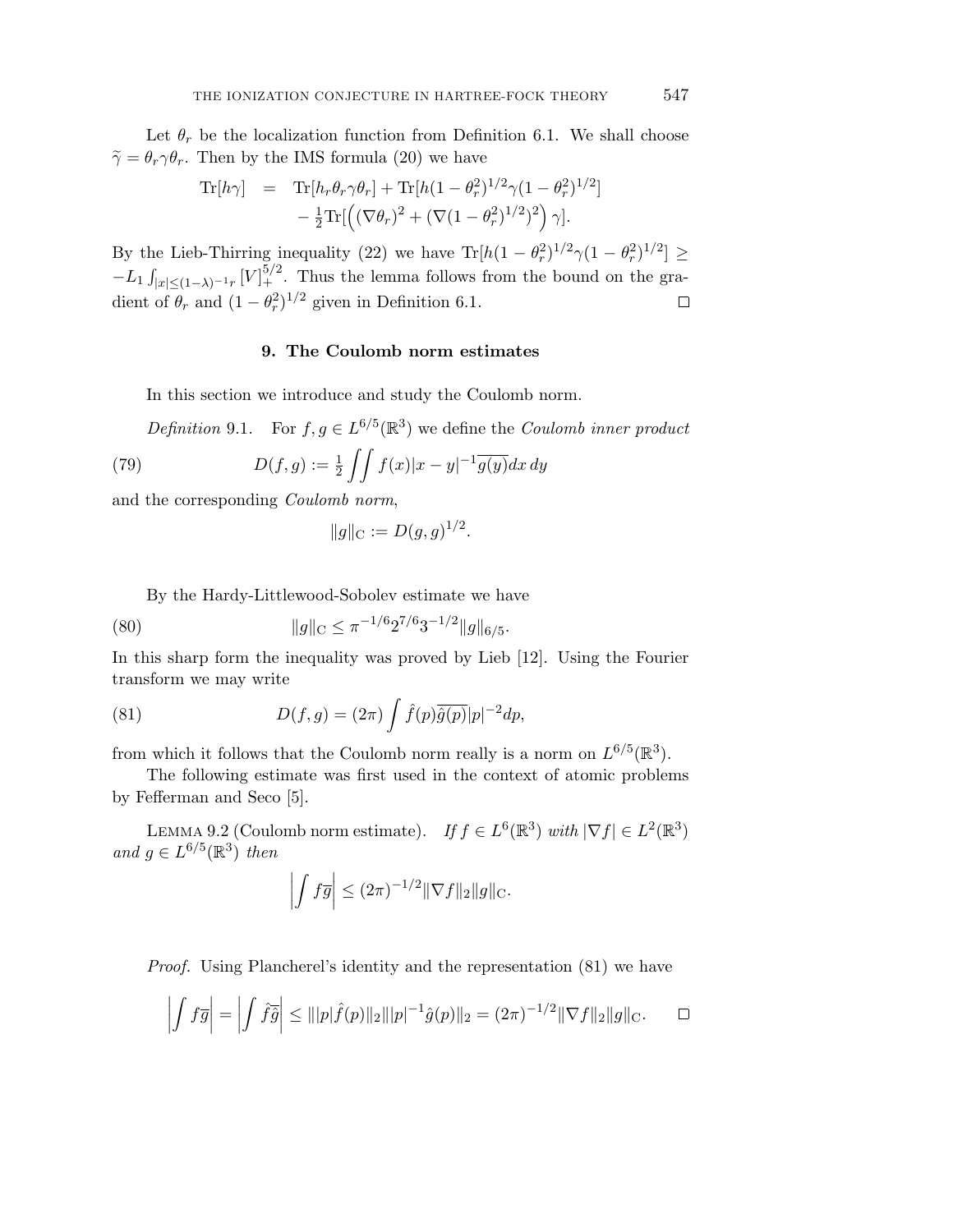We shall next give some simple but very useful consequences of this estimate.

COROLLARY 9.3. Consider  $f \in L^{5/3}(\mathbb{R}^3) \cap L^{6/5}(\mathbb{R}^3)$ . For all  $x \in \mathbb{R}^3$  and  $s > 0$  we have

(82) 
$$
f * |x|^{-1} \le (25\pi^2 s/16)^{1/5} (\pi s)^{1/5} ||[f]_+||_{L^{5/3}(B(x,s))} + (2/s)^{1/2} ||f||_{\mathcal{C}}.
$$

For all  $x \in \mathbb{R}^3$  and all  $\kappa > 0$  denote by  $A(|x|, \kappa)$  the annulus

$$
A(|x|, \kappa) = \{ y : (1 - 2\kappa)|x| \le |y| \le |x| \}
$$

we then have

(83) 
$$
\int_{|y|<|x|} f(y)|x-y|^{-1} dy \leq 2^{7/5} \pi^{2/5} (\kappa |x|)^{1/5} ||[f]_+||_{L^{5/3}(A(|x|,\kappa))} + 2^{3/2} \kappa^{-1} |x|^{-1/2} ||f||_{\mathcal{C}}.
$$

Remark 9.4. Note that we do not restrict to  $\kappa \leq 1/2$ . We do this to avoid having to check this condition in the applications of the corollary.

*Proof of Corollary* 9.3. Consider the function  $\xi_s : \mathbb{R}^3 \to \mathbb{R}$  defined by

$$
\xi_s(z) := \begin{cases} s^{-1}, & \text{if } |z| \le s \\ |z|^{-1}, & \text{if } |z| \ge s. \end{cases}
$$

It satisfies  $\|\nabla \xi_s\|_2 = (4\pi/s)^{1/2}$ . Hence from Lemma 9.2 we obtain

$$
f * |x|^{-1} \leq \int_{|y-x| \leq s} [f(y)]_+ \left( |x-y|^{-1} - s^{-1} \right) dy + \int_{\mathbb{R}^3} f(y) \xi_s(x-y) dy
$$
  

$$
\leq (25\pi^4 s/16)^{1/5} ||[f]_+||_{L^{5/3}(B(x,s))} + (2/s)^{1/2} ||f||_{C},
$$

where we have used that  $\int_{|y| < 1} (|y|^{-1} - 1)^{5/2} dy = \frac{5\pi^2}{4}$ .

In order to prove the second half of the corollary we introduce the function  $\Xi_{x,\kappa}: \mathbb{R}^3 \to \mathbb{R}^3$  given by

$$
\Xi_{x,\kappa}(z) := \begin{cases}\n1, & \text{if } |z| \le (1 - 2\kappa)|x| \\
1 - (|x|\kappa)^{-1}(|z| - |x|(1 - 2\kappa)), & \text{if } (1 - 2\kappa)|x| \le |z| \le (1 - \kappa)|x| \\
0, & \text{if } (1 - \kappa)|x| \le |z|. \n\end{cases}
$$

Then  $|\Xi_{x,\kappa}(z)| \leq 1$  and we can estimate

$$
\int_{|y|<|x|} f(y)|x-y|^{-1}dy \le \int_{A(|x|,\kappa)} [f(y)]_+|x-y|^{-1}dy \n+ \int_{\mathbb{R}^3} f(y)|x-y|^{-1} \Xi_{x,\kappa}(y)dy
$$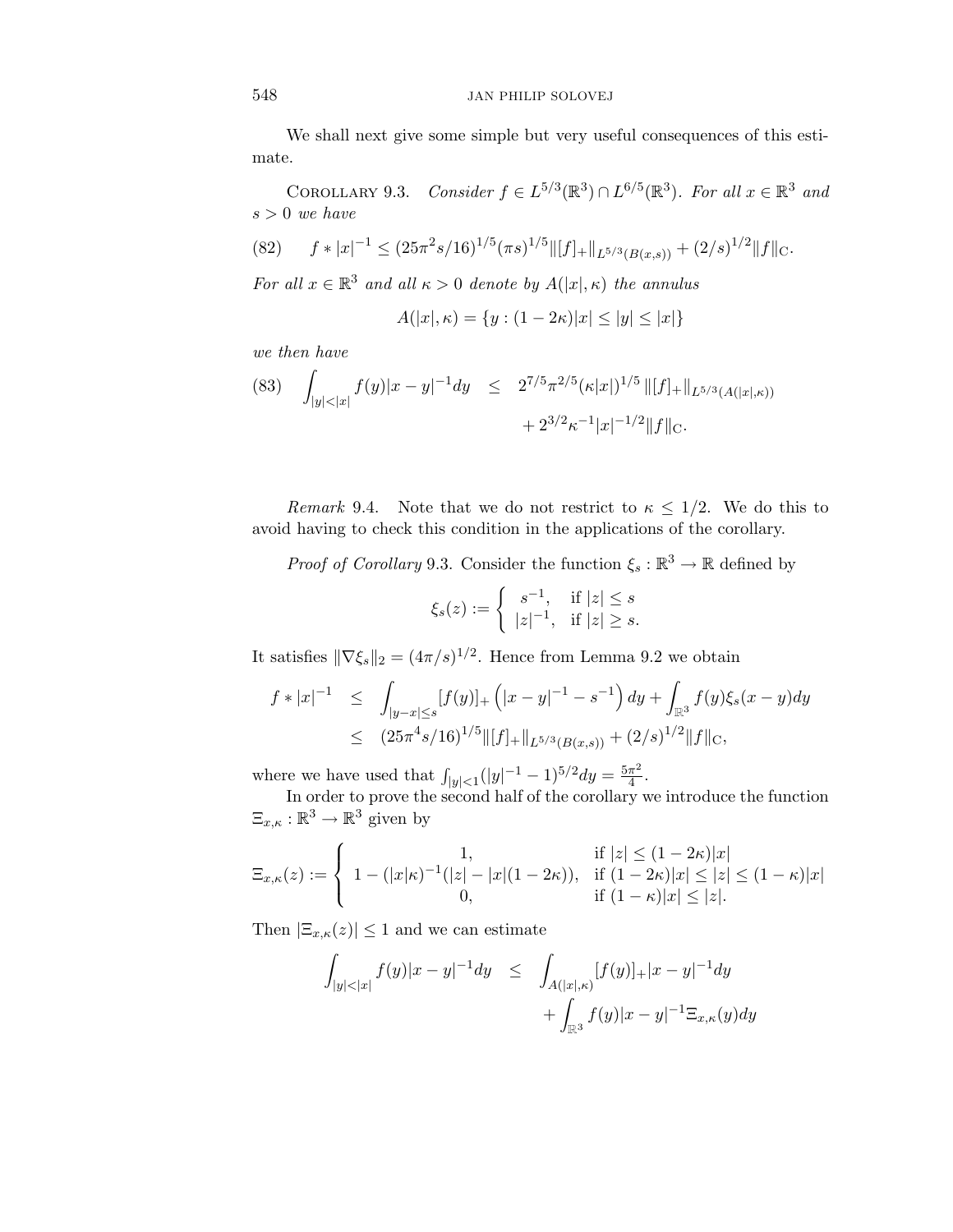$$
\leq \| [f]_+ \|_{L^{5/3}(A(|x|,\kappa))} \left( \int_{A(|x|,\kappa)} |x-y|^{-5/2} dy \right)^{2/5} + (2\pi)^{-1/2} \| f \|_{\mathcal{C}} \left( \int \left| \nabla_y \left( |x-y|^{-1} \Xi_{x,\kappa}(y) \right) \right|^2 dy \right)^{1/2}.
$$

It remains to estimate the two integrals above. For the first integral we find for  $\kappa \leq 1/2$ 

$$
\int_{A(|x|,\kappa)} |x-y|^{-5/2} dy = 2\pi |x|^{1/2} \int_{r=1-2\kappa}^{1} \int_{u=-1}^{1} (1 - 2ru + r^2)^{-5/4} r^2 du dr
$$
  
=  $2\pi |x|^{1/2} \alpha_1(\kappa),$ 

where

$$
\alpha_1(\kappa) := 4(2\kappa)^{1/2} - (4/3)(2\kappa)^{3/2} + (4/3)\sqrt{2}[1 - (1 - \kappa)^{1/2}(1 + 2\kappa)] \le 4(2\kappa)^{1/2}.
$$

The last inequality follows from a straightforward careful analysis of  $\alpha_1(\kappa)$ . For the second integral we get

$$
\left(\int \left|\nabla_y \left(|x-y|^{-1}\Xi_{x,\kappa}(y)\right)\right|^2 dy\right)^{1/2} \le \left(\int_{|x-y|>\kappa|x|} |x-y|^{-4}dy\right)^{1/2} \n+ (\kappa|x|)^{-1} \left(\int_{A(|x|,\kappa)} |x-y|^{-2}dy\right)^{1/2} \n= (4\pi)^{1/2} (\kappa|x|)^{-1/2} (1+\alpha_2(\kappa)^{1/2}),
$$

with

$$
\alpha_2(\kappa) := 1 + (1 - \kappa) \ln \left( \frac{1 - \kappa}{\kappa} \right) \le 1 - \ln \kappa \le \kappa^{-1},
$$

where we have used that

$$
\int_{A(|x|,\kappa)} |x-y|^{-2} dy = 2\pi |x| \int_{r=1-2\kappa}^1 \int_{u=-1}^1 (1-2ru+r^2)^{-1} r^2 du dr = 4\pi \kappa |x| \alpha_2(\kappa).
$$

Using  $(4\pi)^{1/2} \kappa^{-1/2} (1 + \alpha_2(\kappa)^{1/2}) \le 4\pi^{1/2} \kappa^{-1}$  we get (83).

The estimate holds also for  $\kappa > 1/2$  since the last term in (83) can be ignored in this case.  $\Box$ 

# **10. Main estimate**

We now restrict attention to the case  $N \geq Z$ . Throughout the remaining part of this paper  $\rho^{TF}, \varphi^{TF}, \Phi_R^{TF}, \rho^{HF}, \varphi^{HF}$  and  $\Phi_R^{HF}$  always refer to the problems with particle number N. In fact, since  $N \geq Z$  the TF functions correspond to the neutral atom, i.e.,  $\mu^{\text{TF}} = 0$ . We shall suppress the dependence on N everywhere since it is held fixed throughout the discussion.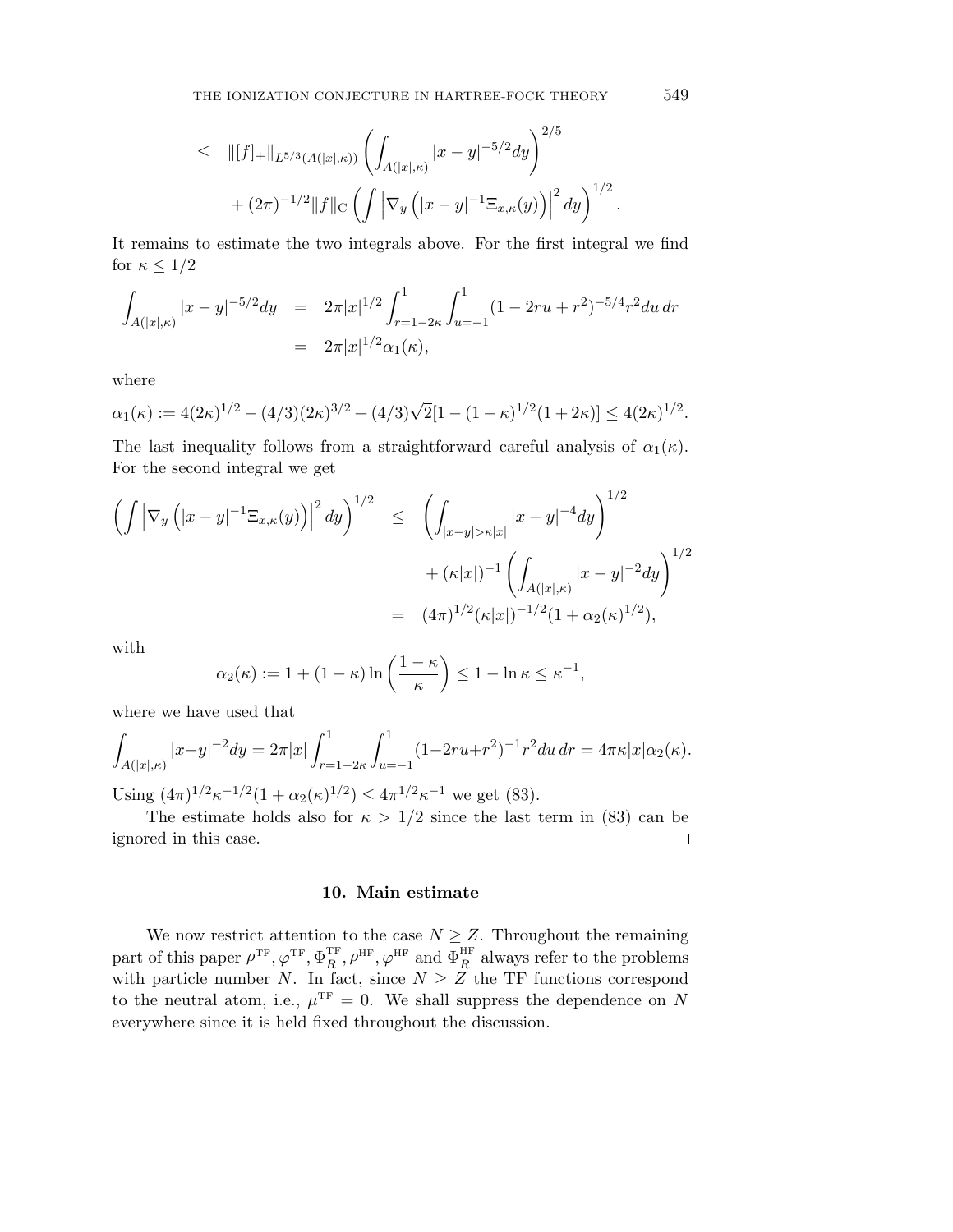From now on we shall no longer explicitly compute the constants involved in the estimates. We shall use the notation (Const.) to refer to any universal (in principle explicitly computable) positive constant. Thus (Const.) does not mean the same constant in all equations or inequalities. Even within the same equation we shall use the notation (Const.) to refer to possibly different universal constants. Universal constants of particular importance will be given separate names. We begin by stating the main result of this section.

THEOREM 10.1 (Main estimate). Assume  $Z \geq 1$  and  $N \geq Z$ . There exist universal constants  $0 < \varepsilon < 4$  and  $C_M, C_\Phi > 0$  such that for all  $x \in \mathbb{R}^3$ we have

(84) 
$$
\left| \Phi_{|x|}^{\text{HF}}(x) - \Phi_{|x|}^{\text{TF}}(x) \right| \leq C_{\Phi} |x|^{-4+\varepsilon} + C_M.
$$

We shall prove Theorem 10.1 by an iterative procedure. The first step is to control "small"  $x$ .

LEMMA 10.2 (Control of the region close to the nucleus). Assume  $Z \ge 1$ and  $N \geq Z$ . For all  $\beta > 0$  and all  $|x| \leq \beta Z^{-1/3}$  we have

$$
\left| \Phi_{|x|}^{\text{HF}}(x) - \Phi_{|x|}^{\text{TF}}(x) \right| \le A_{\Phi} \beta^{49/12 - \varepsilon_1} |x|^{-4 + \varepsilon_1},
$$

where  $\varepsilon_1 = 1/66$  and  $A_{\Phi} > 0$  is a universal constant.

LEMMA 10.3 (Iterative step). Assume  $N \geq Z$ . For all  $\delta, \varepsilon', \sigma > 0$  with  $\delta < \delta_0$ , where  $\delta_0$  is some universal constant, there exists constants  $\varepsilon_2, C'_\Phi > 0$ depending only on  $\delta$  and a constant  $D = D(\varepsilon', \sigma) > 0$  depending only on  $\varepsilon', \sigma$ with the following property. For all  $R_0 < D$  satisfying that  $\beta_0 Z^{-1/3} \leq R_0^{1+\delta}$ (where  $\beta_0 = \frac{(9\pi)^{2/3}}{44}$  as in Theorem 5.4) and that

(85) 
$$
\left| \Phi_{|x|}^{\text{HF}}(x) - \Phi_{|x|}^{\text{TF}}(x) \right| \leq \sigma |x|^{-4+\varepsilon'}
$$

holds for all  $|x| \le R_0$ , there exists  $R'_0 > R_0$  such that

(86) 
$$
\left| \Phi_{|x|}^{\text{HF}}(x) - \Phi_{|x|}^{\text{TF}}(x) \right| \leq C_{\Phi}^{\prime} |x|^{-4+\varepsilon_2}
$$

for all x with  $R_0 < |x| < R'_0$ .

Lemmas 10.2 and 10.3 will allow us to control small and intermediate  $|x|$ to control large  $|x|$  we shall need the following two lemmas.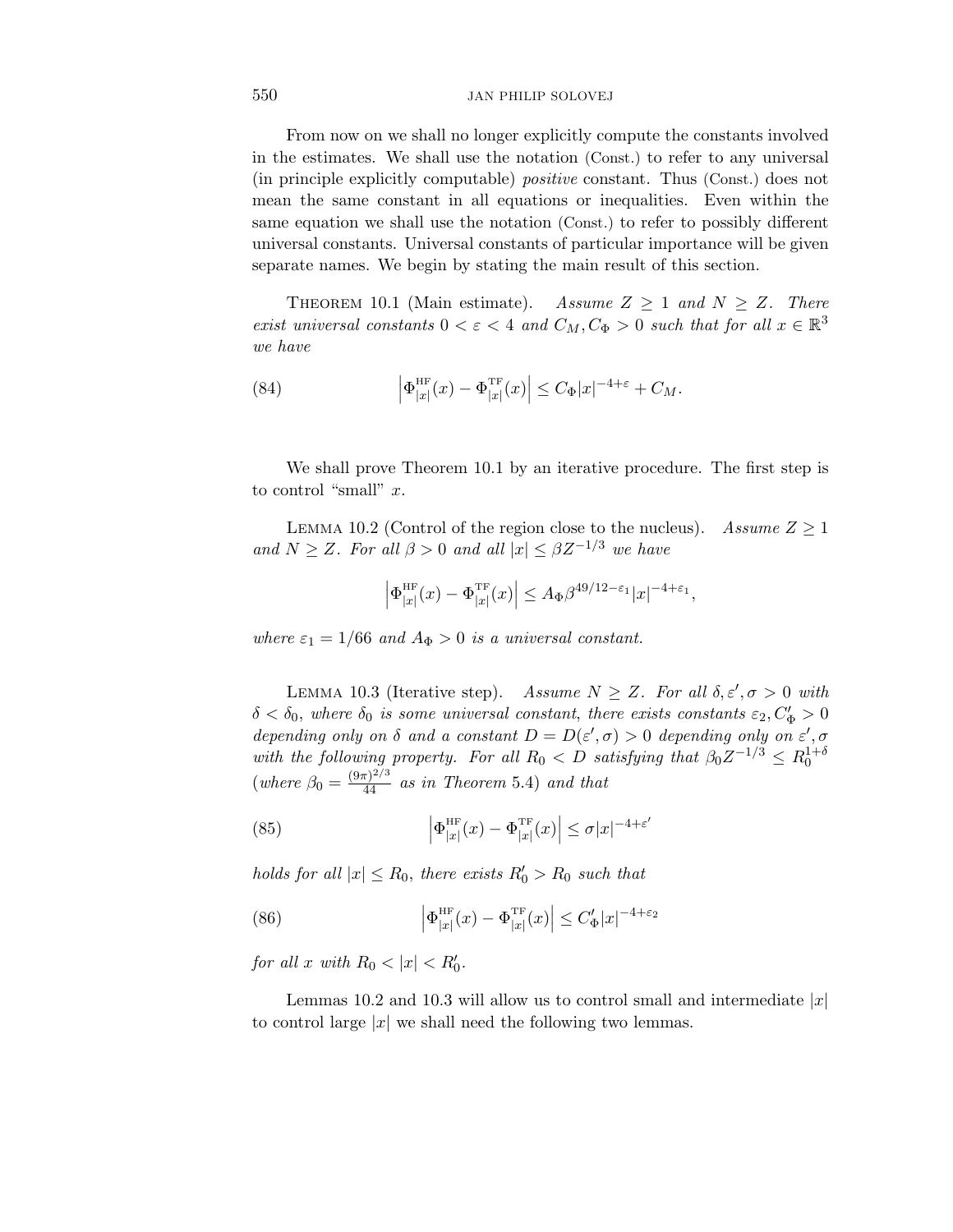LEMMA 10.4 (Bound on  $\int (\rho^{\text{HF}})^{5/3}$ ). Assume  $N \geq Z$ . Given  $0 < \varepsilon', \sigma$ , there is a  $D > 0$  such that if (85) holds for all  $|x| \le D$  then we have

(87) 
$$
\int_{|y|>|x|} \rho^{\text{HF}}(y)^{5/3} dy \leq (\text{Const.})|x|^{-7},
$$

for all  $|x| \leq D$ .

LEMMA 10.5 (Bound on  $\int \rho^{\text{HF}}$ ). Assume that (85) holds for all  $|x| \leq R$ for some  $R > 0$  and some  $\varepsilon', \sigma > 0$ . Then for  $0 < r \leq R$  we have

$$
\left| \int_{|y|< r} \left( \rho^{\text{HF}}(y) - \rho^{\text{TF}}(y) \right) dy \right| \leq \sigma r^{-3+\varepsilon'}
$$

 $and$ 

$$
\int_{|y|>r} \rho^{\text{HF}}(y) dy \leq (\text{Const.})(1+\sigma r^{\varepsilon'}) \left( r^{-3}+1 \right).
$$

We shall prove Lemma 10.2 in Section 11 and Lemmas 10.3 and 10.4 in Section 12. We end this section with the proofs of Lemma 10.5 and the main estimate Theorem 10.1.

*Proof of Lemma* 10.5. First note that for  $0 < r \leq R$  we have

$$
\int_{|y|
$$

Thus we have

$$
\int_{|y|< r} \left(\rho^{\rm TF}(y) - \rho^{\rm HF}(y)\right) dy = (4\pi)^{-1} r \int_{\omega \in S^2} \Phi_r^{\rm HF}(r\omega) - \Phi_r^{\rm TF}(r\omega) d\omega.
$$

Together with (85) this gives the first estimate above. Moreover, we also have that

$$
\left| \int_{r/2 < |y| < r} (\rho^{\text{TF}}(y) - \rho^{\text{HF}}(y)) dy \right| \le \sup_{|y|=r} \left| \Phi_r^{\text{HF}}(y) - \Phi_r^{\text{TF}}(y) \right|
$$
  
+ 
$$
\sup_{|y|=r/2} \left| \Phi_{r/2}^{\text{HF}}(y) - \Phi_{r/2}^{\text{TF}}(y) \right|
$$
  

$$
\le (\text{Const.}) \sigma r^{-3+\varepsilon'}.
$$

The TF equation (6), and the Sommerfeld estimate in Theorem 5.2 give

$$
\int_{|y|>r/2} \rho^{\rm TF}(y) \, dy \le (\text{Const.}) r^{-3}
$$

and hence

$$
\int_{r/2 < |y| < r} \rho^{\text{HF}}(y) dy \leq (\text{Const.})(1 + \sigma r^{\varepsilon'}) r^{-3}.
$$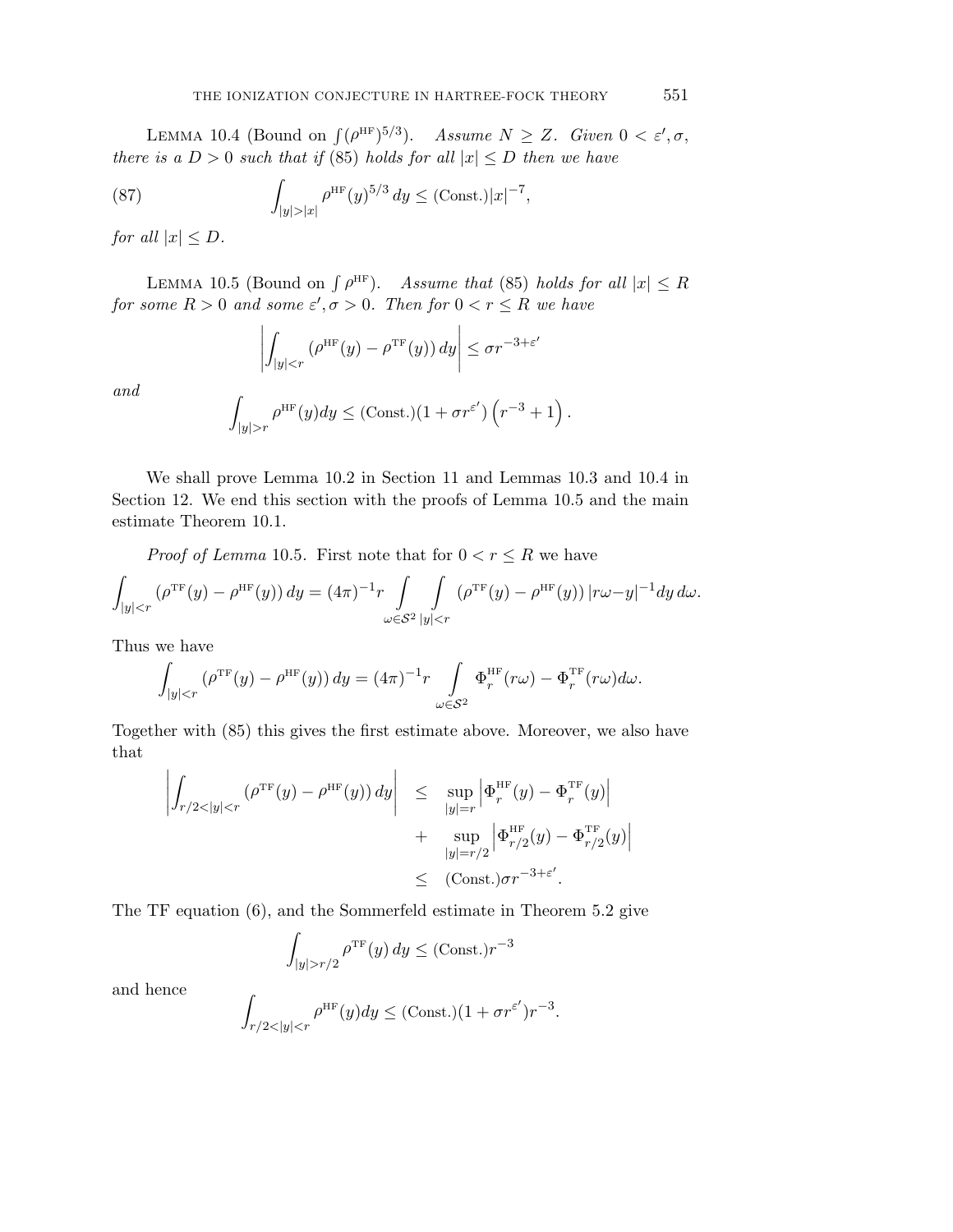From (85), the exterior  $L^1$ -estimate Lemma 7.1 (used with  $\lambda = 1/2$  and r replaced by  $r/2$ , and Lemma 5.5 (recall that now  $\mu^{\text{TF}} = 0$ ) we immediately conclude the estimate on  $\int_{|y|>r} \rho^{\text{HF}}(y) dy$ . 口

We finally show how to use Lemmas 10.2–10.5 to prove the main estimate Theorem 10.1.

*Proof of Theorem* 10.1. We first show that we may choose  $\delta > 0$  small enough such that if we choose  $\tilde{R}^{1+\delta} = \beta_0 Z^{-1/3}$  we have for all  $|x| < \tilde{R}$  that

(88) 
$$
\left| \Phi_{|x|}^{\text{HF}}(x) - \Phi_{|x|}^{\text{TF}}(x) \right| \leq C_{\Phi}'' |x|^{-4 + \frac{\varepsilon_1}{2}}
$$

for a universal constant  $C''_{\Phi} > 0$  and with  $\varepsilon_1$  given in Lemma 10.2.

To see this let  $\beta > 0$  be such that  $(\beta Z^{-1/3})^{1+\delta} = \beta_0 Z^{-1/3}$ , i.e.,  $\beta^{1+\delta} =$  $\beta_0 Z^{\delta/3}$ . We then see from Lemma 10.2 that for all  $|x| < \beta Z^{-1/3}$  we have

$$
\left| \Phi_{|x|}^{\text{HF}}(x) - \Phi_{|x|}^{\text{TF}}(x) \right| \leq A_{\Phi} \beta^{\frac{49}{12} - \frac{\varepsilon_1}{2}} Z^{-\frac{\varepsilon_1}{6}} |x|^{-4 + \frac{\varepsilon_1}{2}} = A_{\Phi} (\beta_0 Z^{\delta/3})^{\left(\frac{49}{12(1+\delta)} - \frac{\varepsilon_1}{2(1+\delta)}\right)} Z^{-\frac{\varepsilon_1}{6}} |x|^{-4 + \frac{\varepsilon_1}{2}}.
$$

Since  $\widetilde{R}^{1+\delta} = \beta_0 Z^{-1/3}$ , i.e.  $\widetilde{R} = \beta Z^{-1/3}$ , we see that if  $\delta$  is small enough and  $C''_{\Phi}$  is chosen appropriately then (88) holds for all  $|x| < R$ .

We now assume that  $\delta$  is also small enough that we may apply Lemma 10.3. This gives us constants  $\varepsilon_2, C'_\Phi > 0$  and for all  $\sigma, \varepsilon' > 0$  a  $D > 0$  with the properties stated in Lemmas 10.3 and 10.4. We may without loss of generality assume that  $D \leq 1$ . Now choose  $\sigma = \max\{C'_{\Phi}, C''_{\Phi}\}\$ and  $\varepsilon' = \min\{\varepsilon_1/2, \varepsilon_2\}.$ Note that  $\sigma, \varepsilon$ , and D are now universal constants. We shall prove that for all  $|x| \leq D$  we have

(89) 
$$
\left| \Phi_{|x|}^{\text{HF}}(x) - \Phi_{|x|}^{\text{TF}}(x) \right| \leq \sigma |x|^{-4+\varepsilon'}.
$$

Since we are assuming that  $D \leq 1$  it is sufficient to prove (89) with  $\varepsilon'$  replaced by  $\varepsilon_1/2$  or  $\varepsilon_2$ . We have to prove that D belongs to the set

 $\mathcal{M} = \{0 < R \leq 1 : \text{Inequality (89) holds for all } |x| \leq R\}.$ 

If this were not true we would have  $D > R_0 := \sup \mathcal{M}$ . In order to reach a contradiction we therefore assume this and hence in particular that  $R_0 < 1$ . From (88) it follows that either  $R > 1$  or  $R \in \mathcal{M}$ . If  $R > 1$  then  $R_0 = \sup \mathcal{M}$ = 1 which contradicts our assumption. On the other hand if  $\tilde{R} \in \mathcal{M}$  then  $R_0^{1+\delta} \ge \tilde{R}^{1+\delta} = \beta_0 Z^{-1/3}$ . It is then an immediate consequence of Lemma 10.3 that there exists  $R'_0 \in \mathcal{M}$  with  $R'_0 > R_0$  and this is of course also a contradiction. This establishes an inequality of the form (84) for all  $|x| \le D$ .

We shall now prove (84) for  $|x| > D$ . We write

$$
\left| \Phi_{|x|}^{\text{HF}}(x) - \Phi_{|x|}^{\text{TF}}(x) \right| \le \left| \Phi_D^{\text{HF}}(x) - \Phi_D^{\text{TF}}(x) \right| + \left| \int_{D < |y| < |x|} \frac{(\rho^{\text{TF}}(y) - \rho^{\text{HF}}(y))}{|x - y|} \, dy \right|.
$$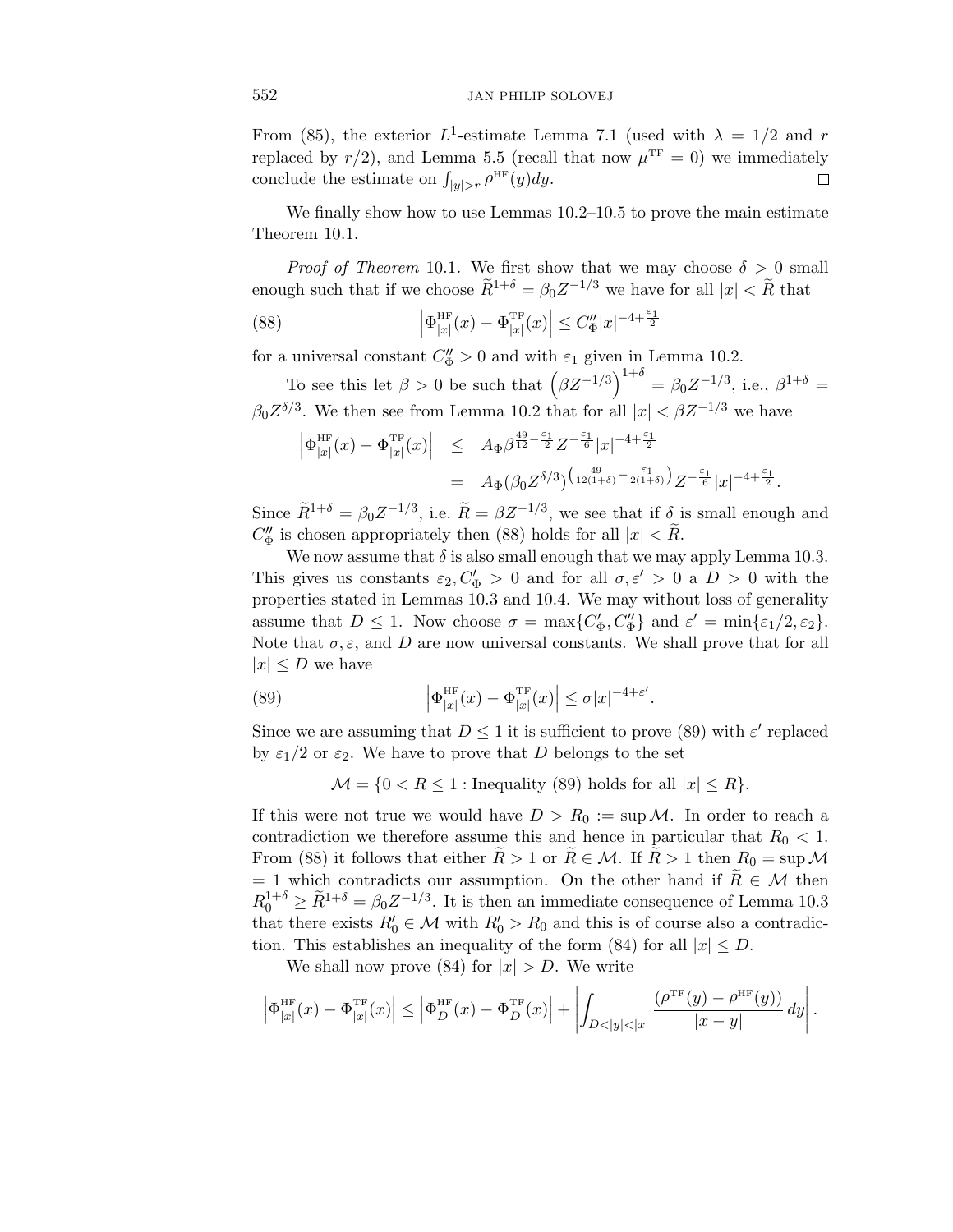We shall estimate the last term using Lemma 10.4 and the similar bound

$$
\int_{|y|>|x|} \rho^{\rm TF}(y)^{5/3} \, dy \leq (\text{Const.}) |x|^{-7},
$$

which holds for all  $x$  by the Sommerfeld estimate Theorem 5.2 and the TF equation  $(6)$ . Hence using Hölder's inequality we have

$$
\left| \int_{D < |y| < |x|} \frac{(\rho^{\text{TF}}(y) - \rho^{\text{HF}}(y))}{|x - y|} dy \right| \leq (\text{Const.}) D^{-21/5} \left( \int_{|x - y| < D} |x - y|^{-5/2} dy \right)^{2/5} + D^{-1} \int_{|y| > D} (\rho^{\text{TF}}(y) + \rho^{\text{HF}}(y)) dy.
$$

By Lemma 10.5 and the bound  $\int_{|y|>D} \rho^{TF}(y) dy \leq$  (Const.) $D^{-3}$ , which is again a consequence of the Sommerfeld estimate Theorem 5.2 and the TF equation (6), we see that this last expression is bounded by a universal constant.

Since  $\Phi_D^{\text{HF}}(x) - \Phi_D^{\text{TF}}(x)$  is harmonic for  $|x| > D$  and tends to zero at infinity we have for all  $|x| > D$  that

$$
\left|\Phi^{\rm HF}_D(x) - \Phi^{\rm TF}_D(x)\right| \leq \sup_{|z|=D}\left|\Phi^{\rm HF}_D(z) - \Phi^{\rm TF}_D(z)\right| \leq \sigma D^{-4+\varepsilon'},
$$

which is also bounded by a universal constant. Thus  $(84)$  holds for all x.  $\Box$ 

### **11. Control of the region close to the nucleus: proof of Lemma 10.2**

In order to prove Lemma 10.2 we need some basic estimates.

LEMMA 11.1 (Global  $L^{5/3}$  and Coulomb norm estimates). For all N and Z we have the bound

(90) 
$$
\int_{\mathbb{R}^3} \rho^{\text{HF}}(y)^{5/3} dy \leq (\text{Const.})Z^{7/3}.
$$

Moreover, if  $Z \geq 1$ 

(91) 
$$
\|\rho^{\text{HF}} - \rho^{\text{TF}}\|_{\text{C}}^2 \leq (\text{Const.})Z^{7(1-\varepsilon_3)/3},
$$

with  $\varepsilon_3 := 2/77$ .

*Proof.* Although we shall only use this result for  $N \geq Z$  the proof is almost as easy without this restriction, so we treat the more general case here.

We first estimate the  $L^{5/3}$  norm of  $\rho^{\text{HF}}$ . It is easy to see that  $\mathcal{E}^{\text{HF}}(\gamma^{\text{HF}}) \leq 0$ . Thus since  $\mathcal{D}(\gamma^{\text{HF}}) - \mathcal{E}_{\mathcal{X}}(\gamma^{\text{HF}}) \geq 0$  we have from the Lieb-Thirring inequality  $(21)$  that

$$
0 \geq \mathcal{E}^{\text{HF}}(\gamma^{\text{HF}}) \geq \text{Tr}\left[\left(-\frac{1}{2}\Delta - Z|y|^{-1}\right)\gamma^{\text{HF}}\right] \geq \int \left(K_1\rho^{\text{HF}}(y)^{5/3} - Z|y|^{-1}\rho^{\text{HF}}(y)\right) dy.
$$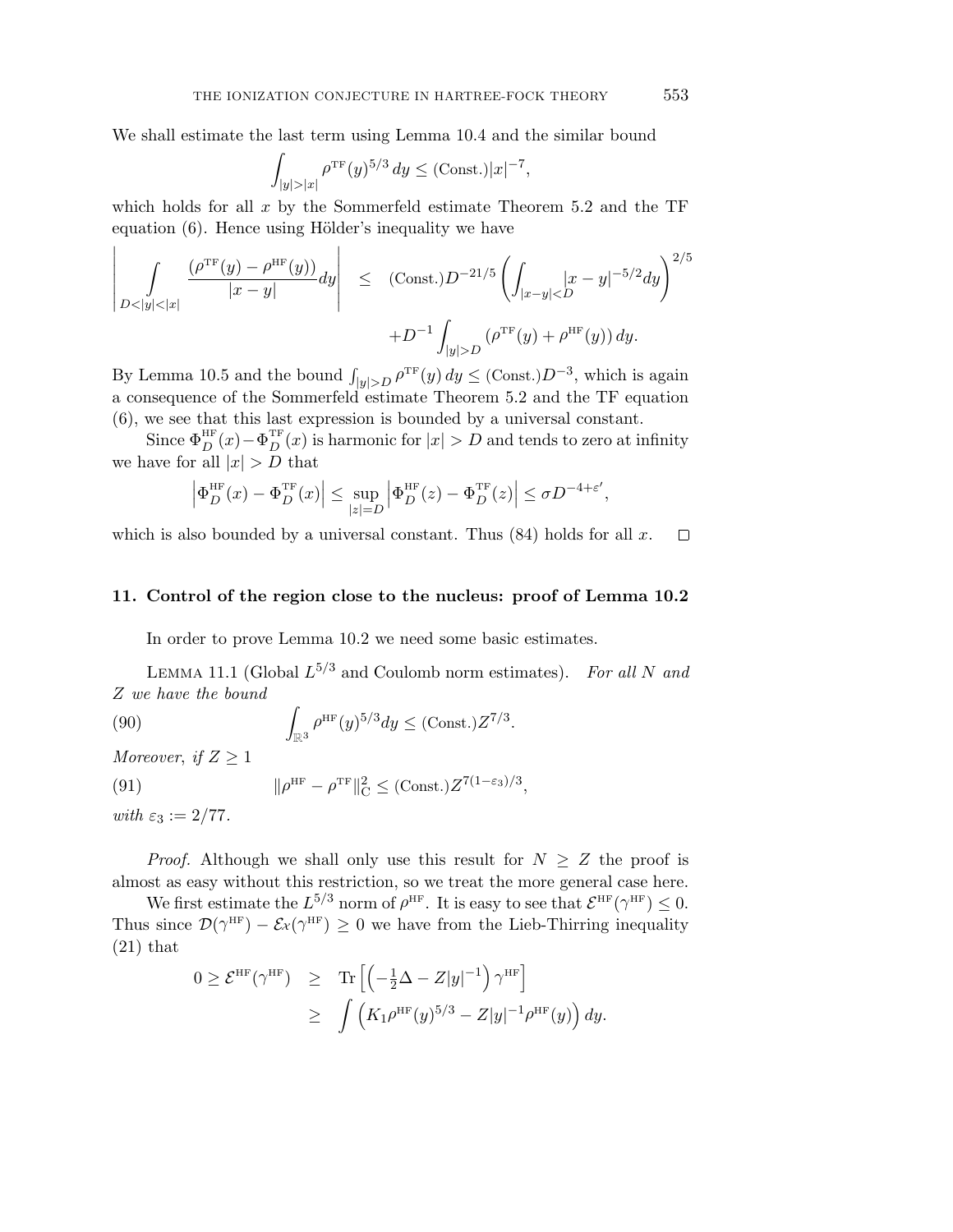If we use that  $\int \rho^{\text{HF}} = N$  and the inequality  $ab \leq \frac{3}{5}a^{5/3} + \frac{2}{5}b^{5/2}$  we get for all  $\delta > 0$  and all  $r > 0$ ,

$$
0 \ge \int (K_1 - \frac{3}{5} \delta^{5/3}) \rho^{\text{HF}}(y)^{5/3} dy - \frac{2}{5} \int_{|y| < r} (\delta^{-1} Z |y|^{-1})^{5/2} dy - N Z r^{-1}.
$$

Choosing  $\delta^{5/3} = 5K_1/6$  and optimizing in r gives  $\int (\rho^{\text{HF}})^{5/3} \leq (\text{Const.})N^{1/3}Z^2$ . If we use that, since there exists an HF minimizer with particle number  $N$ , we must have Lieb's bound  $N \leq 2Z + 1$  (see Theorem 3.5) we arrive at (90).

We turn to the proof of (91). We rewrite the Hartree-Fock functional (26) as

(92) 
$$
\mathcal{E}^{\text{HF}}(\gamma) = \text{Tr}\left[\left(-\frac{1}{2}\Delta - \varphi^{\text{TF}}\right)\gamma\right] + \|\rho^{\text{TF}} - \rho_{\gamma}\|_{\text{C}}^2 - D(\rho^{\text{TF}}, \rho^{\text{TF}}) - \mathcal{E}_{\mathcal{X}}(\gamma),
$$

where we have used the definition  $\varphi^{\text{TF}}(y) = Z|y|^{-1} - \rho^{\text{TF}} * |y|^{-1}$  and

$$
\mathrm{Tr}\left[ (\rho^{\mathrm{TF}} * |y|^{-1})\gamma \right] = 2D(\rho^{\mathrm{TF}}, \rho_{\gamma}) = \mathcal{D}(\gamma) + D(\rho^{\mathrm{TF}}, \rho^{\mathrm{TF}}) - ||\rho^{\mathrm{TF}} - \rho_{\gamma}||_{\mathcal{C}}^2.
$$

From the semiclassical estimate (69) and the fact that, when  $\gamma$  is a density matrix with  $Tr[\gamma] = N$  and h is a self-adjoint operator, then  $Tr[h\gamma]$  is an upper bound on the sum of the  $N$  lowest eigenvalues of  $h$ , we find

$$
\begin{split} \operatorname{Tr}\left[\left(-\tfrac{1}{2}\Delta-\varphi^{\mathrm{TF}}+\mu^{\mathrm{TF}}\right)\gamma^{\mathrm{HF}}\right] \\ \geq \quad & -2^{5/2}(15\pi^2)^{-1}(1-\delta)^{-3/2}\int\left[\varphi^{\mathrm{TF}}-\mu^{\mathrm{TF}}\right]_{+}^{5/2} \\ & -\tfrac{1}{2}\pi^2s^{-2}N-2L_1\delta^{-3/2}\left\|\left[\varphi^{\mathrm{TF}}-\varphi^{\mathrm{TF}}*g^2\right]_{+}\right\|_{\frac{5}{2}}^{\frac{5}{2}}, \end{split}
$$

for all  $0 < \delta < 1$  and all  $s > 0$ . Recall that the function g was given in Definition 8.1. Here we have used the semiclassical estimate for the space  $L^2(\mathbb{R}^3;\mathbb{C}^2)$ . The estimate above therefore has an extra factor of 2 in the first and the last term compared to (69). Thus

$$
\mathcal{E}^{\text{HF}}(\gamma^{\text{HF}}) \ge -2^{5/2} (15\pi^2)^{-1} (1-\delta)^{-3/2} \int [\varphi^{\text{TF}} - \mu^{\text{TF}}]_{+}^{5/2} - \mu^{\text{TF}} N - D(\rho^{\text{TF}}, \rho^{\text{TF}})
$$

$$
+ \|\rho^{\text{TF}} - \rho^{\text{HF}}\|_{\mathcal{C}}^{2} - \frac{1}{2}\pi^2 s^{-2} N - 2L_1 \delta^{-3/2} \left\| \left[ \varphi^{\text{TF}} - \varphi^{\text{TF}} * g^2 \right]_{+} \right\|_{5/2}^{5/2} - \mathcal{E} \chi(\gamma^{\text{HF}}).
$$

Since  $|y|^{-1} - g^2 * |y|^{-1} \ge 0$  (because the function  $|y|^{-1}$  is superharmonic) we have

$$
\left\| \left[ \varphi^{\mathrm{TF}} - \varphi^{\mathrm{TF}} * g^2 \right]_+ \right\|_{5/2}^{5/2} \le Z^{5/2} \left\| |y|^{-1} - g^2 * |y|^{-1} \right\|_{5/2}^{5/2} \le 8\pi Z^{5/2} s^{1/2},
$$

where we have used that  $|y|^{-1} - g^2 * |y|^{-1}$  is nonnegative, bounded by  $|y|^{-1}$ , and vanishes for  $|y| > s$ . If we insert this above and optimize in s we obtain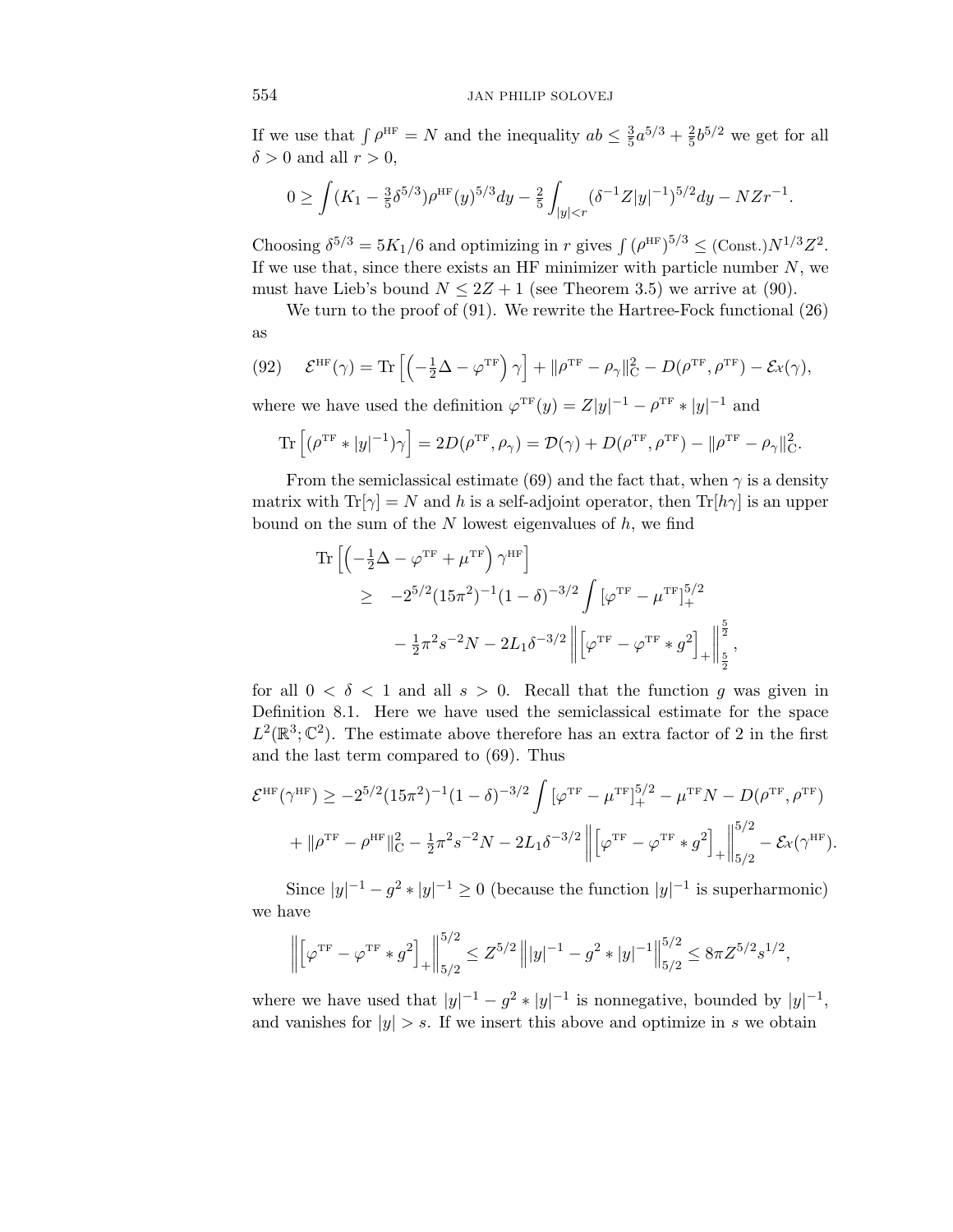(93)

$$
\mathcal{E}^{\text{HF}}(\gamma^{\text{HF}}) \ge -2^{5/2} (15\pi^2)^{-1} (1-\delta)^{-3/2} \int [\varphi^{\text{TF}} - \mu^{\text{TF}}]_{+}^{5/2} - \mu^{\text{TF}} N - D(\rho^{\text{TF}}, \rho^{\text{TF}})
$$

$$
+ \|\rho^{\text{TF}} - \rho^{\text{HF}}\|_{C}^{2} - (\text{Const.})\delta^{-6/5} N^{1/5} Z^{2} - \mathcal{E}x(\gamma^{\text{HF}}).
$$

We choose  $\delta := \frac{1}{2}Z^{-2/33}$  (this is not optimal). Then for  $Z \ge 1$  we have  $\delta \le 1/2$ and thus  $(1 - \delta)^{-2/3} \le 1 + (2^{5/2} - 2)\delta$ . Hence

$$
(94) \quad \mathcal{E}^{\text{HF}}(\gamma^{\text{HF}}) \ge -2^{5/2} (15\pi^2)^{-1} \int [\varphi^{\text{TF}} - \mu^{\text{TF}}]_{+}^{5/2} - \mu^{\text{TF}} N - D(\rho^{\text{TF}}, \rho^{\text{TF}}) + ||\rho^{\text{TF}} - \rho^{\text{HF}}||_{C}^{2} - (\text{Const.})Z^{7/3 - 2/33} - \mathcal{E}_{\mathcal{X}}(\gamma^{\text{HF}}),
$$

where we have again used  $N \leq 2Z + 1$  and the fact that by (90) we have

$$
2^{5/2} (15\pi^2)^{-1} \int [\varphi^{\rm TF} - \mu^{\rm TF}]_+^{5/2} = \frac{2}{3} \left[ (3\pi^2)^{2/3} \frac{3}{10} \int (\rho^{\rm TF})^{5/3} \right] \leq (\text{Const.}) Z^{7/3}.
$$

On the other hand, since  $\gamma^{\text{HF}}$  minimizes  $\mathcal{E}^{\text{HF}}$  among all density matrices  $\gamma$ with  $Tr[\gamma] \leq N$ , we can find an upper bound to  $\mathcal{E}^{\text{HF}}(\gamma^{\text{HF}})$  by choosing an appropriate trial density matrix. We choose as trial matrix  $\gamma$  an operator which acts identically on the two spin components. On each spin component we choose it to be the density matrix constructed in Lemma 8.2 satisfying (70) with  $V = \varphi^{TF} - \mu^{TF}$ . Note that the Thomas-Fermi equation (6) and the properties of  $\gamma$  stated in Lemma 8.2 imply that  $\rho_\gamma = 2^{5/2} (6\pi^2)^{-1} \left[ \varphi^{\rm TF} - \mu^{\rm TF} \right]_+^{3/2} * g^2 = \rho^{\rm TF} * g^2$ (the extra factor of 2 compared to Lemma 8.2 is of course due to the spin degeneracy). Thus  $\text{Tr}[\gamma] = \int \rho^{\text{TF}} \leq N$ .

From (26) and (70) we find, since  $\mathcal{E}_{\chi}(\gamma) \geq 0$ , that

$$
\mathcal{E}^{\text{HF}}(\gamma) \le 2^{3/2} (5\pi^2)^{-1} \int \left[ \varphi^{\text{TF}} - \mu^{\text{TF}} \right]_+^{5/2} + \frac{1}{2} \pi^2 s^{-2} N - \int Z |y|^{-1} \rho_\gamma(y) dy + D(\rho_\gamma, \rho_\gamma).
$$
  
Since  $\int \int_R g(x, z)^{2|z|} dx |y|^{-1} g(y, z) dy dx \le |x|^{-1}$  we see that  $D(\rho, \rho)$ 

Since  $\int\int g(x-z)^2|z-w|^{-1}g(y-w)^2dw\,dz \le |x-y|^{-1}$  we see that  $D(\rho_\gamma,\rho_\gamma) \le$  $D(\rho^{\text{TF}}, \rho^{\text{TF}})$ . Thus from the definition (2) of  $\varphi^{\text{TF}}$  we can write

$$
\mathcal{E}^{\text{HF}}(\gamma) \leq 2^{3/2} (5\pi^2)^{-1} \int [\varphi^{\text{TF}} - \mu^{\text{TF}}]_{+}^{5/2} - \int [\varphi^{\text{TF}}(y) - \mu^{\text{TF}}] \rho^{\text{TF}}(y) dy - \mu^{\text{TF}} N
$$
  
-  $D(\rho^{\text{TF}}, \rho^{\text{TF}}) + \frac{1}{2} \pi^2 s^{-2} N + \int Z (|y|^{-1} - g^2 * |y|^{-1}) \rho^{\text{TF}}(y) dy.$ 

If we use the TF equation (6), the estimate  $\rho^{TF}(y) \leq 2^{3/2} (3\pi^2)^{-1} Z^{3/2} |y|^{-3/2}$ which follows from the TF equation, and again the facts that  $|y|^{-1} - g^2 * |y|^{-1}$ is nonnegative, bounded by  $|y|^{-1}$ , and vanishes for  $|y| > s$ , we obtain after optimizing in s

(95) 
$$
\mathcal{E}^{\text{HF}}(\gamma) \leq -2^{5/2} (15\pi^2)^{-1} \int [\varphi^{\text{TF}} - \mu^{\text{TF}}]_+^{5/2} - \mu^{\text{TF}} N - D(\rho^{\text{TF}}, \rho^{\text{TF}}) + (\text{Const.}) N^{1/5} Z^2.
$$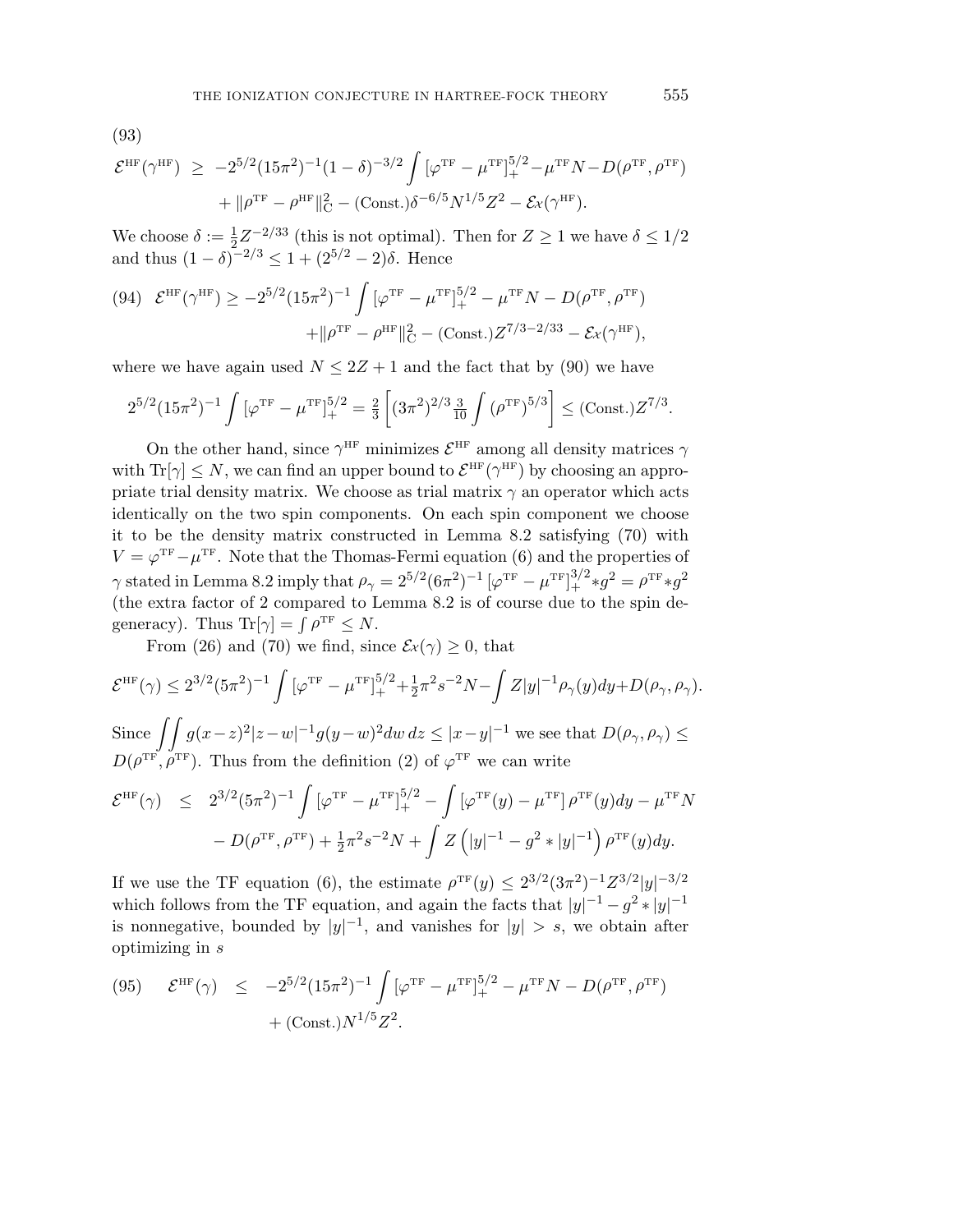Comparing (94) and (95) and recalling that  $\mathcal{E}^{\text{HF}}(\gamma) \geq \mathcal{E}^{\text{HF}}(\gamma^{\text{HF}})$  we get that

$$
\|\rho^{\rm TF} - \rho^{\rm HF}\|_{\rm C}^2 \leq (\text{Const.})Z^{7/3 - 2/15} + (\text{Const.})Z^{7/3 - 2/33} + \mathcal{E}_X(\gamma^{\rm HF}).
$$

If we finally use the exchange inequality in Theorem 6.4 and the estimate (90) we see that

$$
\mathcal{E}_{\mathcal{X}}(\gamma^{\text{HF}}) \le 1.68 \left( \int (\rho^{\text{HF}})^{5/3} \right)^{1/2} \left( \int (\rho^{\text{HF}}) \right)^{1/2} \le (\text{Const.}) N^{1/2} Z^{7/6}.
$$

 $\Box$ 

 $\Box$ 

Inserting this above and again using  $N \leq 2Z + 1$  we arrive at (91).

End of proof of Lemma 10.2. We write

$$
\Phi_{|x|}^{\text{HF}}(x) - \Phi_{|x|}^{\text{TF}}(x) = \int_{|y| < |x|} \left[ \rho^{\text{TF}}(y) - \rho^{\text{HF}}(y) \right] |x - y|^{-1} dy.
$$

Using the Coulomb norm estimate (83) we find

$$
\left| \Phi_{|x|}^{\text{HF}}(x) - \Phi_{|x|}^{\text{TF}}(x) \right| \leq 2^{7/5} \pi^{2/5} (\kappa |x|)^{1/5} \max \left\{ \|\rho^{\text{TF}}\|_{L^{5/3}(\mathbb{R}^3)}, \|\rho^{\text{HF}}\|_{L^{5/3}(\mathbb{R}^3)} \right\} + 2^{3/2} \kappa^{-1} |x|^{-1/2} \|\rho^{\text{HF}} - \rho^{\text{TF}}\|_{C}.
$$

Thus from Lemma 11.1 and the fact that  $\int (\rho^{\text{TF}})^{5/3} \leq (\text{Const.})Z^{7/3}$  (which can be seen for instance from the Sommerfeld estimate Theorem 5.2 together with the TF equation (6)) we obtain

$$
\left| \Phi_{|x|}^{\text{HF}}(x) - \Phi_{|x|}^{\text{TF}}(x) \right| \leq (\text{Const.})(\kappa |x|)^{1/5} Z^{7/5} + (\text{Const.})\kappa^{-1} |x|^{-1/2} Z^{7(1-\varepsilon_3)/6}
$$
  
= (\text{Const.})|x|^{1/12} Z^{7/6+7(1-\varepsilon\_3)/36},

where the last equality above follows from choosing the optimal value for  $\kappa$ . Hence if  $|x| \leq \beta Z^{-1/3}$  we have

$$
\left| \Phi_{|x|}^{\text{HF}}(x) - \Phi_{|x|}^{\text{TF}}(x) \right| \le A_{\Phi} \beta^{49/12 - 7\varepsilon_3/12} |x|^{-4 + 7\varepsilon_3/12}.
$$

The lemma follows since  $7\varepsilon_3/12=1/66$ .

#### **12. Proof of the iterative step Lemma 10.3 and of Lemma 10.4**

We begin by fixing some  $0 < r$  such that (85) holds for all  $|x| \leq r$ .

We shall proceed as for the region close to the nucleus, but instead of directly comparing HF and TF. We shall introduce an intermediate TF theory. Namely, the TF theory defined as in Definition 4.1 from the functional  $\mathcal{E}_r^{\text{OTF}} :=$  $\mathcal{E}_{V_r}^{\text{TF}}$  with the exterior potential  $V = V_r$  given by

$$
V_r(y) := \chi_r^+(y) \Phi_r^{\text{HF}}(y) = \begin{cases} 0, & \text{if } |y| < r \\ \Phi_r^{\text{HF}}(y), & \text{if } |y| \ge r. \end{cases}
$$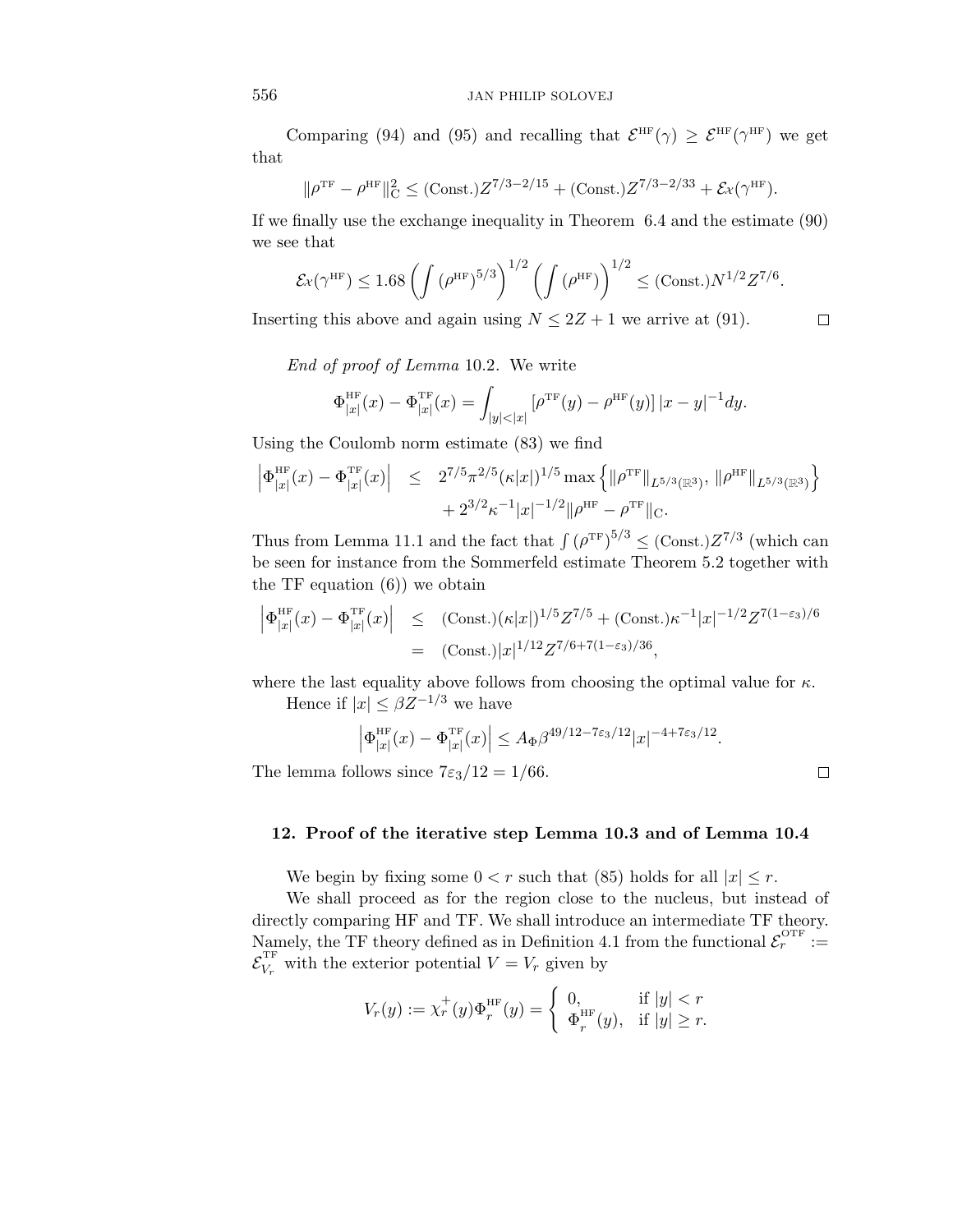Here again  $\chi_r^+ = 1 - \chi_r$  is the characteristic function of the set  $\{x : |x| \ge r\}$ . Note that this potential is harmonic and continuous on  $|x| > r$ . Let  $\rho_r^{\text{OTF}}$ denote the minimizer for the TF functional,  $\mathcal{E}_r^{\text{OTF}}(\rho)$ , under the constraint  $\int \rho \leq \int \rho^{\text{HF}} \chi_r^+$ . Denote the corresponding TF potential by

$$
\varphi_r^{\mathrm{OFF}}(y):=V_r(y)-\rho_r^{\mathrm{OFF}}*|y|^{-1}
$$

and the corresponding chemical potential by  $\mu_r^{\text{OTF}}$ . We shall prove below (see Lemma 12.4) that if r is chosen appropriately then  $\mu_r^{\text{OTF}} = 0$ .

Note that according to the Thomas-Fermi equation (33),  $\rho_r^{\text{OFF}}$  has support on the set  $\{y : |y| \ge r\}$ . Since  $V_r$  on the support of  $\rho_r^{\text{OTF}}$  is the potential coming from the true HF density for  $|y| < r$  we may interpret  $\rho_r^{\text{OTF}}$  as the TF approximation for only the outside region, i.e.,  $|y| > r$ , of the atom. The notation OTF refers to Outside TF.

LEMMA 12.1 (Preliminary bounds on TF and OTF functions). Assume that  $N \geq Z$  then for all y

$$
\varphi^{\text{TF}}(y) \le 3^4 2^{-3} \pi^2 |y|^{-4}
$$
 and  $\rho^{\text{TF}}(y) \le 3^5 2^{-3} \pi |y|^{-6}$ .

For all  $|y| \geq \beta_0 Z^{-1/3}$  we have

$$
\varphi^{\rm TF}(y) \geq (\text{Const.})|y|^{-4}
$$
 and  $\rho^{\rm TF}(y) \geq (\text{Const.})|y|^{-6}$ .

Given  $\varepsilon', \sigma > 0$ , and  $r > 0$  such that (85) holds for all  $|x| \leq r$  and  $\sigma r^{\varepsilon'} \leq 1$ then for all  $|y| \geq r$  we have

$$
\rho_r^{\text{OTF}}(y) \le (\text{Const.})r^{-6} \quad and \quad \varphi_r^{\text{OTF}}(y) \le |V_r(y)| = |\Phi_r^{\text{HF}}(y)| \le (\text{Const.})r^{-4}.
$$

Proof. The upper bounds on the TF functions follow immediately from the Atomic Sommerfeld estimate Theorem 5.2) and the TF equation (6) if we recall that  $\mu^{\text{TF}} = 0$ . The lower bounds follow from Theorem 5.4.

Since  $\Phi_r^{\text{HF}}$  is harmonic on the set  $\{|y| > r\}$  and tends to zero at infinity it follows from the assumptions on  $\varepsilon', \sigma, r$  that for all  $|y| \geq r$  we have

$$
|\Phi_r^{\rm HF}(y)| \leq \sup_{|z|=r} |\Phi_r^{\rm HF}(z)| \leq (\text{Const.}) r^{-4},
$$

where in the last inequality we have used the iterative assumption (85) and Lemma 5.5 for the case  $\mu^{\text{TF}} = 0$  and the fact that  $\Phi_r^{\text{TF}} \geq \varphi^{\text{TF}} \geq 0$  (see e.g., Theorem 5.4). The inequality  $\varphi_r^{\text{OTF}}(y) \leq |V_r(y)|$  is trivial from the definition of  $\varphi_r^{\text{OTF}}$ .

Finally, from the TF equation (33) we conclude that for all  $|y| \geq r$ 

$$
\rho_r^{\text{OTF}}(y) \le (\text{Const.})V_r(y)^{3/2} \le (\text{Const.})r^{-6}.
$$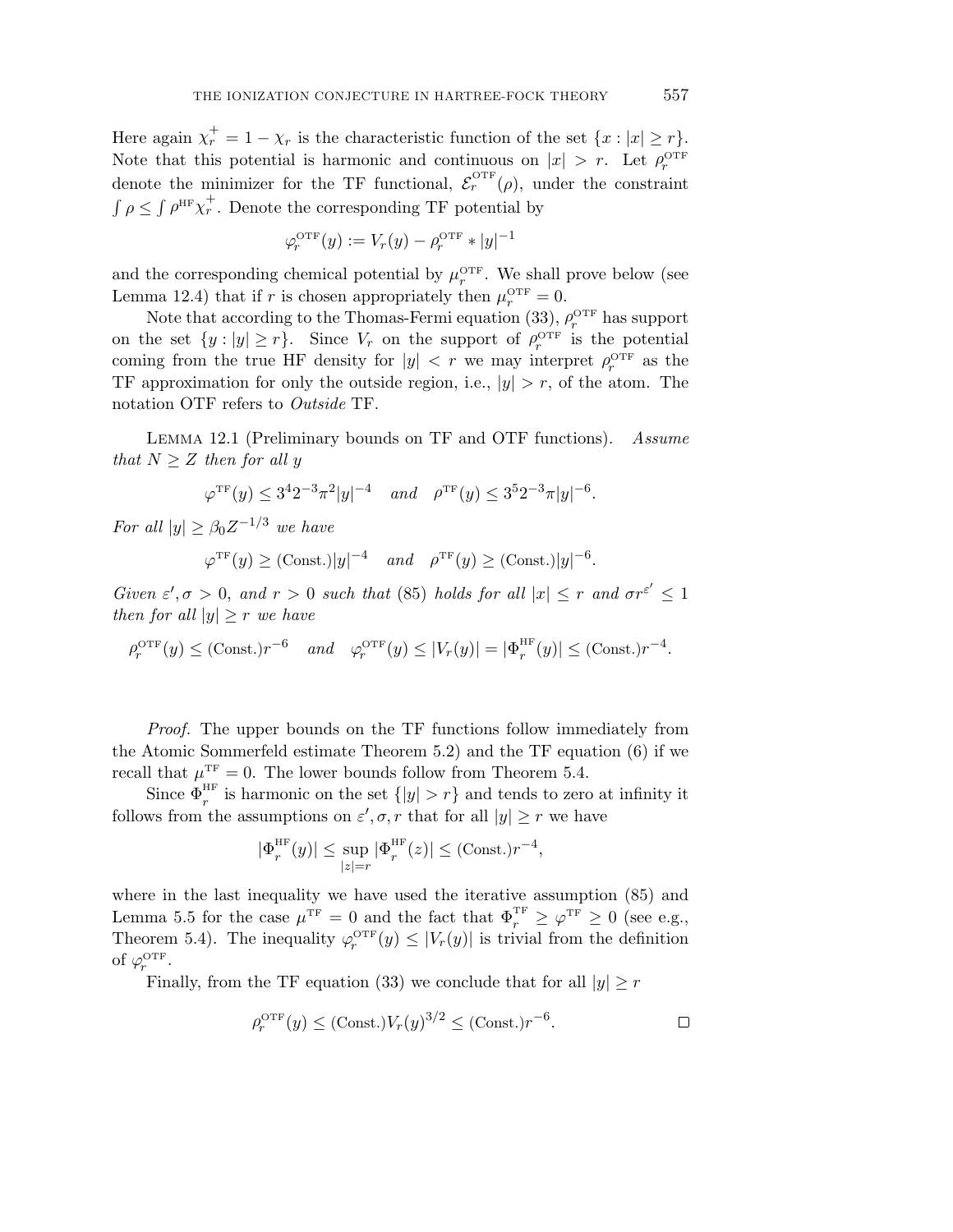LEMMA 12.2 (Preliminary comparison of HF and TF). Assume that  $N \geq Z$ . Given  $\varepsilon', \sigma > 0$ , and  $r > 0$  such that (85) holds for all  $|x| \leq r$  then

(96) 
$$
\int \chi_r^+ \left( \rho^{\rm TF} - \rho^{\rm HF} \right) \leq \sigma r^{-3+\epsilon'}.
$$

Proof. We have

$$
\int_{|y|< r} (\rho^{\text{TF}}(y) - \rho^{\text{HF}}(y)) dy = (4\pi)^{-1} r \int_{S^2} \left( \Phi_r^{\text{HF}}(r\omega) - \Phi_r^{\text{TF}}(r\omega) \right) d\omega
$$

where  $d\omega$  denotes the surface measure of the unit sphere  $S^2$ . Thus according to (85) we have

$$
\left| \int_{|y|< r} \left( \rho^{\rm TF}(y) - \rho^{\rm HF}(y) \right) \, dy \right| \leq \sigma r^{-3+\varepsilon'}.
$$

Since  $\int \rho^{TF} \leq N = \int \rho^{HF}$  we have

$$
\int \left( \chi_r^+ \rho^{TF} - \chi_r^+ \rho^{HF} \right) \le \int_{|y| < r} \left( \rho^{HF}(y) - \rho^{TF}(y) \right) dy \le \sigma r^{-3 + \varepsilon'}.
$$

For  $|x| > r$  we may write

(97) 
$$
\Phi_{|x|}^{\text{HF}}(x) - \Phi_{|x|}^{\text{TF}}(x) = \mathcal{A}_1(r, x) + \mathcal{A}_2(r, x) + \mathcal{A}_3(r, x),
$$

where

(98) 
$$
\mathcal{A}_1(r,x) = \varphi_r^{\text{OFF}}(x) - \varphi^{\text{TF}}(x),
$$

(99) 
$$
\mathcal{A}_2(r,x) = \int_{|y|>|x|} [\rho_r^{\text{OTE}}(y) - \rho^{\text{TF}}(y)] |x-y|^{-1} dy,
$$

(100) 
$$
\mathcal{A}_3(r,x) = \int_{r<|y|<|x|} [\rho_r^{\text{OTF}}(y) - \rho^{\text{HF}}(y)] |x-y|^{-1} dy.
$$

We turn first to estimating  $A_1$  and  $A_2$ . Thus we need to control the difference between the full TF approximation and the TF approximation for the outside region. Our strategy is to first prove that  $\varphi_r^{\text{OFF}}(x)$  and  $\varphi^{\text{TF}}(x)$ are close on the set  $\{|x|=r\}$ . An application of the Sommerfeld estimates in Theorem 4.6 will then give excellent control on the difference  $\varphi_r^{\text{OFF}}(x) - \varphi^{\text{TF}}(x)$ for all  $|x| > r$ . Controlling the behavior on the set  $\{|x| = r\}$  is difficult and we begin with a weak estimate on the difference between  $\rho_r^{\text{OFF}}$  and  $\rho^{\text{TF}}$ . In fact, we first estimate the difference in Coulomb norm.

LEMMA 12.3 (Coulomb norm comparison of TF and OTF). Assume  $N \geq Z$ . Given constants  $\varepsilon', \sigma > 0$  there exists a constant  $D > 0$  depending only on  $\varepsilon', \sigma$ such that for all r with  $\beta_0 Z^{-1/3} \le r \le D$  for which (85) holds for all  $|x| \le r$ we have

(101) 
$$
\|\rho_r^{\text{OFF}} - \chi_r^+ \rho^{\text{TF}}\|_{\text{C}}^2 \leq (\text{Const.}) \sigma r^{-7+\varepsilon'}.
$$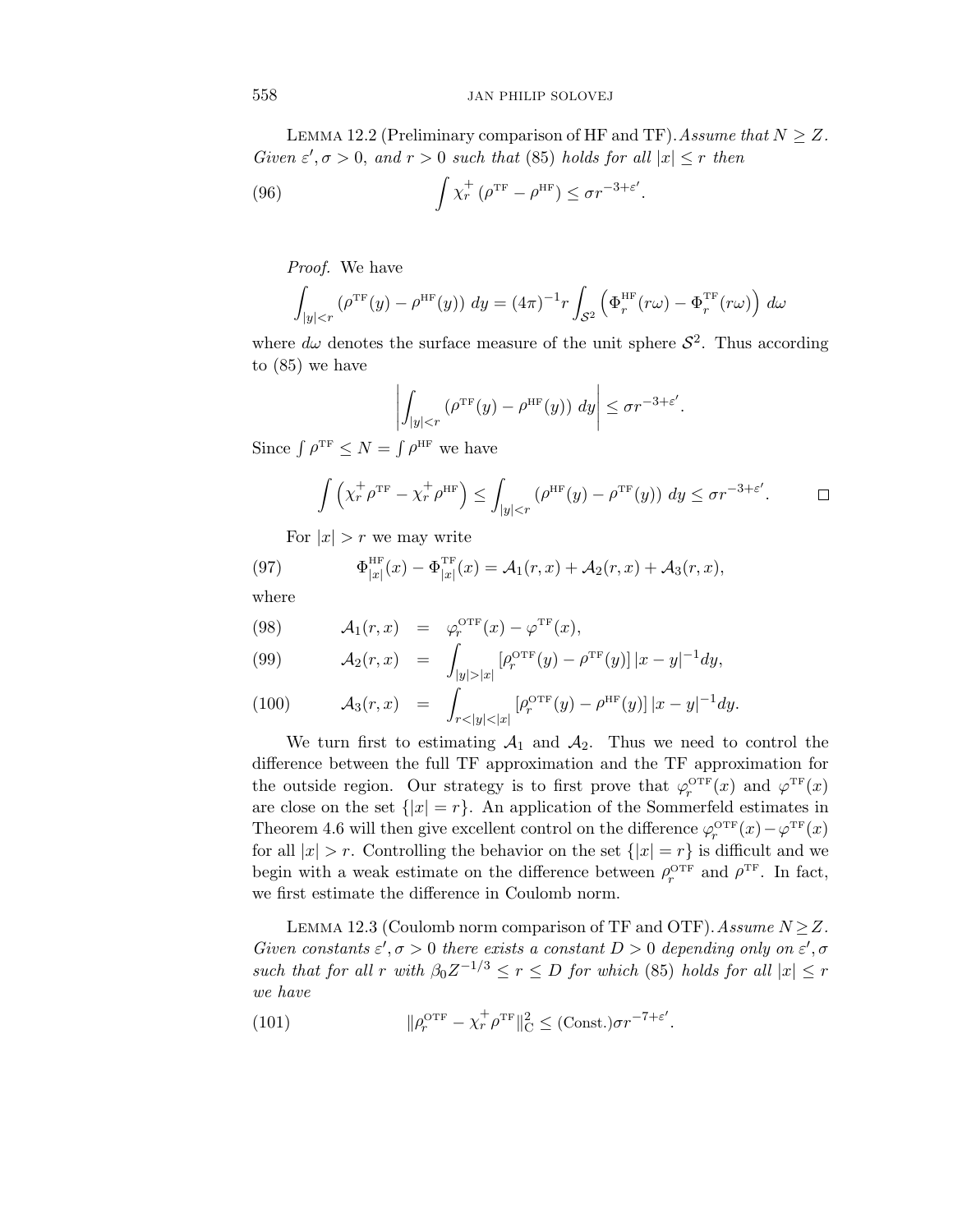Here again  $\chi_r^+$  denotes the characteristic function of the set  $\{y : |y| \ge r\}$ . Moreover,

(102) 
$$
\mu_r^{\text{OTF}} \leq (\text{Const.})\sigma^{1/2}r^{-4+\frac{\varepsilon'}{2}}.
$$

Proof. To prove this we make a perturbation analysis of the TF functional. We introduce the perturbation potential

(103) 
$$
W(x) = \Phi_r^{\text{HF}}(x) - \Phi_r^{\text{TF}}(x).
$$

Then for all  $|x| > r$ 

$$
\Phi_r^{\rm TF}(x) = V_r(x) - W(x).
$$

Note that W is harmonic for  $|x| > r$  and tends to zero at infinity. Hence, since we assume that the iterative assumption (85) holds for  $|x| = r$ , we have

.

(104) 
$$
\sup_{|x| \ge r} |W(x)| = \sup_{|x|=r} |W(x)| \le \sigma r^{-4+\varepsilon'}
$$

We claim that there exist two functions  $W_1, W_2$  with supp  $W_1 \subset \{x : |x| < 3r\}$ and supp  $W_2 \subset \{x : |x| > 2r\}$  such that  $W(x) = W_1(x) + W_2(x)$  and

(105) 
$$
\sup_{|x| \ge r} |W_1(x)| \le \sup_{|x|=r} |W(x)| \le \sigma r^{-4+\varepsilon'}
$$

(106) 
$$
\int |\nabla W_2|^2 \leq 4\pi r \sup_{|x|=r} |W(x)|^2 \leq 4\pi \sigma^2 r^{-7+2\varepsilon'}.
$$

In order to prove this we let

$$
F(x) = \begin{cases} 0 & \text{if } |x| < 2r \\ (|x| - 2r)r^{-1}, & \text{if } 2r \le |x| \le 3r \\ 1 & \text{if } |x| > 3r. \end{cases}
$$

Set  $W_1(x) = (1 - F(x))W(x)$  and  $W_2(x) = F(x)W(x)$ . The first estimate (105) follows immediately from (104). By a simple integration by parts, similar to the one used to prove the IMS formula (19), we obtain (note that  $W(x)$  behaves like  $c|x|^{-1}$  and  $|\nabla W(x)|$  behaves like  $c|x|^{-2}$  at infinity so there are no contributions from infinity to the integration by parts)

$$
\int |\nabla W_2|^2 = \int |\nabla F|^2 |W|^2 - \int |F|^2 W \Delta W = \int |\nabla F|^2 |W|^2
$$
  
\n
$$
\leq \sup_{|x| \geq r} |W(x)|^2 \int_{2r \leq |x| \leq 3r} r^{-2} dx = 4\pi r \sup_{|x| \geq r} |W(x)|^2,
$$

where the second equality follows since  $W$  is harmonic on the support of  $F$ . The estimate (105) now also follows from (104).

We are now ready to estimate the TF densities. We shall use  $\chi^+_r \chi_R \rho^{\text{TF}}$ for some  $R \ge r$  (possibly R is infinity) as a trial density in  $\mathcal{E}_r^{\text{OTF}}$ .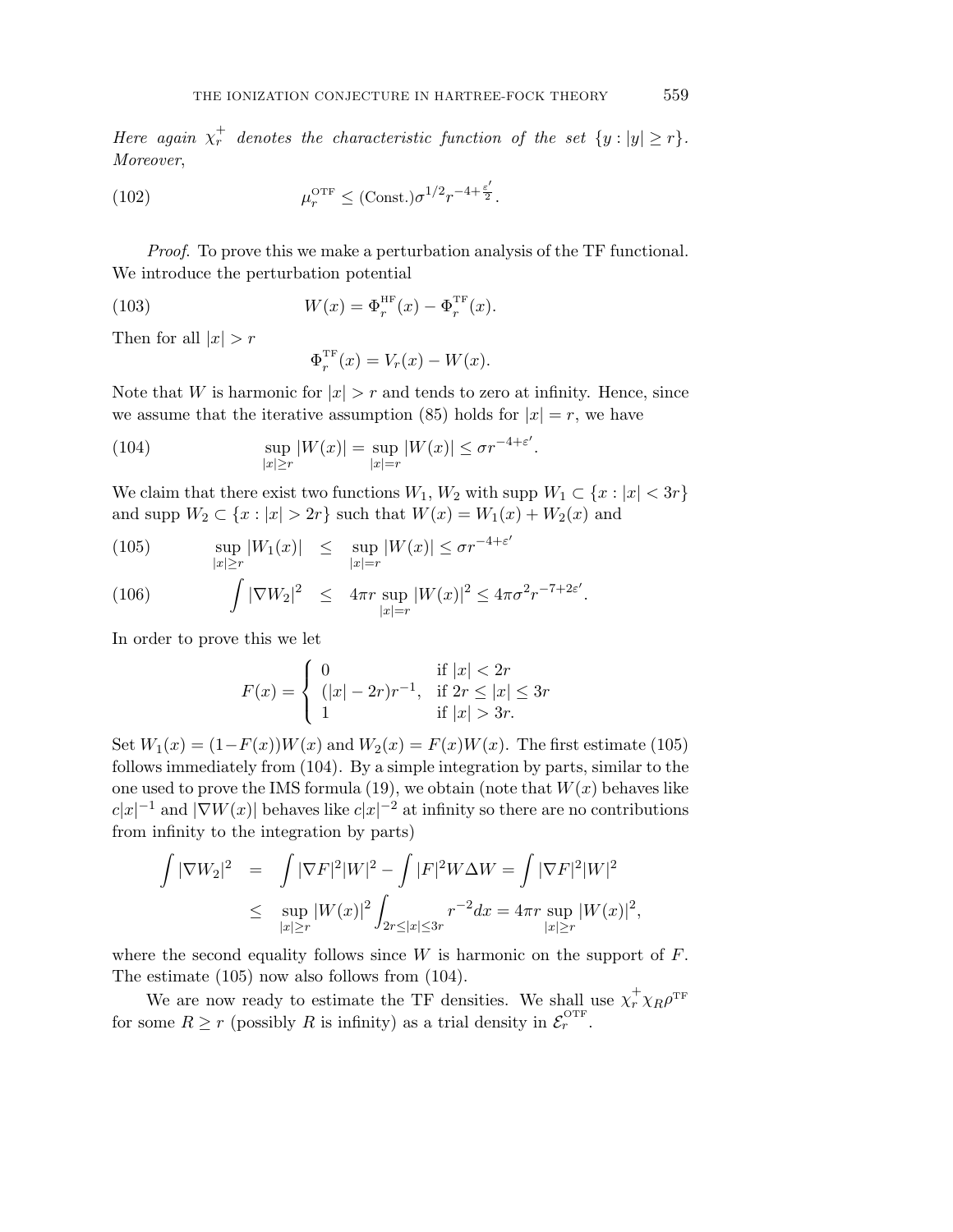Since  $\rho_r^{\text{OTF}}$  minimizes  $\mathcal{E}_r^{\text{OTF}}(\rho) + \mu_r^{\text{OTF}} \int \rho$  and  $\mu_r^{\text{OTF}} = 0$  unless  $\int \rho_r^{\text{OTF}} =$  $\int \chi_r^+ \rho^{\text{HF}}$  we have

(107) 
$$
\mu_r^{\text{OTF}} \left( \int \chi_r^+ \rho^{\text{HF}} - \int \chi_r^+ \chi_R \rho^{\text{TF}} \right) \leq \mathcal{E}_r^{\text{OTF}} \left( \chi_r^+ \chi_R \rho^{\text{TF}} \right) - \mathcal{E}_r^{\text{OTF}} \left( \rho_r^{\text{OTF}} \right).
$$

We write the right side as

(108)  
\n
$$
\mathcal{E}_r^{\text{OTF}}\left(\chi_r^+ \chi_R \rho^{\text{TF}}\right) - \mathcal{E}_r^{\text{OTF}}\left(\rho_r^{\text{OTF}}\right) = \mathcal{E}_r^{\text{OTF}}\left(\chi_r^+ \chi_R \rho^{\text{TF}}\right) - \mathcal{E}_r^{\text{OTF}}\left(\chi_r^+ \rho^{\text{TF}}\right) + \mathcal{E}_r^{\text{OTF}}\left(\chi_r^+ \rho^{\text{TF}}\right) - \mathcal{E}_r^{\text{OTF}}\left(\rho_r^{\text{OTF}}\right).
$$

We have for the first two terms

(109) 
$$
\mathcal{E}_r^{\text{OFF}} \left( \chi_r^+ \chi_R \rho^{\text{TF}} \right) - \mathcal{E}_r^{\text{OFF}} \left( \chi_r^+ \rho^{\text{TF}} \right)
$$
  
\n
$$
= \int \varphi^{\text{TF}} \rho^{\text{TF}} \chi_R^+ + \|\chi_R^+ \rho^{\text{TF}}\|_{\text{C}}^2
$$
  
\n
$$
+ \int \left( \Phi_r^{\text{HF}} - \Phi_r^{\text{TF}} \right) \chi_R^+ \rho^{\text{TF}} - \frac{3}{10} (3\pi^2)^{2/3} \int \chi_R^+ (\rho^{\text{TF}})^{5/3}
$$
  
\n
$$
\leq \int \varphi^{\text{TF}} \rho^{\text{TF}} \chi_R^+ + \|\chi_R^+ \rho^{\text{TF}}\|_{\text{C}}^2 + \sigma r^{-4+\varepsilon'} \int \chi_R^+ \rho^{\text{TF}},
$$

where we have used (104). For the last two terms in (108) we find

(110)  
\n
$$
\mathcal{E}_r^{\text{OTF}}(\chi_r^+ \rho^{\text{TF}}) - \mathcal{E}_r^{\text{OTF}}(\rho_r^{\text{OTF}}) = \int W(\rho_r^{\text{OTF}} - \chi_r^+ \rho^{\text{TF}}) - ||\rho_r^{\text{OTF}} - \chi_r^+ \rho^{\text{TF}}||_C^2
$$
\n
$$
+ \int_{|y| \ge r} \left( \left[ \frac{3}{10} (3\pi^2)^{2/3} \rho^{\text{TF}}(y)^{5/3} - \varphi^{\text{TF}}(y) \rho^{\text{TF}}(y) \right] - \left[ \frac{3}{10} (3\pi^2)^{2/3} \rho_r^{\text{OTF}}(y)^{5/3} - \varphi^{\text{TF}}(y) \rho_r^{\text{OTF}}(y) \right] \right) dy.
$$

Using that  $\rho^{\text{TF}}$  satisfies the TF equation (6) and that  $\mu^{\text{TF}} = 0$  we see that for fixed  $\boldsymbol{y}$  the expression

$$
\frac{3}{10}(3\pi^2)^{2/3}t^{5/3} - \varphi^{\rm TF}(y)t, \qquad t \ge 0
$$

takes its minimal value for  $t = \rho^{TF}(y)$ . Hence we conclude that the last integral above is negative. Thus combining  $(107)$ – $(110)$  we have

$$
\mu_r^{\text{OTF}} \left( \int \chi_r^+ \rho^{\text{HF}} - \int \chi_r^+ \chi_R \rho^{\text{TF}} \right) \le \int W(\rho_r^{\text{OTF}} - \chi_r^+ \rho^{\text{TF}}) - ||\rho_r^{\text{OTF}} - \chi_r^+ \rho^{\text{TF}}||_{\mathcal{C}}^2 + \int \varphi^{\text{TF}} \rho^{\text{TF}} \chi_R^+ + ||\chi_R^+ \rho^{\text{TF}}||_{\mathcal{C}}^2 + \sigma r^{-4+\varepsilon'} \int \chi_R^+ \rho^{\text{TF}}.
$$

Lemma 12.1 implies that  $\int \varphi^{TF} \rho^{TF} \chi_R^+ , \, \|\chi_R^+ \rho^{TF}\|_C^2 \leq (\text{Const.})R^{-4} \int \chi_R^+ \rho^{TF} .$  We thus arrive at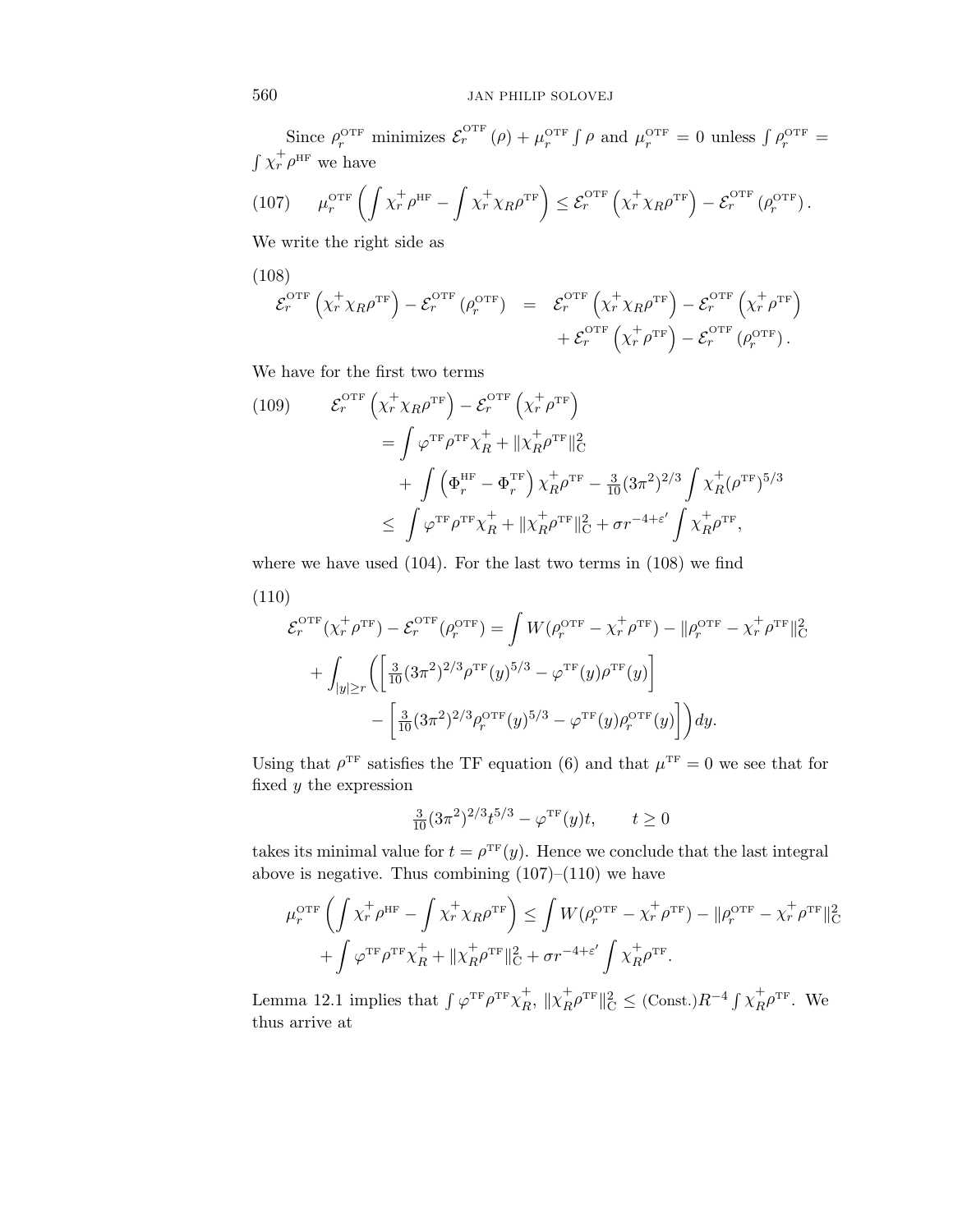(111)  
\n
$$
\mu_r^{\text{OFF}} \left( \int \chi_r^+ \rho^{\text{HF}} - \int \chi_r^+ \chi_R \rho^{\text{TF}} \right) \leq \int W(\rho_r^{\text{OFF}} - \chi_r^+ \rho^{\text{TF}}) - ||\rho_r^{\text{OFF}} - \chi_r^+ \rho^{\text{TF}}||_C^2 + \left( (\text{Const.})R^{-4} + \sigma r^{-4+\epsilon'} \right) \int \rho^{\text{TF}} \chi_R^+.
$$

This is the main estimate from which we shall derive the estimates of the lemma. We shall do this by choosing different values for R. One for the estimate (101) another for (102). We shall choose  $R$  such that

(112) 
$$
\int \chi_r^+ \chi_R \rho^{\rm TF} \leq \int \chi_r^+ \rho^{\rm HF}.
$$

Let  $R_{\text{max}}$  denote the largest possible  $R$  for which this holds. Then

(113) 
$$
\int \chi^+_{R_{\text{max}}} \rho^{\text{TF}} = \left( \int \chi^+_{r} \rho^{\text{TF}} - \int \chi^+_{r} \rho^{\text{HF}} \right)_+ \leq \sigma r^{-3+\epsilon'},
$$

where the last inequality follows from Lemma 12.2. By Lemma 12.1 we have for all  $R \ge r \ge \beta_0 Z^{-1/3}$  that

(114) 
$$
\int \chi_R^+ \rho^{\rm TF} \geq (\text{Const.})R^{-3}.
$$

We shall now make the assumption that D is chosen so small that if  $r \leq D$ then  $\sigma r^{\varepsilon'} \leq 1$ . Thus from (113) and (114) we conclude that

(115) 
$$
R_{\max}^{-4} \leq (\text{Const.}) \sigma^{4/3} r^{-4 + \frac{4}{3}\varepsilon'} \leq (\text{Const.}) r^{-4}.
$$

From (113) and (111) with  $R = R_{\text{max}}$  we get, again using the above assumption on  $D$ , that

(116) 
$$
\|\rho_r^{\text{OTF}} - \chi_r^+ \rho^{\text{TF}}\|_{\mathcal{C}}^2 \leq \int W(\rho_r^{\text{OTF}} - \chi_r^+ \rho^{\text{TF}}) + (\text{Const.}) \sigma r^{-7+\varepsilon'}.
$$

We estimate the integral on the right by dividing it in two parts

$$
\int W(\rho_r^{\text{OFF}} - \chi_r^+ \rho^{\text{TF}}) \le \int |W_1|(\rho_r^{\text{OFF}} + \chi_r^+ \rho^{\text{TF}}) + \int W_2(\rho_r^{\text{OFF}} - \chi_r^+ \rho^{\text{TF}})
$$
  

$$
\le \sigma r^{-4+\varepsilon'} \int_{r<|x|<3r} \rho_r^{\text{OFF}}(x) + \chi_r^+(x)\rho^{\text{TF}}(x)dx + \int W_2(\rho_r^{\text{OFF}} - \chi_r^+ \rho^{\text{TF}}),
$$

where we have also used (105). From Lemma 12.1 we arrive at

(117) 
$$
\int W(\rho_r^{\text{OTF}} - \chi_r^+ \rho^{\text{TF}}) \leq (\text{Const.}) \sigma r^{-7+\varepsilon'} + \int W_2(\rho_r^{\text{OTF}} - \chi_r^+ \rho^{\text{TF}}).
$$

The last term in this estimate we now control using the Coulomb norm estimate Lemma 9.2. Note that  $\rho^{\text{TF}}$  and  $\rho_r^{\text{OFF}}$  both belong to  $L^{6/5}$  since they are in  $L^{5/3} \cap L^1$ . We find from (106) that

(118) 
$$
\int W_2(\rho_r^{\text{OFF}} - \chi_r^+ \rho^{\text{TF}}) \leq (\text{Const.}) \sigma r^{-\frac{7}{2} + \varepsilon'} \|\rho_r^{\text{OFF}} - \chi_r^+ \rho^{\text{TF}}\|_{\mathcal{C}}.
$$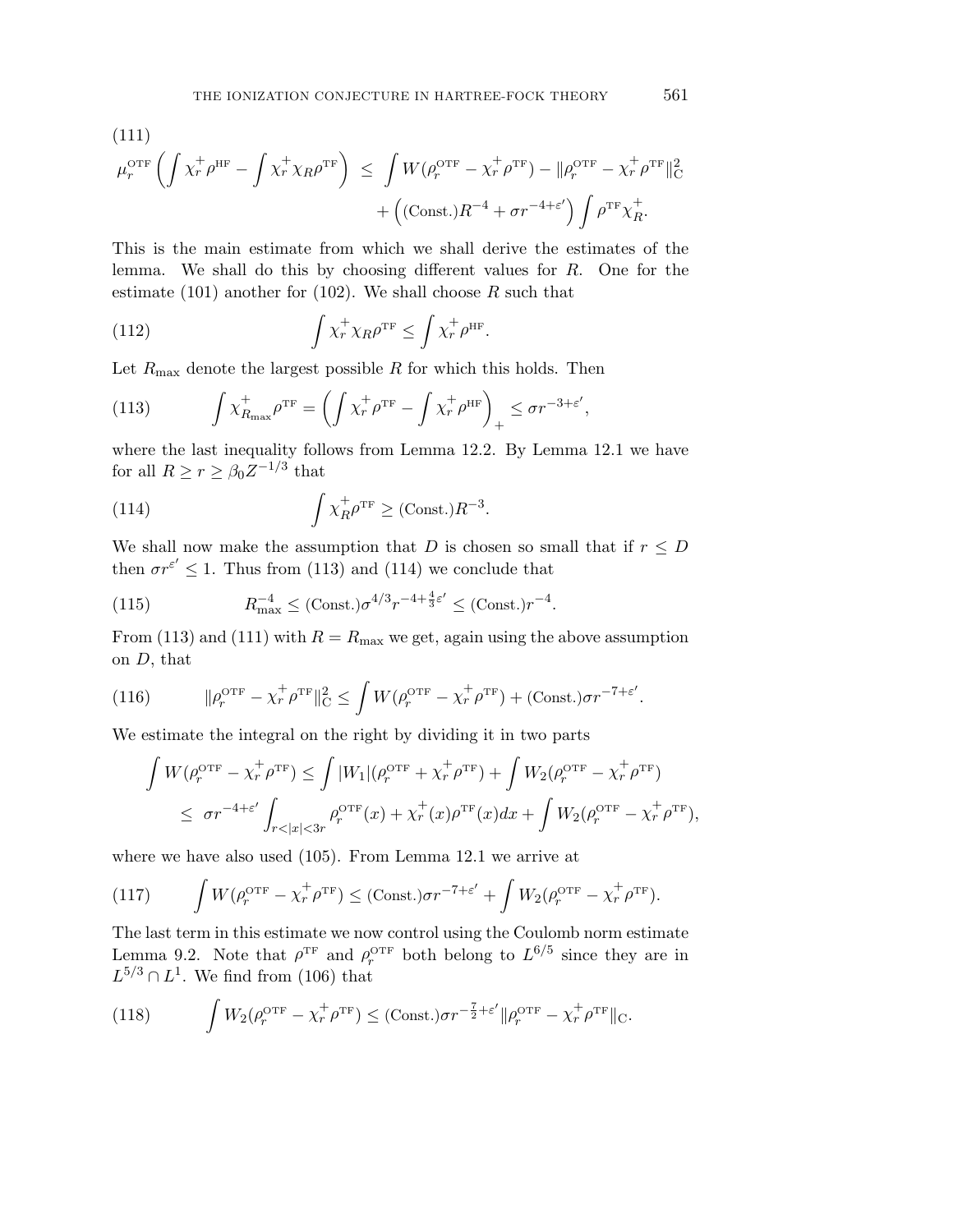Inserting the last two estimates into (116) gives (recall that  $\sigma r^{\varepsilon'} \leq 1$ )

$$
\|\rho_r^{\text{OTF}} - \chi_r^+ \rho^{\text{TF}}\|_{\mathcal{C}}^2 \leq (\text{Const.}) \sigma r^{-7+\varepsilon'} + (\text{Const.}) \left(\sigma r^{-7+\varepsilon'}\right)^{1/2} \|\rho_r^{\text{OTF}} - \chi_r^+ \rho^{\text{TF}}\|_{\mathcal{C}}
$$

and (101) follows immediately from this.

We now return to  $(111)$  and make a new choice for R. It follows from the first inequality in (115) that that we can find R with  $R \le R_{\text{max}}$  satisfying

$$
R^{-4} = (\text{Const.})\sigma^{1/2}r^{-4+\varepsilon'/2}.
$$

Note that, since

$$
R^{-4} \leq (\text{Const.})\sigma^{1/2}D^{\varepsilon'/2}r^{-4},
$$

we can choose D small enough to ensure that  $r \leq R$ . From (114) we have

(119) 
$$
\int \chi_R^+ \rho^{\rm TF} \ge (\text{Const.}) \sigma^{3/8} r^{-3 + \frac{3}{8}\varepsilon'}.
$$

It follows from (113) and (114) that we may assume that the constant in the definition of R is chosen such as to ensure that  $\int \chi_R^{\dagger} \rho^{\rm TF} \geq 2 \int \chi_{R_{\rm max}}^{\dagger} \rho^{\rm TF}$ . Thus since (see (113))

$$
\int \chi_r^+ \rho^{\rm HF} - \int \chi_r^+ \chi_R \rho^{\rm TF} \ge - \int \chi_{R_{\rm max}}^+ \rho^{\rm TF} + \int \chi_R^+ \rho^{\rm TF}
$$

we have

$$
\frac{1}{2} \int \chi_R^+ \rho^{\rm TF} \le \int \chi_r^+ \rho^{\rm HF} - \int \chi_r^+ \chi_R \rho^{\rm TF}.
$$

Thus from (119), (117), (118), (101), and (111) we conclude (102).

Using these fairly weak estimates we shall now show that the outside TF potential and density satisfy Sommerfeld type estimates.

 $\Box$ 

LEMMA 12.4 (Sommerfeld estimates for OTF). Assume  $N \geq Z$ . Given constants  $\varepsilon', \sigma > 0$  there exists a constant  $D > 0$  depending only on  $\varepsilon', \sigma$  such that for all r with  $\beta_0 Z^{-1/3} \le r \le D$  for which (85) holds for all  $|x| \le r$  then  $\mu_r^{\text{OFF}}=0$  and for all  $|x|\geq r$  we have

(120) 
$$
\varphi_r^{\text{OTF}}(x) \leq 3^4 2^{-3} \pi^2 |x|^{-4} \left( 1 + Ar^{\zeta} |x|^{-\zeta} \right)
$$

and (121)  $\varphi_r^{\text{OTF}}(x) \geq 3^4 2^{-3} \pi^2 |x|^{-4} \left(1 + ar^{\zeta} |x|^{-\zeta}\right)^{-2},$ 

where a and A are universal constants (but not necessarily positive) and  $a >$  $-1.$  Here as before  $\zeta = (-7 + \sqrt{73})/2 \approx 0.77$ .

*Proof.* Note first that the potential  $V_r$  satisfies the assumptions in Theorem 4.6 with  $R = r$ . Hence if we can show that  $\mu_r^{\text{OTF}} < \inf_{|x|=r} \varphi_r^{\text{OTF}}(x)$  the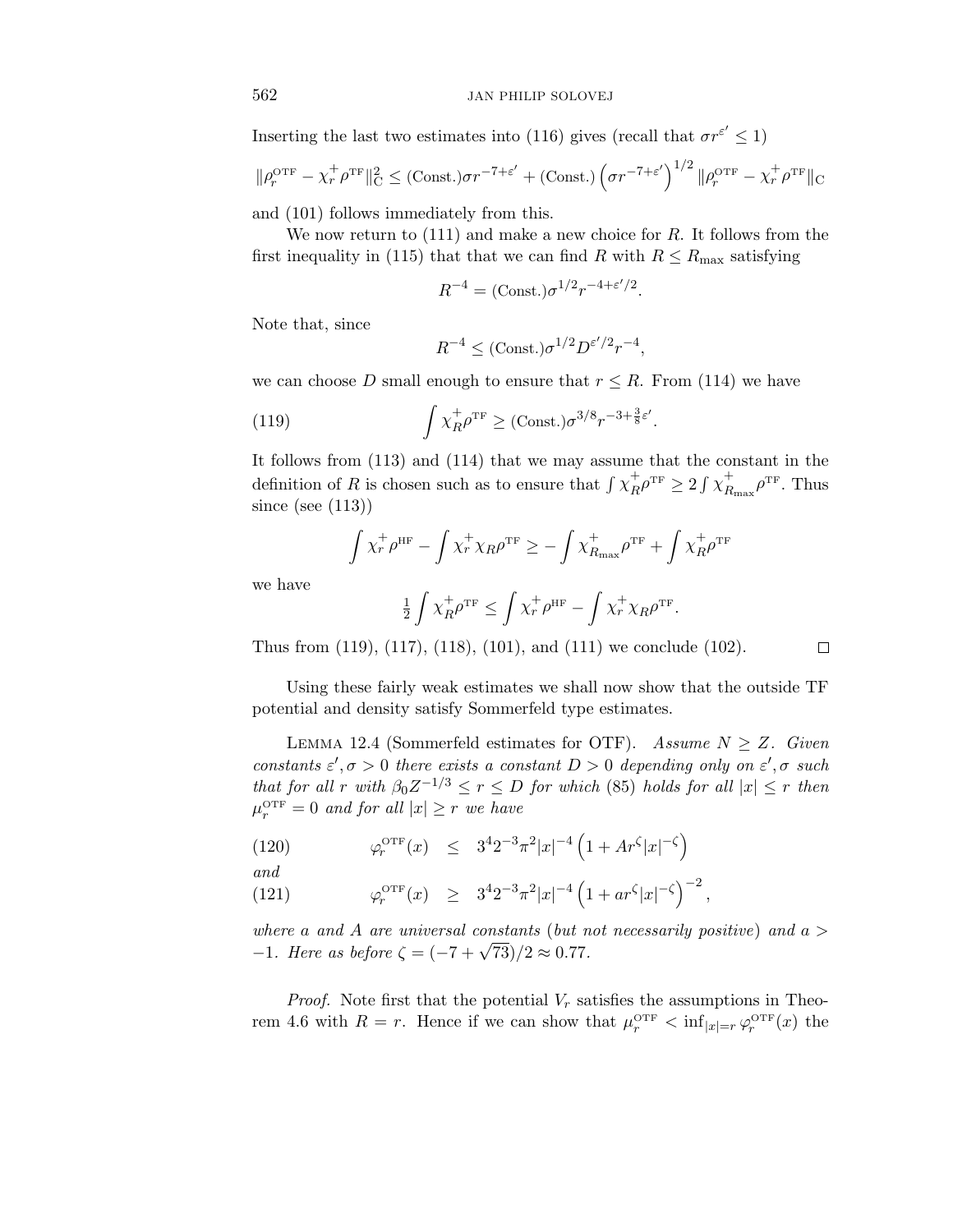potential  $\varphi_r^{\text{OFF}}$  will satisfy the Sommerfeld estimates described in the theorem. In order to control  $\varphi_r^{\text{OTF}}(x)$  for  $|x| = r$  we note that for all  $|x| \geq r$  we have

(122) 
$$
\varphi_r^{\text{OTF}}(x) = \varphi^{\text{TF}}(x) + \left(\chi_r^+ \rho^{\text{TF}} - \rho_r^{\text{OTF}}\right) * |x|^{-1} + W(x),
$$

where as in (103),  $W = \Phi_r^{\text{HF}} - \Phi_r^{\text{TF}}$ . According to the Coulomb norm Corollary 9.3 we get for all  $s > 0$  that

$$
\left| \left( \chi_r^+ \rho^{TF} - \rho_r^{\text{OFF}} \right) * |x|^{-1} \right|
$$
\n
$$
\leq \text{(Const.)} s^{1/5} \max \{ ||\chi_r^+ \rho^{TF}||_{L^{5/3}(B(x,s))}, ||\rho_r^{\text{OFF}}||_{L^{5/3}(B(x,s))} \}
$$
\n
$$
+ \text{(Const.)} s^{-1/2} ||\chi_r^+ \rho^{TF} - \rho_r^{\text{OFF}}||_{\text{C}}.
$$

From Lemma 12.1 we see that

$$
\max\{\|\chi_r^+ \rho^{\rm TF}\|_{L^{5/3}(B(x,s))}, \|\rho_r^{\rm OTF}\|_{L^{5/3}(B(x,s))}\} \leq (\text{Const.})r^{-6}s^{9/5},
$$

where we have assumed that D is such that  $\sigma r^{\varepsilon'} \leq 1$ . Inserting this and the estimate (101) from Lemma 12.3 above we obtain that for all  $|x| \geq r$ 

(123)  
\n
$$
\left| \left( \chi_r^+ \rho^{TF} - \rho_r^{\text{OFF}} \right) * |x|^{-1} \right| \leq (\text{Const.})r^{-6} s^2 + (\text{Const.})s^{-1/2} \left( \sigma r^{-7 + \varepsilon'} \right)^{1/2}
$$
\n
$$
= (\text{Const.})\sigma^{2/5} r^{-4 + 2\varepsilon'/5}
$$

where we have optimized in  $s$  in order to get the last expression. Thus from (122), the iterative assumption (85), and Lemma 12.1 we obtain

$$
\inf_{|x|=r} \varphi_r^{\text{OTF}}(x) \geq \inf_{|x|=r} \varphi^{\text{TF}}(x) - (\text{Const.})\sigma^{2/5}r^{-4+2\varepsilon'/5}
$$

$$
\geq (\text{Const.})r^{-4} - (\text{Const.})\sigma^{2/5}r^{-4+2\varepsilon'/5}.
$$

We have used that since  $\sigma r^{\varepsilon'} \leq 1$  the error from (123) is worse than the error from (85). Note that the constant in front of  $r^{-4}$  above is positive.

From Lemma 12.3 we know that  $\mu_r^{\text{OTF}} \leq (\text{Const.})\sigma^{1/2}r^{-4+\epsilon'/2}$  Hence we may choose D such that  $\mu_r^{\text{OTF}} < \inf_{|x|=r} \varphi_r^{\text{OTF}}(x)$ .

As above we of course also have

$$
\sup_{|x|=r} \varphi_r^{\text{OTF}}(x) \leq (\text{Const.})r^{-4} + (\text{Const.})\sigma^{2/5}r^{-4+2\varepsilon'/5}.
$$

Thus  $(\text{Const.})r^{-4} \leq \inf_{|x|=r} \varphi_r^{\text{OFF}}(x) \leq \sup_{|x|=r} \varphi_r^{\text{OFF}}(x) \leq (\text{Const.})r^{-4}.$ 

That  $\mu_r^{\text{OFF}} = 0$  follows from Corollary 4.7 as follows. By harmonicity of  $V_r$  we have

$$
\lim_{r' \to \infty} (4\pi)^{-1} \int_{S^2} r' V_r(r'\omega) d\omega = (4\pi)^{-1} \int_{S^2} r \Phi_r^{\text{HF}}(r\omega) d\omega = Z - \int \chi_r \rho^{\text{HF}}.
$$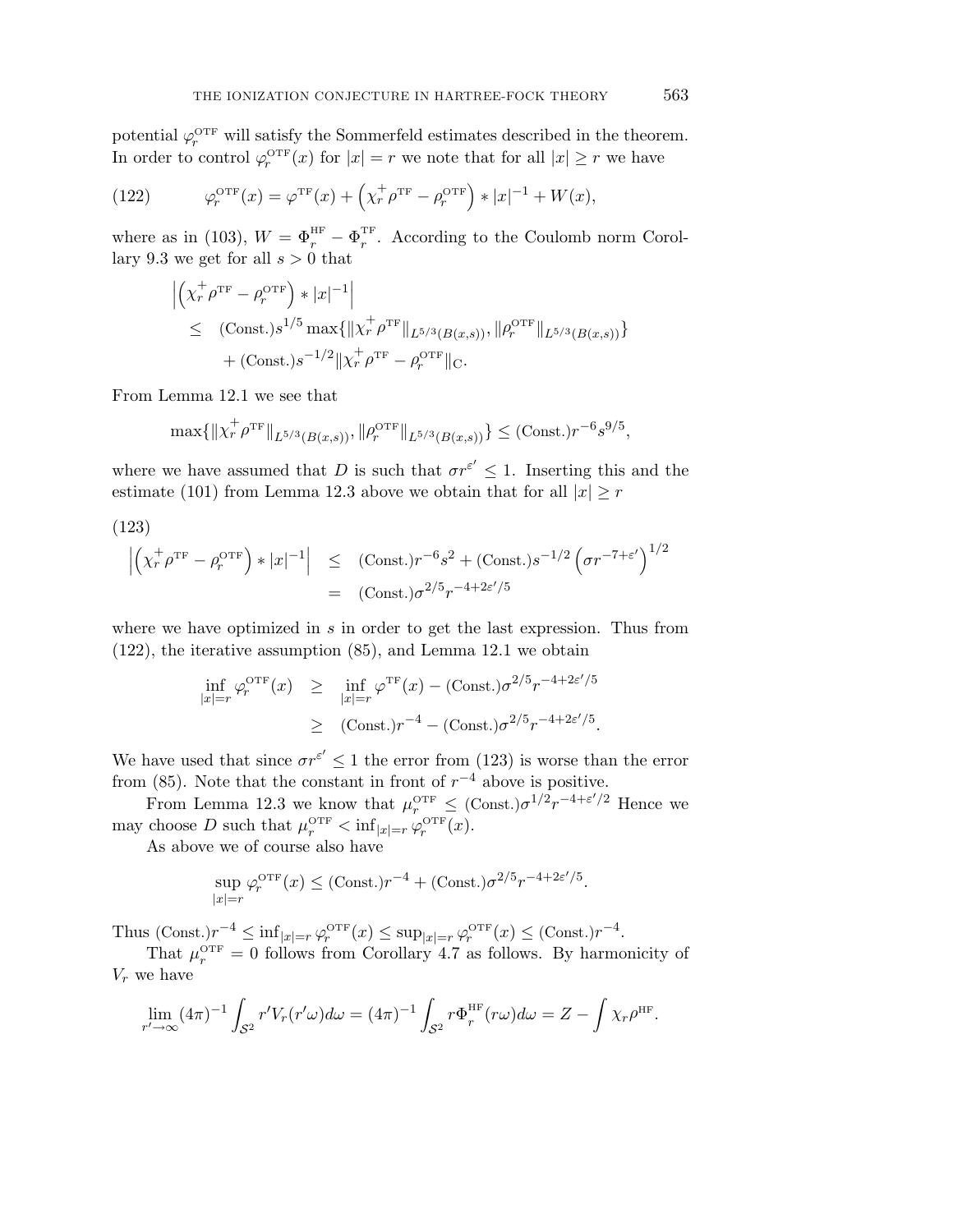Thus from Corollary 4.7 we have if  $\mu_r^{\text{OTF}} \neq 0$ , i.e., if  $\int \rho_r^{\text{OTF}} = \int \chi_r^+ \rho^{\text{HF}}$  that  $0 < (\mu_r^{\rm OTF})^{3/4} \leq (\text{Const.}) \left( Z - \int \chi_r \rho^{\rm HF} - \int \rho_r^{\rm OTF} \right)$  $\Big) = (\text{Const.})(Z - \int \rho^{\text{HF}}),$ 

which is a contradiction since  $\int \rho^{\text{HF}} = N \geq Z$ .

The estimates (120) and (121) now follow from Theorem 4.6.

We are now ready to give the bounds on  $A_1$  and  $A_2$  defined in (98) and (99).

LEMMA 12.5 (Control of  $A_1$  and  $A_2$ ). Assume  $N \geq Z$ . Given constants  $\varepsilon', \sigma > 0$  there exists a constant  $D > 0$  depending only on  $\varepsilon', \sigma$  such that for all r with  $\beta_0 Z^{-1/3} \le r \le D$  for which (85) holds for all  $|x| \le r$  we have for all  $|x| \geq r$  that

(124) 
$$
|\mathcal{A}_1(r,x)| \leq (\text{Const.})r^{\zeta}|x|^{-4-\zeta}
$$

and

(125) 
$$
|\mathcal{A}_2(r,x)| \leq (\text{Const.})r^{\zeta}|x|^{-4-\zeta},
$$

with  $\zeta = (-7 + \sqrt{73})/2 \approx 0.77$ .

Proof. Combining Theorems 5.2, 5.4, with Lemma 12.4 and recalling that  $\mu^{\text{TF}} = 0$  immediately gives the bound on  $\mathcal{A}_1$ .

If we use the TF equation (33) we obtain from Lemma 12.4 that for all  $|y| \geq r$ 

$$
\left| \rho_r^{\text{OTF}}(y) - 3^5 2^{-3} \pi |y|^{-6} \right| \le (\text{Const.}) r^{\zeta} |y|^{-6-\zeta}.
$$

Of course we similarly have from Theorems 5.2, 5.4, and the TF equation (6) that

and

$$
\rho^{\rm TF}(y) \geq 3^5 2^{-3} \pi |y|^{-6} - (\text{Const.}) Z^{-\zeta/3} |y|^{-6-\zeta}.
$$

Since  $r \geq \beta_0 Z^{-1/3}$  we conclude that for all  $|y| > r$ 

 $\rho^{\rm TF}(y) \leq 3^5 2^{-3} \pi |y|^{-6}$ 

(126) 
$$
|\rho^{\text{TF}}(y) - \rho_r^{\text{OFF}}(y)| \leq (\text{Const.})r^{\zeta}|y|^{-6-\zeta}.
$$

Thus

$$
|\mathcal{A}_2| \leq \text{(Const.)} \int_{|y|>|x|} r^{\zeta} |y|^{-7-\zeta} \, dy
$$

which gives the bound in (125).

We turn now to estimating  $A_3$ . This requires estimating the difference between  $\rho_r^{\text{OFF}}$  and  $\rho^{\text{HF}}$ . We again begin by estimating this difference in the Coulomb norm. More precisely, we estimate in Coulomb norm the difference

 $\Box$ 

 $\Box$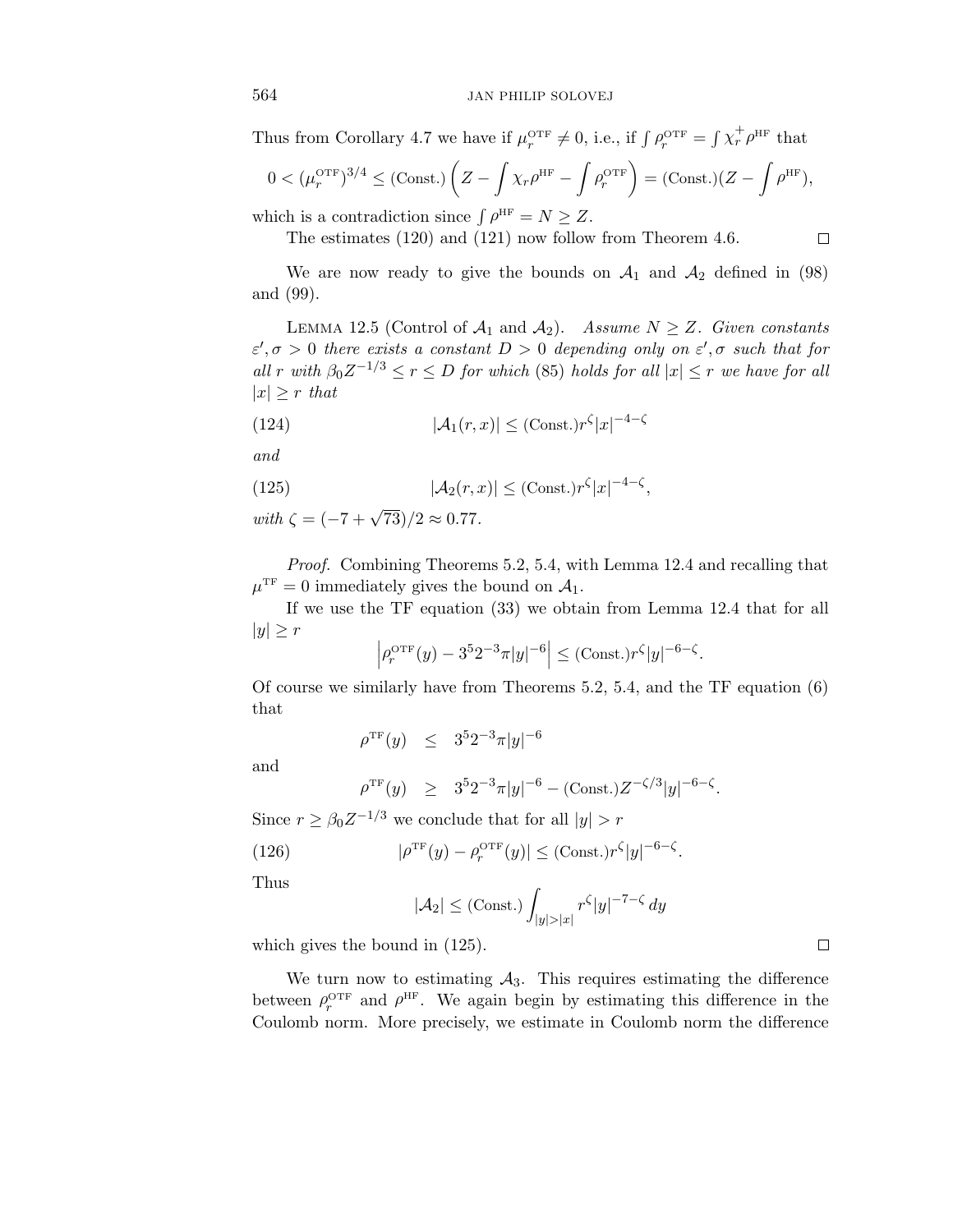between the "outside" TF density  $\rho_r^{\text{OTF}}$  and the "outside" HF density  $\chi_r^+ \rho_r^{\text{HF}}$ . This is done through a semiclassical analysis of the exterior region  $\{|x| > r\}$ .

LEMMA 12.6 (Coulomb norm comparison of HF and OTF). Assume  $N \geq Z$ . Given constants  $\varepsilon', \sigma > 0$  there exists a constant  $D > 0$  depending only on  $\varepsilon', \sigma$ such that for all r with  $\beta_0 Z^{-1/3} \le r \le D$  for which (85) holds for all  $|x| \le r$ we have

(127) 
$$
\|\rho_r^{\text{OTF}} - \chi_r^+ \rho^{\text{HF}}\|_{\text{C}} \leq (\text{Const.})r^{-\frac{7}{2} + \frac{1}{6}}
$$

and

(128) 
$$
\int \left(\chi_r^+ \rho^{\rm HF}\right)^{5/3} \leq (\text{Const.})r^{-7}.
$$

*Proof.* Let  $\gamma$  be the density matrix on  $L^2(\mathbb{R}^3; \mathbb{C}^2)$ , but diagonal in spin, constructed in the semiclassical approximation Lemma 8.2 for the potential  $V = \varphi_r^{\text{OFF}}$ . Note that from Lemma 12.4 we have  $\varphi_r^{\text{OFF}}(y) \ge 0$  for  $|y| \ge r$  and from its definition  $\varphi_r^{\text{OFF}}(y) \leq 0$  for  $|y| < r$ . From Lemma 8.2 we have that

(129) 
$$
\rho_{\gamma} = 2^{3/2} (3\pi^2)^{-1} \left[ \varphi_r^{\text{OFF}} \right]_+^{3/2} * g^2 = \rho_r^{\text{OFF}} * g^2,
$$

where we have used the TF equation (33) and the fact  $\mu_r^{\text{OTF}} = 0$  proved in Lemma 12.4. Here  $g$  was given in Definition 8.1. From Lemma 8.2 we also have

(130) 
$$
\text{Tr}\left[-\frac{1}{2}\Delta\gamma\right] = \frac{2^{3/2}}{5\pi^2} \int \left[\varphi_r^{\text{OTF}}\right]_+^{5/2} + \frac{2^{1/2}}{3} s^{-2} \int \left[\varphi_r^{\text{OTF}}\right]_+^{3/2} \leq \frac{3}{10} (3\pi^2)^{2/3} \int \left(\varphi_r^{\text{OTF}}\right)^{5/3} + (\text{Const.})s^{-2} r^{-3}.
$$

(Note the factor of 2 in the formulas above compared to Lemma 8.2. This is due to the fact that there was no spin in Lemma 8.2.) The last inequality above follows from the Sommerfeld estimate for OTF given in Lemma 12.4.

According to Lemma 8.5 we may, for all  $0 < \lambda' < 1$ , choose a density matrix  $\tilde{\gamma}$  such that its density  $\rho_{\tilde{\gamma}}$  has support in  $\{|x| \ge r\}$  and such that  $\rho_{\tilde{\gamma}} \le \rho_{\tilde{\gamma}}$  and  $\rho_{\widetilde{\gamma}} \leq \rho_{\gamma}$  and

$$
\begin{array}{rcl} \operatorname{Tr}\left[\left(-\frac{1}{2}\Delta - V_r\right)\tilde{\gamma}\right] & \leq & \operatorname{Tr}\left[\left(-\frac{1}{2}\Delta - V_r\right)\gamma\right] + (\operatorname{Const.})\int_{|x| \leq (1-\lambda')^{-1}r} \left[V_r\right]_{+}^{5/2} \\ & + (\operatorname{Const.}) (\lambda'r)^{-2} \int_{|x| \leq (1-\lambda')^{-1}r} \rho_{\gamma}. \end{array}
$$

If we make the assumption that D is chosen to ensure that  $\sigma r^{\varepsilon'} \leq 1$  we may use the estimate on  $V_r$  from Lemma 12.1 and use the same lemma to conclude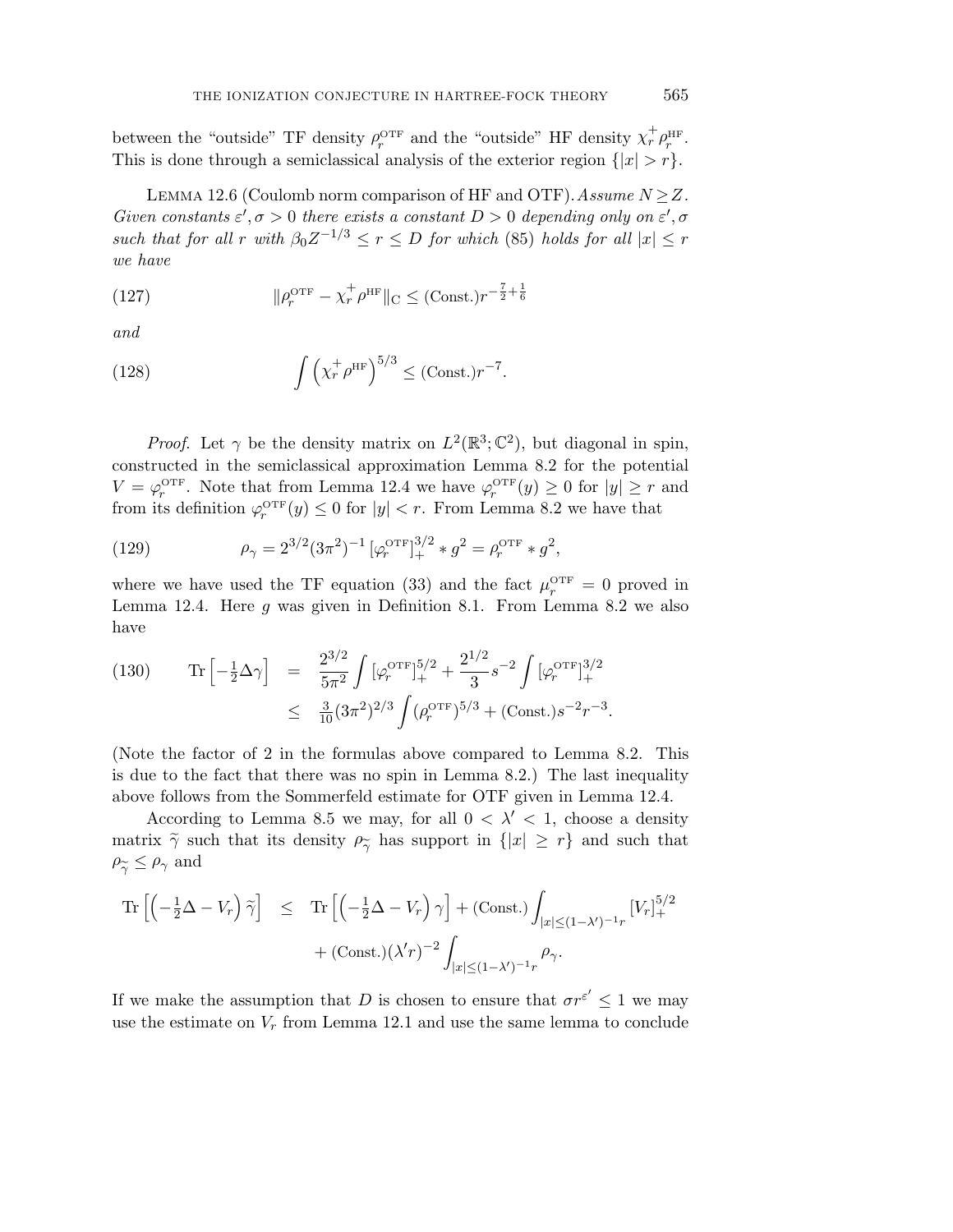that  $\rho_{\gamma}(y) \leq$  (Const.) $r^{-6}$  for all y. If we recall that  $V_r$  has support for  $|x| \geq r$ we get that

$$
\begin{array}{rcl}\n\operatorname{Tr}\left[\left(-\frac{1}{2}\Delta - V_r\right)\tilde{\gamma}\right] & \leq & \operatorname{Tr}\left[\left(-\frac{1}{2}\Delta - V_r\right)\gamma\right] + (\operatorname{Const.})\left(\lambda'r^{-7} + \lambda'^{-2}r^{-5}\right) \\
& = & \operatorname{Tr}\left[\left(-\frac{1}{2}\Delta - V_r\right)\gamma\right] + (\operatorname{Const.})r^{-7+2/3},\n\end{array}
$$

where we have made the choice  $\lambda' = r^{2/3}$  and assumed that D is such that  $\lambda' < 1/2$ .

Since  $\int \rho_{\gamma} \leq \int \rho_{\gamma} = \int \rho_{r}^{\text{OFF}} \leq \int \chi_{r}^{+} \rho^{\text{HF}}$  we see from Theorem 6.2 that in s of the auxiliary functional  $\mathcal{E}^{\text{A}}$  defined in (49) terms of the auxiliary functional  $\mathcal{E}^A$  defined in (49)

$$
\mathcal{E}^{\mathcal{A}}\left[\gamma_r^{\text{HF}}\right] \leq \mathcal{E}^{\mathcal{A}}\left[\widetilde{\gamma}\right] + \mathcal{R} \leq \text{Tr}\left[\left(-\frac{1}{2}\Delta - V_r\right)\gamma\right] + (\text{Const.})r^{-7+2/3} + \frac{1}{2}\iint \rho_{\gamma}(x)|x-y|^{-1}\rho_{\gamma}(y)dx dy + \mathcal{R},
$$

where  $\gamma_r^{\text{HF}}$  and  $\mathcal R$  were defined in (48) and (51) respectively in terms of a parameter  $0 < \lambda < 1$  (different from the  $\lambda'$  used above). We have here used that  $\Phi_r^{\text{HF}} \rho_{\widetilde{\gamma}} = V_r \rho_{\widetilde{\gamma}}$ , since  $\rho_{\widetilde{\gamma}}$  has support in  $\{|x| \ge r\}$ , and that

$$
\frac{1}{2} \int \int \rho_{\widetilde{\gamma}}(x) |x-y|^{-1} \rho_{\widetilde{\gamma}}(y) dx dy \le \frac{1}{2} \int \int \rho_{\gamma}(x) |x-y|^{-1} \rho_{\gamma}(y) dx dy
$$

since  $\rho_{\widetilde{\gamma}} \leq \rho_{\gamma}$ .<br>Since  $|x|^{-}$ 

Since  $|x|^{-1}$  is superharmonic we have

$$
\int \int g(x-z)^2 |z-w|^{-1} g(y-w)^2 dz dw \le |x-y|^{-1}
$$

and we conclude that

$$
\mathcal{E}^{\mathcal{A}}\left[\gamma_r^{\text{HF}}\right] \leq \text{Tr}\left[\left(-\frac{1}{2}\Delta - V_r\right)\gamma\right] + (\text{Const.})r^{-7+2/3} \n+ \frac{1}{2}\iint \rho_r^{\text{OFF}}(x)|x-y|^{-1}\rho_r^{\text{OFF}}(y)dx\,dy + \mathcal{R}.
$$

From (129) and (130) we find that

(131) 
$$
\mathcal{E}^{\mathcal{A}}\left[\gamma_r^{\text{HF}}\right] \leq \mathcal{E}_r^{\text{OTF}}\left(\rho_r^{\text{OTF}}\right) + \int V_r\left(\rho_r^{\text{OTF}} - \rho_r^{\text{OTF}} * g^2\right) + (\text{Const.})s^{-2}r^{-3} + (\text{Const.})r^{-7+2/3} + \mathcal{R}.
$$

We have

$$
\int V_r \left( \rho_r^{\text{OTF}} - \rho_r^{\text{OTF}} * g^2 \right) = \int \left( V_r - V_r * g^2 \right) \rho_r^{\text{OTF}}.
$$

Now since  $V_r(y)$  is harmonic for  $|y| > r$  we conclude that  $V_r * g^2(y) = V_r(y)$ for  $|y| > r + s$ . Hence we get from Lemma 12.1 that

(132) 
$$
\int V_r \left( \rho_r^{\text{OFF}} - \rho_r^{\text{OFF}} * g^2 \right) \leq (\text{Const.}) r^{-4} \int_{|y| < r+s} \rho_r^{\text{OFF}} \leq (\text{Const.}) r^{-8} s.
$$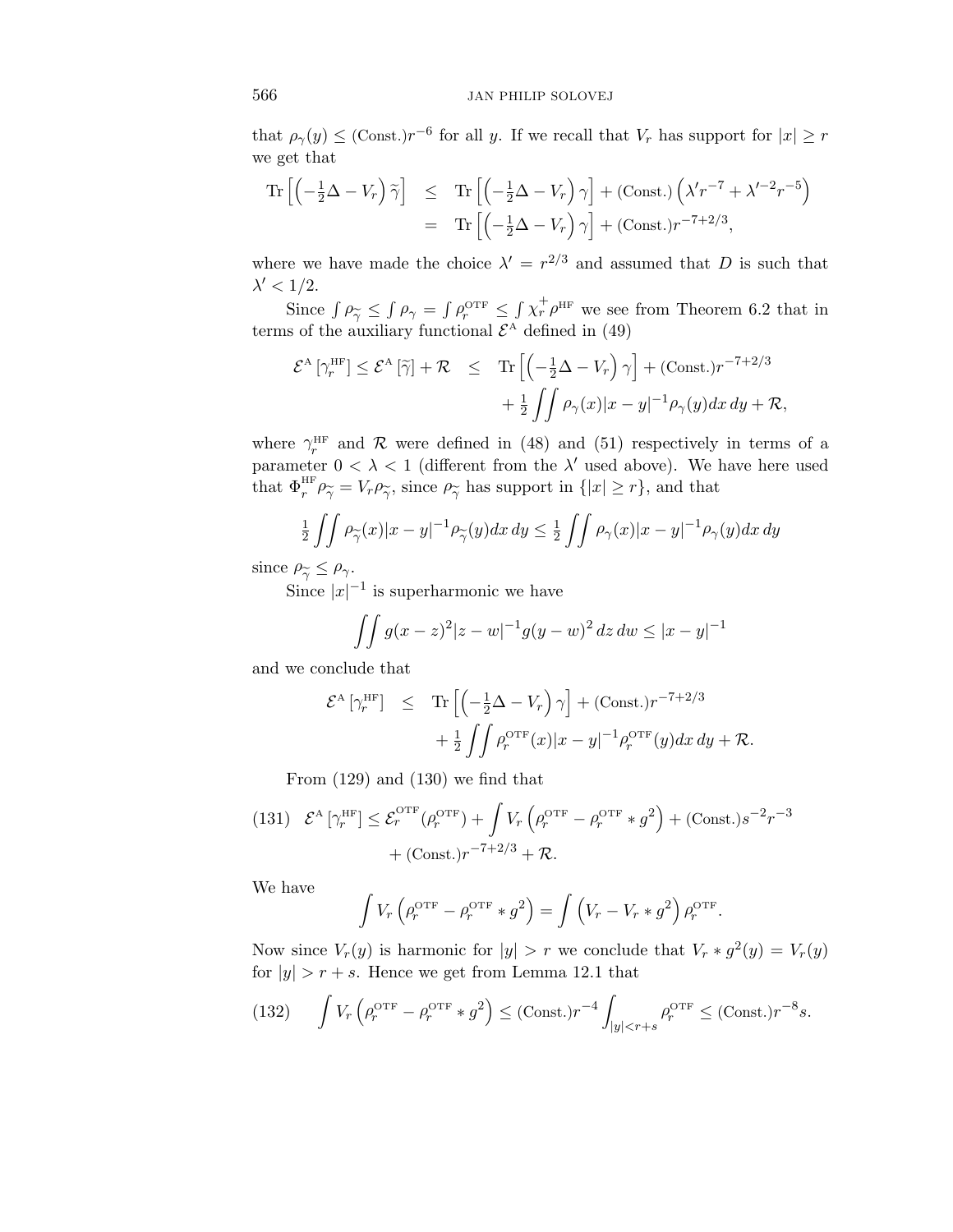We insert this into (131) and arrive at

(133)  
\n
$$
\mathcal{E}^{\mathcal{A}}[\gamma_r^{\text{HF}}] \leq \mathcal{E}_r^{\text{OTF}}(\rho_r^{\text{OTF}}) + (\text{Const.})(s^{-2}r^{-3} + r^{-8}s) + (\text{Const.})r^{-7+2/3} + \mathcal{R}
$$
\n
$$
= \mathcal{E}_r^{\text{OTF}}(\rho_r^{\text{OTF}}) + (\text{Const.})r^{-7+2/3} + \mathcal{R},
$$

with the choice  $s = r^{5/3}$ .

We shall now estimate  $\mathcal{R}$ . We shall choose the  $\lambda$  used to define  $\gamma_r^{\text{HF}}$  and R in such a way that  $\lambda \leq 1/2$ . We then see that the constant  $C_{\lambda}(r)$  in Theorem 6.2 satisfies  $C_\lambda(r) \leq (Const.)(\lambda r)^{-2}$ , since  $\lambda \leq 1/2$  and  $r \leq 1$ . We see from Lemma 10.5 that

(134) 
$$
\int_{|y| > (1-\lambda)r} \rho^{\text{HF}} \leq (\text{Const.})r^{-3},
$$

where we have used that  $r, \sigma r^{\varepsilon'} \leq 1$ .

Moreover, from Lemma 12.1 with r replaced by  $(1 - \lambda)r$  we have

$$
\int_{(1-\lambda)r<|y|<(1-\lambda)^{-1}r} \left[\Phi^{\mathrm{HF}}_{(1-\lambda)r}(y)\right]_{+}^{5/2} dy \leq (\mathrm{Const.})r^{-7}\lambda.
$$

Hence we have

$$
\mathcal{R} \leq (\text{Const.}) \lambda^{-2} r^{-5} + (\text{Const.}) r^{-7} \lambda + \mathcal{E} \chi \left[ \gamma_r^{\text{HF}} \right].
$$

If we now use the exchange inequality in Theorem 6.4 and (134) we get (recall that  $\rho_r^{\text{HF}} = \theta_r^2 \rho^{\text{HF}}$  is the density corresponding to  $\gamma_r^{\text{HF}}$ )

$$
\mathcal{E}x\left[\gamma_r^{\text{HF}}\right] \leq (\text{Const.}) \int (\rho_r^{\text{HF}})^{4/3} \leq (\text{Const.}) \left(\int \rho_r^{\text{HF}}\right)^{1/2} \left(\int (\rho_r^{\text{HF}})^{5/3}\right)^{1/2}
$$
  

$$
\leq (\text{Const.})r^{-3/2} \left(\mathcal{R} + r^{-7}\right)^{1/2},
$$

where we have also used that according to (59) and Lemma 12.1 we have

(135) 
$$
\int (\rho_r^{\text{HF}})^{5/3} \leq (\text{Const.}) \mathcal{R} + (\text{Const.}) r^{-7}.
$$

We may therefore conclude that

(136) 
$$
\mathcal{R} \leq (\text{Const.})r^{-7}(r^2\lambda^{-2} + \lambda) + (\text{Const.})r^{-5}.
$$

We may use (135) and (136) to prove (128). Recall that  $\rho_r^{\text{HF}}(y) = \rho^{\text{HF}}(y)$  if  $|y| > (1 - \lambda)^{-1}r$ . Now (128) follows if we simply observe that (135) and (136) hold with r replaced by  $r/2$  and  $\lambda = 1/2$ . We shall make a possible different choice of  $\lambda$  below.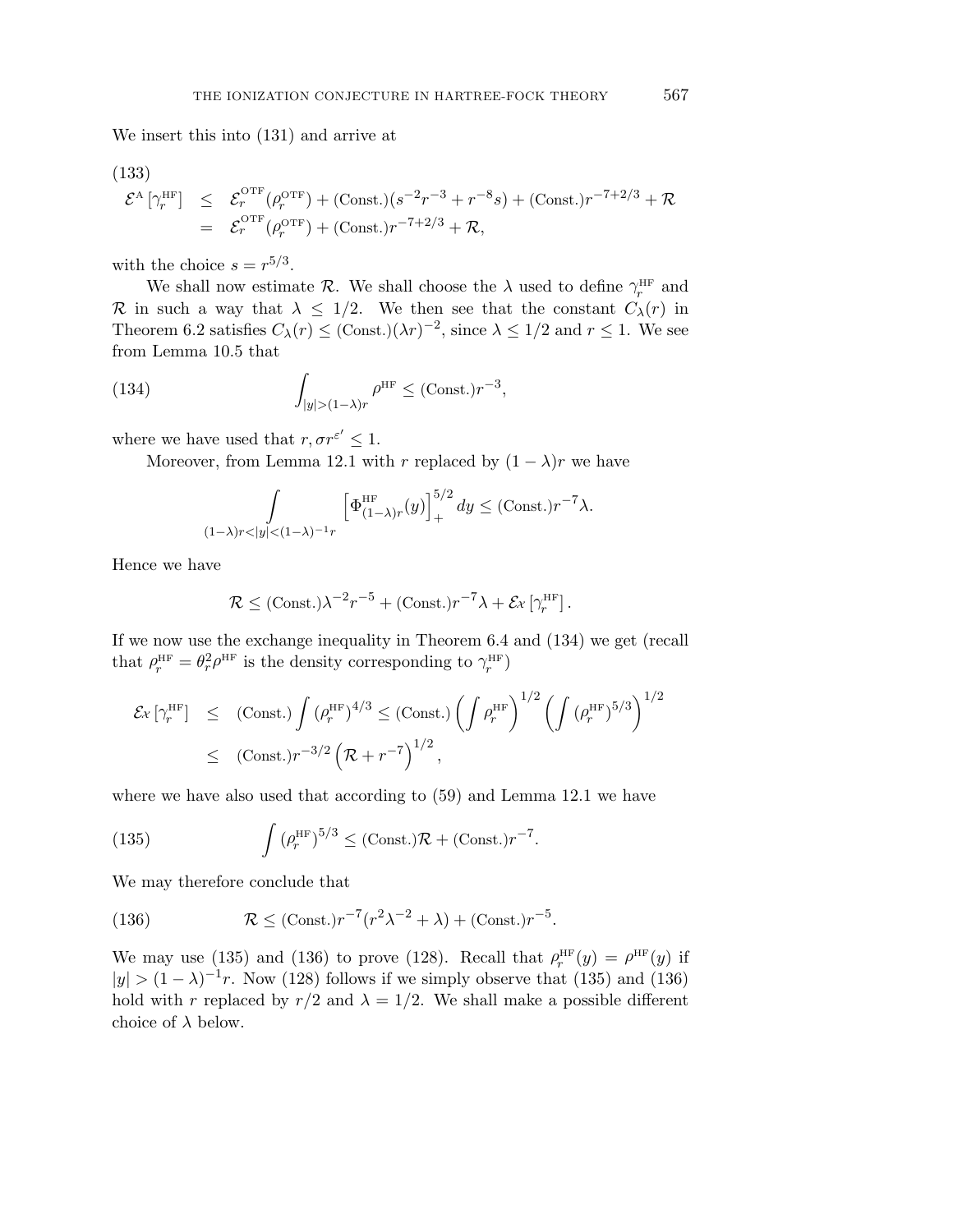We shall now prove a lower bound on  $\mathcal{E}^{\mathbf{A}}\left[\gamma_{r}^{\text{HF}}\right]$ . We write

$$
\mathcal{E}^{\mathcal{A}}\left[\gamma_r^{\text{HF}}\right] = \text{Tr}\left[\left(-\frac{1}{2}\Delta - \Phi_r^{\text{HF}}\right)\gamma_r^{\text{HF}}\right] + \frac{1}{2}\iint \rho_r^{\text{HF}}(x)|x - y|^{-1}\rho_r^{\text{HF}}(y)dx dy
$$
  
\n
$$
= \text{Tr}\left[\left(-\frac{1}{2}\Delta - \Phi_r^{\text{HF}} + \rho_r^{\text{OFF}} * |x|^{-1}\right)\gamma_r^{\text{HF}}\right] + \|\rho_r^{\text{HF}} - \rho_r^{\text{OFF}}\|_C^2
$$
  
\n
$$
-\frac{1}{2}\iint \rho_r^{\text{OFF}}(x)|x - y|^{-1}\rho_r^{\text{OFF}}(y)dx dy.
$$

If we use that on the support of  $\rho_r^{\text{HF}}$  we have  $\Phi_r^{\text{HF}} = V_r$  we may write this as

(137) 
$$
\mathcal{E}^{\mathcal{A}}\left[\gamma_r^{\text{HF}}\right] = \text{Tr}\left[\left(-\frac{1}{2}\Delta - \varphi_r^{\text{OFF}}\right)\gamma_r^{\text{HF}}\right] + \|\rho_r^{\text{HF}} - \rho_r^{\text{OFF}}\|_{\text{C}}^2 -\frac{1}{2}\iint \rho_r^{\text{OFF}}(x)|x - y|^{-1}\rho_r^{\text{OFF}}(y) dx dy.
$$

The trace may be bounded below by the sum of the first  $N'$  negative eigenvalues of the operator  $-\frac{1}{2}\Delta - \varphi_r^{\text{OFF}}$ , where N' is the smallest integer larger than  $\text{Tr}[\gamma_r^{\text{HF}}] = \int \rho_r^{\text{HF}}$ . From Lemma 8.2 (again with an extra factor of 2 due to spin) we therefore have that for all  $s > 0$  and all  $0 < \delta < 1$ 

(138) Tr 
$$
\left[ \left( -\frac{1}{2} \Delta - \varphi_r^{\text{OFF}} \right) \gamma_r^{\text{HF}} \right] \ge -\frac{2^{5/2}}{(15\pi^2)} (1 - \delta)^{-3/2} \int (\varphi_r^{\text{OFF}})^{5/2} + \frac{\pi^2 s^{-2} \left( \int \rho_r^{\text{HF}} + 1 \right)}{-\pi^2 s^{-2} \left( \int \rho_r^{\text{OFF}} + \varphi_r^{\text{OFF}} * g^2 \right)_{+}} \Big|_{5/2}^{5/2}
$$

We first estimate the last term. Since  $\rho_r^{\text{OFF}} \cdot |x|^{-1}$  is superharmonic we have by the mean value property that  $\rho_r^{\text{OTF}} * |x|^{-1} \geq \rho_r^{\text{OTF}} * |x|^{-1} * g^2$ . Thus we have

.

$$
\varphi_r^{\text{OFF}} - \varphi_r^{\text{OFF}} * g^2 = V_r - V_r * g^2 + \rho_r^{\text{OFF}} * |x|^{-1} * g^2 - \rho_r^{\text{OFF}} * |x|^{-1} \le V_r - V_r * g^2.
$$

The same argument which led to (132) gives that  $V_r(y) - V_r * g^2(y) = 0$  unless  $r - s \le |y| \le r + s$ . Since by Lemma 12.1 we have  $|V_r(y)| \le (\text{Const.})r^{-4}$  (recall that  $V_r$  is supported on  $\{|y| \geq r\}$  we obtain

$$
\left\| \left[ \varphi_r^{\text{OFF}} - \varphi_r^{\text{OFF}} * g^2 \right]_+ \right\|_{5/2}^{5/2} \leq (\text{Const.}) r^{-8} s,
$$

if we assume that  $s \leq r$ . (Note that s here does not have to be chosen as in the upper bound).

From (134) we also get that  $\int \rho_r^{\text{HF}} \leq \int \rho^{\text{HF}} \chi_r^+ \leq (\text{Const.})r^{-3}$ .

Finally from the Sommerfeld estimate (120) and the fact that  $\varphi_r^{\text{OFF}}(x)$  is positive only if  $V_r(x) > 0$ , i.e., only if  $|x| \geq r$ , we find that

$$
\int (\varphi_r^{\text{OFF}})_+^{5/2} \leq (\text{Const.})r^{-7}.
$$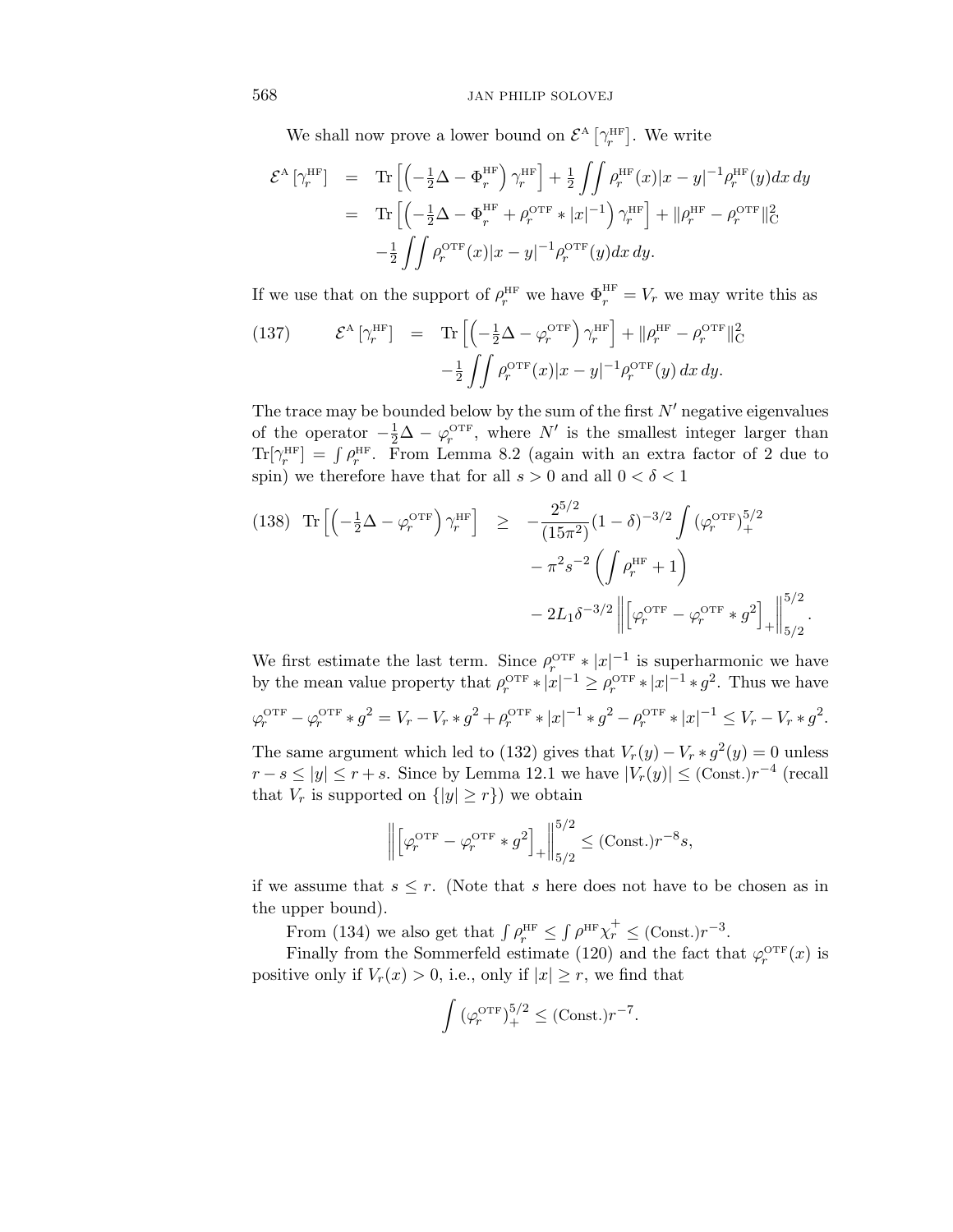We therefore see from (138) and the TF equation (33) (recall that  $\mu_r^{\text{OTF}} = 0$ , by Lemma 12.4) that if  $0 < \delta < 1/2$  then

$$
\begin{split} \operatorname{Tr}\left[\left(-\tfrac{1}{2}\Delta-\varphi_r^{\mathrm{OFF}}\right)\gamma_r^{\mathrm{HF}}\right] \\ &\geq \frac{3}{10}(3\pi^2)^{2/3}\int\left(\rho_r^{\mathrm{OFF}}\right)^{5/3}-\int\varphi_r^{\mathrm{OFF}}\rho_r^{\mathrm{OFF}} \\ &-(\mathrm{Const.})\left(\delta r^{-7}+\delta^{-3/2}r^{-8}s\right)-(\mathrm{Const.})s^{-2}r^{-3} \\ & = \frac{3}{10}(3\pi^2)^{2/3}\int\left(\rho_r^{\mathrm{OFF}}\right)^{5/3}-\int\varphi_r^{\mathrm{OFF}}\rho_r^{\mathrm{OFF}}-(\mathrm{Const.})r^{-7+\frac{1}{3}}, \end{split}
$$

where we have chosen  $\delta = r^{-2/5} s^{2/5}$  and  $s = r^{11/6}$ , which agrees with  $s \leq r$ .

If we insert this last estimate into (137) we obtain

$$
\mathcal{E}^{\mathsf{A}}\left[\gamma_{r}^{\mathsf{HF}}\right] \geq \mathcal{E}_{r}^{\mathsf{OTF}}\left(\rho_{r}^{\mathsf{OTF}}\right) + \|\rho_{r}^{\mathsf{HF}} - \rho_{r}^{\mathsf{OTF}}\|_{\mathsf{C}}^{2} - (\mathsf{Const.})r^{-7+\frac{1}{3}}.
$$

If we compare this with (133) we see that

$$
\|\rho_r^{\text{HF}} - \rho_r^{\text{OTF}}\|_{\text{C}}^2 \leq (\text{Const.})r^{-7 + \frac{1}{3}} + \mathcal{R}.
$$

Finally, we use the Hardy-Littlewood-Sobolev inequality (80) and (128) to conclude that

$$
\| \chi_r^+ \rho^{\text{HF}} - \rho_r^{\text{HF}} \|_{\mathcal{C}}
$$
  
\n
$$
\leq \text{(Const.)} \| \chi_r^+ \rho^{\text{HF}} - \rho_r^{\text{HF}} \|_{6/5} \leq \text{(Const.)} \left( \int_{r < |y| < (1-\lambda)^{-1}r} \rho^{\text{HF}}(y)^{6/5} dy \right)^{5/6}
$$
  
\n
$$
\leq \text{(Const.)} \left( \int_{r < |y|} \rho^{\text{HF}}(y)^{5/3} dy \right)^{3/5} \left( \int_{r < |y| < (1-\lambda)^{-1}r} 1 dy \right)^{7/30}
$$
  
\n
$$
\leq \text{(Const.)} \lambda^{7/30} r^{-7/2}.
$$

We thus get from (136) that

$$
\|\chi_r^+ \rho^{\text{HF}} - \rho_r^{\text{OTF}}\|_{\mathcal{C}} \le \|\chi_r^+ \rho^{\text{HF}} - \rho_r^{\text{HF}}\|_{\mathcal{C}} + \|\rho_r^{\text{HF}} - \rho_r^{\text{OTF}}\|_{\mathcal{C}} \le (\text{Const.})r^{-\frac{7}{2} + \frac{1}{6}} + (\text{Const.})r^{-7/2}(r\lambda^{-1} + \lambda^{1/2} + \lambda^{7/30})
$$

which gives (127) if we choose  $\lambda = \min\{1/2, r^{5/7}\}.$ 

We may now estimate  $A_3$  defined in (100).

LEMMA 12.7 (Controlling  $A_3$ ). Assume  $N \geq Z$ . Given constants  $\varepsilon', \sigma > 0$ there exists a constant  $D > 0$  depending only on  $\varepsilon'$ ,  $\sigma$  such that for all r with  $\beta_0 Z^{-1/3} \le r \le D$  for which (85) holds for all  $|x| \le r$  we have for all  $|x| \ge r$ that

(139) 
$$
|\mathcal{A}_3(r,x)| \leq (\text{Const.}) (|x|/r)^{1/12} r^{-4 + \frac{1}{36}}.
$$

 $\Box$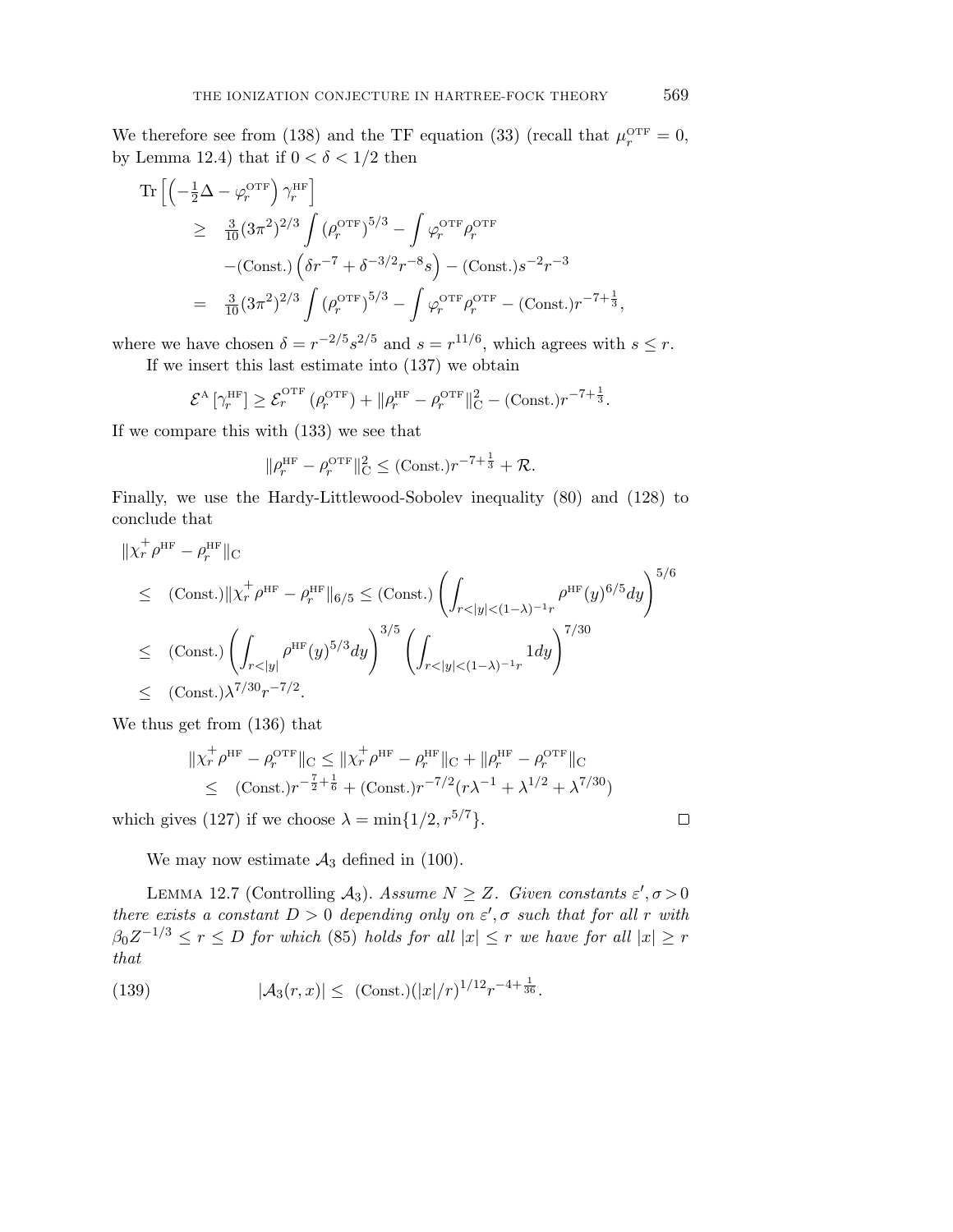*Proof.* We shall use the Coulomb norm estimate (83) with  $f = \rho_r^{\text{OFF}}$  –  $\chi_r^+ \rho^{\text{HF}}$ . We then immediately see from Lemma 12.6, and the fact, which follows from Lemma 12.4 and the TF equation (33), that  $\rho_r^{\text{OTF}}(y) \leq (\text{Const.})|y|^{-6}$ , that

$$
|\mathcal{A}_3(r,x)| \leq (\text{Const.})(\kappa|x|)^{1/5}r^{-21/5} + (\text{Const.})\kappa^{-1}|x|^{-1/2}r^{-\frac{7}{2}+\frac{1}{6}}.
$$

This gives (139) if we choose  $\kappa = (\text{Const.})(r/|x|)^{7/12}r^{\frac{5}{36}}$ .  $\Box$ 

End of proof of Lemma 10.4. For  $|x| \geq \beta_0 Z^{-1/3}$  the estimate in (87) follows from (128). For  $|x| \leq \beta_0 Z^{-1/3}$  we get from (90) that

$$
\int_{|y|>|x|} \rho^{\rm HF}(y)^{5/3} \, dy \le \int_{\mathbb{R}^3} \rho^{\rm HF}(y)^{5/3} \, dy \le (\text{Const.}) Z^{7/3} \le (\text{Const.}) |x|^{-7}. \quad \Box
$$

End of proof of the iterative Lemma 10.3. Let  $D > 0$  depending on  $\sigma, \varepsilon'$ be the smaller of the values D occurring in Lemmas 12.5 and 12.7. We may without loss of generality assume that  $D \leq 1$ .

Given  $\delta > 0$ . We consider  $R_0 < D$  satisfying  $\beta_0 Z^{-1/3} \leq R_0^{1+\delta}$  and we assume that (85) holds for all  $|x| \le R_0$ .

Set  $R'_0 = R_0^{1-\delta}$  and  $r = R_0^{1+\delta}$ . Then we have  $\beta_0 Z^{-1/3} \le r \le R_0 < D$  and we can therefore apply Lemmas 12.5 and 12.7. Moreover  $R'_0 > R_0$ . In order to prove (86) for  $R_0 < |x| < R'_0$  we use (97) and Lemmas 12.5 and 12.7. We obtain that for all  $|x| \geq r$ 

$$
\left| \Phi_{|x|}^{\text{HF}}(x) - \Phi_{|x|}^{\text{TF}}(x) \right| \leq \left( \text{Const.} \right) (r/|x|)^{\zeta} |x|^{-4} + \left( \text{Const.} \right) (|x|/r)^{1/12} r^{-4 + \frac{1}{36}}.
$$

Moreover, for all  $R_0 < |x| < R'_0$  we have

$$
|x|^{\frac{2\delta}{1-\delta}} \le \frac{r}{|x|} \le |x|^{\delta}
$$

and thus

$$
\left| \Phi_{|x|}^{\text{HF}}(x) - \Phi_{|x|}^{\text{TF}}(x) \right| \leq \left( \text{Const.} \right) \left( |x|^{-4 + \zeta \delta} + |x|^{-4 + \frac{1}{36} - \frac{73\delta}{9(1 - \delta)}} \right).
$$

It follows that if  $\delta$  is small enough there exist  $\varepsilon, C'_{\Phi} > 0$  such that (86) is satisfied.  $\Box$ 

# **13. Proving the main results Theorems 1.4, 1.5, 3.6, and 3.8**

The main result Theorem  $3.6$  on the maximal number of electrons N is a simple consequence of Lemma 10.5 and Theorem 10.1.

*Proof of Theorem* 3.6. We may of course assume that  $N \geq Z$  and that  $Z \geq 1$  (otherwise the result follows from Lieb's bound Theorem 3.5). Then  $\int \rho^{\text{TF}} = Z$ . We can then use Lemma 10.5 with R chosen so small that  $C_M \leq$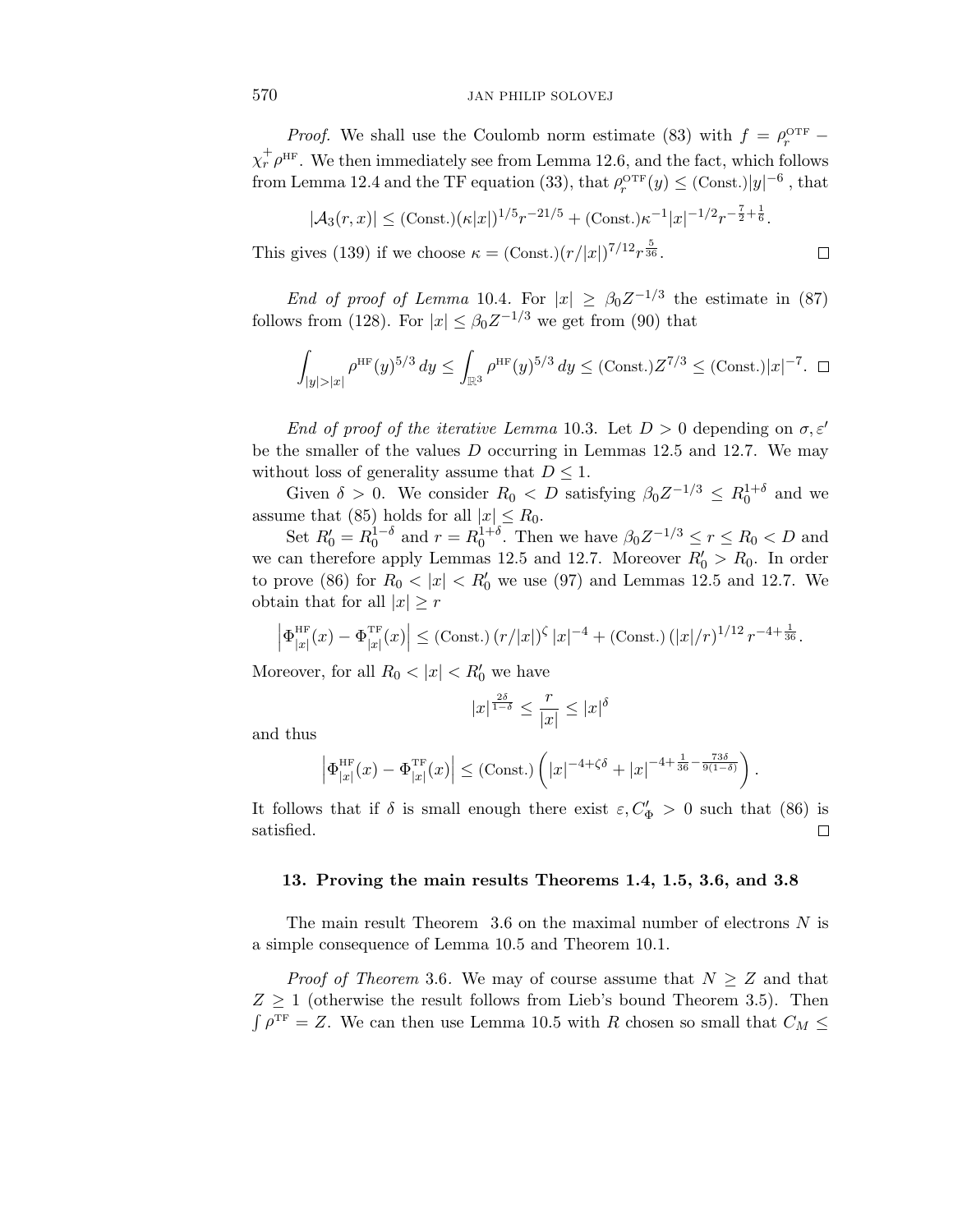$C_{\Phi}R^{-4+\epsilon}$ , because then (85) holds with  $\sigma = 2C_{\Phi}$  and  $\varepsilon' = \varepsilon$ . We conclude from Lemma 10.5 that

$$
\int \rho^{\rm HF} \le \int_{|x| < R} \rho^{\rm TF}(x) \, dx + \sigma R^{-3 + \varepsilon'} + (\text{Const.})(1 + \sigma R^{\varepsilon'})(1 + R^{-3}) \le Z + (\text{Const.}),
$$

since now  $R, \sigma$ , and  $\varepsilon'$  are universal constants. We have thus concluded the result of Theorem 3.6.  $\Box$ 

The asymptotics of the radius of an infinite atom given in Theorem 1.5 is a simple consequence of the main estimate Theorem 10.1 and the Sommerfeld asymptotics.

*Proof of Theorem* 1.5. Note that in the neutral case  $N = Z$  we have from the main estimate Theorem 10.1 that

$$
\left| \int_{|x|>R} \rho^{\text{TF}}(x) - \rho^{\text{HF}}(x) dx \right| = \left| \int_{|x|  
\n
$$
= \left| (4\pi)^{-1} R \int_{S^2} \Phi_R^{\text{TF}}(R\omega) - \Phi_R^{\text{HF}}(R\omega) d\omega \right|
$$
  
\n
$$
\leq C_{\Phi} R^{-3+\varepsilon} + C_M R.
$$
$$

Theorem 1.5 now easily follows from TF equation (6) and the Sommerfeld laws Theorem 5.2 and 5.4 for the case  $N = Z$ , i.e.,  $\mu^{\text{TF}} = 0$ .  $\Box$ 

The potential estimate in Theorem 1.4 is somewhat more difficult to prove.

Proof of Theorem 1.4. As in the proof of the main estimate Theorem 10.1 we separately treat small  $|x|$ , intermediate  $|x|$ , and large  $|x|$ .

We first consider small  $|x|$ . Note that

$$
\varphi^{\text{HF}}(x) - \varphi^{\text{TF}}(x) = \int (\rho^{\text{TF}}(y) - \rho^{\text{HF}}(y)) |x - y|^{-1} dy.
$$

Thus using the Coulomb norm estimate (82) we obtain

$$
\left| \int (\rho^{\mathrm{TF}}(y) - \rho^{\mathrm{HF}}(y)) |x - y|^{-1} dy \right|
$$
  
\n
$$
\leq (\text{Const.})s^{1/5} \max \left\{ \|\rho^{\mathrm{TF}}\|_{L^{5/3}(B(x,s))}, \|\rho^{\mathrm{HF}}\|_{L^{5/3}(B(x,s))} \right\}
$$
  
\n
$$
+ (\text{Const.})s^{-1/2} \| (\rho^{\mathrm{TF}} - \rho^{\mathrm{HF}}) \|_{C}.
$$

If we use Lemma 11.1 and optimize in s we arrive at

(140) 
$$
|\varphi^{\text{HF}}(x) - \varphi^{\text{TF}}(x)| \leq (\text{Const.})Z^{4/3 - \varepsilon_3} \leq (\text{Const.})|x|^{-4 + 3\varepsilon_3 - 4\delta + 3\delta\varepsilon_3}
$$

for some universal  $\varepsilon_3$ , if  $|x|^{1+\delta} < \beta_0 Z^{-1/3}$ .

We now turn to intermediate |x|. We shall choose a  $D > 0$  such that, with the notation of Theorem 10.1, we have  $C_M \leq C_\Phi D^{-4+\varepsilon}$ . Then by Theorem 10.1 we have that (85) holds for all  $|x| \le D$  with  $\sigma = 2C_{\Phi}$  and  $\varepsilon' = \varepsilon$ . We may now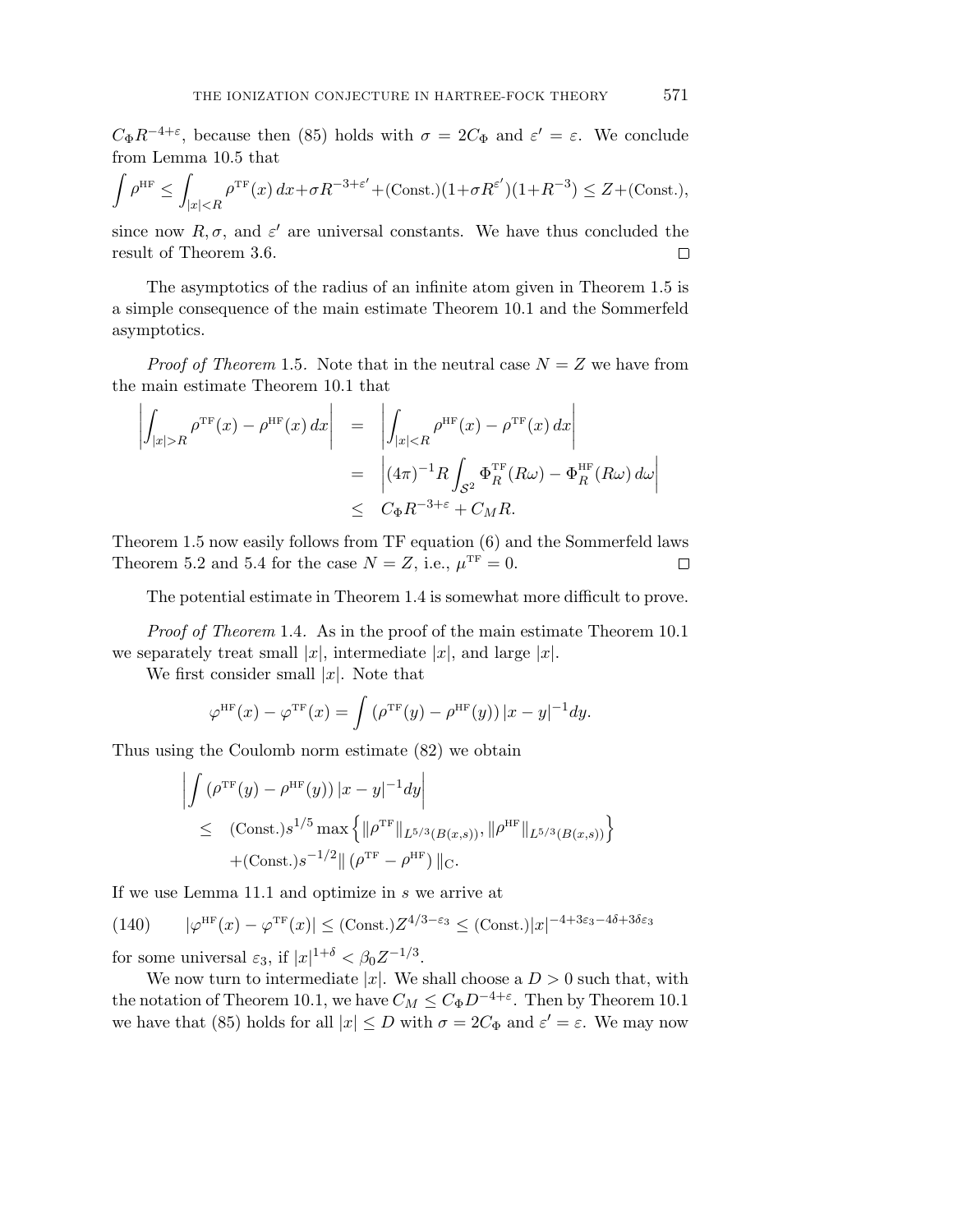assume that  $D \leq 1$  and that D is smaller than the values for D in Lemmas 12.5 and 12.6 corresponding to the above choices of  $\sigma$  and  $\varepsilon'$ .

Consider

$$
(\beta_0 Z^{-1/3})^{\frac{1}{1+\delta}} \le |x| < D^{\frac{1}{1+\delta}}.
$$

Set  $r = |x|^{1+\delta}$ . Then  $|x| \geq r$  and  $\beta_0 Z^{-1/3} \leq r \leq D$ . We shall use the notation from Section 12. We write

$$
\varphi^{\text{HF}}(x) - \varphi^{\text{TF}}(x) = \varphi^{\text{HF}}(x) - \varphi_r^{\text{OFF}}(x) + \varphi_r^{\text{OFF}}(x) - \varphi^{\text{TF}}(x).
$$

The difference between the last two terms was defined in (98) to be  $\mathcal{A}_1(r,x)$ and this was estimated in Lemma 12.5.

We have

$$
\varphi^{\text{HF}}(x) - \varphi_r^{\text{OFF}}(x) = \int \left( \rho_r^{\text{OFF}}(y) - \chi_r^+(y) \rho^{\text{HF}}(y) \right) |x - y|^{-1} dy.
$$

Exactly as above, for small  $|x|$ , we now use Theorem 10.1, Lemma 12.6 and the Coulomb norm estimate (82) to conclude that

$$
|\varphi^{\text{HF}}(x) - \varphi_r^{\text{OFF}}(x)| \leq (\text{Const.})r^{-4 + \frac{1}{21}} \leq (\text{Const.})|x|^{(-4 + \frac{1}{21})(1+\delta)},
$$

If we combine this with (124) from Lemma 12.5 we obtain

(141) 
$$
|\varphi^{\text{HF}}(x) - \varphi^{\text{TF}}(x)| \leq (\text{Const.}) \left( |x|^{-4 + \zeta \delta} + |x|^{(-4 + \frac{1}{21})(1 + \delta)} \right).
$$

Combining (140) and (141) we see that by choosing  $\delta$  small enough we have proved (10) for all  $|x| \leq D^{\frac{1}{1+\delta}}$ .

We turn to  $|x| \ge D^{\frac{1}{1+\delta}}$ , i.e.,  $|x|$  greater than some universal constant. Here we may write

$$
|\varphi^{\rm HF}(x) - \varphi^{\rm TF}(x)| \leq \left| \Phi_{|x|}^{\rm HF}(x) - \Phi_{|x|}^{\rm TF}(x) \right| + \left| \int_{|y| > |x|} (\rho^{\rm TF}(y) - \rho^{\rm HF}(y)) |x - y|^{-1} dy \right|.
$$

The first term is controlled by the main estimate Theorem 10.1. If we use that according to Lemma 10.4 we have  $\int_{|y|>|x|} \rho^{\text{HF}}(y)^{5/3} dy \leq$  (Const.) and that the same estimate holds for the TF density (see Lemma 12.1) we may estimate the second term above as follows. Using Hölder's inequality we have

$$
\left| \int_{|x| < |y|} (\rho^{\text{TF}}(y) - \rho^{\text{HF}}(y)) |x - y|^{-1} dy \right| \leq (\text{Const.}) \left( \int_{|x - y| < 1} |x - y|^{-5/2} dy \right)^{2/5} + \int_{|x| < |y|} (\rho^{\text{TF}}(y) + \rho^{\text{HF}}(y)) dy \leq (\text{Const.}),
$$

where the last estimate follows from Lemma 10.5.

We end the paper by giving the proof of the bound on the ionization energy in Theorem 3.8.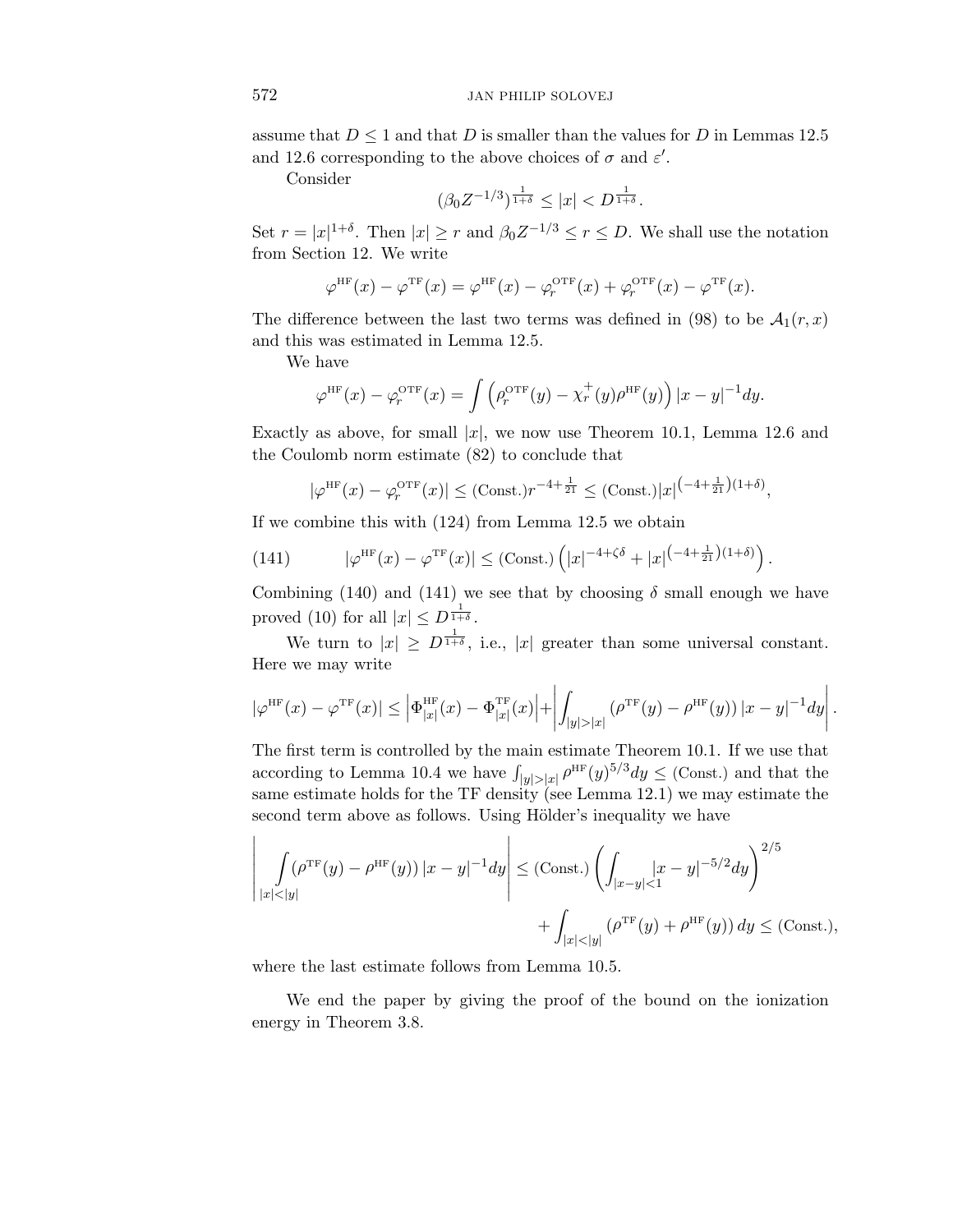Proof of Theorem 3.8. Since the HF energy is a nonincreasing function of N we have that  $0 \leq E^{\text{HF}}(Z-1,Z) - E^{\text{HF}}(Z,Z)$ . In order to prove an upper bound we shall construct a trial density matrix  $\gamma$  for  $\mathcal{E}^{\text{HF}}$  with  $\text{Tr}[\gamma] \leq Z - 1$ . We then clearly have that  $\mathcal{E}^{\text{HF}}[\gamma] \geq E^{\text{HF}}(Z-1,Z)$ . Let  $\theta_-$  be given in terms of appropriate  $r, \lambda > 0$  as in the beginning of the proof of Theorem 6.2. We then choose as our trial matrix

$$
\gamma^{\text{HF}}_{-} = \theta_{-} \gamma^{\text{HF}} \theta_{-},
$$

where  $\gamma^{\text{HF}}$  is the HF minimizer with Tr  $[\gamma^{\text{HF}}] = Z$ . According to the definition of  $\theta$ <sub>−</sub> we have

$$
\operatorname{Tr}\left[\gamma^{\operatorname{HF}}_{-}\right] \le Z - \int_{|y|>r} \rho^{\operatorname{HF}}(y) dy.
$$

We choose  $\lambda = 1/2$ . Let  $R > 0$  be such that  $C_M = C_{\Phi} R^{-4+\epsilon}$ . We shall now choose r satisfying  $r \leq R$ . Then according to Theorem 10.1 we have that (85) holds for  $|x| \leq r$  with  $\sigma = 2C_{\Phi}$  and  $\varepsilon' = \varepsilon$ . From Lemma 10.5 we therefore conclude that

$$
\int_{|y|>r} \rho^{\text{HF}}(y) dy = \int \rho^{\text{HF}} - \int_{|y|  
\n
$$
= \int_{|y|r} \rho^{\text{TF}}(y) dy
$$
  
\n
$$
\geq \int_{|y|>r} \rho^{\text{TF}}(y) dy - (\text{Const.})r^{-3+\varepsilon}
$$
$$

where we have used that  $\int \rho^{\text{HF}} = \int \rho^{\text{TF}} = Z$ .

We may of course assume that  $Z$  is larger than some fixed universal constant. For Z less than a universal constant, the total energy  $E^{\text{HF}}(Z, Z)$  and hence the ionization energy  $E^{\text{HF}}(Z-1,Z)-E^{\text{HF}}(Z,Z)$  are bounded by universal constants (see Theorem 3.2). We can therefore assume that  $\beta_0 Z^{-1/3} < R$ and we shall choose  $\beta_0 Z^{-1/3} < r$ . It then follows from Theorem 5.4, the TF equation (6) (recall that we consider the case  $\mu^{TF} = 0$  and  $N = Z$ ) that  $\rho^{\text{TF}}(y) \geq (\text{Const.})|y|^{-6}$  for all  $|y| \geq r$ . Hence

$$
\int_{|y|>r} \rho^{\text{HF}}(y) dy \quad \geq \quad (\text{Const.})r^{-3} - (\text{Const.})r^{-3+\varepsilon}.
$$

Thus we may choose  $r$  to be a small enough universal number (assuming that Z is large enough to allow  $\beta_0 Z^{-1/3} < r$ ) to ensure that  $\int_{|y|>r} \rho^{\text{HF}}(y) dy \ge 1$  and hence that  $\text{Tr} \left[ \gamma_{-}^{\text{HF}} \right]$  $\vert \leq Z-1.$ 

From the estimate (53) in the proof of Theorem 6.2 we have

$$
\mathcal{E}^{\text{HF}}\left[\gamma_{-}^{\text{HF}}\right] \leq \mathcal{E}^{\text{HF}}\left[\gamma^{\text{HF}}\right] - \mathcal{E}^{\text{A}}\left[\gamma_{r}^{\text{HF}}\right] + \mathcal{R} = E^{\text{HF}}(Z,Z) - \mathcal{E}^{\text{A}}\left[\gamma_{r}^{\text{HF}}\right] + \mathcal{R}
$$

where as before  $\gamma_r^{\text{HF}} = \theta_r \gamma^{\text{HF}} \theta_r$ ,  $\mathcal{R}$  is given in (51), and the functional  $\mathcal{E}^{\text{A}}$  was defined in (49).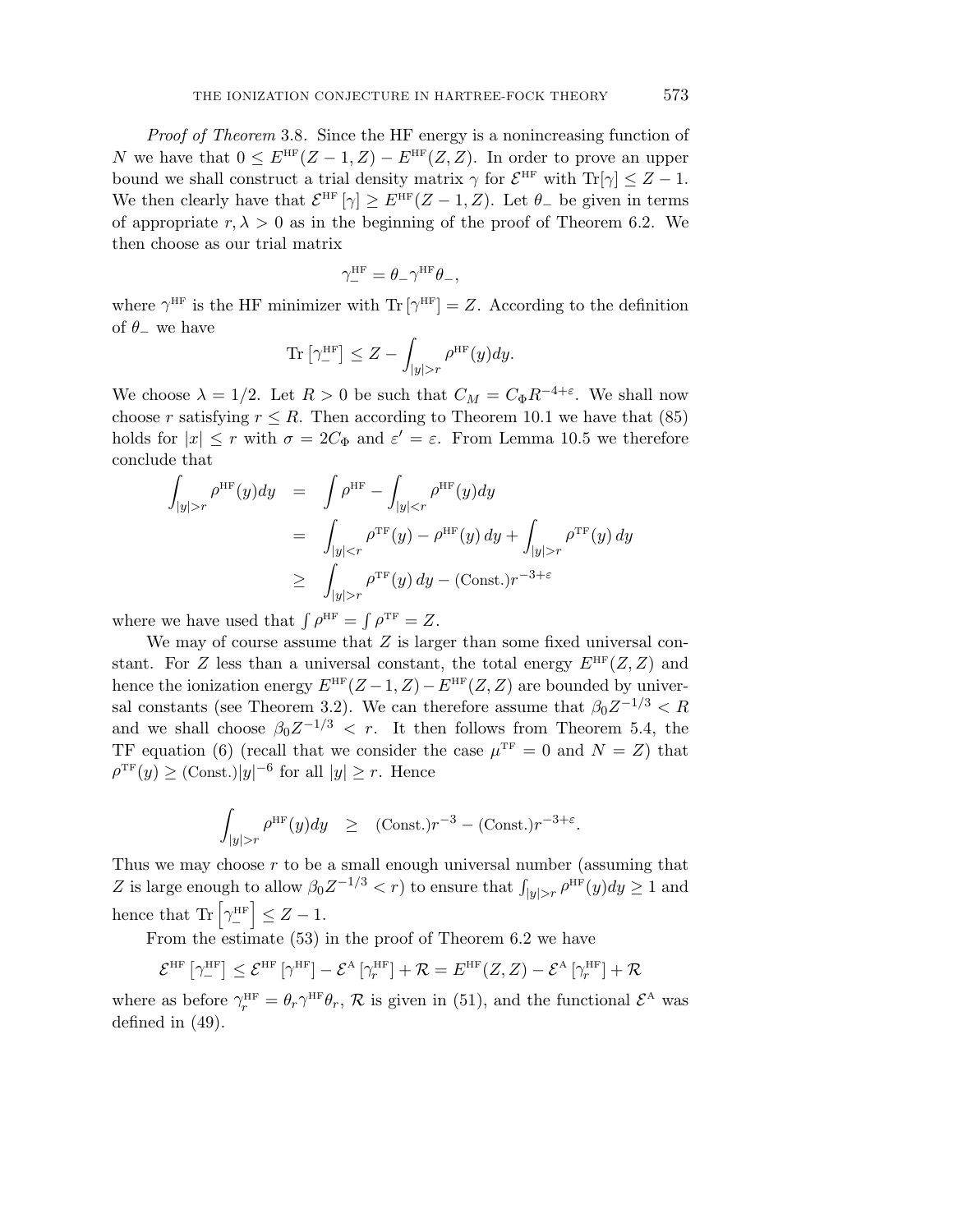It remains to prove that

(142) 
$$
-\mathcal{E}^{\mathbf{A}}\left[\gamma_r^{\text{HF}}\right] + \mathcal{R} \leq \text{(Const.)}.
$$

As in (136) we conclude that  $\mathcal{R} \leq (\text{Const.})r^{-7} \leq (\text{Const.})$ , where we have used that  $r$  is a universal constant.

In order to estimate  $\mathcal{E}^{\text{A}}[\gamma_r^{\text{HF}}]$  we note that, since  $\Phi_r^{\text{HF}}(y)$  is harmonic for  $|y| > r$  and tends to 0 at infinity, we have that for all  $|y| \geq r$ 

$$
\Phi_r^{\text{HF}}(y) \le |y|^{-1} r \sup_{|x|=r} \Phi_r^{\text{HF}}(x) \le |y|^{-1} r \sup_{|x|=r} |\Phi_r^{\text{TF}}(x)| + |y|^{-1} \left( C_{\Phi} r^{-3+\varepsilon} + r C_M \right)
$$
  

$$
\le (\text{Const.}) r^{-3} |y|^{-1},
$$

where we have used the main estimate Theorem 10.1 and the bound on  $\Phi_r^{\tiny\rm TF}$  in Lemma 5.5 with  $\mu^{\text{TF}} = 0$ . If we use that r is some universal constant we get

$$
\Phi_r^{\text{HF}}(y) \leq (\text{Const.})|y|^{-1}.
$$

Using the Lieb-Thirring inequality  $(21)$  we see from the definition  $(49)$  of the auxiliary functional  $\mathcal{E}^{\mathbf{A}}$  that

$$
\begin{array}{lcl} \displaystyle \mathcal{E}^{\rm A}\left[\gamma^{\rm HF}_r\right] & \geq & \displaystyle K_1 \int \rho^{\rm HF}_r(y)^{5/3}dy - \text{(Const.)} \int \frac{\rho^{\rm HF}_r(y)}{|y|}dy \\[10pt] & & \displaystyle + \frac{1}{2} \int \int \rho^{\rm HF}_r(x)|x-y|^{-1} \rho^{\rm HF}_r(y) dx\, dy. \end{array}
$$

Here again  $\rho_r^{\text{HF}} = \theta_r^2 \rho^{\text{HF}}$  is the density corresponding to  $\gamma_r^{\text{HF}}$ . It follows from standard atomic TF theory that

$$
\inf_{\rho \ge 0} \left\{ K_1 \int \rho(y)^{5/3} dy - (\text{Const.}) \int \frac{\rho(y)}{|y|} dy + \frac{1}{2} \int \int \rho(x) |x - y|^{-1} \rho(y) dx dy \right\}
$$

is some universal constant. Hence  $\mathcal{E}^{\mathcal{A}}\left[\gamma_{r}^{\text{HF}}\right] \geq -(\text{Const.})$  and we have proved (142).  $\Box$ 

University of Copenhagen, Copenhagen, Denmark E-mail address: solovej@math.ku.dk

#### **REFERENCES**

- [1] V. Bach, Error bound for the Hartree-Fock energy of atoms and molecules, *Comm. Math. Phys*. **147** (1992), 527–548.
- [2] V. Bach, E. H. Lieb, M. Loss, and J. P. Solovej, There are no unfilled shells in unrestricted Hartree-Fock theory, *Phys. Rev. Lett*. **72** (1994), 2981–2983.
- [3] R. BENGURIA and E. H. LIEB, The most negative ion in the Thomas-Fermi-von Weizsäcker theory of atoms and molecules, *J. Phys. B* **18** (1985), 1045–1059.
- [4] M. Cwikel, Weak type estimates for singular values and the number of bound states of Schrödinger operators, *Ann. of Math.* **106** (1977), 93-100.
- [5] C. Fefferman and L. A. Seco, Asymptotic neutrality of large ions, *Comm. Math. Phys*. **128** (1990), 109–130.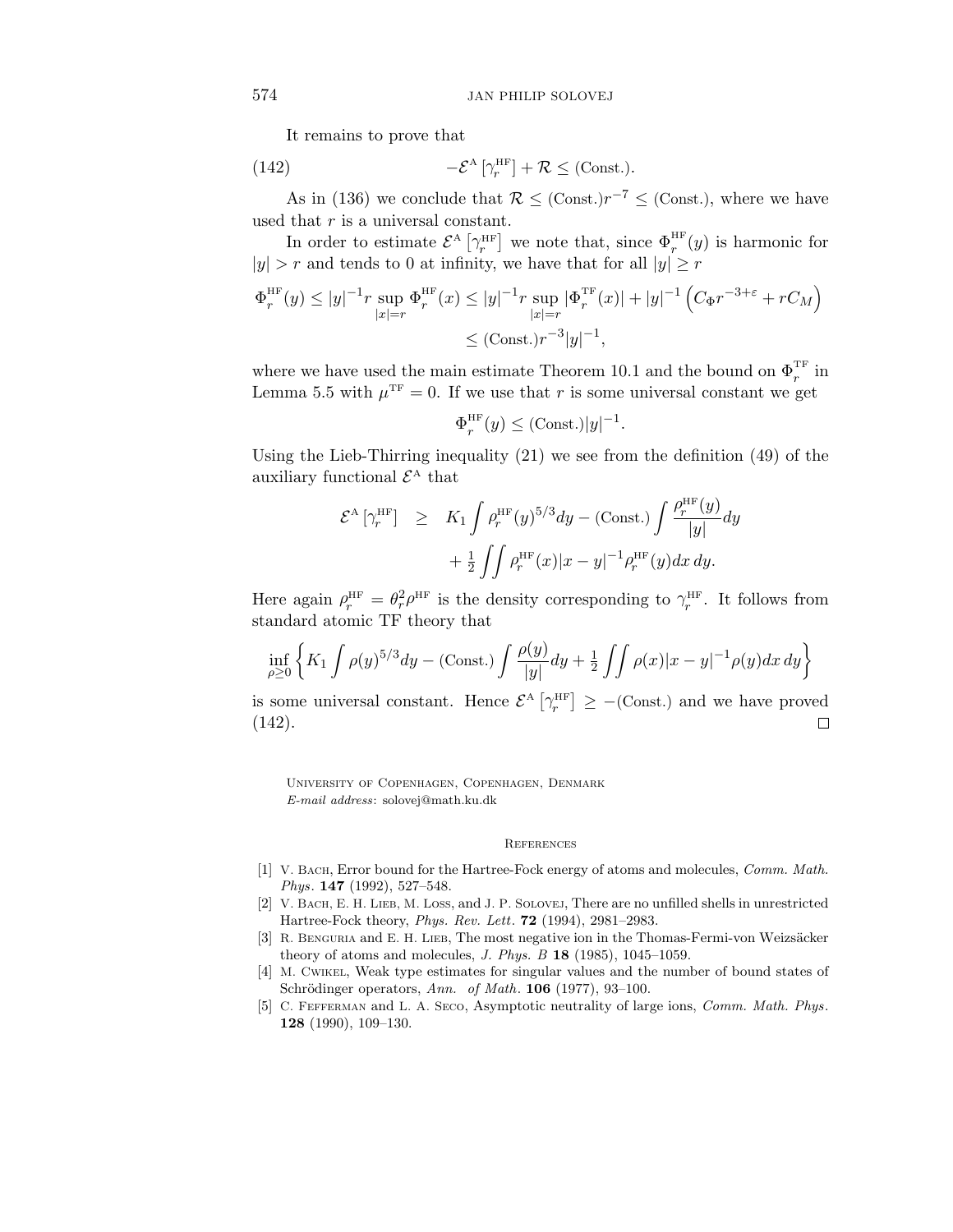- [6] E. Hille, On the TF equation, *Proc. Nat. Acad*. **62** (1969), 7–10.
- [7] D. HUNDERTMARK, A. LAPTEV, and T. WEIDL, New bounds on the Lieb-Thirring constants, *Invent. Math*. **140** (2000), 693–704.
- [8] E. H. Lieb, A lower bound for Coulomb energies, *Phys. Lett. A* **70** (1979), 444–446.
- [9] , The numbers of bound states of one-body Schrödinger operators and the Weyl problem, *Proc. Sympos. Pure Math*. **36**, 241–251, Amer. Math. Soc., Providence, RI (1980).
- [10] , Thomas-Fermi and related theories of atoms and molecules, *Rev. Modern Phys*. **53** (1981), 603–641.
- [11] , Variational principle for many-fermion systems, *Phys. Rev. Lett*. **46** (1981), 457–459.
- [12] , Sharp constants in the Hardy-Littlewood-Sobolev and related inequalities, *Ann. of Math*. **118** (1983), 349–374.
- [13] , Bound on the maximum negative ionization of atoms and molecules, *Phys. Rev. A* **29** (1984), 3018–3028.
- [14] E. H. LIEB and S. OXFORD, An improved lower bound on the indirect Coulomb energy, *Internat. J. Quantum Chem*. **19** (1981), 427–439.
- [15] E. H. Lieb, I. M. Sigal, B. Simon, and W. Thirring, Asymptotic neutrality of large-Z ions, *Comm. Math. Phys*. **116** (1988), 635–644.
- [16] E. H. Lieb and B. Simon, The Hartree-Fock theory for Coulomb systems, *Comm. Math. Phys*. **53** (1977), 185–194.
- [17] , Thomas-Fermi theory of atoms, molecules and solids, *Adv. in Math*. **23** (1977), 22–116.
- [18] E. H. Lieb and W. E. Thirring, Inequalities for the moments of the eigenvalues of the Schrödinger Hamiltonian and their relation to Sobolev inequalities, in *Studies in Mathematical Physics* (E. Lieb, B. Simon, and A. S. Wightman, eds.), Princeton Univ. Press, Princeton, New Jersey, 269–330, 1976.
- [19] G. V. Rosenbljum, Distribution of the discrete spectrum of singular differential operators, *Dokl. Akad. Nauk SSSR* **202** (1972), 1012–1015 (Details are given in *Izv. Vyss. Ucebn. Zaved. Matem*. **164** (1976), 75–86; English trans. *Sov. Math*. (*Iz VUZ*) **20** (1976), 63–71).
- [20] M. B. Ruskai, Absence of discrete spectrum in highly negative ions, *Comm. Math. Phys*. **82** (1982), 457–469.
- [21] I. M. Sigal, Geometric methods in the quantum many-body problem. Nonexistence of very negative ions, *Comm. Math. Phys*. **85** (1982), 309–324.
- [22] B. Simon, Fifteen problems in mathematical physics, in *Perspectives in Mathematics*, 423–454, Anniversary of Oberwolfach 1984 (W. Jäger, J. Moser and R. Remmert, eds.), Birkhuser Verlag, Basel (1984).
- [23] , Schrödinger operators in the twenty-first century, in *Mathematical Physics 2000* (A. Fokas, A. Grigoryan, T. Kibble, and B. Zegarlinski, eds.), Imperial College Press, 283–288 (2000).
- [24] L. A. SECO, I. M. SIGAL, and J. P. SOLOVEJ, Bound on the ionization energy of large atoms, *Comm. Math. Phys*. **131** (1990), 307–315.
- [25] J. P. Solovej, Proof of the ionization conjecture in a reduced Hartree-Fock model, *Invent. Math*. **104** (1991), 291–311.
- [26] , The size of atoms in Hartree-Fock theory, in *Partial Differential Equations and Mathematical Physics*, Progress in *Nonlinear Differential Equations and their Applications* 21 (L. Hörmander and A. Melin, eds.), 321–332, Birkhäuser (1996).
- [27] A. Sommerfeld, Asymptotische Integration der Differentialgleichung des Thomas-Fermischen Atoms, *Z. Phys*. **78** (1932), 283–308.
- [28] E. M. Stein and G. Weiss, *Introduction to Fourier Analysis on Euclidean Spaces*, *Princeton Math. Series* **32**, Princeton Univ. Press, Princeton, New Jersey, 1971.
- [29] W. Thirring, A lower bound with the best possible constant for Coulomb Hamiltonians, *Comm. Math. Phys*. **79** (1981), 1–7.